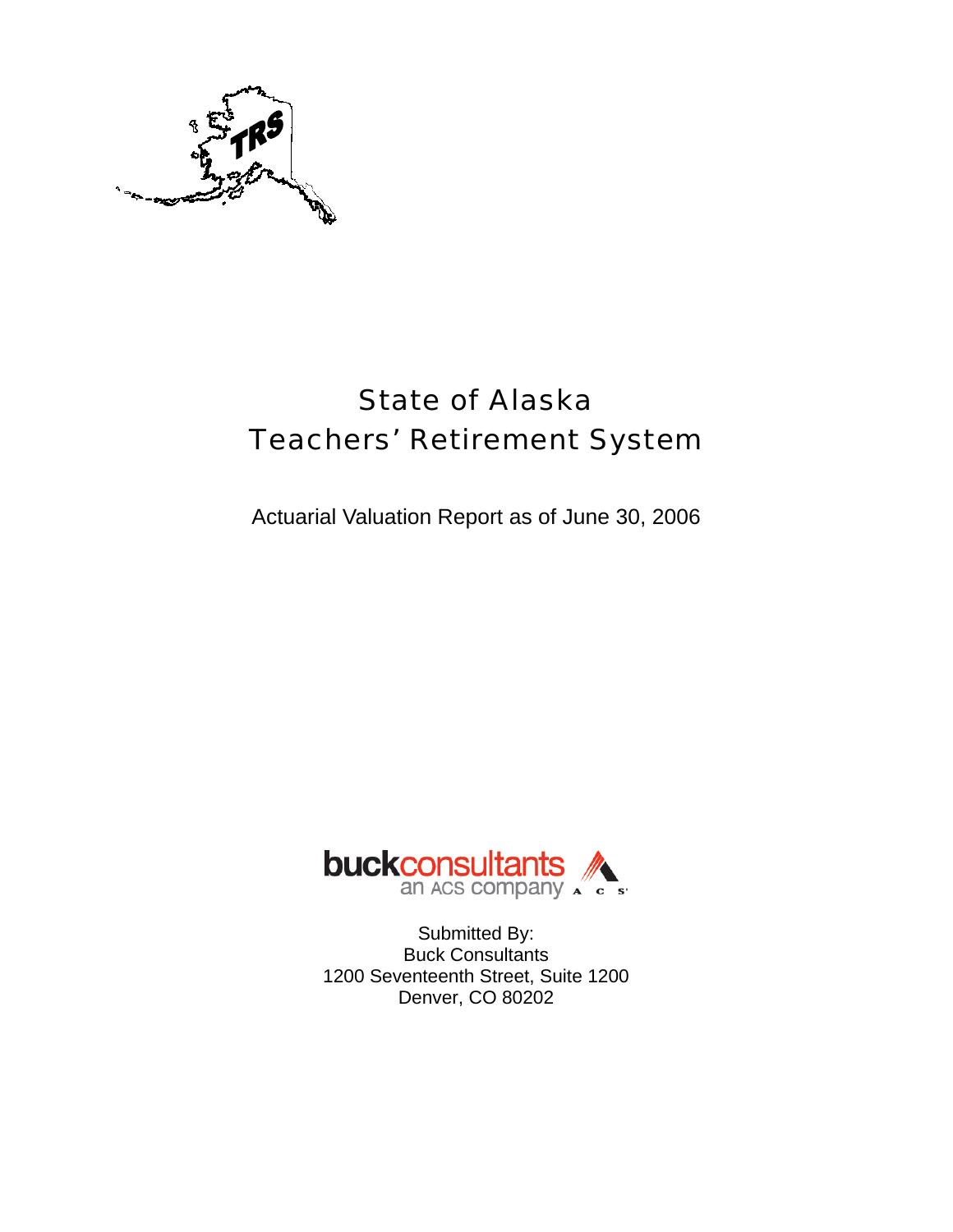

October 10, 2007

State of Alaska Alaska Retirement Management Board Department of Administration Division of Retirement and Benefits P.O. Box 110203 Juneau, AK 99811-0203

Dear Members of the Board:

### **Actuarial Certification**

The annual actuarial valuation required for the State of Alaska Teachers' Retirement System has been prepared as of June 30, 2006 by Buck Consultants. The purposes of the report include:

- (1) a presentation of the valuation results of the Plan as of June 30, 2006;
- (2) a review of experience under the Plan for the year ended June 30, 2006;
- (3) a determination of the appropriate contribution rate for all employers in the System which will be applied for the fiscal year ending June 30, 2009; and
- (4) the provision of reporting and disclosure information for financial statements, governmental agencies, and other interested parties.

The following schedules that we have prepared are included in this report:

- (1) Summary of actuarial assumptions and methods (Section 2.3)
- (2) Schedule of active member valuation data (Section 2.2(c))
- (3) Schedule of benefit recipients added to and removed from rolls (Section 2.2(i))
- (4) Solvency test (Section 3.3)
- (5) Analysis of financial experience (Section 3.1)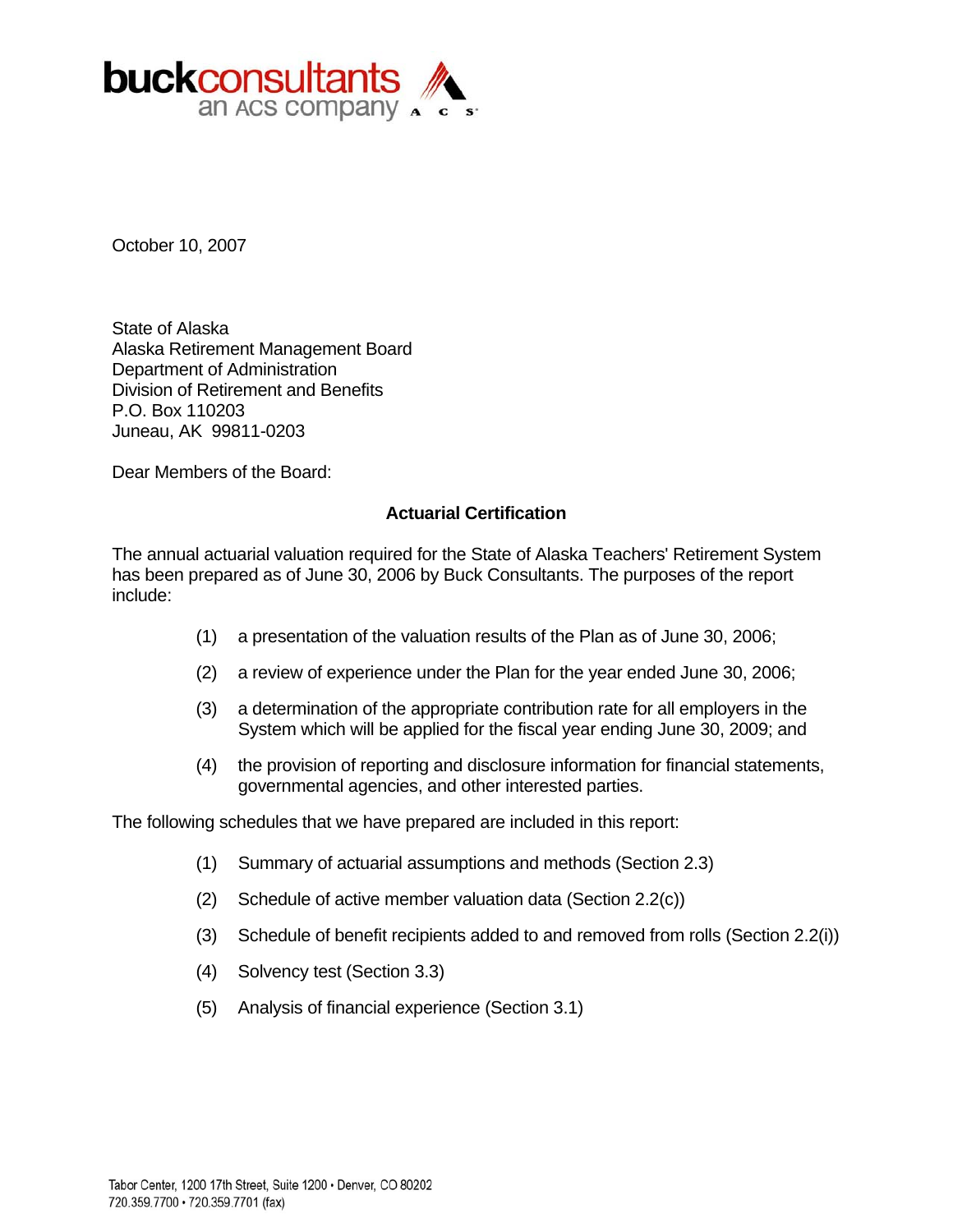Alaska Retirement Management BoardOctober 10, 2007 Page 2

In preparing this valuation, we have employed generally accepted actuarial methods and assumptions, in conjunction with employee data provided to us by the Division of Retirement and Benefits and financial information provided in the financial statements audited by KPMG LLP, to determine a sound value for the System liability. The employee data has not been audited, but it has been reviewed and found to be consistent, both internally and with prior years' data. The actuarial assumptions are based on the results of an experience study presented to and adopted by the Board in October 2006. Actuarial methods, medical cost trend, and assumed blended medical premiums were also reviewed and revised during the experience study.

The contribution requirements are determined as a percentage of payroll, and reflect the cost of benefits accruing in FY07 and a fixed 25-year amortization as a level percentage of payroll of the initial unfunded accrued liability and subsequent gains/losses. The amortization period is set by the Board. Contribution levels are recommended by the Actuary and adopted by the Board each year. The ratio of valuation assets to liabilities decreased from 60.9% to 57.3% during the year. This report provides an analysis of the factors that led to the decrease. This report also provides a history of the funding ratio of the System.

A summary of the actuarial assumptions and methods is presented in Section 2.3 of this report. The assumptions, when applied in combination, fairly represent past and anticipated future experience of the System.

Future contribution requirements may differ from those determined in the valuation because of:

- (1) differences between actual experience and anticipated experience based on the assumptions;
- (2) changes in actuarial assumptions or methods;
- (3) changes in statutory provisions; or
- (4) differences between the contribution rates determined by the valuation and those adopted by the Board.

The undersigned are members of the American Academy of Actuaries and the Society of Actuaries, are fully qualified to provide actuarial services to the State of Alaska, and are available to answer questions regarding this report.

We believe that the assumptions and methods used for funding purposes and for the disclosures presented in this report satisfy the parameter requirements set forth in the Government Accounting Standards Board (GASB) Statement Nos. 25 and 43.

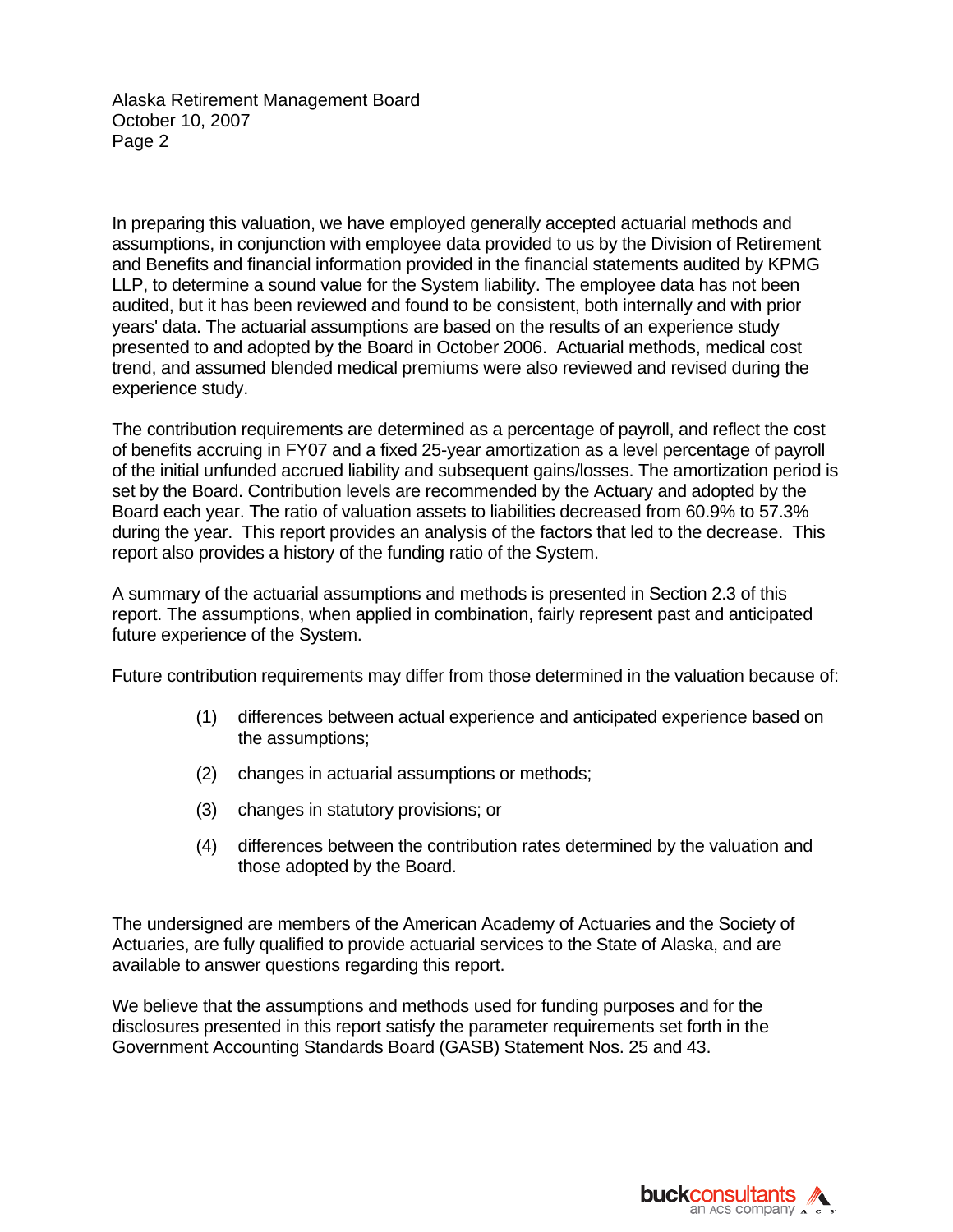Alaska Retirement Management BoardOctober 10, 2007 Page 3

We believe that this report conforms with the requirements of the Alaska statutes, and where applicable, other federal and accounting laws, regulations and rules, as well as generally accepted actuarial principles and practices.

Sincerely,

David W. Alakmicky

Principal, Consulting Actuary **Director, Consulting Actuary** 

minum mx

David H. Slishinsky, ASA, EA, MAAA Michelle Reding DeLange, FSA, EA, MAAA

The undersigned actuary is responsible for all assumptions related to the average annual per capita health claims cost and the health care cost trend rates, and hereby affirms her qualification to render opinions in such matters, in accordance with the qualification standards of the American Academy of Actuaries.

Melissa Krumholz, ASA, MAA Senior Consultant, Health & Welfare

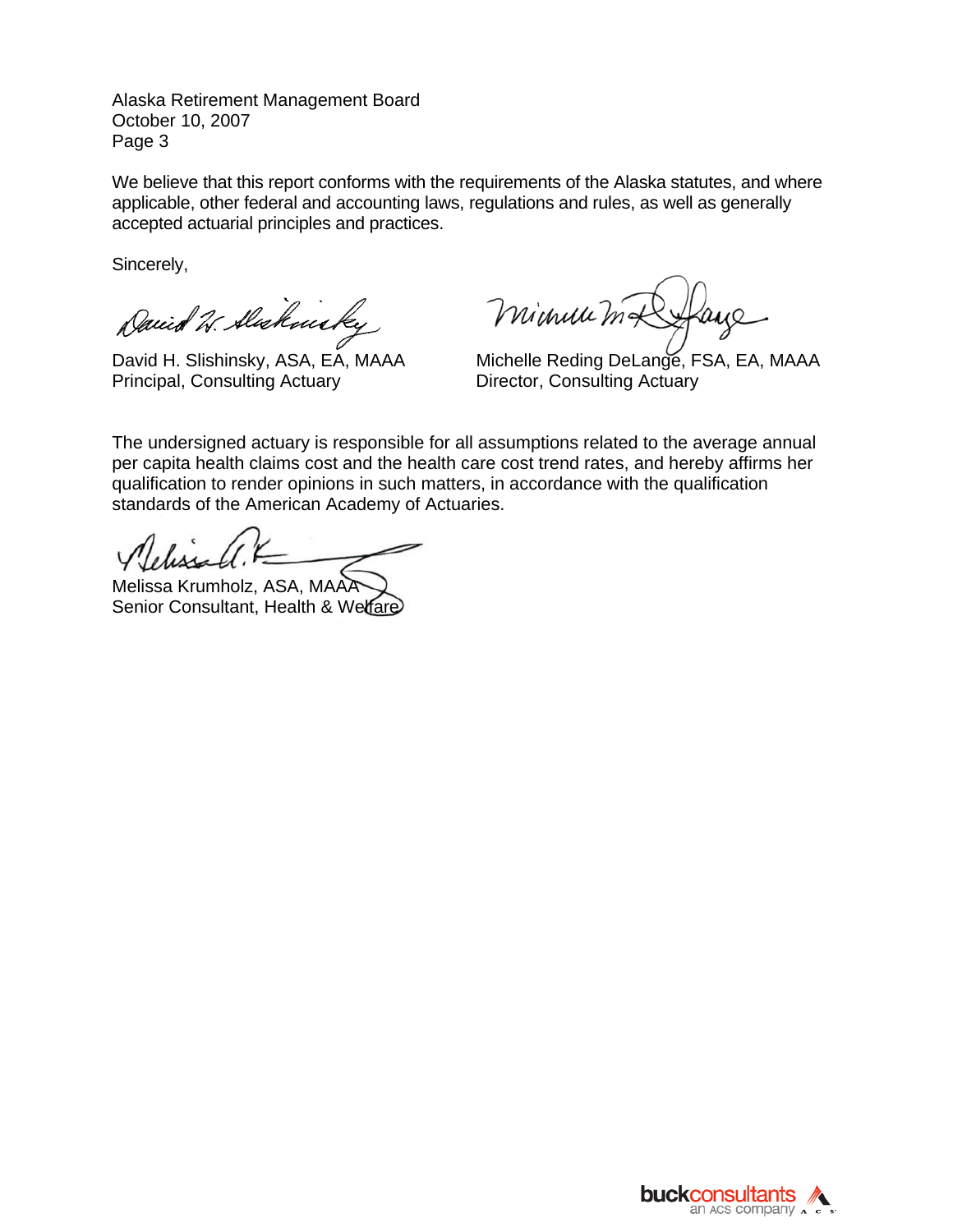# **Contents**

| Section 1:                                                                                           |                                                                                                                                               |  |
|------------------------------------------------------------------------------------------------------|-----------------------------------------------------------------------------------------------------------------------------------------------|--|
| 1.1(a)<br>1.1(b)<br>1.1(c)<br>1.2                                                                    |                                                                                                                                               |  |
| 1.3<br>1.4<br>1.5(a)                                                                                 | Actuarial Projections - Projections at Calculated Rate                                                                                        |  |
| 1.5(b)<br>1.5(c)                                                                                     | Actuarial Projections - Projections at Current Rate<br>Actuarial Projections – Effect of Economic Scenarios                                   |  |
| Section 2:                                                                                           |                                                                                                                                               |  |
| 2.1<br>2.2(a)<br>2.2(b)<br>2.2(c)<br>2.2(d)<br>2.2(e)<br>2.2(f)<br>2.2(g)<br>2.2(h)<br>2.2(i)<br>2.3 | Schedule of Average Benefit Payments - New Benefit Recipients 46<br>Schedule of Benefit Recipients by Type of Benefit and Option Selected  50 |  |
| Section 3:<br>3.1<br>3.2(a)<br>3.2(b)<br>3.2(c)<br>3.3                                               |                                                                                                                                               |  |

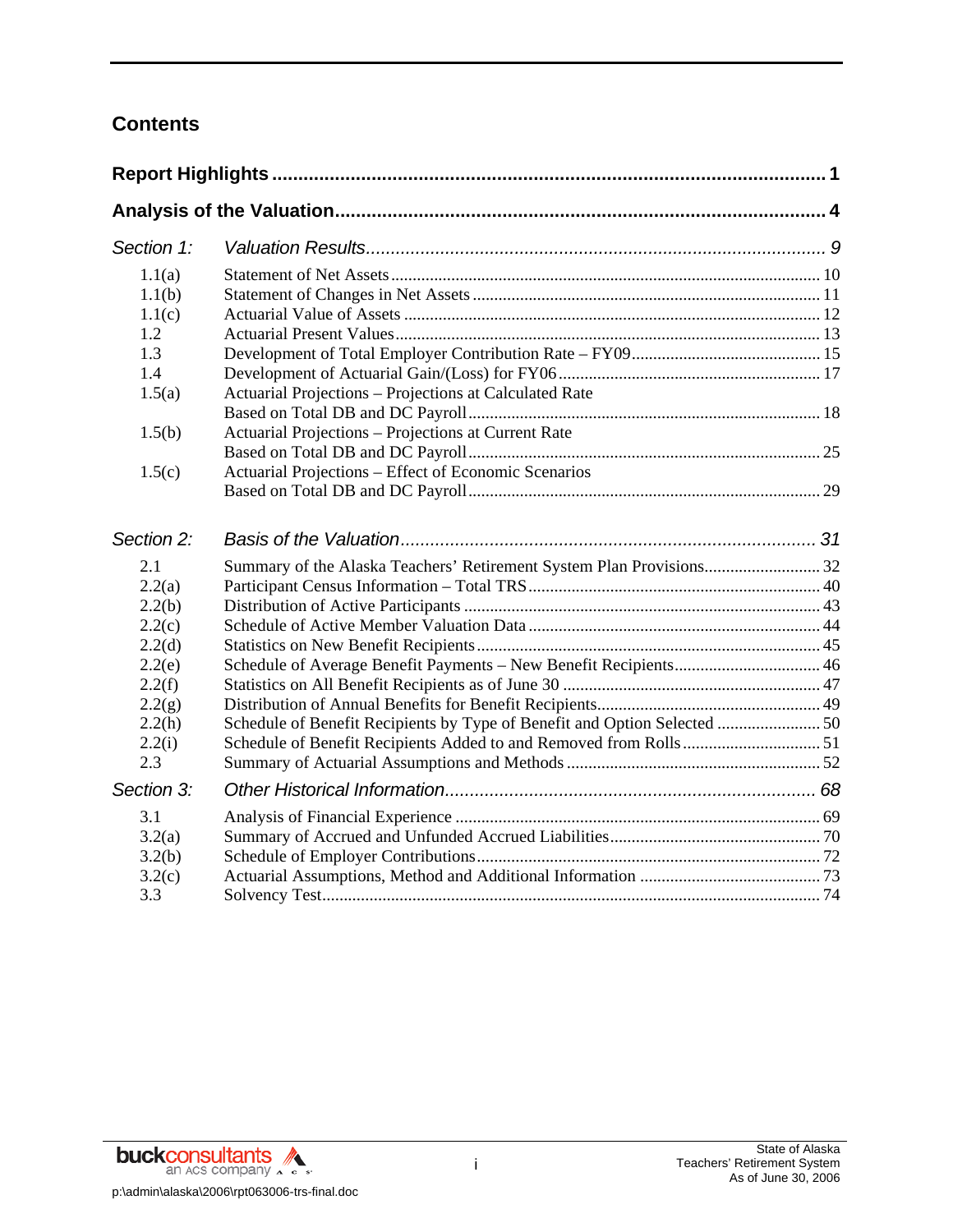# **Report Highlights**

This report has been prepared by Buck Consultants for the State of Alaska Teachers' Retirement System to:

- (1) Present the results of a valuation of the Alaska Teachers' Retirement System as of June 30, 2006;
- (2) Review experience under the plan for the year ended June 30, 2006;
- (3) Determine the appropriate contribution rate for each employer in the System; and
- (4) Provide reporting and disclosure information for financial statements, governmental agencies, and other interested parties.

The report is divided into three sections. Section 1 contains the results of the valuation. It includes the experience of the plan during the 2006 Fiscal Year, the current annual costs, and reporting and disclosure information.

Section 2 describes the basis of the valuation. It summarizes the plan provisions, provides information relating to the plan participants, and describes the funding methods and actuarial assumptions used in determining liabilities and costs.

Section 3 contains additional exhibits showing historical information on system experience and unfunded liabilities.

The principal results are as follows:

| <b>Funding Status as of June 30</b>                         | 2005        | 2006        |
|-------------------------------------------------------------|-------------|-------------|
| Valuation Assets <sup>1</sup><br>(a)                        | \$3,958,939 | \$4,141,700 |
| (b) Accrued Liability <sup>1</sup>                          | \$6,498,556 | \$7,229,851 |
| (c) Unfunded Accrued Liability <sup>1</sup>                 | \$2,539,617 | \$3,088,151 |
| (d) Funding Ratio based on Valuation Assets, $(a) \div (b)$ | 60.9%       | 57.3%       |
| (e) Market Value of Assets <sup>1</sup>                     | \$4,026,995 | \$4,299,971 |
| Funding Ratio based on Market Assets, $(e) \div (b)$<br>(f) | 62.0%       | 59.5%       |

l

*<sup>1</sup> In thousands.*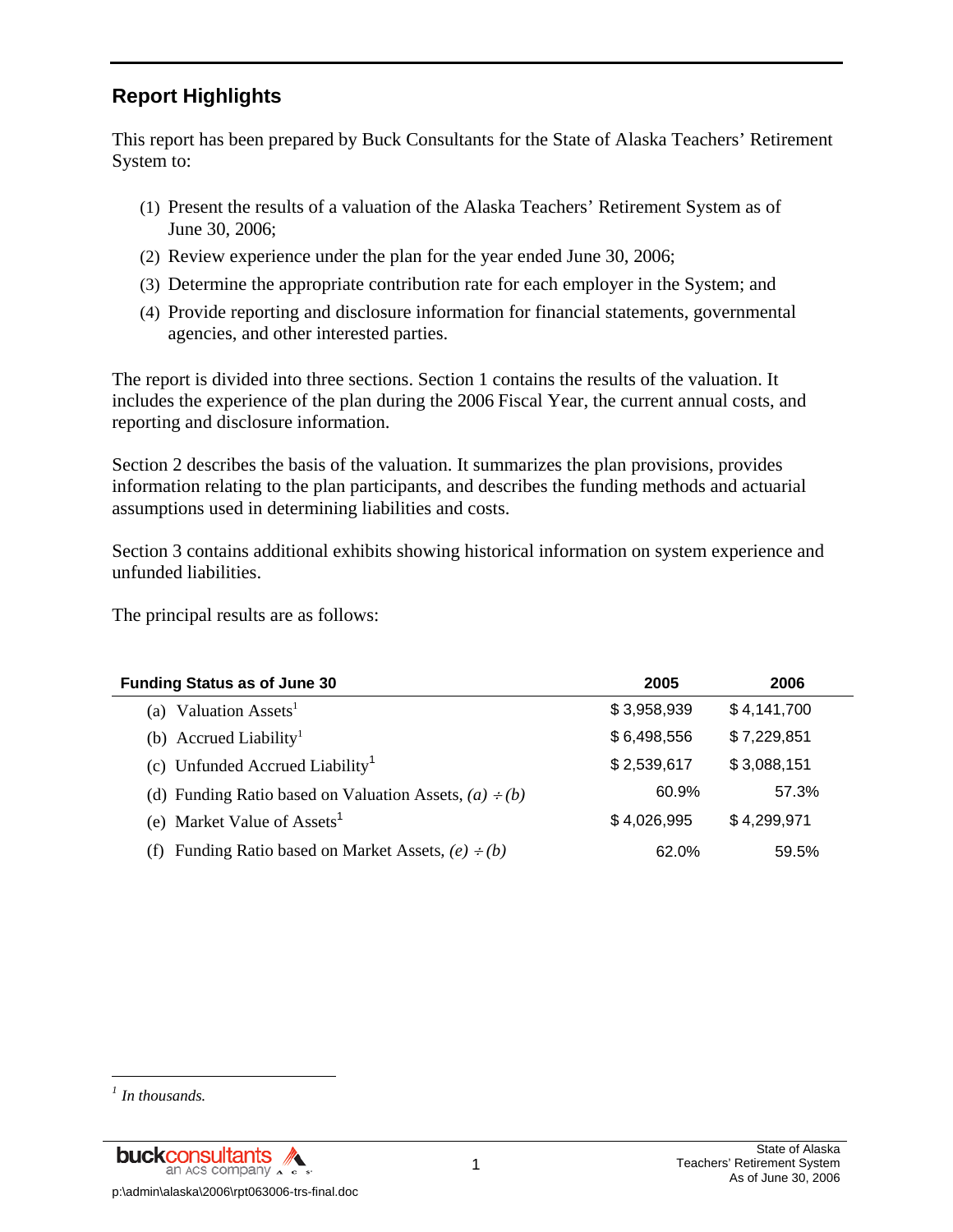# **Report Highlights** *(continued)*

# **TRS Funding Ratio History**

**(Based on Valuation Assets)** 

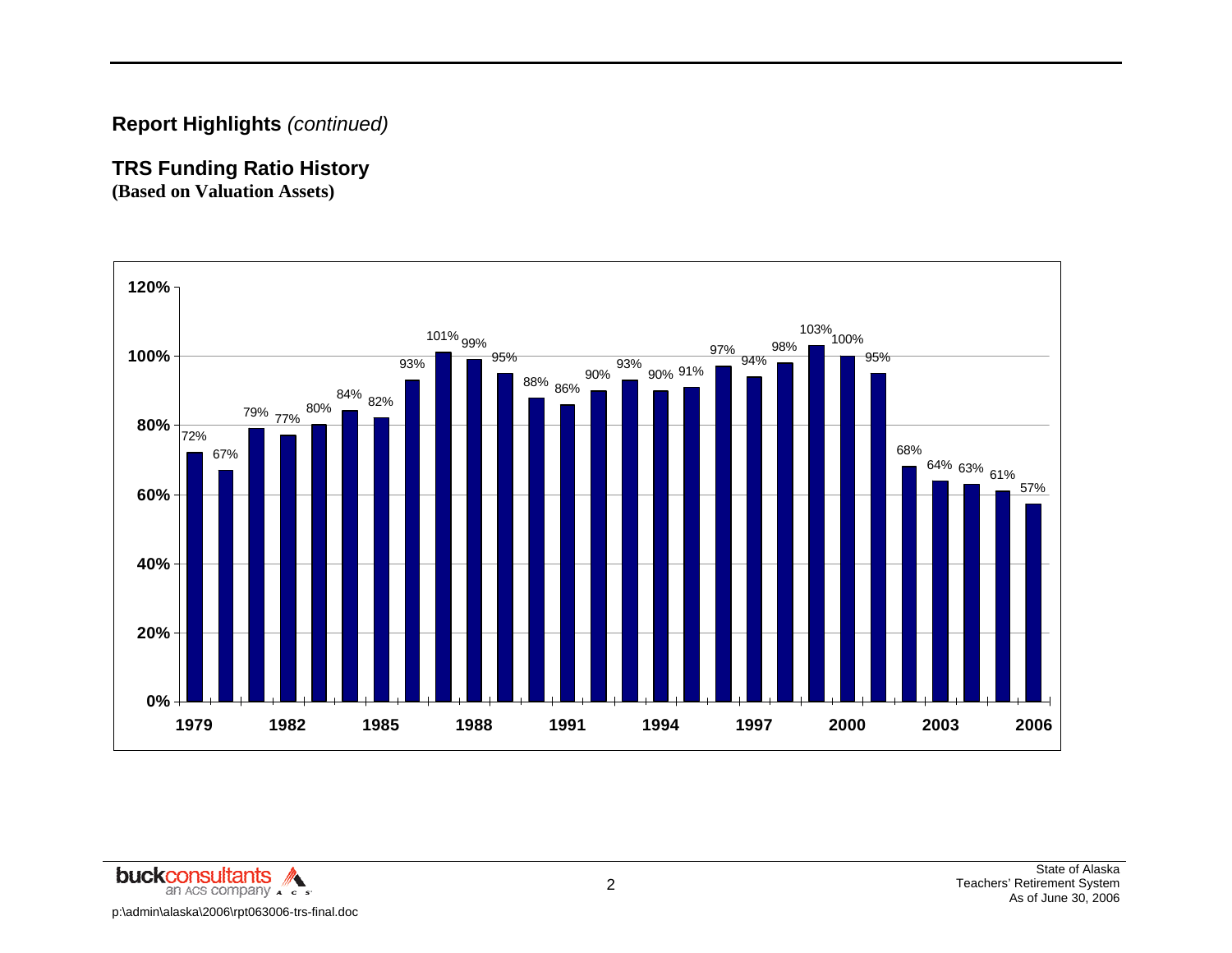# **Report Highlights** *(continued)*

| <b>Total Employer Contribution Rates for Fiscal Year:</b>                                   | 2008   | 2009   |
|---------------------------------------------------------------------------------------------|--------|--------|
| <b>Employer Normal Cost Rate</b><br>(a)                                                     | 12.56% | 9.37%  |
| Past Service Rate<br>(b)                                                                    | 29.70% | 34.80% |
| Total Employer Contribution Rate $(a) + (b)$<br>(c)                                         | 42.26% | 44.17% |
| Board Recommended Employer Contribution Rate<br>(d)                                         | 54.03% | 44.17% |
| <b>Employer Contribution Rates for Pension for Fiscal Year:</b>                             | 2008   | 2009   |
| (a) Employer Normal Cost Rate                                                               | 3.96%  | 2.96%  |
| (b) Past Service Rate                                                                       | 13.44% | 17.61% |
| (c) Total Employer Contribution Rate $(a) + (b)$                                            | 17.40% | 20.57% |
| (d) Board Recommended Employer Contribution Rate                                            | 22.73% | 20.57% |
| <b>Employer Contribution Rates for Postemployment</b><br><b>Healthcare for Fiscal Year:</b> | 2008   | 2009   |
| (a) Normal Cost Rate                                                                        | 8.60%  | 6.41%  |
| (b) Past Service Rate                                                                       | 16.26% | 17.19% |
| (c) Total Employer Contribution Rate $(a) + (b)$                                            | 24.86% | 23.60% |
| (d) Board Recommended Employer Contribution Rate                                            | 31.30% | 23.60% |

The rates shown above are for funding purposes which differ from the Annual Required Contribution for GASB No. 43 reporting purposes. Under GASB No. 43, postemployment healthcare liabilities are gross of the retiree drug subsidy and are calculated with a discount rate for a partially funded plan.

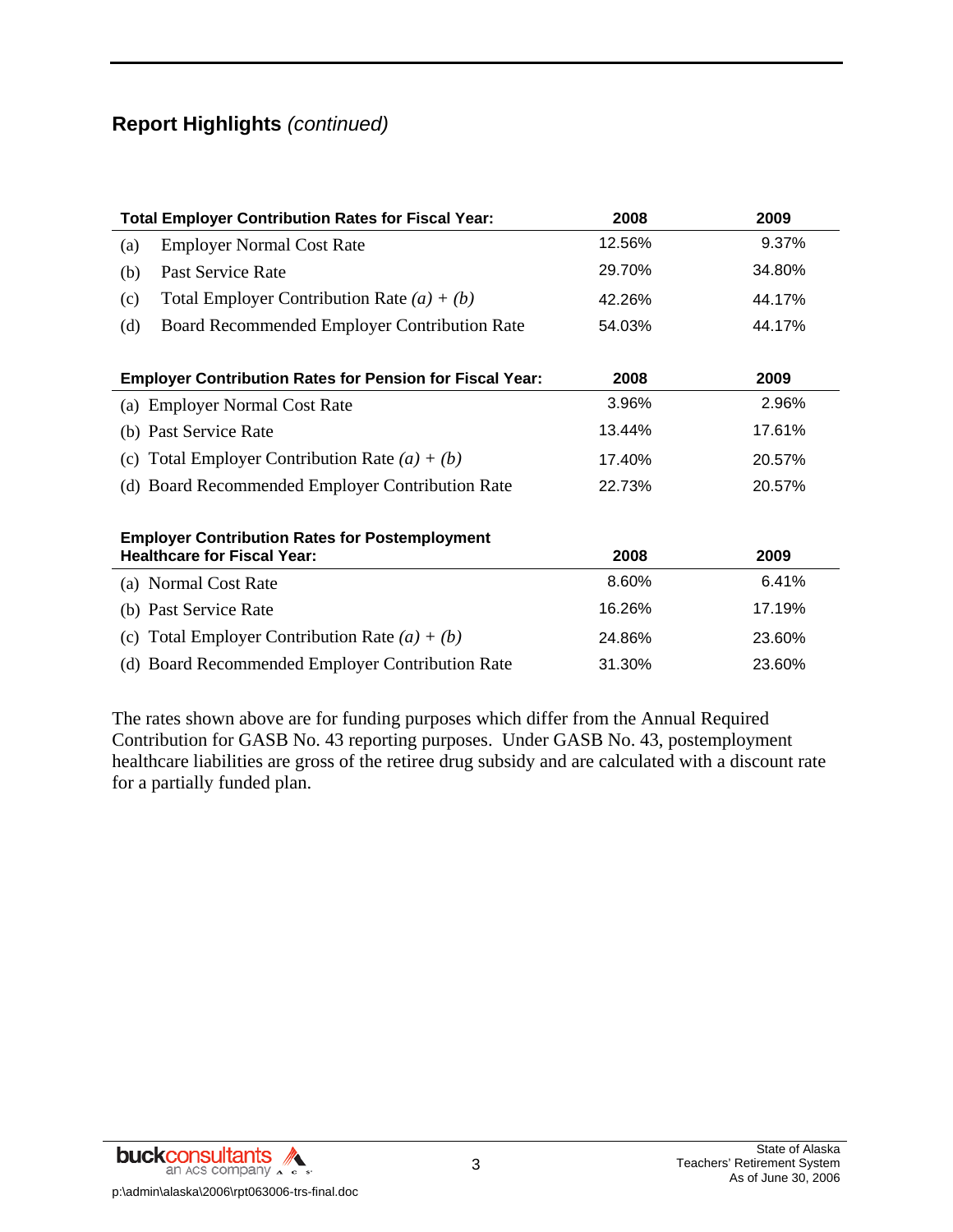# **Analysis of the Valuation**

As shown in the Highlights section of the report, the funding ratio based on valuation assets as of June 30, 2006 has decreased from 60.9% to 57.3%, a decrease of 3.6%. The total calculated employer contribution rate has increased from 42.26% of payroll for FY08 to 44.17% for FY09, an increase of 1.91%. The reasons for the change in the funded status and calculated contribution rate are explained below.

### **(1) Retiree Medical Costs and Assumptions**

The following table summarizes the monthly premium per benefit recipient since 1977.

| Time            | <b>Monthly Premium</b><br><b>Per Retiree</b> | <b>Annual</b><br>Percentage | <b>Average Compound</b><br><b>Annual Increase</b> |
|-----------------|----------------------------------------------|-----------------------------|---------------------------------------------------|
| <b>Period</b>   | <b>For Health Coverage</b>                   | Change                      | <b>Since FY78</b>                                 |
| 2/1/77-1/31/78  | \$<br>57.64                                  | 66%                         | $ -$                                              |
| 2/1/78-1/31/79  | 69.10                                        | 20%                         | 20%                                               |
| 2/1/79-1/31/80  | 64.70                                        | $-6%$                       | 6%                                                |
| 2/1/80-1/31/81  | 96.34                                        | 49%                         | 19%                                               |
| 2/1/81-1/31/82  | 96.34                                        | 0%                          | 14%                                               |
| 2/1/82-1/31/83  | 115.61                                       | 20%                         | 15%                                               |
| 2/1/83-1/31/84  | 156.07                                       | 35%                         | 18%                                               |
| 2/1/84-1/31/85  | 191.85                                       | 23%                         | 19%                                               |
| 2/1/85-1/31/86  | 168.25                                       | $-12%$                      | 14%                                               |
| 2/1/86-1/31/87  | 165.00                                       | $-2%$                       | 12%                                               |
| 2/1/87-1/31/88  | 140.25                                       | $-15%$                      | 9%                                                |
| 2/1/88-1/31/89  | 211.22                                       | 51%                         | 13%                                               |
| 2/1/89-1/31/90  | 252.83                                       | 20%                         | 13%                                               |
| 2/1/90-1/31/91  | 243.98                                       | $-4%$                       | 12%                                               |
| 2/1/91-1/31/92  | 243.98                                       | 0%                          | 11%                                               |
| 2/1/92-1/31/93  | 226.90                                       | $-7%$                       | 10%                                               |
| 2/1/93-1/31/94  | 309.72                                       | 37%                         | 11%                                               |
| 2/1/94-1/31/95  | 336.05                                       | 9%                          | 11%                                               |
| 2/1/95-1/31/96  | 350.50                                       | 4%                          | 11%                                               |
| 2/1/96-1/31/97  | 350.50                                       | 0%                          | 10%                                               |
| 2/1/97-1/31/98  | 368.00                                       | 5%                          | 10%                                               |
| 2/1/98-12/31/98 | 368.00                                       | 0%                          | 9%                                                |
| 1/1/99-12/31/99 | 442.00                                       | 20%                         | 10%                                               |
| 1/1/00-12/31/00 | 530.00                                       | 20%                         | 10%                                               |
| 1/1/01-12/31/01 | 610.00                                       | 15%                         | 10%                                               |
| 1/1/02-12/31/02 | 668.00                                       | 10%                         | 10%                                               |
| 1/1/03-12/31/03 | 720.00                                       | 8%                          | 10%                                               |
| 1/1/04-12/31/04 | 806.00                                       | 12%                         | 10%                                               |
| 1/1/05-12/31/05 | 850.00                                       | 5%                          | 10%                                               |
| 1/1/06-12/31/06 | 876.00                                       | 3%                          | 10%                                               |
| 1/1/07-12/31/07 | 876.00                                       | 0%                          | 10%                                               |

As you can see from the above table, the monthly retiree medical premium for the January 1, 2007 to December 31, 2007 time period remained at \$876. Although this represents no change from the previous year's medical premium, our expectation is that medical costs will increase at higher rates in the future. The health cost trend used for this valuation is described in Section 2.3. Over the last 10 years, annual premium rate changes have ranged from no change to up 20%. Also, over the last ten years, the increase in the premium rate has been about 9.1% compounded annually.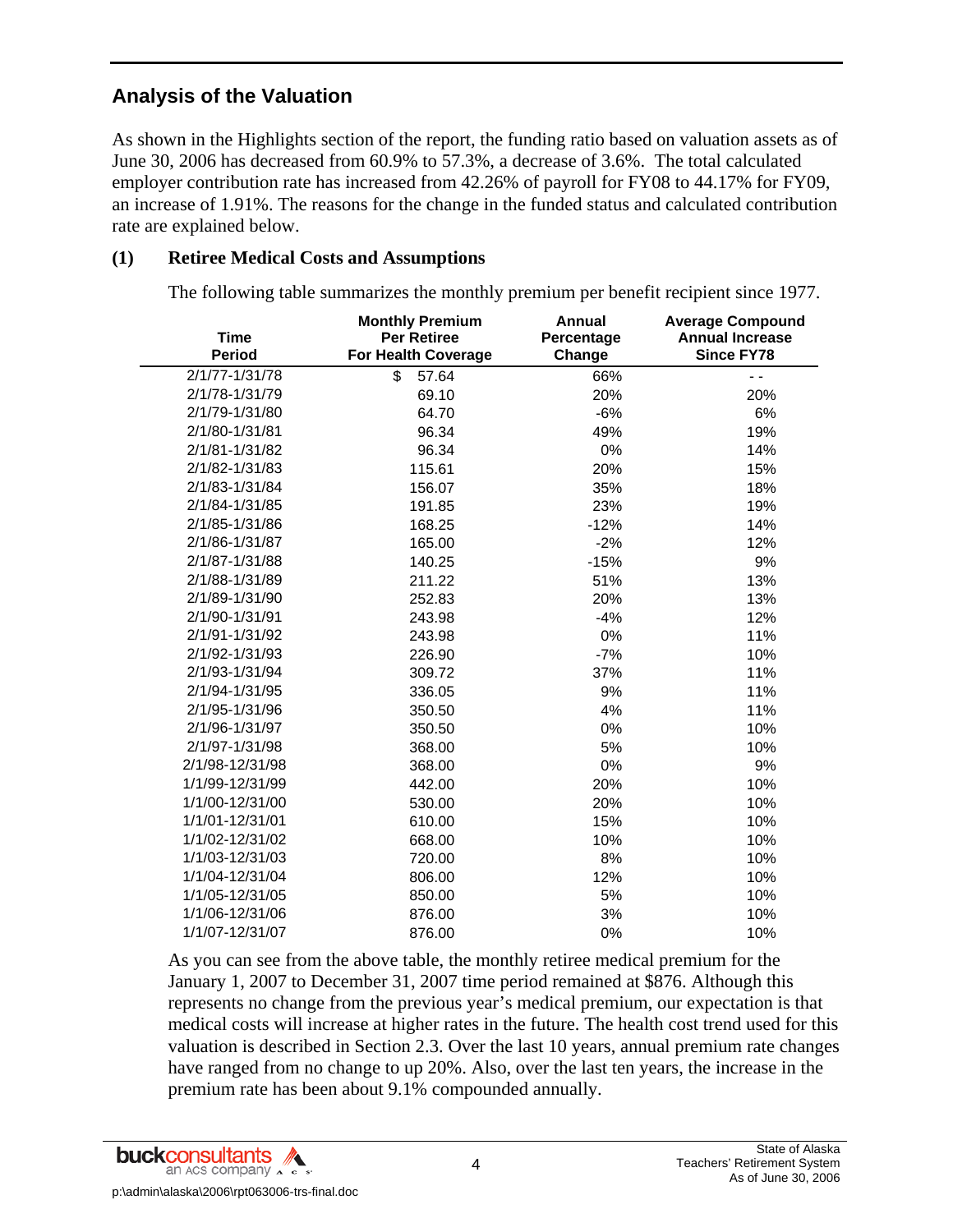To help avoid the volatility in the funding and solvency of the System from bringing large health-related gains and losses into the System every year, the health cost trend assumption was being used to determine actuarial liabilities for retiree medical benefits. On June 30, 2002, the assumed total blended premium was reset to the actual total blended premium for FY03.

Effective with the 2004 valuation, the assumptions used to value liabilities for retiree medical benefits were changed. The revised methods and assumptions more accurately measured retiree medical liabilities and incorporated the expected impact on System liabilities of changes in the Medicare program. In particular, changes were made to the following elements in calculating medical liabilities:

- Claims cost methodology and development
- Offset for Medicare
- Aging factors
- **Trend rates**

An analysis of medical costs was completed based on claims information provided by Aetna and enrollment data provided by the Division of Retirement and Benefits. Costs for medical services and prescriptions were analyzed separately, and separate trend rates were developed to project expected future medical and prescription costs. An offset for costs expected to be reimbursed by Medicare was incorporated beginning at age 65. Average medical claims were then distributed across the population based on expected increases in medical expenses that occur with age.

For the 2006 valuation, we updated claim cost and Medicare offset analyses using additional claims and enrollment information, and the same methodology as used for the 2005 Experience Analysis. This methodology differs from that used for the 2005 valuation to better reflect Medicare offsets based on eligibility for Medicare Parts A and B. We developed assumptions regarding the number of members with Medicare Part A coverage and associated claims costs. A lower average claims cost was applied to retirees assumed to be covered by both Medicare Part A and B vs. retirees assumed to be covered only by Medicare Part B. The assumed lag used to adjust claims data from a paid to incurred basis was changed from 3 months to 2 months, per our June 30, 2006 lag study for retiree healthcare. The trend assumption varies by year, declining to an ultimate rate equal to inflation (3.5%) plus 1.5%, or 5%, for FY15 and later. We recommend no changes to the healthcare trend assumption set used for 2005. Retired member contribution rate trend assumptions have been updated for the 2006 valuation to better reflect recent and anticipated Board action regarding retiree contribution rates.

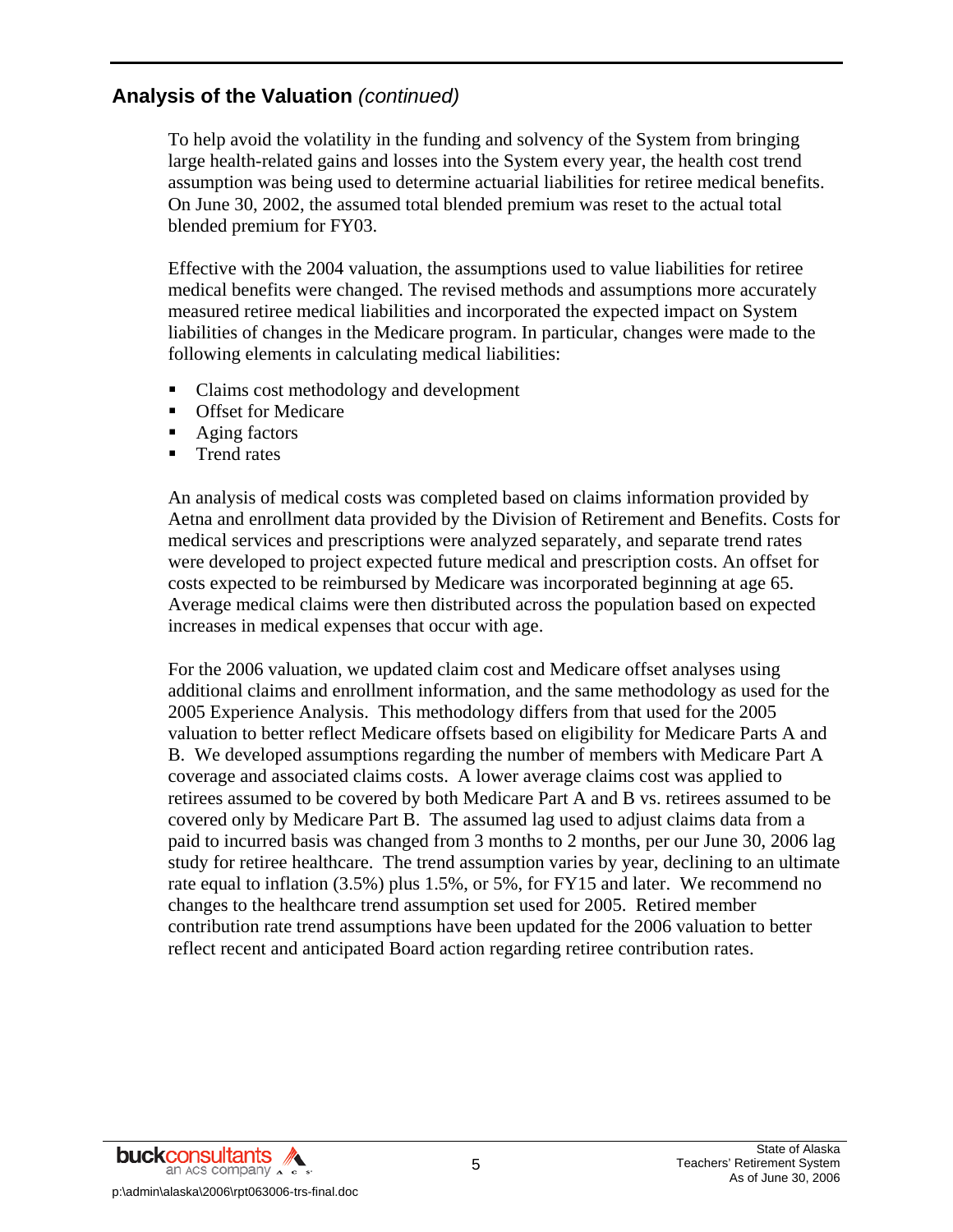Since 2004, the funding valuation also reflects the impact of the Medicare Part D subsidy in the projection of the prescription drug benefits. Based on our understanding and interpretation of the Medicare Prescription Drug, Improvement and Modernization Act of 2003 (MMA), the prescription drug benefits meet the actuarial equivalence requirements and the plan will qualify to receive the federal Part D subsidy. As noted above, Part D subsidies are not reflected for accounting purposes under GASB No. 43.

These opinions do not constitute full actuarial attestations. A full actuarial attestation of the plan's actuarial equivalence status based on final regulations and guidance will need to be included with a subsidy application to the Centers for Medicare and Medicaid Services, which must be submitted no later than 90 days prior to the start of each plan year to be eligible to receive a subsidy for that plan year.

There were no changes to the methods and assumptions for healthcare since the 2005 Experience Analysis, except for updating the trend rate table for the retiree medical contributions and changing the assumed lag between medical claims incurred and paid dates from 3 months to 2 months.

### **(2) Investment Experience**

The approximate FY06 investment return based on market values was 11.4% compared to the expected investment return of 8.25%. This resulted in a gain of approximately \$124.6 million to the System from investment experience. The asset valuation method recognizes 20 percent of this gain (\$24.9 million) this year and an additional 20 percent in each of the next 4 years. In addition, 20 percent of the FY03 investment loss, 20 percent of the FY04 investment gain and 20 percent of the FY05 investment gain were recognized this year. The net result was an investment gain which increased the funding ratio by 0.40% and decreased the contribution rate by 0.36%.

### **(3) Salary Increase**

During the period from June 30, 2005, to June 30, 2006, salary increases for continuing active members were more than anticipated in the valuation assumptions. Higher accrued liabilities caused the funding ratio to decrease by 0.30%. The net effect of higher normal cost was an increase of 0.79% in employer contribution rates.

### **(4) Demographic Experience**

Section 2.2 provides statistics on active and inactive participants. The number of active participants increased 0.56% from 9,656 at June 30, 2005 to 9,710 at June 30, 2006. The average age of active participants increased from 44.76 to 45.02 and average credited service increased from 10.58 to 10.87 years.

The number of retirees and beneficiaries increased 4.06% from 9,020 to 9,386, and their average age increased from 64.42 to 64.83. There was a 3.8% decrease in the number of vested terminated participants from 826 to 795. Their average age decreased from 49.13 to 48.80.

The overall effect of these participant data changes along with the healthcare experience was an actuarial gain to the System, resulting in a decrease in the employer contribution rate of 2.79% of total payroll. The gain/loss by decrement on the accrued liability is shown on the summary page.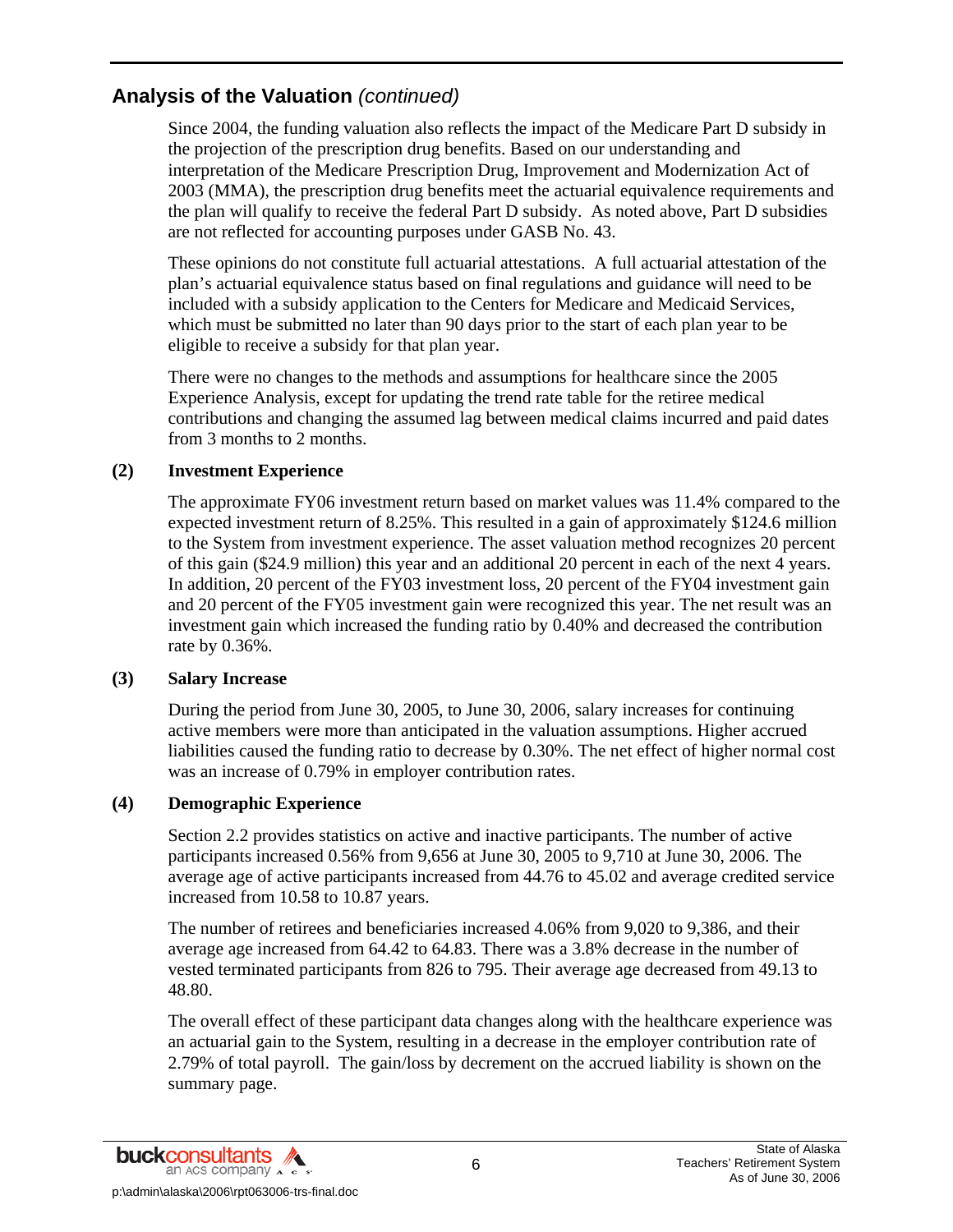### **(5) Contribution Shortfall Compared to Actuarially Calculated Rate**

As of June 30, 2005, the actuarially calculated rate was 42.26% for FY08 employer contributions. Since employer contribution rates are determined two years prior to the fiscal year, the June 30, 2003 adopted employer rate of 21.00% was contributed during FY06. The difference between the two rates, 21.00% and 42.26%, created a contribution shortfall to the System. This shortfall increased the contribution rate by 1.21%.

### **(6) Actuarial Projections**

At the Fall 1991 Board Meetings, the TRS Board approved the use of an enhanced actuarial projection system in the valuation report. The same actuarial cost method is used, but the enhanced system projects the associated liabilities 30 years into the future. By also projecting plan assets, this report in effect produces an actuarial valuation for each of the next 30 years. Section 1.5, Actuarial Projections, contains the results of this analysis.

This type of information can be especially useful to multi-tiered systems, such as TRS. No new plan entrants are anticipated. As you can see in Section 1.5, based on the actuarial assumptions and asset valuation method, contributions are expected to increase steadily until the June 30, 2002 amortization base is paid off.

### **(7) Changes in Methods from the Prior Valuation**

The actuarial cost method was changed from Projected Unit Credit to Entry Age Normal effective with the June 30, 2006 valuation.

### **(8) Changes in Assumptions from the Prior Valuation**

Effective for the June 30, 2006 valuation, the Board adopted the changes to the demographic and economic assumptions recommended by the actuary based on the results of an experience analysis performed on the population experience from June 30, 2001 through June 30, 2005. The changes in assumptions were adopted by the Board during the October 2006 Board meeting. Additionally, the trend rate table for the retiree medical contributions was updated and the assumed lag between the medical claims incurred and paid dates was changed from 3 months to 2 months.

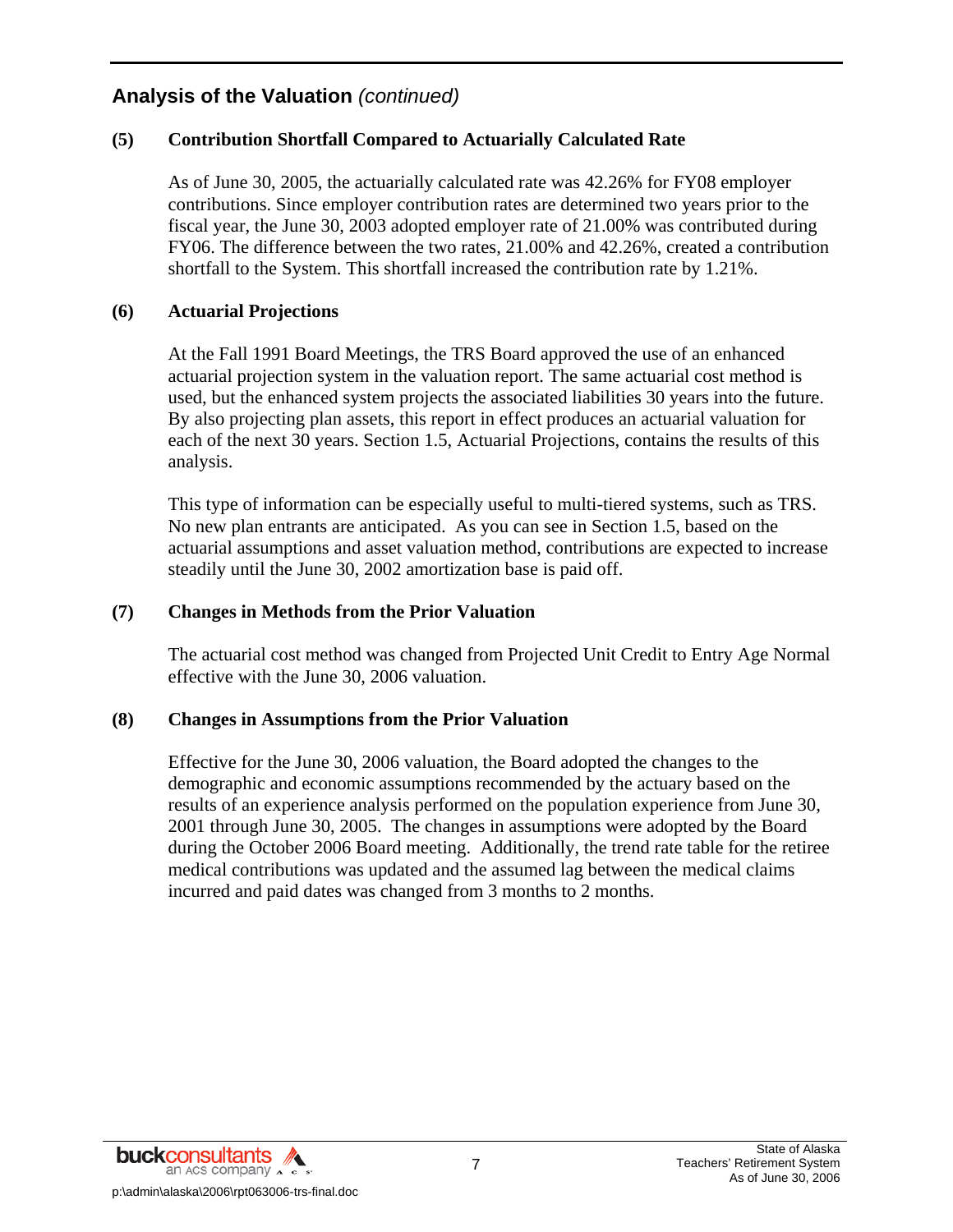### **Summary**

The following table summarizes the sources of change in the total employer contribution rate:

|    |                                                                   | <b>Pension</b> | <b>Healthcare</b> | <b>Total</b> |
|----|-------------------------------------------------------------------|----------------|-------------------|--------------|
|    | 1. Last year's total employer contribution rate                   | 17.40%         | 24.86%            | 42.26%       |
| 2. | Change due to:                                                    |                |                   |              |
|    | a. New assumptions and methods                                    | 2.96%          | 0.10%             | 3.06%        |
|    | b. Contribution shortfall compared to actuarially calculated rate | $(0.41)\%$     | 1.62%             | 1.21%        |
|    | c. Investment experience                                          | 0.10%          | $(0.46)\%$        | $(0.36)\%$   |
|    | Salary increases<br>d.                                            | 0.79%          | $0.00\%$          | 0.79%        |
|    | e. Demographic and medical experience                             | $(0.27)\%$     | (2.52)%           | (2.79)%      |
| 3. | Total employer contribution rate this year                        | 20.57%         | 23.60%            | 44.17%       |

|                          | The following table shows the gain/(loss) on total accrued liability (in thousands): |    | <b>Amount</b> |
|--------------------------|--------------------------------------------------------------------------------------|----|---------------|
| $\equiv$                 | Retirement Experience                                                                | \$ | 4,518         |
|                          | - Termination Experience                                                             |    | (3, 174)      |
| $\overline{\phantom{m}}$ | <b>Mortality Experience</b>                                                          |    | (4,255)       |
| $\overline{\phantom{a}}$ | Disability Experience                                                                |    | (909)         |
| $\overline{\phantom{m}}$ | Other Demographic Experience                                                         |    | 15,459        |
|                          | <b>Salary Increases</b>                                                              |    | (23, 702)     |
| $\overline{\phantom{0}}$ | <b>Medical Experience</b>                                                            |    | 130,737       |
|                          | Total                                                                                | S  | 118.674       |

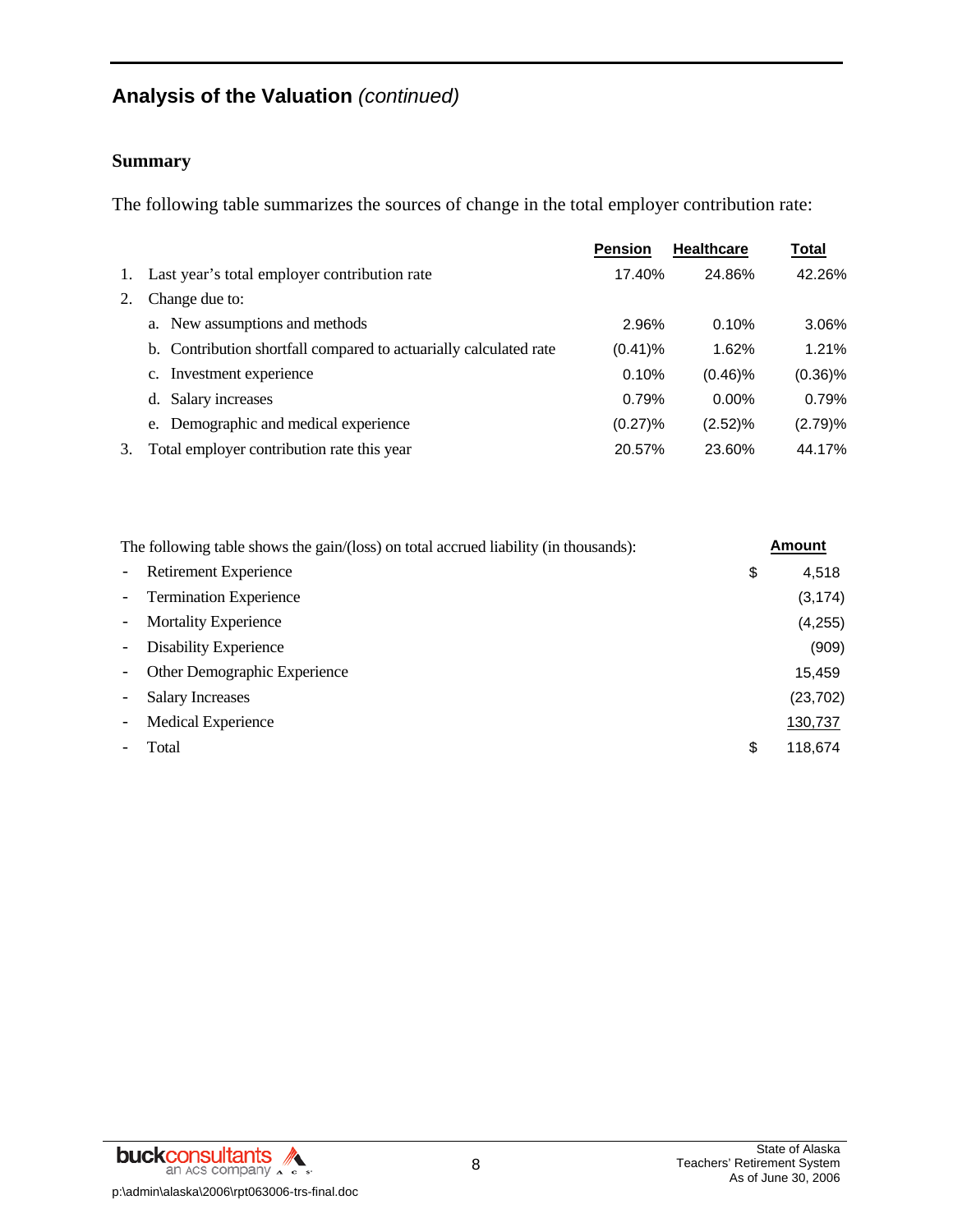### *Valuation Results*

# **Section 1**

This section sets forth the results of the actuarial valuation.

| Section $1.1(a)$ | Statement of net assets.                                                                     |
|------------------|----------------------------------------------------------------------------------------------|
| Section $1.1(b)$ | Statement of changes in net assets during FY06 and the investment return for FY06.           |
| Section $1.1(c)$ | Actuarial value of assets.                                                                   |
| Section 1.2      | Actuarial present values.                                                                    |
| Section 1.3      | Total employer contribution rate for FY09.                                                   |
| Section 1.4      | Development of actuarial gain or loss for FY06.                                              |
| Section $1.5(a)$ | Actuarial Projections – Projections at Calculated Rate.<br>Based on Total DB and DC Payroll. |
| Section $1.5(b)$ | Actuarial Projections – Projections at Current Rate.<br>Based on Total DB and DC Payroll.    |
| Section $1.5(c)$ | Actuarial Projections – Effect of Economic Scenarios.<br>Based on Total DB and DC Payroll.   |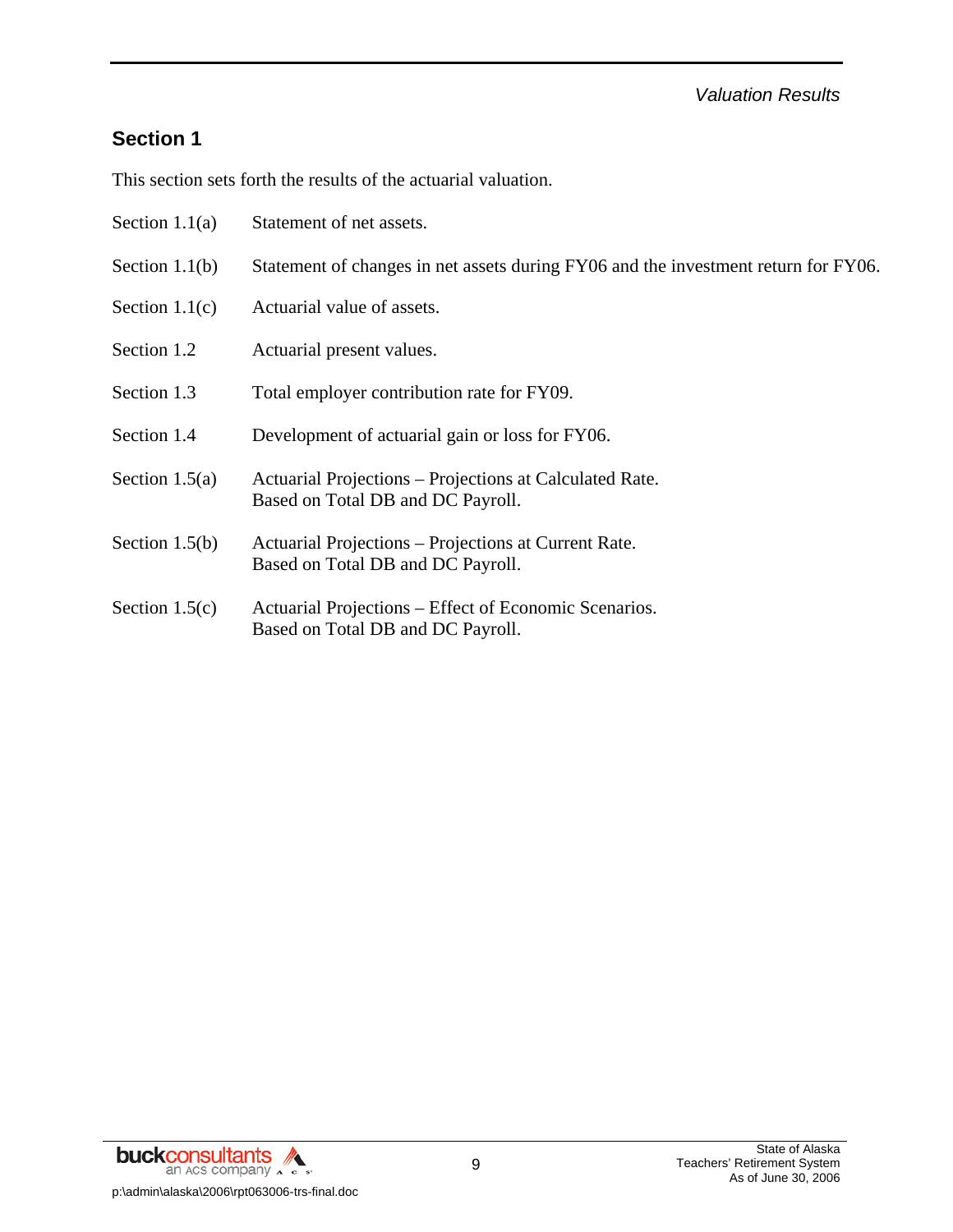# **1.1(a) Statement of Net Assets**

| As of June 30, 2006 (in thousands)    | <b>Pension</b> |           | Postemployment<br><b>Healthcare</b> |    | <b>Total</b><br><b>Market Value</b> |  |
|---------------------------------------|----------------|-----------|-------------------------------------|----|-------------------------------------|--|
| Cash and Cash Equivalents             | \$             | 371       | \$<br>146                           | \$ | 517                                 |  |
| <b>Domestic Equity Pool</b>           |                | 1,510,424 | 126,536                             |    | 1,636,960                           |  |
| Domestic Fixed Income Pool            |                | 670,088   | 262,959                             |    | 933,047                             |  |
| <b>International Equity Pool</b>      |                | 458,689   | 180,001                             |    | 638,690                             |  |
| <b>Real Estate Pool</b>               |                | 309,002   | 121,260                             |    | 430,262                             |  |
| International Fixed Income Pool       |                | 64,427    | 25,283                              |    | 89,710                              |  |
| Private Equity Pool                   |                | 185,654   | 72,855                              |    | 258,509                             |  |
| <b>Emerging Markets Equity Pool</b>   |                | 69,738    | 27,367                              |    | 97,105                              |  |
| <b>Other Investments Pool</b>         |                | 23,327    | 9,154                               |    | 32,481                              |  |
| High Yield Pool                       |                | 48,042    | 18,853                              |    | 66,895                              |  |
| <b>Absolute Return Pool</b>           |                | 78,526    | 30,815                              |    | 109,341                             |  |
| Loans and Mortgages (Net of Reserves) |                | 24        | 9                                   |    | 33                                  |  |
| <b>Net Accrued Receivables</b>        |                | 4,611     | 1,810                               |    | 6,421                               |  |
| <b>Net Assets</b>                     | \$             | 3,422,923 | \$<br>877,048                       | \$ | 4,299,971                           |  |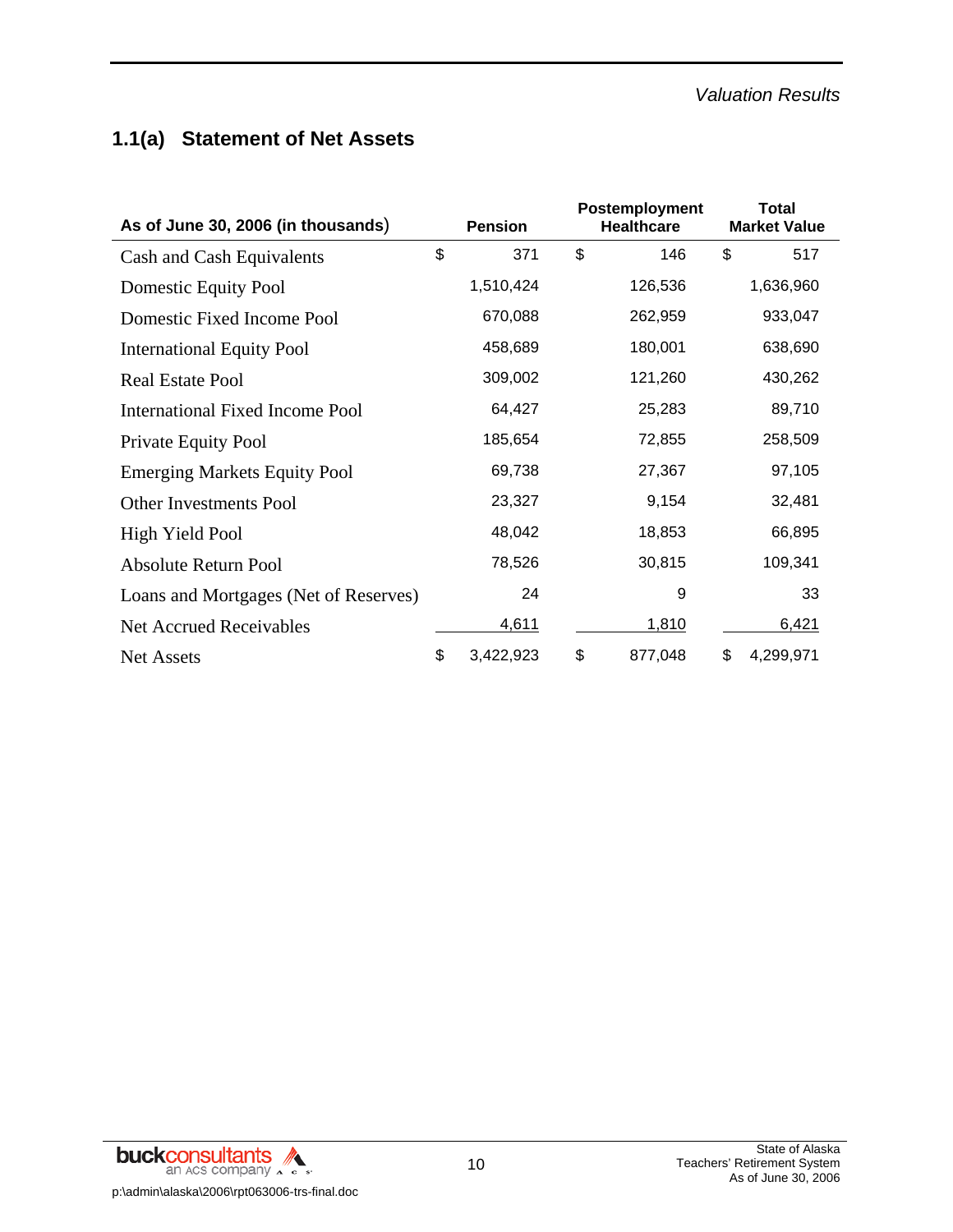# **1.1(b) Statement of Changes in Net Assets**

| Fiscal Year 2006 (in thousands) |                                                                                                                          | <b>Pension</b>                     | Postemployment<br><b>Healthcare</b> | <b>Total</b><br><b>Market Value</b> |
|---------------------------------|--------------------------------------------------------------------------------------------------------------------------|------------------------------------|-------------------------------------|-------------------------------------|
| (1)                             | Net Assets, June 30, 2005<br>(market value)                                                                              | \$<br>3,239,727                    | \$<br>787,268                       | \$<br>4,026,995                     |
| (2)                             | Additions:                                                                                                               |                                    |                                     |                                     |
|                                 | (a) Plan Member Contributions                                                                                            | 41,512                             | 16,290                              | 57,802                              |
|                                 | (b) Employer Contributions                                                                                               | 91,902                             | 36,065                              | 127,967                             |
|                                 | (c) Interest and Dividend Income                                                                                         | 96,585                             | 37,903                              | 134,488                             |
|                                 | (d) Net Appreciation in<br><b>Fair Value of Investments</b><br>$(e)$ Other <sup>1</sup><br><b>Total Additions</b><br>(f) | \$<br>235,464<br>10,909<br>476,372 | \$<br>92,402<br>4,281<br>186,941    | \$<br>327,866<br>15,190<br>663,313  |
|                                 |                                                                                                                          |                                    |                                     |                                     |
| (3)                             | Deductions:                                                                                                              |                                    |                                     |                                     |
|                                 | (a) Medical Benefits                                                                                                     | 0                                  | 92,462                              | 92,462                              |
|                                 | (b) Retirement Benefits                                                                                                  | 281,205                            | 0                                   | 281,205                             |
|                                 | (c) Refunds of Contributions                                                                                             | 2,752                              | 1,080                               | 3,832                               |
|                                 | (d) Investment Expenses                                                                                                  | 7,659                              | 3,006                               | 10,665                              |
|                                 | (e) Administrative Expenses                                                                                              | 1,560                              | 613                                 | 2,173                               |
|                                 | <b>Total Deductions</b><br>(f)                                                                                           | \$<br>293,176                      | \$<br>97,161                        | \$<br>390,337                       |
| (4)                             | Net Assets, June 30, 2006<br>(market value)                                                                              | \$<br>3,422,923                    | \$<br>877,048                       | \$<br>4,299,971                     |

Approximate Market Value Investment Return Rate During FY06 Net of All Expenses 11.4%

<sup>1</sup> Includes the transfer of \$15,175 in from Retiree Health Fund.

l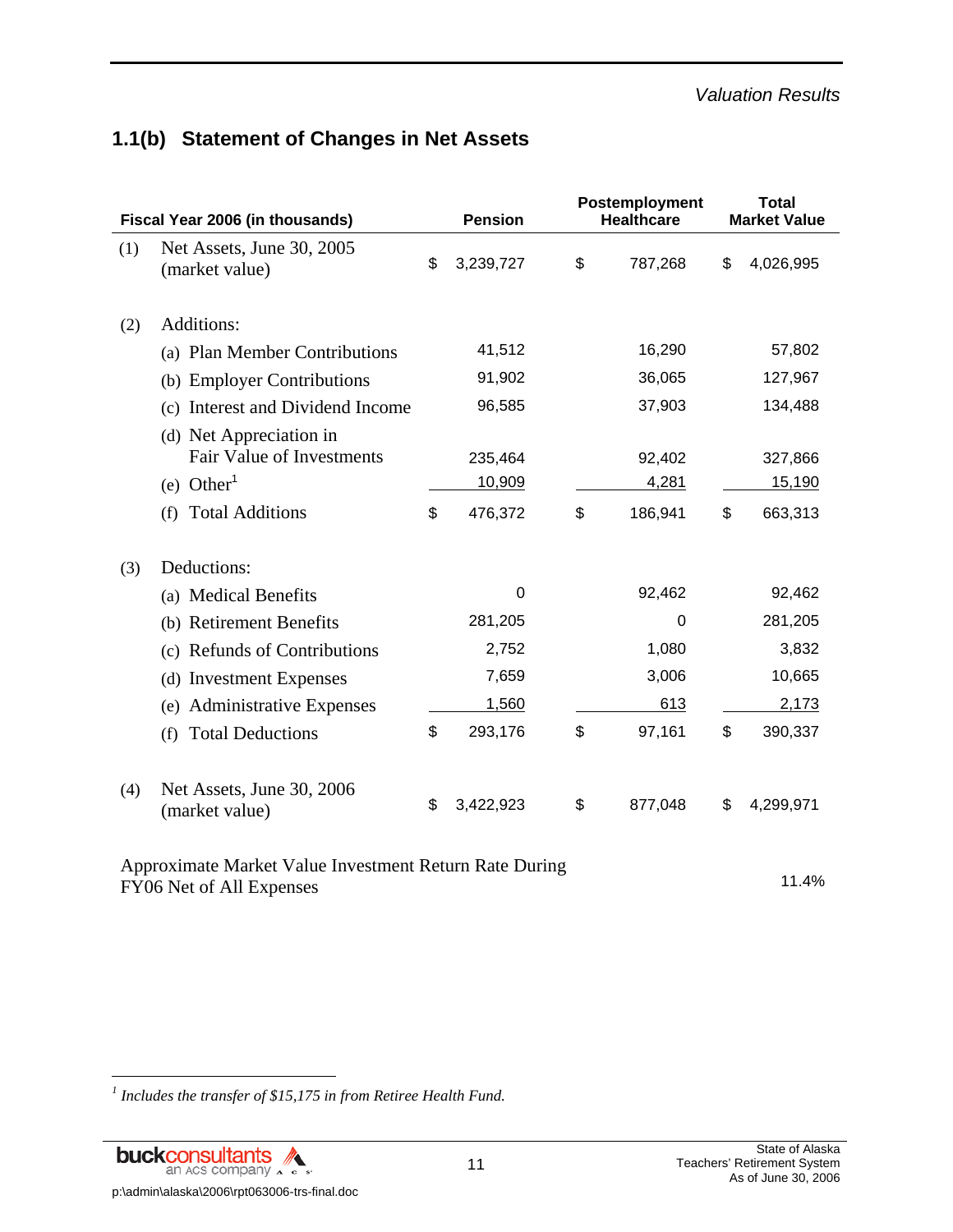# **1.1(c) Actuarial Value of Assets**

The actuarial value of assets was set equal to the market value at June 30, 2002. Future investment gains and losses will be recognized 20% per year over 5 years. In no event may valuation assets be less than 80% or more than 120% of market value as of the current valuation date.

|                                            |                                                                |    | In Thousands |
|--------------------------------------------|----------------------------------------------------------------|----|--------------|
| (1) Deferral of Investment Return for FY06 |                                                                |    |              |
| (a)                                        | Market Value, June 30, 2005                                    | \$ | 4,026,995    |
| (b)                                        | Contributions for FY06                                         |    | 185,769      |
|                                            | - Weighted for timing                                          |    | 92,885       |
| (c)                                        | Benefit Payments for FY06 <sup>1</sup>                         |    | 362,324      |
|                                            | - Weighted for timing                                          |    | 181,162      |
| (d)                                        | Investment Return (net of expenses)                            |    | 449,531      |
| (e)                                        | Expected Return Rate (net of expenses)                         |    | 8.25%        |
| (f)                                        | Expected Return - Weighted for Timing, $[(a. + b. - c.) x e.]$ |    | 324,944      |
| (g)                                        | Investment Gain/(Loss) for the Year $(d. -f.)$                 |    | 124,587      |
| (h)                                        | Deferred Investment Return <sup>2</sup>                        |    | 158,271      |
|                                            | (2) Actuarial Value, June 30, 2006                             |    |              |
| (a)                                        | Market Value, June 30, 2006                                    | \$ | 4,299,971    |
| (b)                                        | 2006 Deferred Investment Return                                |    | 158,271      |
| (c)                                        | Preliminary Actuarial Value, June 30, 2006 (a. - b.)           |    | 4,141,700    |
| (d)                                        | Upper Limit: 120% of Market Value, June 30, 2006               |    | 5,159,965    |
| (e)                                        | Lower Limit: 80% of Market Value, June 30, 2006                |    | 3,439,977    |
| (f)                                        | Actuarial Value, June 30, 2006 (c. limited by d. and e.)       | \$ | 4,141,700    |
| (g)                                        | Ratio of Actuarial Value of Assets to Market Value of Assets   |    | 96.32%       |
| (h)                                        | Pension Actuarial Value of Assets                              |    | 3,296,934    |
| (i)                                        | <b>Healthcare Actuarial Value of Assets</b>                    |    | 844,766      |
|                                            |                                                                |    |              |

*1 Net of transfer in from Retiree Health Fund.* 

l

<sup>2</sup> The table below shows the development of gain/(loss) to be recognized in the current year.

| <b>Plan Year Ended</b> | <b>Asset Gain/(Loss)</b> | Gain/(Loss) Recognized<br>in Prior Years | Gain/(Loss)<br><b>Recognized This Year</b> |           | Gain/(Loss) Deferred to<br><b>Future Years</b> |           |  |
|------------------------|--------------------------|------------------------------------------|--------------------------------------------|-----------|------------------------------------------------|-----------|--|
| 6/30/2003              | (187,083)                | (112,251)                                | \$                                         | (37, 417) |                                                | (37, 415) |  |
| 6/30/2004              | 222,993                  | \$<br>89.198                             | \$                                         | 44.599    |                                                | 89,196    |  |
| 6/30/2005              | 11.366                   | \$<br>2.273                              | \$                                         | 2.273     |                                                | 6,820     |  |
| 6/30/2006              | 124.587                  | \$<br>0                                  | \$                                         | 24.917    |                                                | 99.670    |  |
| Total                  | 171,863                  | (20, 780)                                |                                            | 34.372    |                                                | 158,271   |  |

buckconsultants A an ACS company A c s-

p:\admin\alaska\2006\rpt063006-trs-final.doc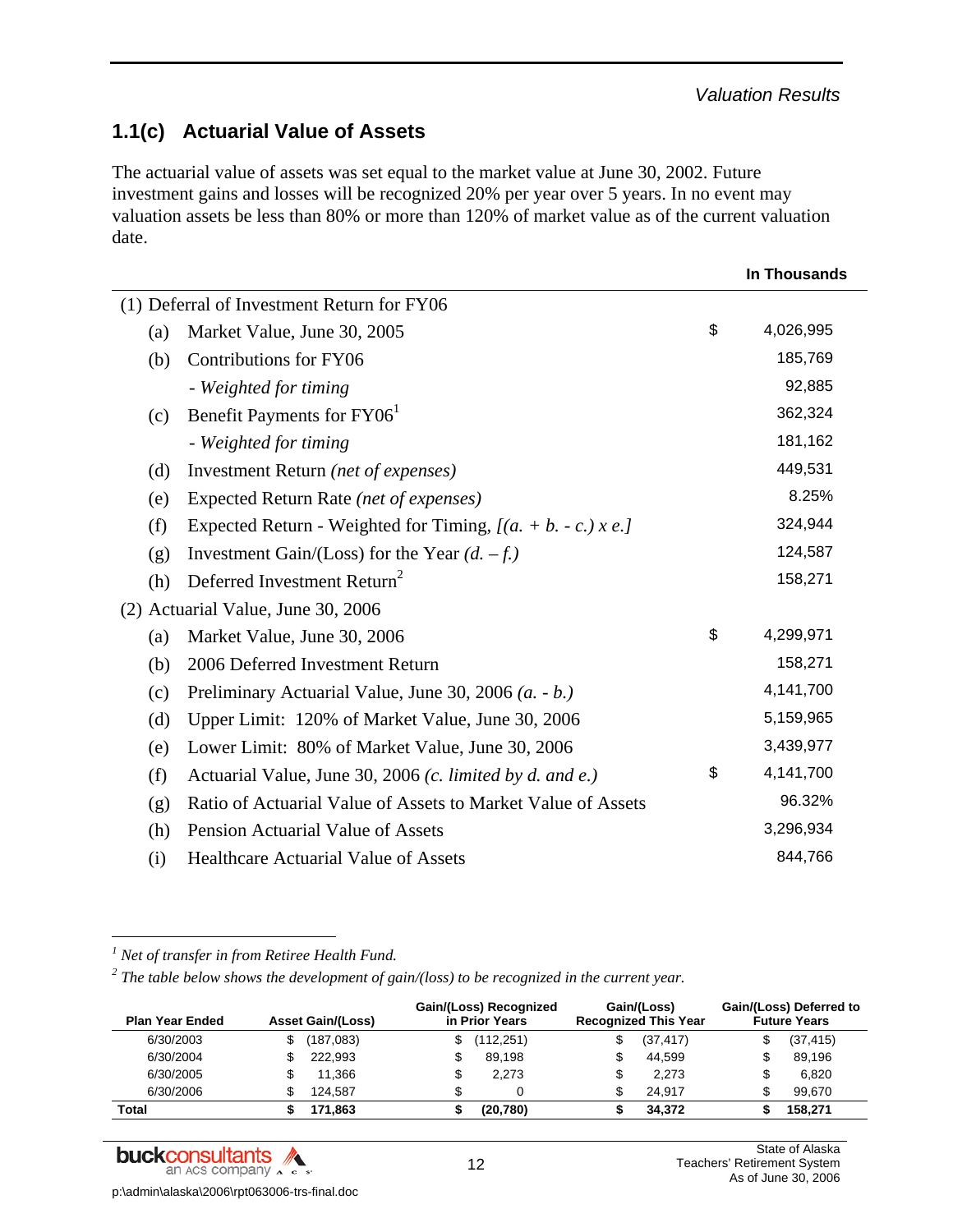# **1.2 Actuarial Present Values**

| As of June 30, 2006 (in thousands)          |                                          |                 | <b>Normal</b><br>Cost | <b>Accrued</b><br><b>Liabilities</b> |
|---------------------------------------------|------------------------------------------|-----------------|-----------------------|--------------------------------------|
| <b>Active Members</b>                       |                                          |                 |                       |                                      |
| <b>Retirement Benefits</b>                  |                                          | \$              | 50,009                | \$<br>1,473,058                      |
| <b>Termination Benefits</b>                 |                                          |                 | 6,719                 | 21,402                               |
| <b>Disability Benefits</b>                  |                                          |                 | 1,386                 | 17,129                               |
| <b>Death Benefits</b>                       |                                          |                 | 313                   | 7,682                                |
| <b>Return of Contributions</b>              |                                          |                 | 11,706                | (46, 267)                            |
| Medical and Prescription Drug Benefits      |                                          |                 | 42,049                | 950,465                              |
| Medicare Part D Subsidy                     |                                          |                 | (3,409)               | (73, 169)                            |
| Indebtedness                                |                                          |                 | N/A                   | (46, 371)                            |
| Subtotal                                    |                                          | \$              | 108,773               | \$<br>2,303,929                      |
| <b>Inactive Members</b>                     |                                          |                 |                       |                                      |
| <b>Not Vested</b>                           |                                          |                 |                       | \$<br>37,195                         |
| <b>Vested Terminations</b>                  | - Retirement Benefits                    |                 |                       | 72,868                               |
|                                             | - Medical and Prescription Drug Benefits |                 |                       | 157,074                              |
|                                             | - Medicare Part D Subsidy                |                 |                       | (9,666)                              |
|                                             | - Indebtedness                           |                 |                       | (5,005)                              |
| Retirees & Beneficiaries                    | - Retirement Benefits                    |                 |                       | 3,327,645                            |
|                                             | - Medical and Prescription Drug Benefits |                 |                       | 1,482,814                            |
|                                             | - Medicare Part D Subsidy                |                 |                       | (137,003)                            |
| Subtotal                                    |                                          |                 |                       | \$<br>4,925,922                      |
| <b>Total</b>                                |                                          | \$              | 108,773               | \$<br>7,229,851                      |
| <b>Total Pension</b>                        |                                          | \$              | 70,133                | \$<br>4,859,336                      |
| <b>Total Medical, Net of Part D Subsidy</b> | 38,640                                   | \$<br>2,370,515 |                       |                                      |

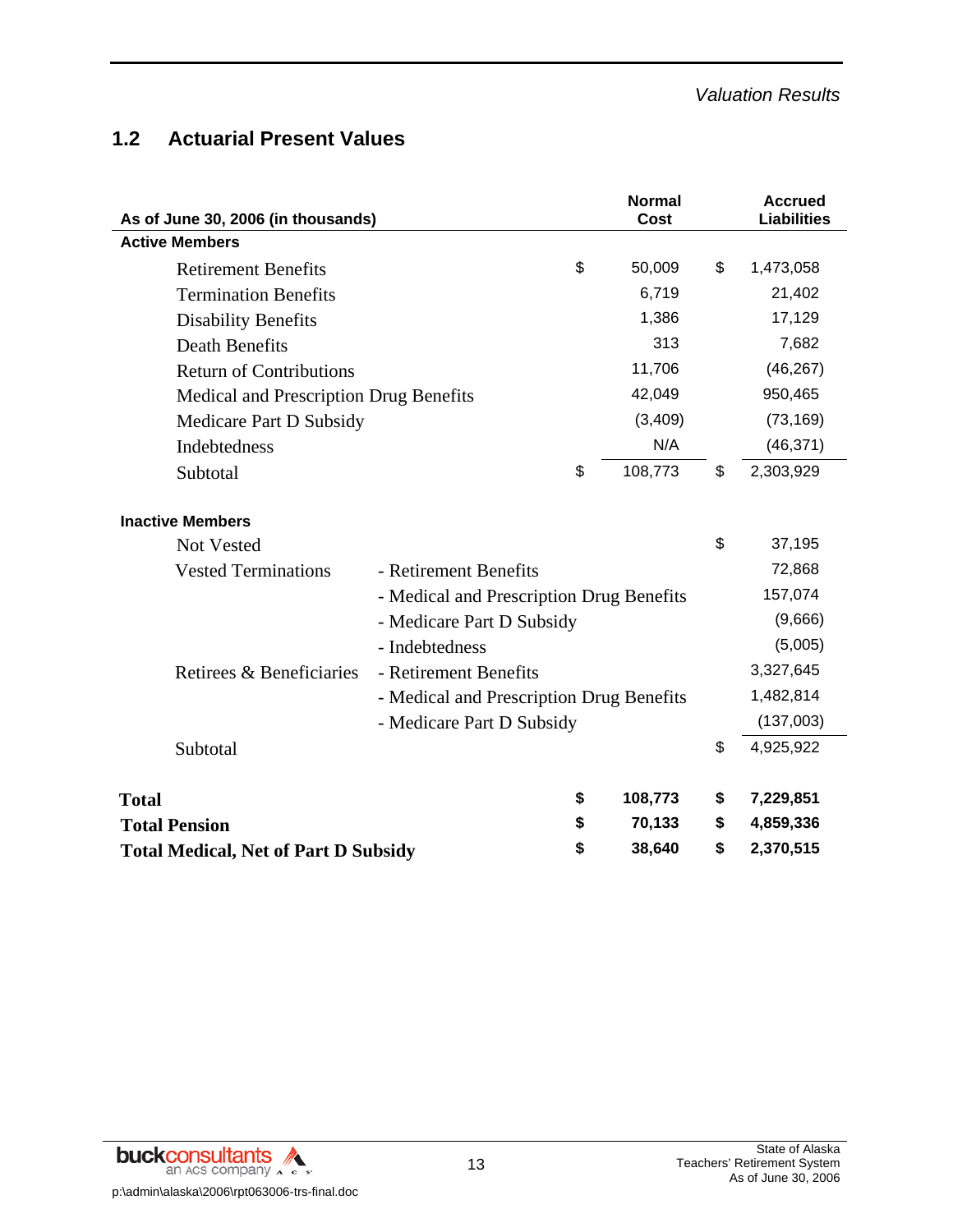# **1.2 Actuarial Present Values**

*(continued)*

| As of June 30, 2006 (in thousands) | <b>Normal</b><br>Cost | <b>Accrued</b><br><b>Liabilities</b> |
|------------------------------------|-----------------------|--------------------------------------|
| <b>By Tier</b>                     |                       |                                      |
| Tier 1                             |                       |                                      |
| - Pension                          | \$<br>23,503          | \$<br>4,240,289                      |
| - Medical, Net of Part D Subsidy   | 8,723                 | 1,845,735                            |
| Tier 2                             |                       |                                      |
| - Pension                          | 46,630                | 619,047                              |
| - Medical, Net of Part D Subsidy   | 29,917                | 524,780                              |
| <b>Total</b>                       | \$<br>108,773         | \$<br>7,229,851                      |

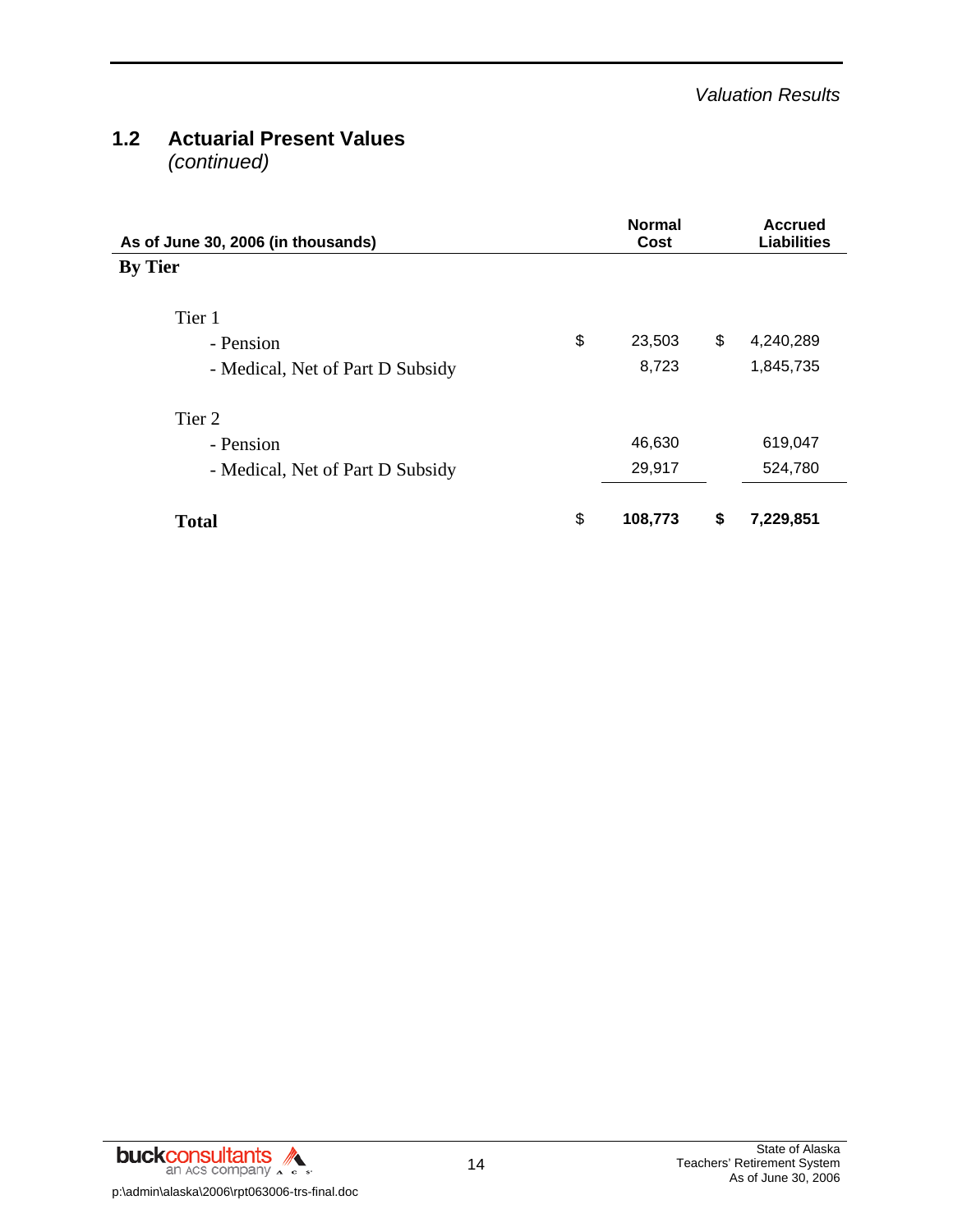### **1.3 Development of Total Employer Contribution Rate – FY09 (in thousands)**

|     | <b>Normal Cost Rate</b>                           | <b>Pension</b>  | <b>Healthcare</b> | <b>Total</b>    |  |  |
|-----|---------------------------------------------------|-----------------|-------------------|-----------------|--|--|
| (1) | <b>Total Normal Cost</b>                          | \$<br>70,133    | \$<br>38,640      | \$<br>108,773   |  |  |
| (2) | <b>Total Salaries</b>                             | 603,035         | 603,035           | 603,035         |  |  |
| (3) | Normal Cost Rate, $(1) \div (2)$                  | 11.63%          | 6.41%             | 18.04%          |  |  |
| (4) | <b>Average Member Contribution Rate</b>           | 8.67%           | 0.00%             | 8.67%           |  |  |
| (5) | Employer Normal Cost Rate, $(3) - (4)$            | 2.96%           | 6.41%             | 9.37%           |  |  |
|     |                                                   |                 |                   |                 |  |  |
|     | <b>Past Service Rate</b>                          |                 |                   |                 |  |  |
| (1) | <b>Accrued Liability</b>                          | \$<br>4,859,336 | \$<br>2,370,515   | \$<br>7,229,851 |  |  |
| (2) | <b>Valuation Assets</b>                           | 3,296,934       | 844,766           | 4,141,700       |  |  |
| (3) | Total Unfunded Liability, $(1) - (2)$             | 1,562,402       | 1,525,749         | 3,088,151       |  |  |
| (4) | <b>Past Service Cost Amortization</b><br>Payment* | 106,163         | 103,673           | 209,836         |  |  |
| (5) | <b>Total Salaries</b>                             | 603,035         | 603,035           | 603,035         |  |  |
| (6) | Past Service Rate, $(4) \div (5)$                 | 17.61%          | 17.19%            | 34.80%          |  |  |
|     |                                                   |                 |                   |                 |  |  |
|     | <b>Total Employer Contribution Rate</b>           | 20.57%          | 23.60%            | 44.17%          |  |  |
|     |                                                   |                 |                   |                 |  |  |
|     | <b>Normal Cost Rate by Tier</b>                   |                 |                   |                 |  |  |
|     | Tier 1                                            | 11.95%          | 4.43%             | 16.38%          |  |  |
|     | Tier 2                                            | 11.48%          | 7.36%             | 18.84%          |  |  |

\*Amortized on a level percentage of pay basis.

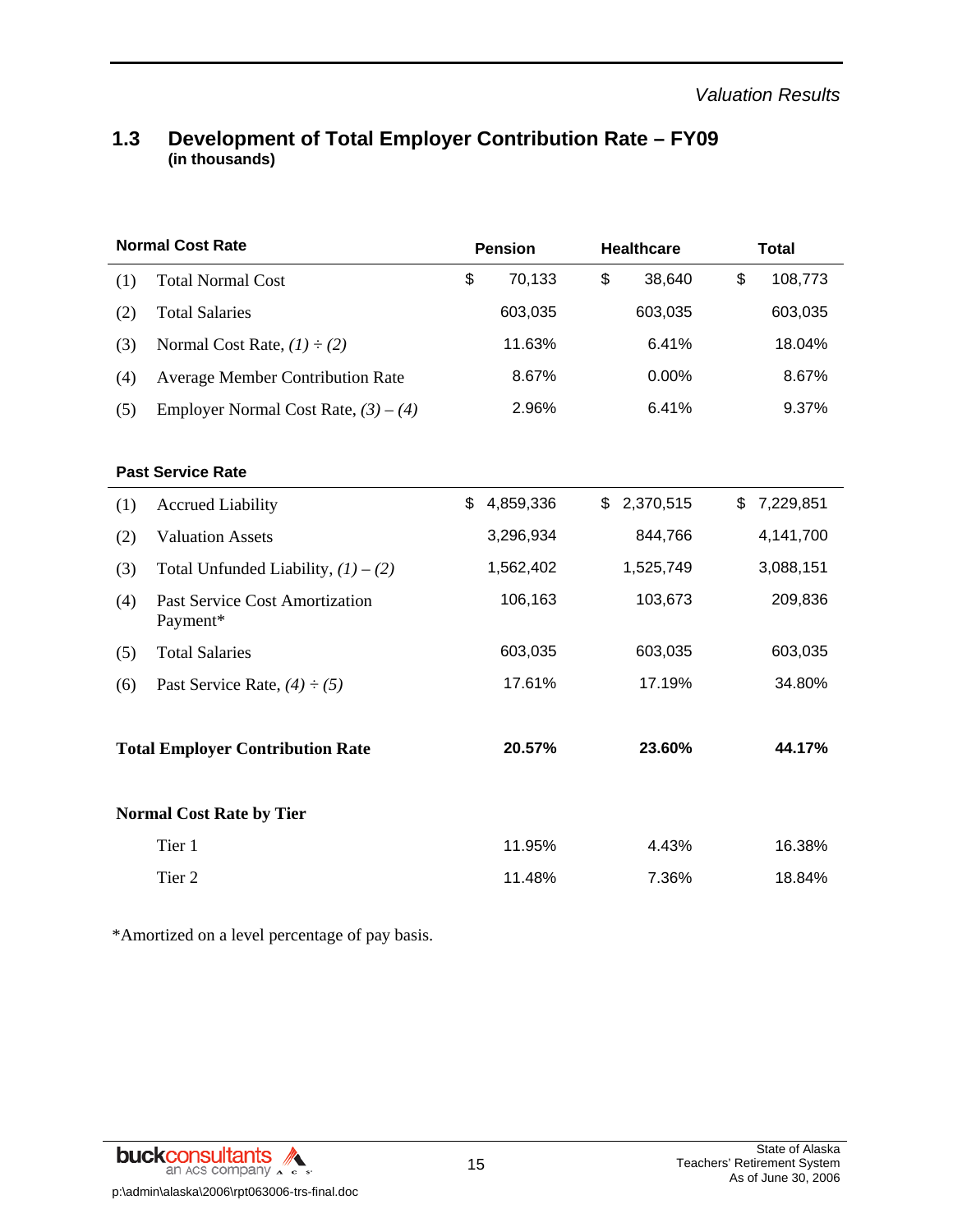# **1.3 Development of Total Employer Contribution Rate – FY09** *(continued)*

|                     | <b>Amortization Period</b> |                   |    | <b>Balances</b> |             |                |                                            |         |  |
|---------------------|----------------------------|-------------------|----|-----------------|-------------|----------------|--------------------------------------------|---------|--|
|                     | <b>Date Created</b>        | <b>Years Left</b> |    | <b>Initial</b>  | Outstanding |                | <b>Beginning-of-Year</b><br><b>Payment</b> |         |  |
| Initial Unfunded    |                            |                   |    |                 |             |                |                                            |         |  |
| Liability           | 6/30/2002                  | 21                | \$ | 1,722,606       | \$          | 1,815,755 \$   |                                            | 127,026 |  |
| FY03 Loss           | 6/30/2003                  | 22                |    | 333,376         |             | 347.761        |                                            | 23,639  |  |
| $FY04$ Loss         | 6/30/2004                  | 23                |    | 164,707         |             | 169,702        |                                            | 11,230  |  |
| FY05 Loss           | 6/30/2005                  | 24                |    | 231,873         |             | 235,553        |                                            | 15,201  |  |
| Change in           |                            |                   |    |                 |             |                |                                            |         |  |
| Assumptions/Methods | 6/30/2006                  | 25                |    | 562,027         |             | 562,027        |                                            | 35,428  |  |
| FY06 Gain           | 6/30/2006                  | 25                |    | (42, 647)       |             | (42, 647)      |                                            | (2,688) |  |
| <b>Total</b>        |                            |                   |    |                 | \$          | $3,088,151$ \$ |                                            | 209,836 |  |

### **Schedule of Past Service Cost Amortizations - Total**

The amortization factor for 25 years is 15.864073. The weighted average amortization factor is 14.716974. The amortization method is level percentage of pay.

The equivalent single amortization period is 22 years.

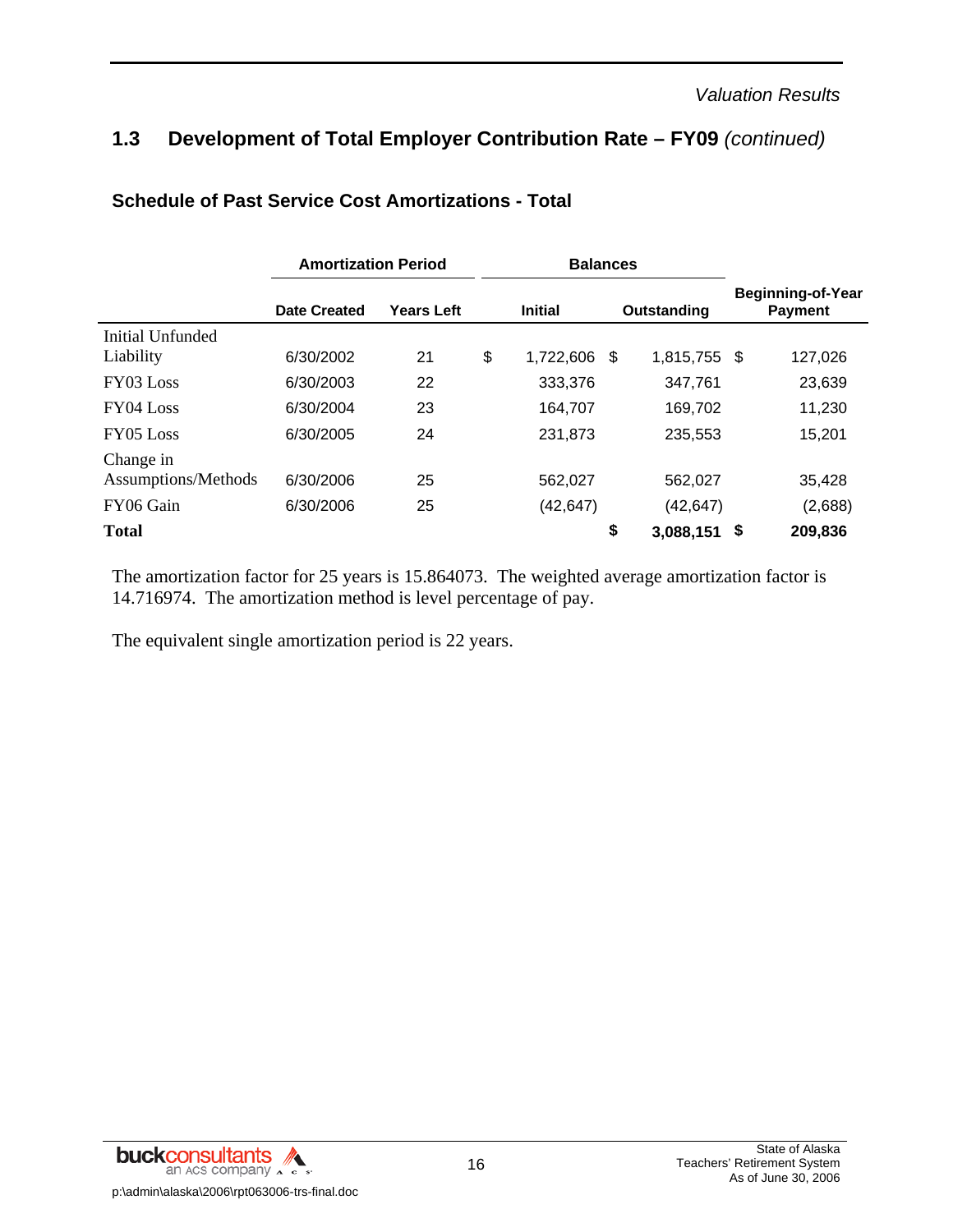*Valuation Results* 

### **1.4 Development of Actuarial Gain/(Loss) for FY06 (in thousands)**

|                                                                                                         | <b>Pension</b>  | <b>Healthcare</b> | <b>Total</b>     |  |  |
|---------------------------------------------------------------------------------------------------------|-----------------|-------------------|------------------|--|--|
| (1) Expected Actuarial Accrued Liability                                                                |                 |                   |                  |  |  |
| Accrued Liability, June 30, 2005<br>(a)                                                                 | \$<br>4,334,585 | 2,163,971<br>\$   | \$<br>6,498,556  |  |  |
| Normal Cost for FY06<br>(b)                                                                             | 71,012          | 48,231            | 119,243          |  |  |
| Interest on (a) and (b) at 8.25%<br>(c)                                                                 | 363,462         | 182,507           | 545,969          |  |  |
| Benefit Payments for FY06 <sup>1</sup><br>(d)                                                           | 270,307         | 88,185            | 358,492          |  |  |
| Refund of Contributions for FY06<br>(e)                                                                 | 2,752           | 1,080             | 3,832            |  |  |
| Interest on (d) and (e) at 8.25% for<br>(f)<br>one-half year                                            | 11,264          | 3,682             | 14,946           |  |  |
| Change in Assumptions and Methods<br>(g)                                                                | 362,537         | 199,490           | 562,027          |  |  |
| Expected Accrued Liability as of June 30, 2006<br>(h)                                                   |                 |                   |                  |  |  |
| $(a) + (b) + (c) - (d) - (e) - (f) + (g)$                                                               | 4,847,273       | 2,501,252         | 7,348,525        |  |  |
| Actual Accrued Liability, June 30, 2006<br>(2)                                                          | 4,859,336       | 2,370,515         | 7,229,851        |  |  |
| (3) Liability Gain/(Loss), $(1)(h) - (2)$                                                               | \$<br>(12,063)  | 130,737<br>\$     | 118,674<br>\$    |  |  |
| <b>Expected Actuarial Asset Value</b><br>(4)                                                            |                 |                   |                  |  |  |
| Actuarial Asset Value, June 30, 2005<br>(a)                                                             | 3,184,976       | 773,963           | 3,958,939        |  |  |
| Interest on (a) at 8.25%<br>(b)                                                                         | 262,761         | 63,852            | 326,613          |  |  |
| <b>Employee Contributions for FY06</b><br>(c)                                                           | 41,512          | 16,290            | 57,802           |  |  |
| <b>Employer Contributions for FY06</b><br>(d)                                                           | 91,902          | 36,065            | 127,967          |  |  |
| Interest on $(c)$ and $(d)$ at 8.25% for<br>(e)<br>one-half year                                        | 5,503           | 2,160             | 7,663            |  |  |
| Benefit Payments for FY06<br>(f)                                                                        | 270,307         | 88,185            | 358,492          |  |  |
| Refund of Contributions for FY06<br>(g)                                                                 | 2,752           | 1,080             | 3,832            |  |  |
| Interest on $(f)$ and $(g)$ at 8.25% for<br>(h)<br>one-half year                                        | 11,264          | 3,682             | 14,946           |  |  |
| Expected Actuarial Asset Value, June 30, 2006<br>(i)<br>$(a) + (b) + (c) + (d) + (e) - (f) - (g) - (h)$ | 3,302,331       | 799,383           | 4,101,714        |  |  |
| (5) Actuarial Asset Value, June 30, 2006                                                                | 3,296,934       | 844,766           | 4,141,700        |  |  |
| (6) Actuarial Asset Gain/(Loss), $(5) - (4)(i)$                                                         | (5, 397)<br>\$  | 45,383<br>\$      | 39,986<br>\$     |  |  |
| Actuarial Gain/(Loss), $(3) + (6)$<br>(7)                                                               | \$<br>(17, 460) | \$<br>176,120     | \$<br>158,660    |  |  |
| (8) (Shortfall) between Actuarial and Actual<br><b>Contributions</b>                                    | \$<br>39,037    | \$<br>(155,050)   | \$<br>(116, 013) |  |  |
| (9) FY06 Gain/(Loss) to be Amortized, $(7) + (8)$                                                       | \$<br>21,577    | \$<br>21,070      | \$<br>42,647     |  |  |

<sup>1</sup> Net of transfer of \$15,175 in from Retiree Health Fund.

# **buckconsultants**

l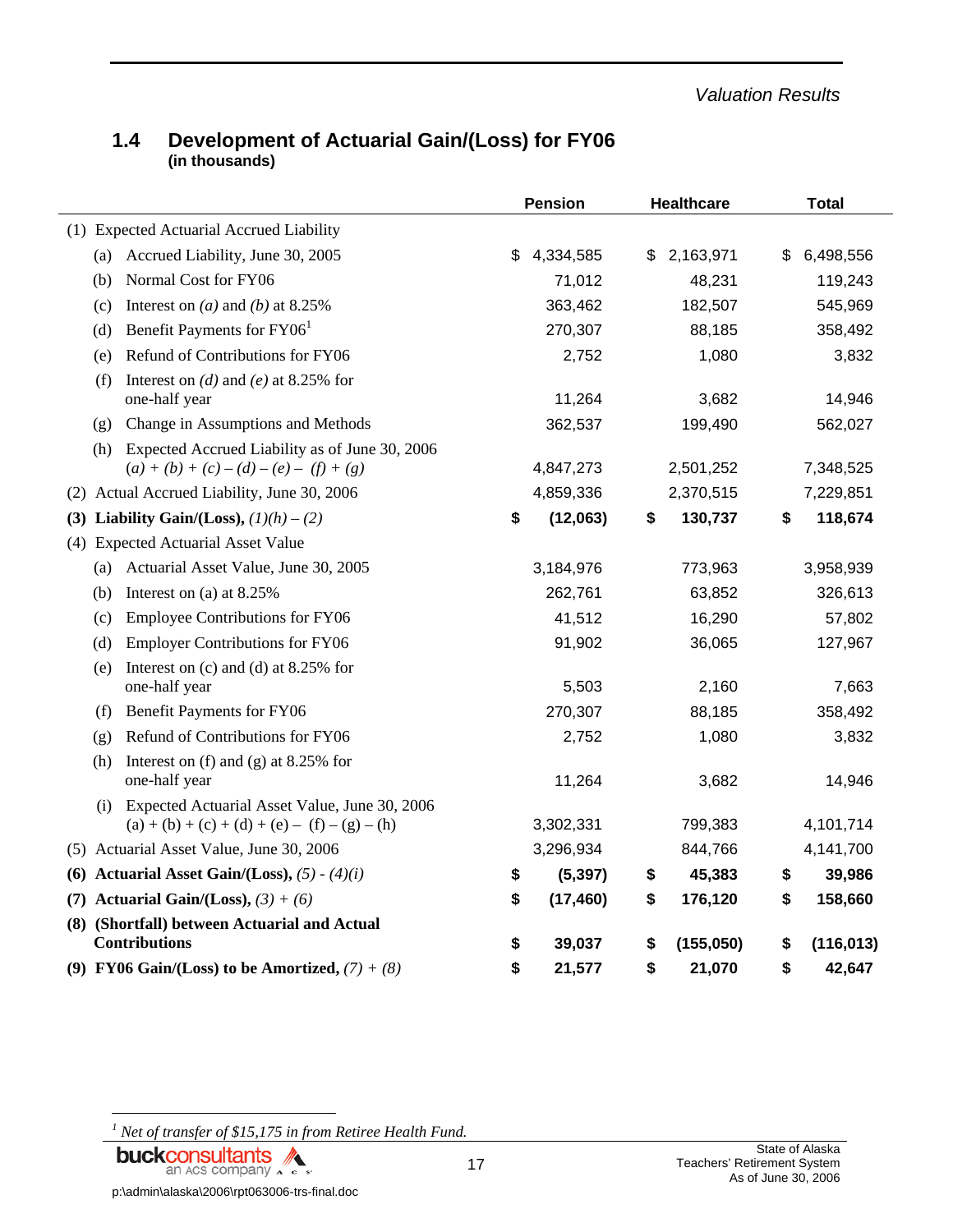*Valuation Results* 

# **1.5(a) Actuarial Projections – Projections at Calculated Rate Based on Total DB and DC Payroll**

### **Key Assumptions**

- 8.25% investment return in all years.
- Actuarial assumptions and methods as described in Section 2.3.
- The actuarially calculated contribution rate with a two-year lag is adopted each year.
- No new DB Plan entrants into Tiers 1 and 2.

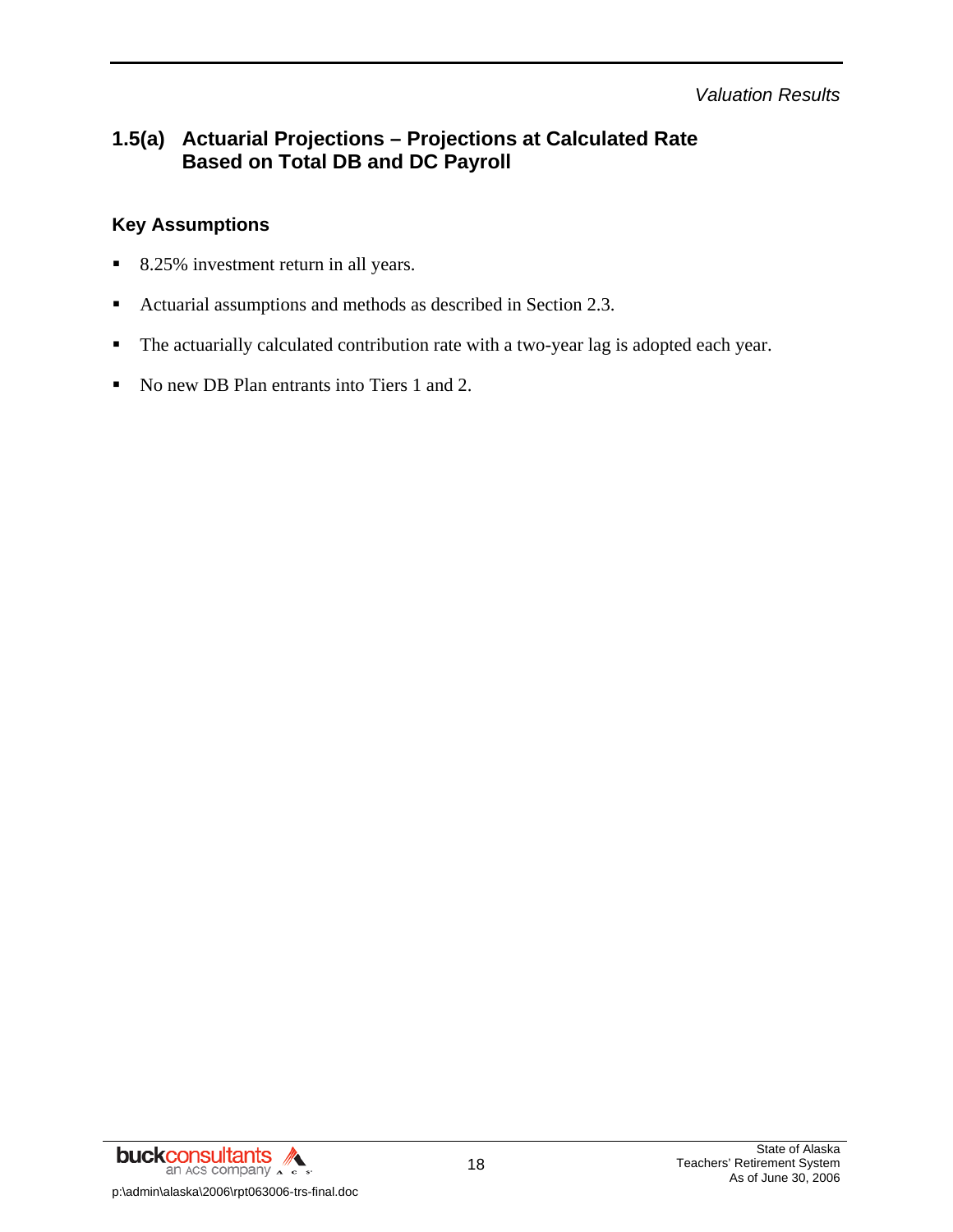# **Projected Active Member Count**



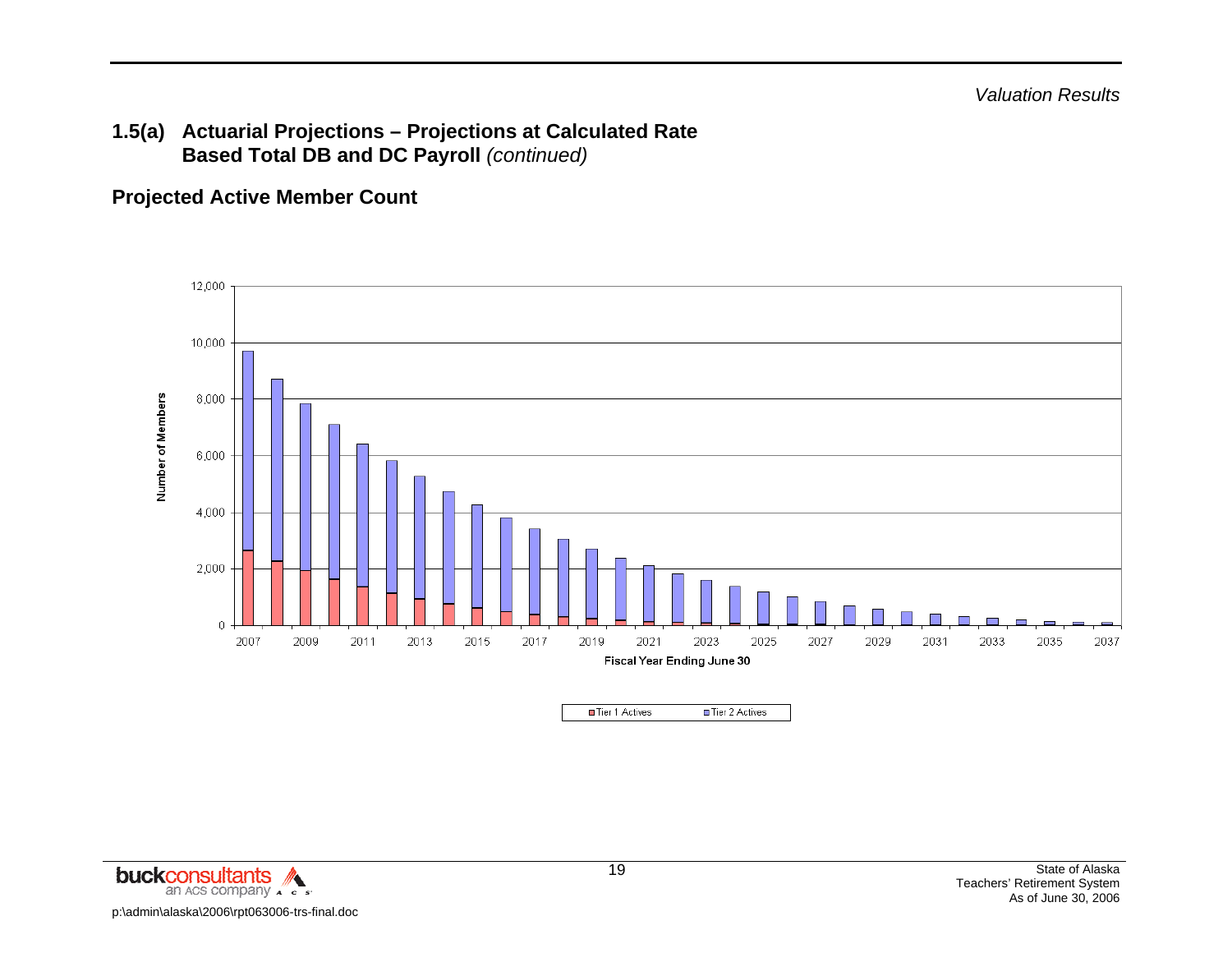### **Projected Inactive Member Count**



□ Tier 2 Inactives Tier 1 Inactives

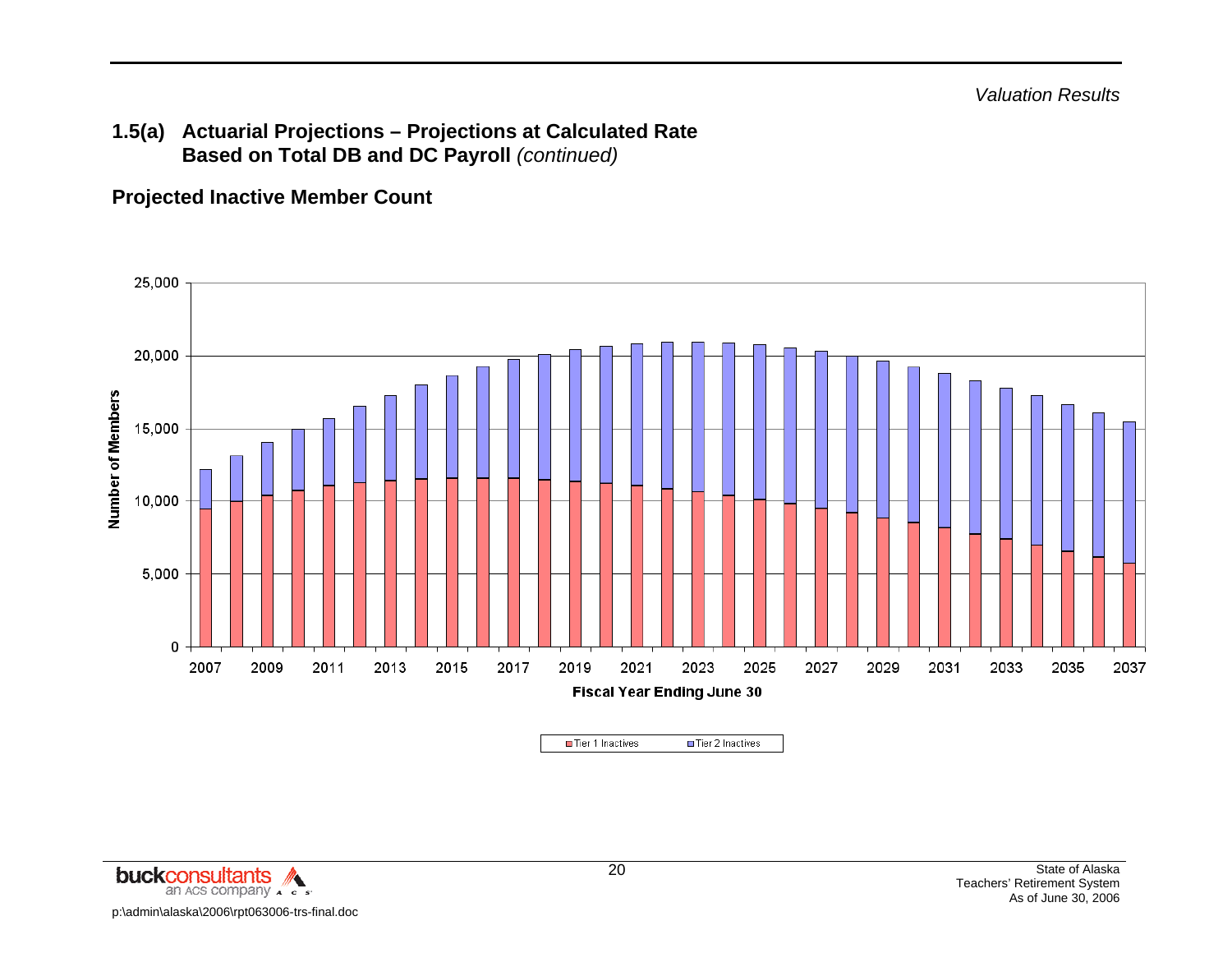*Valuation Results* 

# **1.5(a) Actuarial Projections – Projections at Calculated Rate Based on Total DB and DC Payroll**

### **Observations**

- Contribution amounts have been shown instead of rates. The actual contribution amount provides a more meaningful illustration of the contributions due.
- Contributions increase until FY2029 before dropping off significantly because the June 30, 2002 unfunded liability amortization base is paid off.
- Contribution amounts decline towards end of the projection period upon completion of 25year amortizations of recent losses.
- Funding ratios improve through the projection period.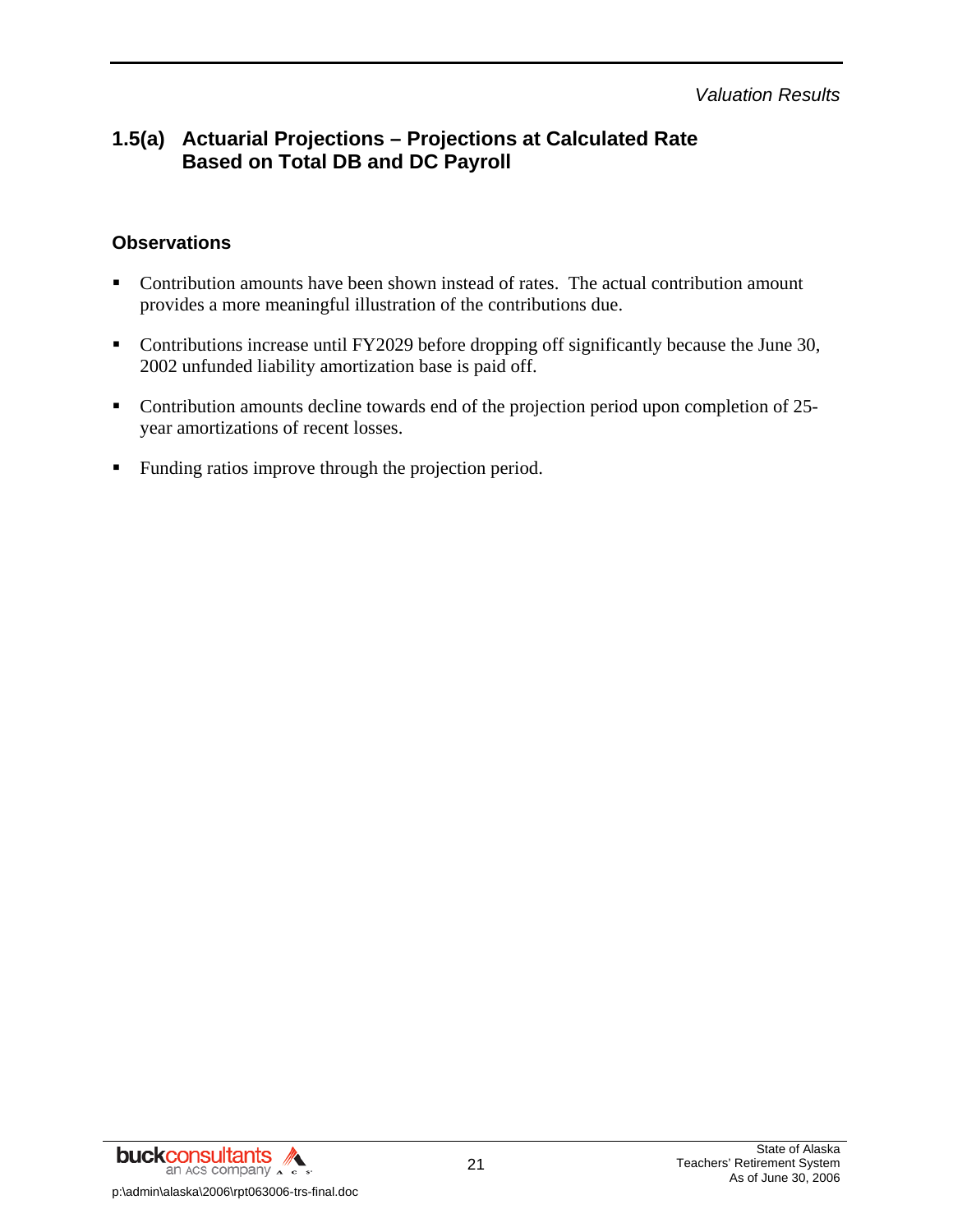### **Projected Contribution Amounts**



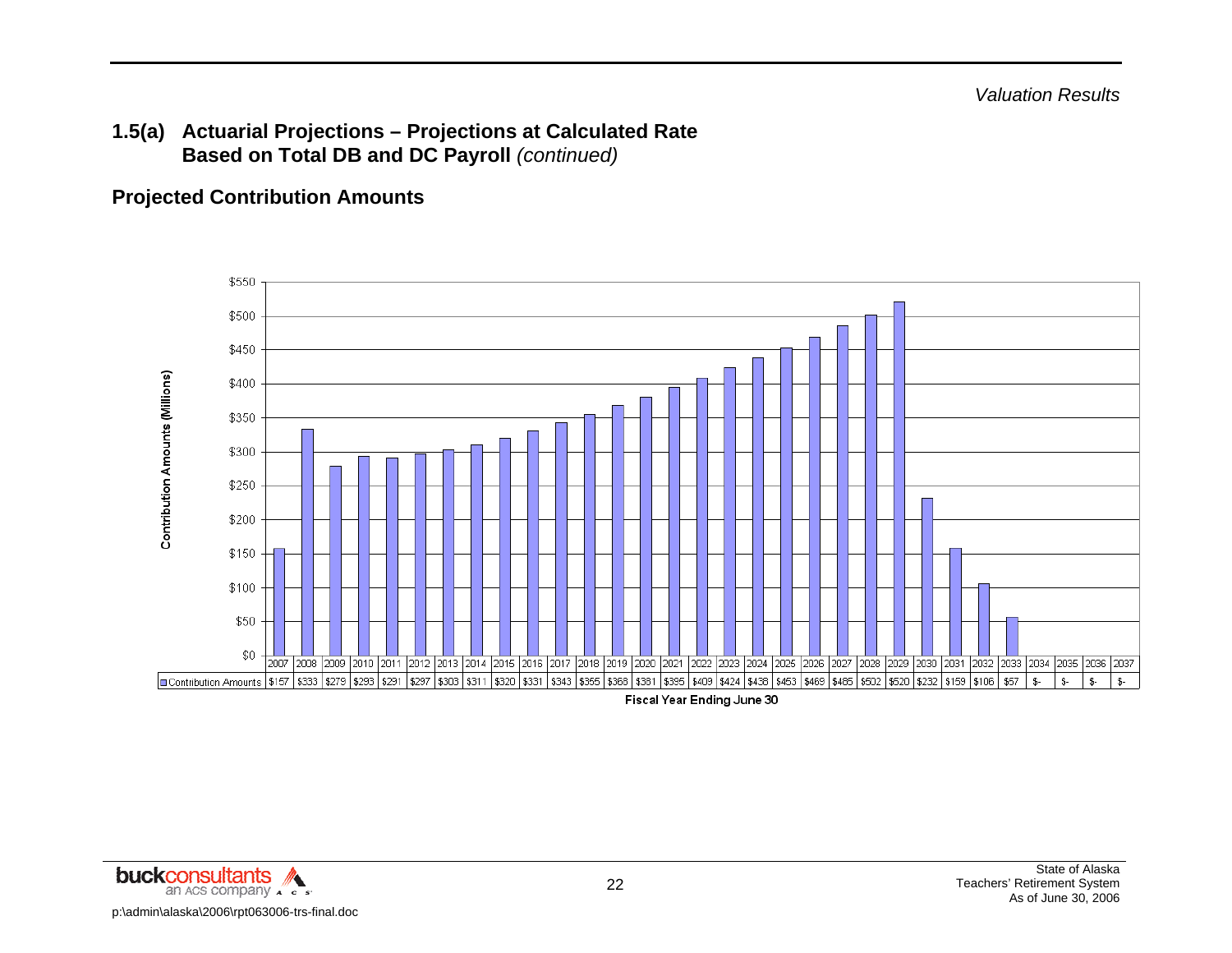# **Projected Funding Ratios**



Fiscal Year Ending June 30

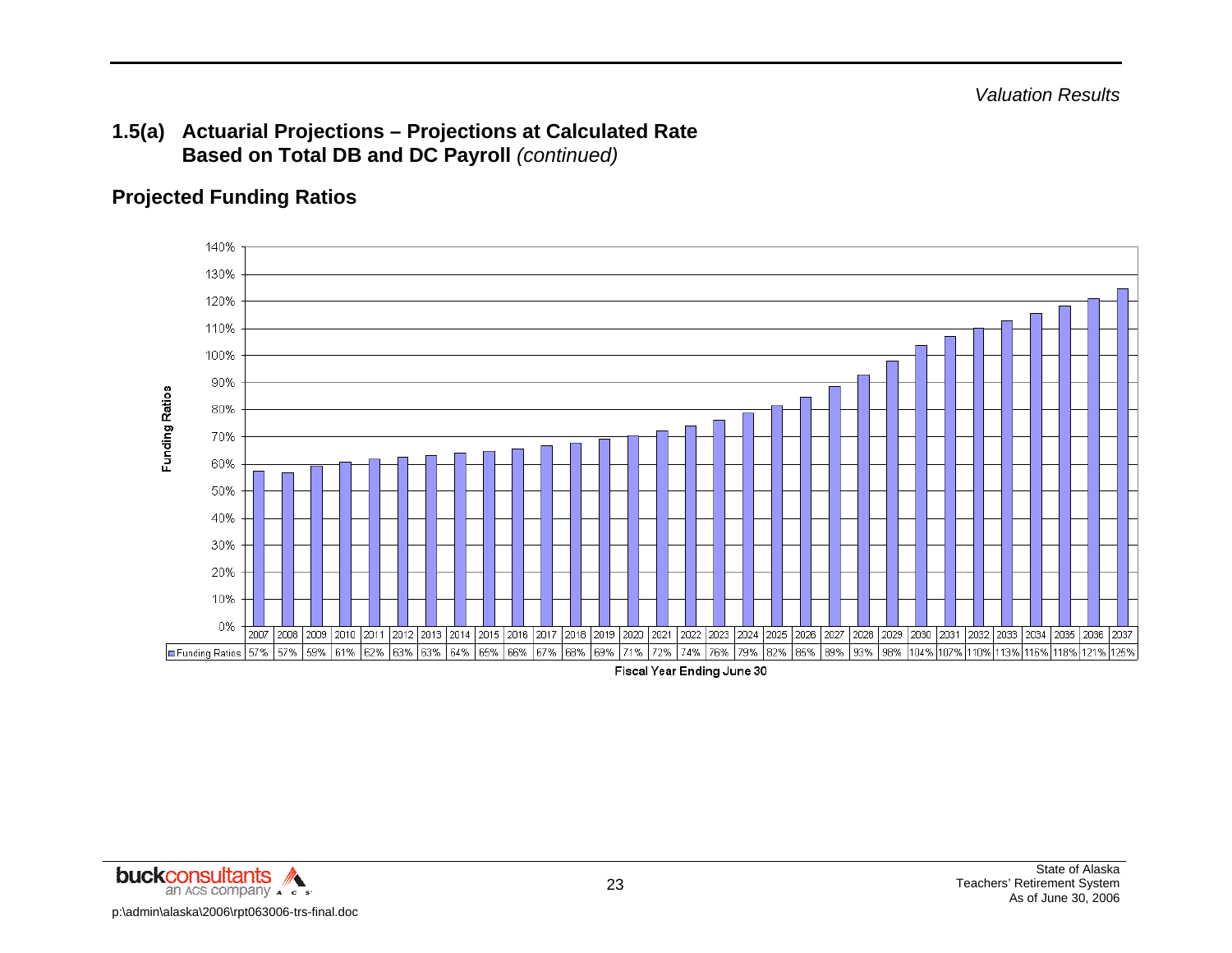#### **State of Alaska TRS**

**Financial Projections (in Thousands)** 

| Investment Return<br>$8.25\times$ |                          |                         |                    |                                                        |                                                |                             |                                    |                             |                          |                       |                         |                        |                      |                         |
|-----------------------------------|--------------------------|-------------------------|--------------------|--------------------------------------------------------|------------------------------------------------|-----------------------------|------------------------------------|-----------------------------|--------------------------|-----------------------|-------------------------|------------------------|----------------------|-------------------------|
|                                   |                          |                         |                    | Valuation Amounts on July 1 (Beginning of Fiscal Year) | <b>Flow Amounts During Following 12 Months</b> |                             |                                    |                             |                          |                       |                         |                        |                      | Ending                  |
| Fiscal<br>Year End                | Actuarial<br>Assets      | Accrued<br>Liability    | Funding<br>Ratio   | Surplus<br>(Deficit)                                   | <b>Total</b><br><b>Salaries</b>                | Employer<br><b>Ctb Rate</b> | <b>Employer</b><br><b>Contribs</b> | <b>Employee</b><br>Contribs | Total<br><b>Contribs</b> | Benefit<br>Payments   | Net<br><b>Contribs</b>  | Investment<br>Earnings | Asset<br>Gain        | Actuarial<br>Assets     |
| --------<br>2007                  | ---------<br>\$4,141,700 | --------<br>\$7,229,851 | --------<br>57.29% | --------<br>(\$3,088,151)                              | --------<br>\$603,035                          | --------<br>26.00%          | --------<br>\$156,789              | --------<br>\$52,283        | --------<br>\$209,072    | --------<br>\$464,926 | --------<br>(\$255,854) | --------<br>\$344,403  | --------<br>\$34,373 | --------<br>\$4,264,622 |
| 2008                              | 4,264,622                | 7,503,836               | 56.83%             | (3,239,215)                                            | 616,767                                        | 54.03%                      | 333,239                            | 49,142                      | 382,381                  | 455,773               | (73, 392)               | 359,085                | 71,789               | 4,622,104               |
| 2009                              | 4,622,104                | 7,778,824               | 59.42%             | (3,156,720)                                            | 632,318                                        | 44.17%                      | 279,295                            | 46,281                      | 325,576                  | 483,815               | (158, 239)              | 379,225                | 27,191               | 4,870,281               |
| 2010                              | 4,870,281                | 8,039,328               | 60.58%             | (3,169,048)                                            | 649,699                                        | 45.13%                      | 293,192                            | 43,682                      | 336,874                  | 511,350               | (174, 476)              | 396,799                | 24,917               | 5,117,522               |
| 2011                              | 5,117,522                | 8,284,875               | 61.77%             | (3,167,354)                                            | 668,596                                        | 43.59%                      | 291,448                            | 41,249                      | 332,696                  | 538,720               | (206, 024)              | 413,866                | 0                    | 5,325,363               |
| 2012                              | 5,325,363                | 8,515,644               | 62.54%             | (3,190,281)                                            | 688,951                                        | 43.10%                      | 296,946                            | 38,918                      | 335,864                  | 565,120               | (229, 256)              | 430,073                | 0                    | 5,526,180               |
| 2013                              | 5,526,180                | 8,731,135               | 63.29%             | (3,204,955)                                            | 710,733                                        | 42.59%                      | 302,673                            | 36,625                      | 339,298                  | 591,613               | (252, 315)              | 445,708                | 0                    | 5,719,573               |
| 2014                              | 5,719,573                | 8,930,176               | 64.05%             | (3,210,603)                                            | 733,261                                        | 42.45%                      | 311,273                            | 34,209                      | 345,482                  | 617,012               | (271, 530)              | 460,886                | 0                    | 5,908,929               |
| 2015                              | 5,908,929                | 9,112,440               | 64.84%             | (3,203,511)                                            | 757,416                                        | 42.30%                      | 320,372                            | 31,766                      | 352,137                  | 638,724               | (286, 587)              | 475,899                | 0                    | 6,098,242               |
| 2016                              | 6,098,242                | 9,279,553               | 65.72%             | (3,181,311)                                            | 784,124                                        | 42.20%                      | 330,867                            | 29,475                      | 360,341                  | 660,445               | (300, 104)              | 490,971                | 0                    | 6,289,109               |
| 2017                              | 6,289,109                | 9,430,215               | 66.69%             | (3,141,105)                                            | 813,321                                        | 42.17%                      | 342,943                            | 27,311                      | 370,254                  | 681,797               | (311, 543)              | 506,255                | 0                    | 6,483,821               |
| 2018                              | 6,483,821                | 9,563,165               | 67.80%             | (3,079,344)                                            | 844,637                                        | 42.07%                      | 355,313                            | 25,172                      | 380,485                  | 701,158               | (320, 673)              | 521,950                | 0                    | 6,685,098               |
| 2019                              | 6,685,098                | 9,678,846               | 69.07%             | (2,993,748)                                            | 878,302                                        | 41.90%                      | 368,016                            | 23,103                      | 391,119                  | 721,437               | (330,318)               | 538,165                | 0                    | 6,892,945               |
| 2020                              | 6,892,945                | 9,774,747               | 70.52%             | (2,881,802)                                            | 914,428                                        | 41.70%                      | 381,339                            | 21,105                      | 402,444                  | 741,168               | (338, 724)              | 554,973                | 0                    | 7,109,194               |
| 2021                              | 7,109,194                | 9,850,380               | 72.17%             | (2,741,187)                                            | 952,893                                        | 41.46%                      | 395,077                            | 19,155                      | 414,232                  | 760,737               | (346, 505)              | 572,498                | 0                    | 7,335,187               |
| 2022                              | 7,335,187                | 9,904,581               | 74.06%             | (2,569,394)                                            | 993,973                                        | 41.17%                      | 409,223                            | 17,306                      | 426,530                  | 779,859               | (353, 329)              | 590,867                | 0                    | 7,572,725               |
| 2023                              | 7,572,725                | 9,935,773               | 76.22%             | (2,363,047)                                            | 1,037,497                                      | 40.87%                      | 424,005                            | 15,528                      | 439,533                  | 798,303               | (358, 770)              | 610,244                | 0                    | 7,824,200               |
| 2024                              | 7,824,200                | 9,942,553               | 78.69%             | (2,118,353)                                            | 1,081,583                                      | 40.52%                      | 438,223                            | 13,813                      | 452,035                  | 817,167               | (365, 132)              | 630,733                | 0                    | 8,089,801               |
| 2025                              | 8,089,801                | 9,923,268               | 81.52%             | (1,833,467)                                            | 1,128,187                                      | 40.14%                      | 452,856                            | 12,190                      | 465,046                  | 835,146               | (370, 100)              | 652,445                | 0                    | 8,372,146               |
| 2026                              | 8,372,146                | 9,876,418               | 84.77%             | (1,504,272)                                            | 1,177,436                                      | 39.82%                      | 468,870                            | 10,693                      | 479,563                  | 852,322               | (372, 759)              | 675,631                | 0                    | 8,675,018               |
| 2027                              | 8,675,018                | 9,800,351               | 88.52%             | (1, 125, 333)                                          | 1,229,176                                      | 39.49%                      | 485,362                            | 9,265                       | 494,626                  | 866,943               | (372, 317)              | 700,635                | 0                    | 9,003,337               |
| 2028                              | 9,003,337                | 9,697,328               | 92.84%             | (693, 991)                                             | 1,283,747                                      | 39.13%                      | 502,357                            | 7,971                       | 510,328                  | 881,330               | (371,002)               | 727,775                | 0                    | 9,360,110               |
| 2029                              | 9,360,110                | 9,564,878               | 97.86%             | (204, 768)                                             | 1,340,778                                      | 38.77%                      | 519,754                            | 6,815                       | 526,569                  | 893,981               | (367, 412)              | 757,354                | 0                    | 9,750,052               |
| 2030                              | 9,750,052                | 9,402,449               | 103.70%            | 347,603                                                | 1,400,588                                      | 16.57%                      | 232,030                            | 5,791                       | 237,820                  | 903,220               | (665, 400)              | 777,476                | 0                    | 9,862,128               |
| 2031                              | 9,862,128                | 9,211,617               | 107.06%            | 650,511                                                | 1,463,329                                      | 10.86%                      | 158,844                            | 4,887                       | 163,732                  | 911,364               | (747, 632)              | 783,397                | 0                    | 9,897,892               |
| 2032                              | 9,897,892                | 8,990,511               | 110.09%            | 907,382                                                | 1,529,154                                      | 6.96%                       | 106,383                            | 4,089                       | 110,472                  | 914,155               | (803,683)               | 784,081                | 0                    | 9,878,291               |
| 2033                              | 9,878,291                | 8,743,542               | 112.98%            | 1,134,748                                              | 1,598,083                                      | 3.56%                       | 56,908                             | 3,369                       | 60,277                   | 914,509               | (854, 232)              | 780,420                | 0                    | 9,804,479               |
| 2034                              | 9,804,479                | 8,470,558               | 115.75%            | 1,333,921                                              | 1,670,314                                      | $-2.60%$                    | 0                                  | 2,746                       | 2,746                    | 911,863               | (909, 117)              | 772,112                | 0                    | 9,667,474               |
| 2035                              | 9,667,474                | 8,172,734               | 118.29%            | 1,494,741                                              | 1,746,085                                      | $-4.64%$                    | 0                                  | 2,219                       | 2,219                    | 902,464               | (900, 245)              | 761,167                | 0                    | 9,528,396               |
| 2036                              | 9,528,396                | 7,857,967               | 121.26%            | 1,670,429                                              | 1,825,511                                      | $-4.32%$                    | 0                                  | 1,776                       | 1,776                    | 889,220               | (887, 444)              | 750,211                | 0                    | 9,391,163               |
| 2037                              | 9,391,163                | 7,528,760               | 124.74%            | 1,862,403                                              | 1,908,683                                      | -4.76%                      | 0                                  | 1,403                       | 1,403                    | 876,473               | (875,070)               | 739,390                | 0                    | 9,255,482               |

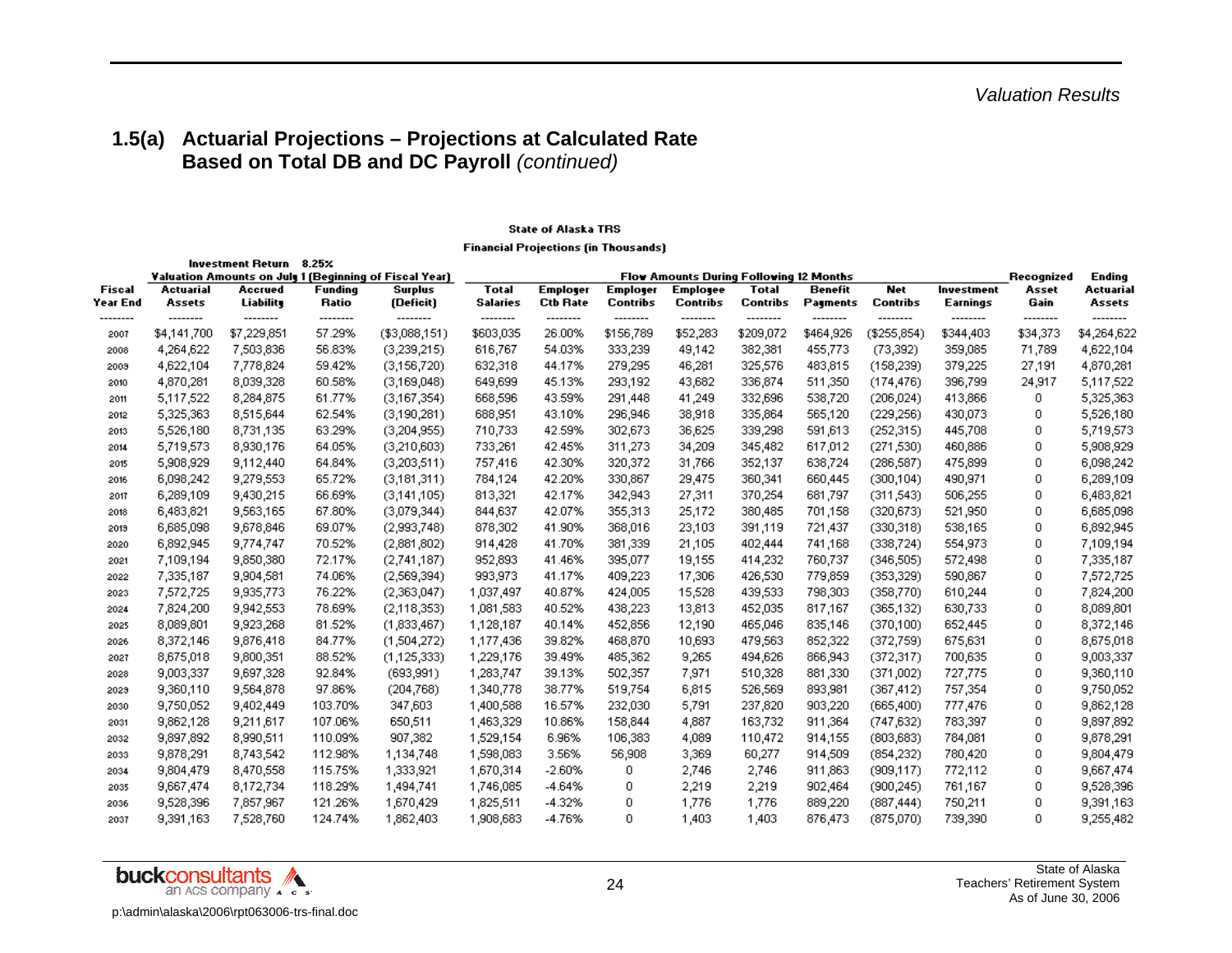# **1.5(b) Actuarial Projections – Projections at Current Rate Based on Total DB and DC Payroll**

### **Key Assumptions**

All assumptions and methods are the same as Section 1.5(a), except adopted contribution rate is maintained at the FY09 level for all future years.

### **Observations**

- Contribution amounts increase through the projection period.
- **Funding ratios improve through the projection period.**

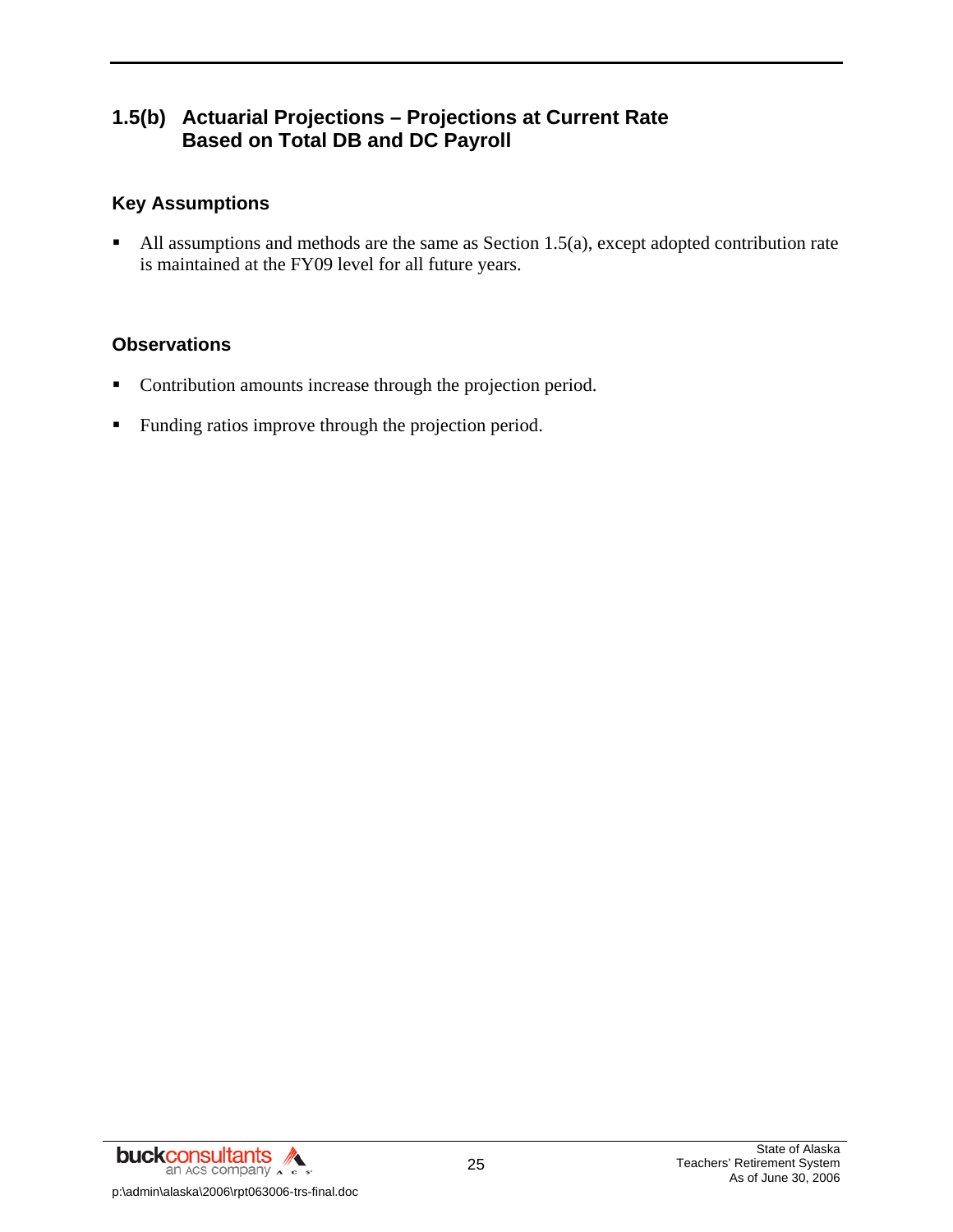# **Contribution Amounts**



Fiscal Year Ending June 30

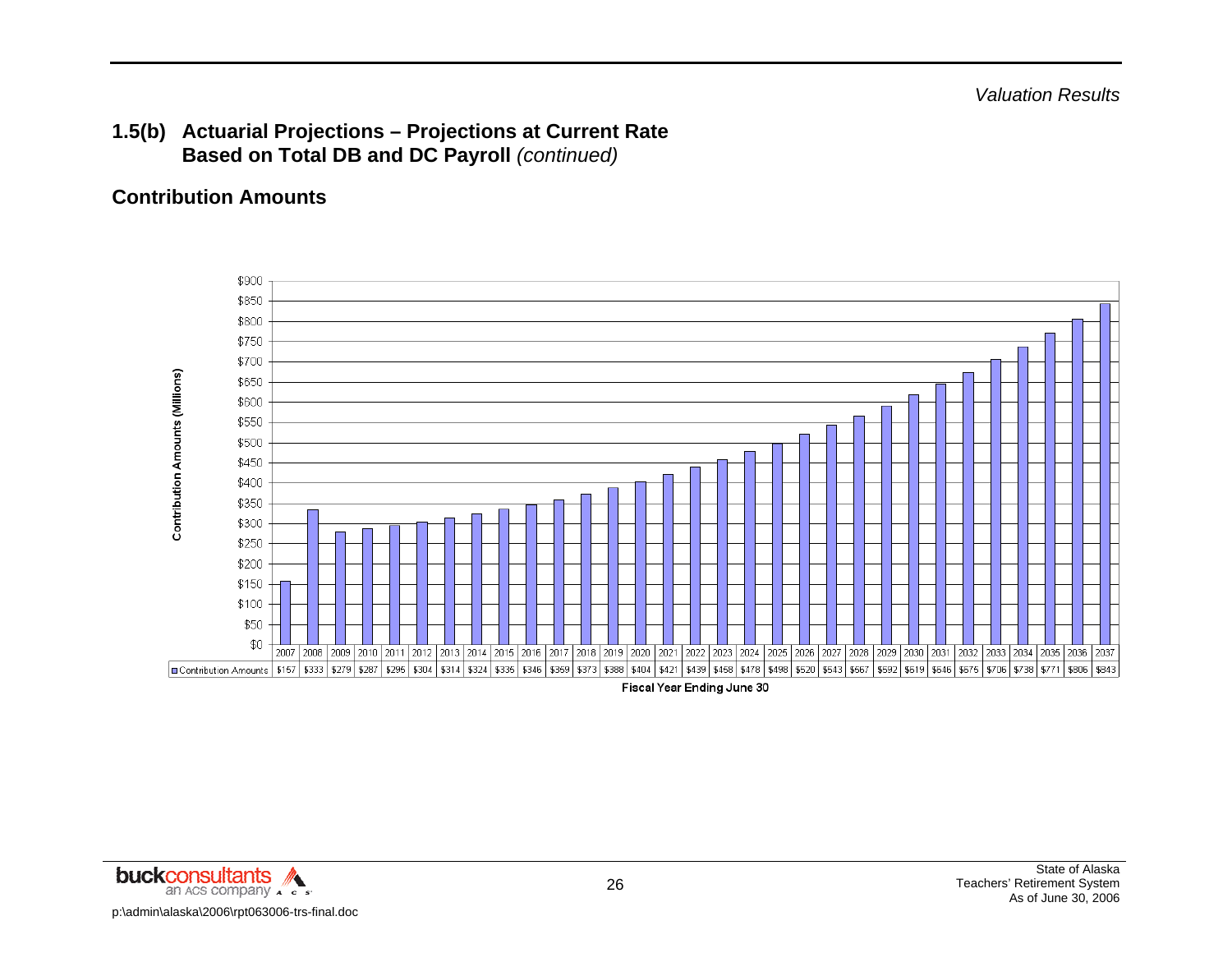# **Funding Ratio**



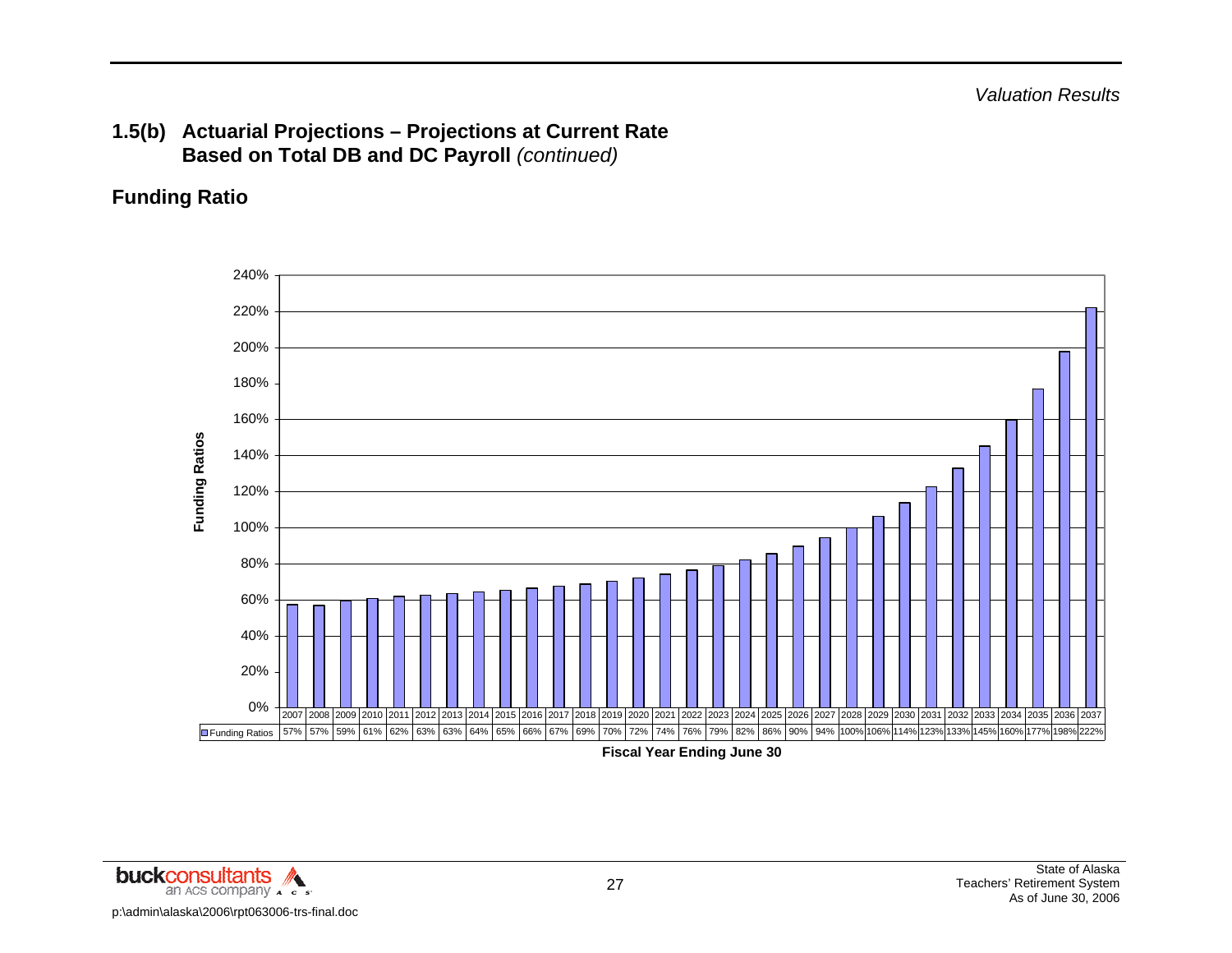*Valuation Results* 

### **1.5(b) Actuarial Projections – Projections at Current Rate Based on Total DB and DC Payroll** *(continued)*

#### **State of Alaska TRS**

**Financial Projections (in Thousands)** 

| $8.25\times$<br>Investment Return |                         |                         |                    |                                                        |                                                |                                    |                       |                             |                       |                       |                         |                        |                      |                            |
|-----------------------------------|-------------------------|-------------------------|--------------------|--------------------------------------------------------|------------------------------------------------|------------------------------------|-----------------------|-----------------------------|-----------------------|-----------------------|-------------------------|------------------------|----------------------|----------------------------|
|                                   |                         |                         |                    | Valuation Amounts on July 1 (Beginning of Fiscal Year) | <b>Flow Amounts During Following 12 Months</b> |                                    |                       |                             |                       |                       |                         |                        | Recognized           | Ending                     |
| Fiscal<br>Year End                | Actuarial<br>Assets     | Accrued<br>Liability    | Funding<br>Ratio   | <b>Surplus</b><br>(Deficit)                            | <b>Total</b><br>Salaries                       | <b>Employer</b><br><b>Ctb Rate</b> | Employer<br>Contribs  | <b>Employee</b><br>Contribs | Total<br>Contribs     | Benefit<br>Payments   | Net<br><b>Contribs</b>  | Investment<br>Earnings | Asset<br>Gain        | <b>Actuarial</b><br>Assets |
| --------<br>2007                  | --------<br>\$4,141,700 | --------<br>\$7,229,851 | --------<br>57.29% | --------<br>(\$3,088,151)                              | --------<br>\$603,035                          | --------<br>26.00%                 | --------<br>\$156,789 | --------<br>\$52,283        | --------<br>\$209,072 | --------<br>\$464,926 | --------<br>(\$255,854) | --------<br>\$344,403  | --------<br>\$34,373 | --------<br>\$4,264,622    |
| 2008                              | 4,264,622               | 7,503,836               | 56.83%             | (3,239,215)                                            | 616,767                                        | 54.03%                             | 333,239               | 49,142                      | 382,381               | 455,773               | (73, 392)               | 359,085                | 71,789               | 4,622,104                  |
| 2009                              | 4,622,104               | 7,778,824               | 59.42%             | (3,156,720)                                            | 632,318                                        | 44.17%                             | 279,295               | 46,281                      | 325,576               | 483,815               | (158, 239)              | 379,225                | 27,191               | 4,870,281                  |
| 2010                              | 4,870,281               | 8,039,328               | 60.58%             | (3,169,048)                                            | 649,699                                        | 44.17%                             | 286,972               | 43,682                      | 330,654               | 511,350               | (180, 696)              | 396,548                | 24,917               | 5,111,050                  |
| 2011                              | 5,111,050               | 8,284,875               | 61.69%             | (3,173,826)                                            | 668,596                                        | 44.17%                             | 295,319               | 41,249                      | 336,568               | 538,720               | (202, 152)              | 413,488                | 0                    | 5,322,385                  |
| 2012                              | 5,322,385               | 8,515,644               | 62.50%             | (3,193,259)                                            | 688,951                                        | 44.17%                             | 304,310               | 38,918                      | 343,227               | 565,120               | (221, 893)              | 430,125                | 0                    | 5,530,618                  |
| 2013                              | 5,530,618               | 8,731,135               | 63.34%             | (3,200,517)                                            | 710,733                                        | 44.17%                             | 313,931               | 36,625                      | 350,556               | 591,613               | (241, 057)              | 446,530                | 0                    | 5,736,091                  |
| 2014                              | 5,736,091               | 8,930,176               | 64.23%             | (3,194,085)                                            | 733,261                                        | 44.17%                             | 323,881               | 34,209                      | 358,090               | 617,012               | (258, 922)              | 462,759                | 0                    | 5,939,928                  |
| 2015                              | 5,939,928               | 9,112,440               | 65.18%             | (3,172,512)                                            | 757,416                                        | 44.17%                             | 334,551               | 31,766                      | 366,316               | 638,724               | (272, 408)              | 479,030                | 0                    | 6,146,550                  |
| 2016                              | 6,146,550               | 9,279,553               | 66.24%             | (3,133,003)                                            | 784,124                                        | 44.17%                             | 346,348               | 29,475                      | 375,822               | 660,445               | (284, 623)              | 495,582                | 0                    | 6,357,509                  |
| 2017                              | 6,357,509               | 9,430,215               | 67.42%             | (3,072,705)                                            | 813,321                                        | 44.17%                             | 359,244               | 27,311                      | 386,555               | 681,797               | (295, 242)              | 512,557                | 0                    | 6,574,825                  |
| 2018                              | 6,574,825               | 9,563,165               | 68.75%             | (2,988,341)                                            | 844,637                                        | 44.17%                             | 373,076               | 25,172                      | 398,249               | 701,158               | (302, 909)              | 530,176                | 0                    | 6,802,091                  |
| 2019                              | 6,802,091               | 9,678,846               | 70.28%             | (2,876,755)                                            | 878,302                                        | 44.17%                             | 387,946               | 23,103                      | 411,049               | 721,437               | (310, 388)              | 548,623                | 0                    | 7,040,326                  |
| 2020                              | 7,040,326               | 9,774,747               | 72.03%             | (2,734,421)                                            | 914,428                                        | 44.17%                             | 403,903               | 21,105                      | 425,008               | 741,168               | (316, 160)              | 568,044                | 0                    | 7,292,210                  |
| 2021                              | 7,292,210               | 9,850,380               | 74.03%             | (2,558,171)                                            | 952,893                                        | 44.17%                             | 420,893               | 19,155                      | 440,048               | 760,737               | (320, 689)              | 588,641                | 0                    | 7,560,161                  |
| 2022                              | 7,560,161               | 9,904,581               | 76.33%             | (2,344,420)                                            | 993,973                                        | 44.17%                             | 439,038               | 17,306                      | 456,344               | 779,859               | (323, 515)              | 610,633                | 0                    | 7,847,280                  |
| 2023                              | 7,847,280               | 9,935,773               | 78.98%             | (2,088,493)                                            | 1,037,497                                      | 44.17%                             | 458,262               | 15,528                      | 473,791               | 798,303               | (324, 512)              | 634,280                | 0                    | 8,157,047                  |
| 2024                              | 8,157,047               | 9,942,553               | 82.04%             | (1,785,506)                                            | 1,081,583                                      | 44.17%                             | 477,735               | 13,813                      | 491,548               | 817,167               | (325, 619)              | 659,791                | 0                    | 8,491,219                  |
| 2025                              | 8,491,219               | 9,923,268               | 85.57%             | (1,432,050)                                            | 1,128,187                                      | 44.17%                             | 498,320               | 12,190                      | 510,510               | 835,146               | (324, 636)              | 687,400                | 0                    | 8,853,983                  |
| 2026                              | 8,853,983               | 9,876,418               | 89.65%             | (1,022,435)                                            | 1,177,436                                      | 44.17%                             | 520,073               | 10,693                      | 530,766               | 852,322               | (321, 556)              | 717,452                | 0                    | 9,249,879                  |
| 2027                              | 9,249,879               | 9,800,351               | 94.38%             | (550, 471)                                             | 1,229,176                                      | 44.17%                             | 542,927               | 9,265                       | 552,192               | 866,943               | (314, 751)              | 750,389                | 0                    | 9,685,517                  |
| 2028                              | 9,685,517               | 9,697,328               | 99.88%             | (11, 811)                                              | 1,283,747                                      | 44.17%                             | 567,031               | 7,971                       | 575,002               | 881,330               | (306, 328)              | 786,670                | 0                    | 10,165,858                 |
| 2029                              | 10,165,858              | 9,564,878               | 106.28%            | 600,981                                                | 1,340,778                                      | 44.17%                             | 592,222               | 6,815                       | 599,037               | 893,981               | (294, 944)              | 826,758                | 0                    | 10,697,673                 |
| 2030                              | 10,697,673              | 9,402,449               | 113.78%            | 1,295,224                                              | 1,400,588                                      | 44.17%                             | 618,640               | 5,791                       | 624,430               | 903,220               | (278, 790)              | 871,286                | 0                    | 11,290,169                 |
| 2031                              | 11,290,169              | 9,211,617               | 122.56%            | 2,078,552                                              | 1,463,329                                      | 44.17%                             | 646,352               | 4,887                       | 651,240               | 911,364               | (260, 124)              | 920,922                | 0                    | 11,950,966                 |
| 2032                              | 11,950,966              | 8,990,511               | 132.93%            | 2,960,455                                              | 1,529,154                                      | 44.17%                             | 675,427               | 4,089                       | 679,517               | 914,155               | (234, 638)              | 976,468                | 0                    | 12,692,795                 |
| 2033                              | 12,692,795              | 8,743,542               | 145.17%            | 3,949,253                                              | 1,598,083                                      | 44.17%                             | 705,873               | 3,369                       | 709,243               | 914,509               | (205, 266)              | 1,038,856              | 0                    | 13,526,385                 |
| 2034                              | 13,526,385              | 8,470,558               | 159.69%            | 5,055,827                                              | 1,670,314                                      | 44.17%                             | 737,778               | 2,746                       | 740,524               | 911,863               | (171, 339)              | 1,108,999              | 0                    | 14,464,045                 |
| 2035                              | 14,464,045              | 8,172,734               | 176.98%            | 6,291,312                                              | 1,746,085                                      | 44.17%                             | 771,246               | 2,219                       | 773,464               | 902,464               | (129,000)               | 1,188,068              | 0                    | 15,523,114                 |
| 2036                              | 15,523,114              | 7,857,967               | 197.55%            | 7,665,147                                              | 1,825,511                                      | 44.17%                             | 806,328               | 1,776                       | 808,104               | 889,220               | (81, 116)               | 1,277,377              | 0                    | 16,719,375                 |
| 2037                              | 16,719,375              | 7,528,760               | 222.07%            | 9,190,615                                              | 1,908,683                                      | 44.17%                             | 843,065               | 1,403                       | 844,468               | 876,473               | (32,005)                | 1,378,054              | 0                    | 18,065,424                 |



State of Alaska Teachers' Retirement System As of June 30, 2006

p:\admin\alaska\2006\rpt063006-trs-final.doc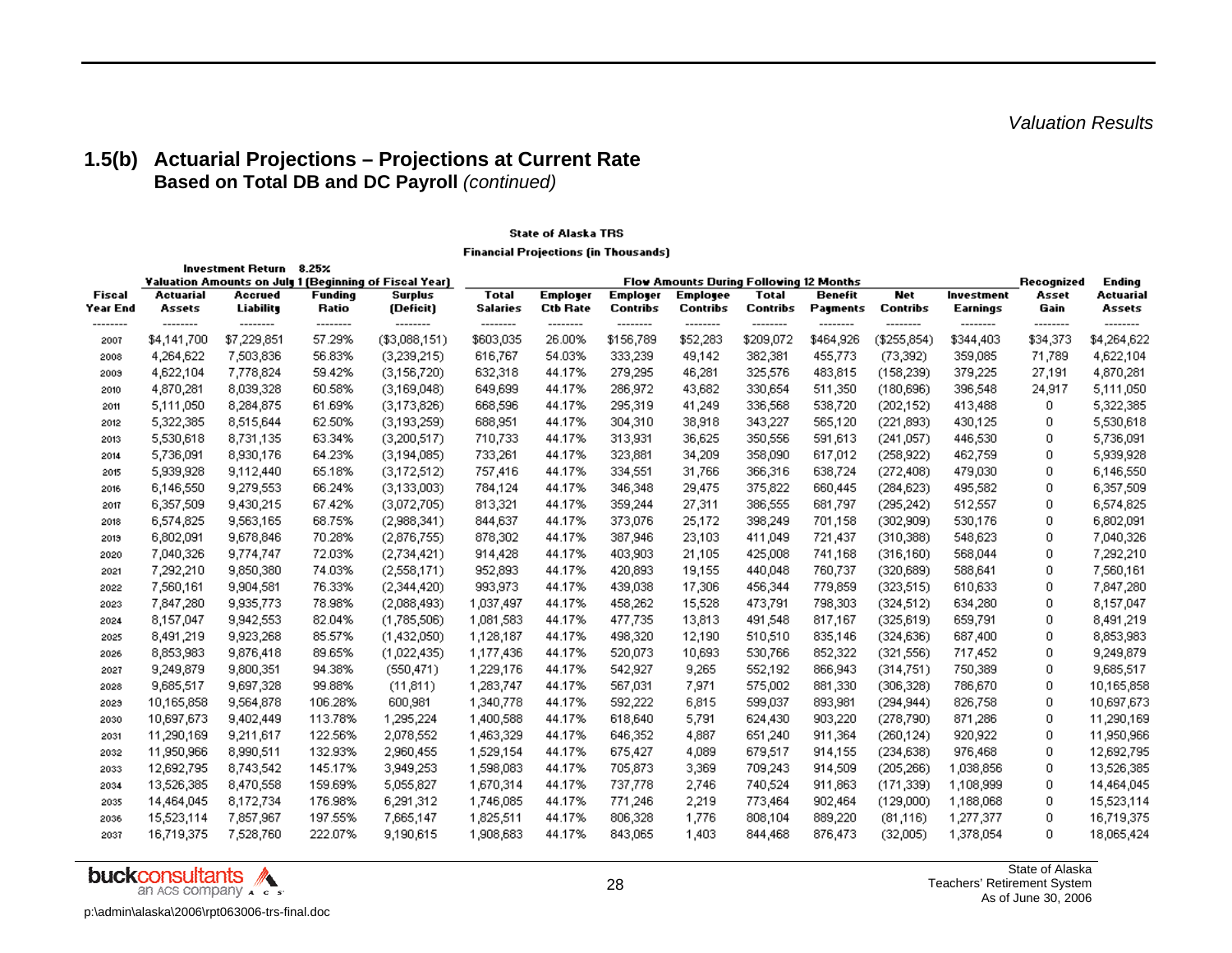*Valuation Results* 

# **1.5(c) Actuarial Projections – Effect of Economic Scenarios Based on Total DB and DC Payroll**

### **Key Assumptions**

All assumptions and methods are the same as Section  $1.5(a)$  except investment returns are assumed as follows:

| Base Case:   | 8.25% for all future years |
|--------------|----------------------------|
| Optimistic:  | 9.00% for all future years |
| Pessimistic: | 7.50% for all future years |

In all cases, liabilities have been projected using  $8.25\%$  as the discount rate for future benefit payments. These scenarios are intended to illustrate the impact if investment rates are different than the 8.25% assumed investment return. They do not illustrate the effect of changing the assumed investment return for determining liabilities.

### **Observations**

- As expected, lower investment returns would yield higher contribution requirements and higher investment returns would yield lower contribution requirements.
- In all scenarios, contribution amounts decrease towards end of the projection period upon completion of 25-year amortizations of recent losses.

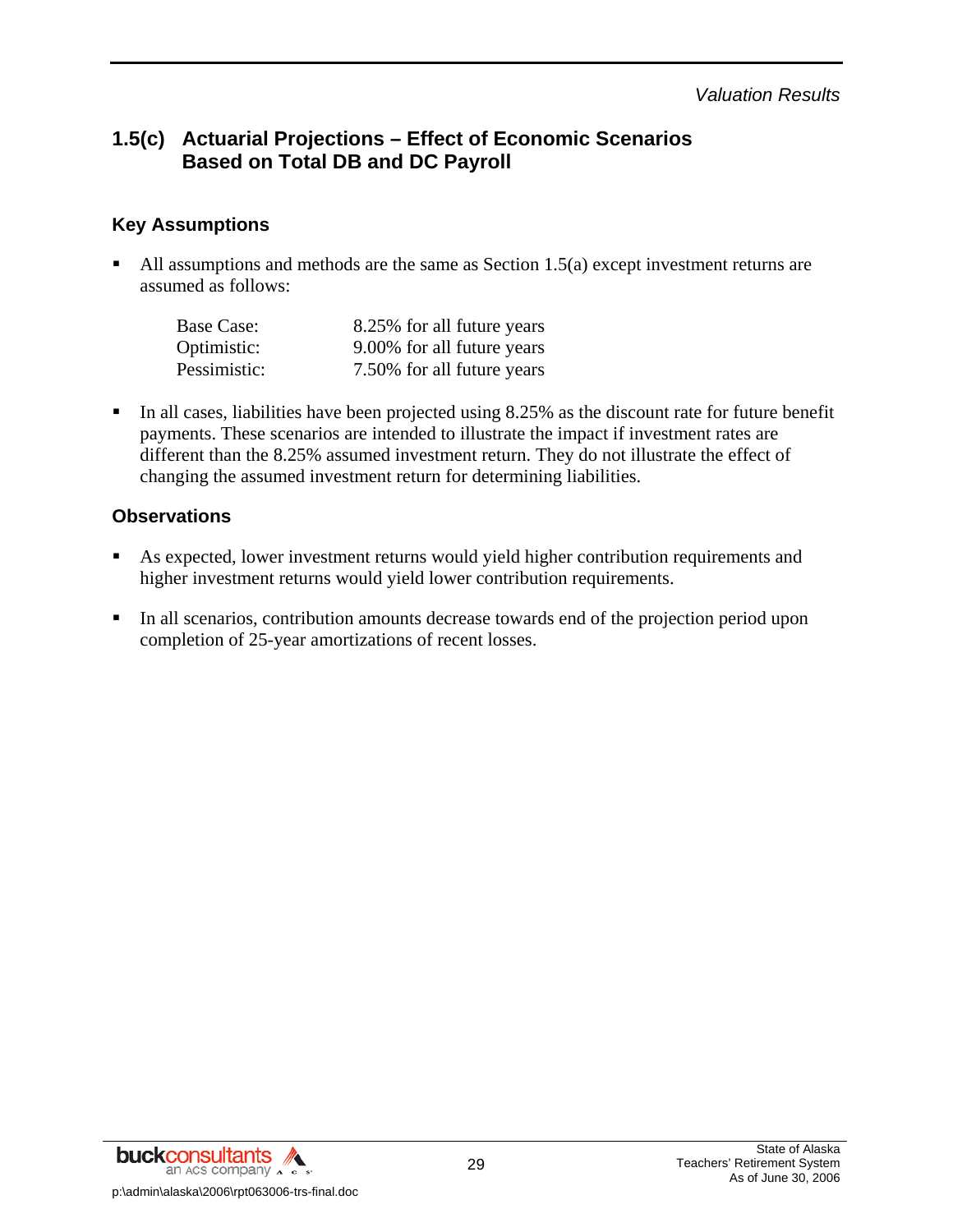**1.5(c) Actuarial Projections – Projections at Calculated Rate Effect of Economic Scenarios Based on Total DB and DC Payroll** *(continued)* 

### **Contribution Amounts**



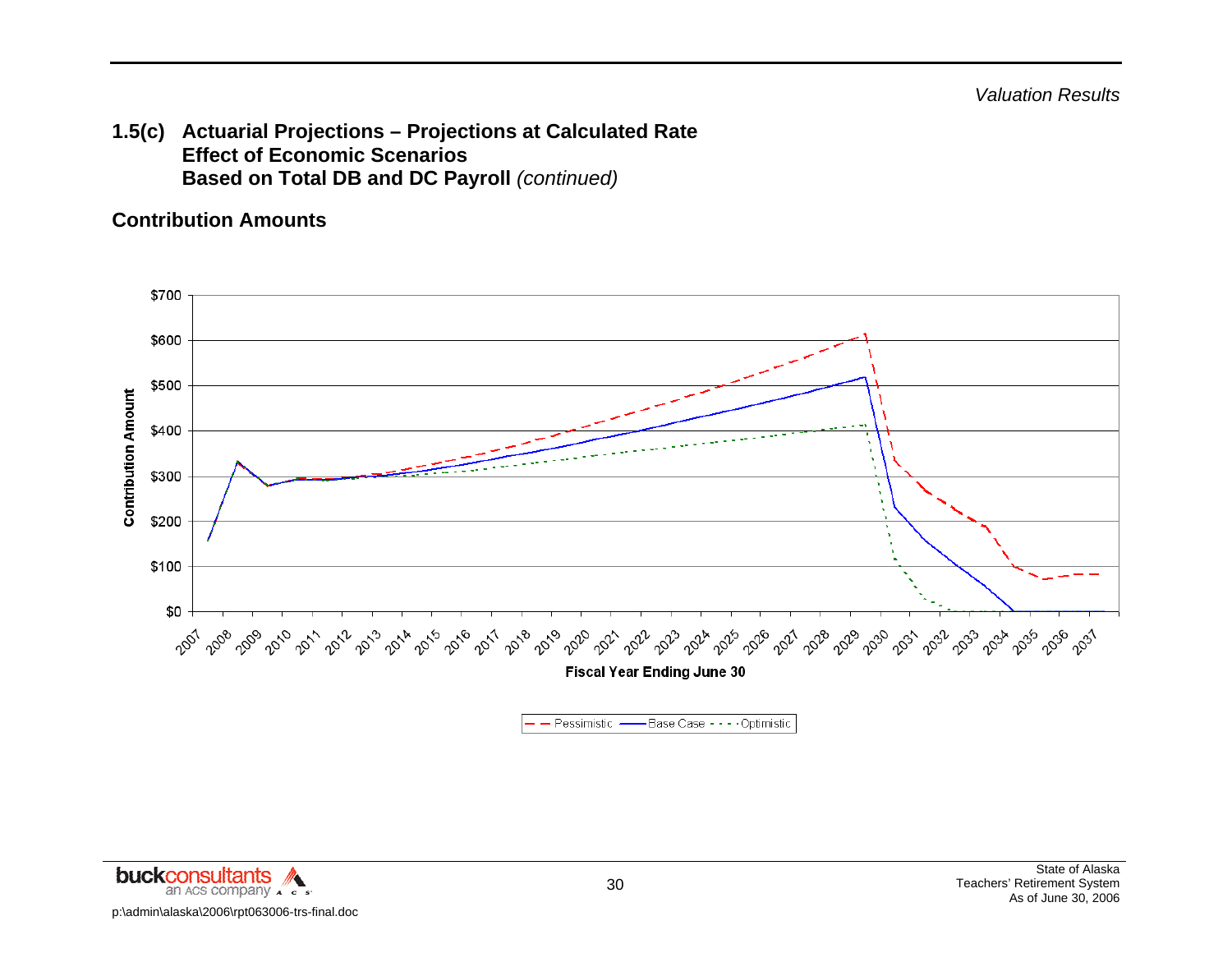# **Section 2**

In this section, the basis of the valuation is presented and described. This information – the provisions of the plan and the census of participants– is the foundation of the valuation, since these are the present facts upon which benefit payments will depend.

A summary of plan provisions is provided in Section 2.1 and participant census information is shown in Section 2.2.

The valuation is based upon the premise that the plan will continue in existence, so that future events must also be considered. These future events are assumed to occur in accordance with the actuarial assumptions and concern such events as the earnings of the fund, the number of participants who will retire, die, or terminate their services, their ages at such termination and their expected benefits.

The actuarial assumptions and the actuarial cost method, or funding method, which have been adopted to guide the sponsor in funding the plan in a reasonable and acceptable manner, are described in Section 2.3.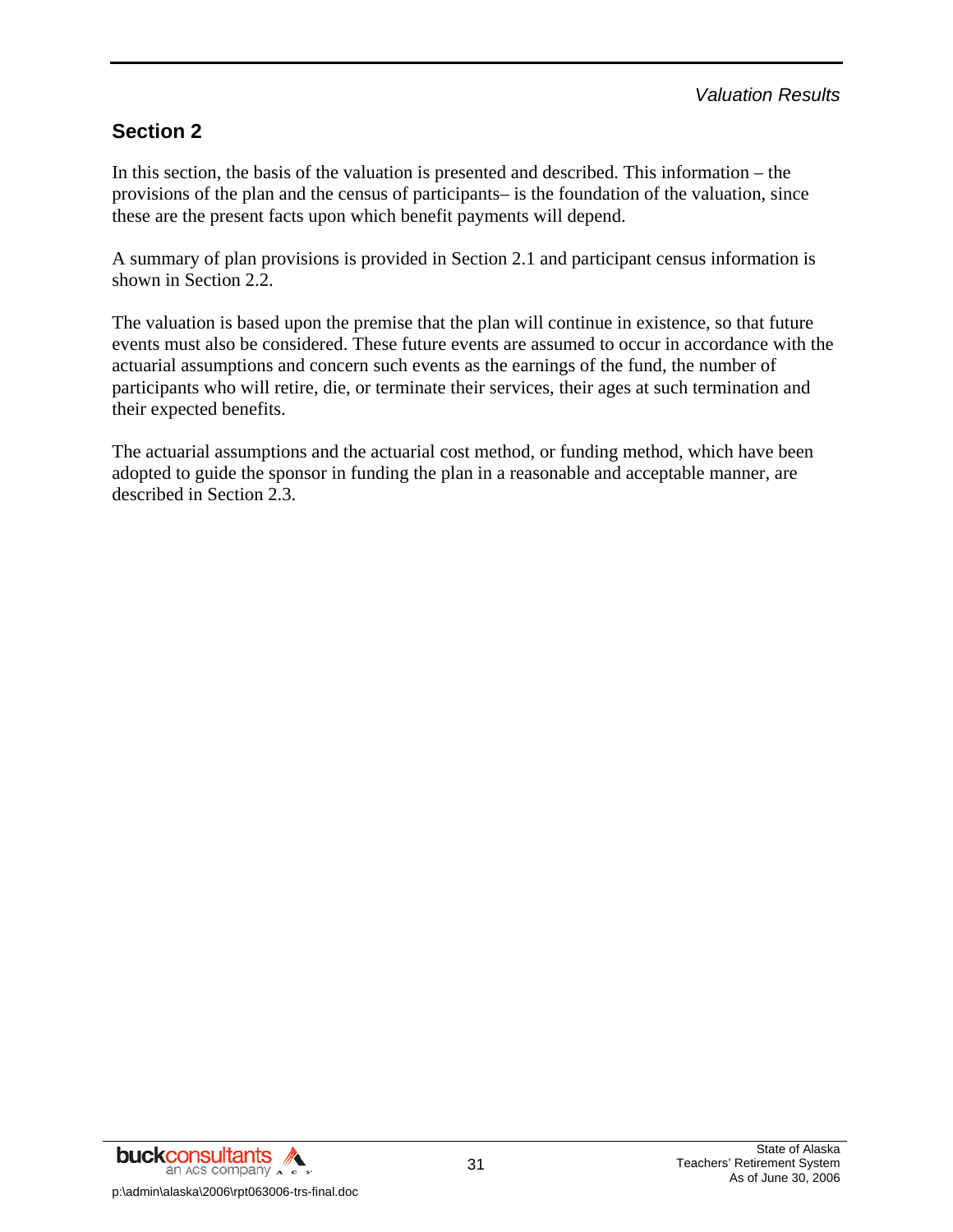## **(1) Effective Date**

July 1, 1955, with amendments through June 30, 2006. Chapter 97, 1990 Session Laws of Alaska, created a two-tier retirement system. Members who were first hired under the TRS before July 1, 1990, are eligible for different benefits than members hired after June 30, 1990.

## **(2) Administration of Plan**

The Commissioner of Administration is responsible for administering the system. The Attorney General represents the system in legal proceedings.

Prior to June 30, 2005, the Teachers' Retirement Board prescribed policies and adopted regulations and performed other activities necessary to carry out the provisions of the system. The Alaska State Pension Investment Board, Department of Revenue, Treasury Division was responsible for investing TRS funds.

On July 27, 2005, Senate Bill 141, enacted as Chapter 9, 2005 Session laws of Alaska, replaced the Teachers' Retirement Board and the Alaska State Pension Investment Board with the Alaska Retirement Management Board.

## **(3) Employers Included**

Currently, there are 58 employers participating in the TRS, including the State of Alaska, 53 school districts, and four other eligible organizations.

## **(4) Membership**

Membership in the Alaska TRS is mandatory for the following employees:

- certificated full-time and part-time elementary and secondary teachers, certificated school nurses, and certificated employees in positions requiring teaching certificates;
- positions requiring a teaching certificate as a condition of employment in the Department of Education and Early Development and the Department of Labor and Workforce Development;
- University of Alaska full-time and part-time teachers, and full-time administrative employees in positions requiring academic standing if approved by the TRS administrator;
- **Exercise 1** certain full-time or part-time teachers of Alaska Native language or culture who have elected to be covered under the TRS;
- members on approved sabbatical leave under AS 14.20.310;
- **Exercise 1** certain State legislators who have elected to be covered under the TRS; and
- a teacher who has filed for worker's compensation benefits due to an on the job assault and who, as a result of the physical injury, is placed on leave without pay.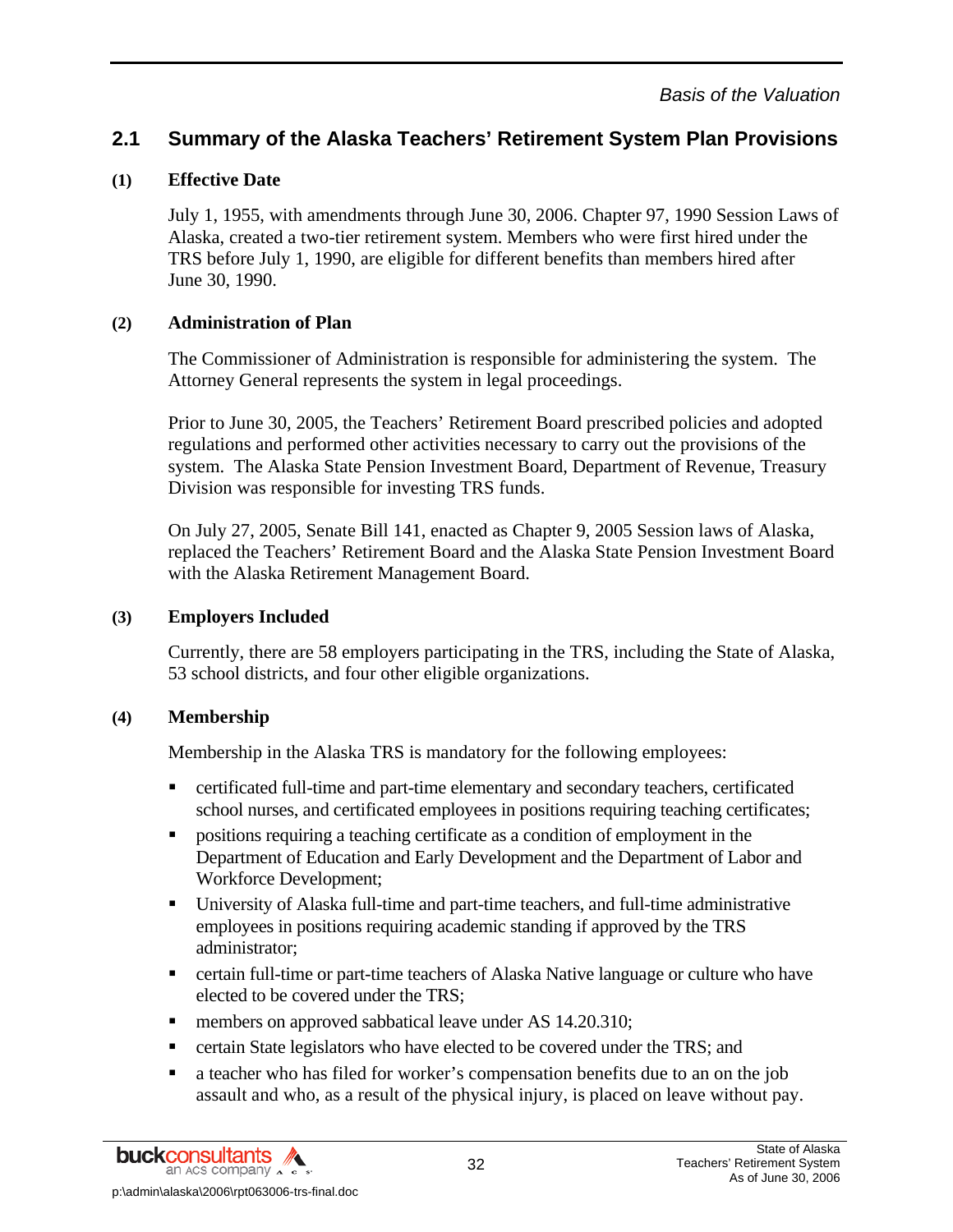Employees participating in the University of Alaska's Optional Retirement Plan or other retirement plans funded by the State are not covered by the TRS.

Employees who work half-time in the TRS and Public Employees' Retirement System (PERS) simultaneously are eligible for half-time TRS and PERS credit.

## **(5) Credited Service**

TRS members receive a year of membership credit if they work a minimum of 172 days during the school year (July 1 through June 30 of the following year). Fractional credit is determined based on the number of days worked. Part-time members who work at least 50% of full-time receive membership credit for each day in proportion to full-time service. Credit is granted for all Alaskan public school service.

Members may claim other types of service, including:

- Outside teaching service in out-of-state schools or Alaska private schools (not more than ten years may be claimed);
- **Military service (not more than five years of military service or ten years of combined** outside and military service may be claimed);
- Alaska Bureau of Indian Affairs (BIA) service;
- Retroactive Alaskan service that was not creditable at the time it occurred, but later became creditable because of legislative change;
- Unused sick leave credit after members retire; and
- Leave of absence without pay.

Except for retroactive Alaska service that occurred before July 1, 1955, and unused sick leave, contributions are required for all claimed service.

Members receiving TRS disability benefits continue to earn TRS credit while disabled.

Members whose survivors are receiving occupational death benefits continue to earn TRS credit while occupational survivor benefits are being paid.

## **(6) Employer Contributions**

TRS employers contribute the amounts required, in addition to employees' contributions, to fund the benefits of the system.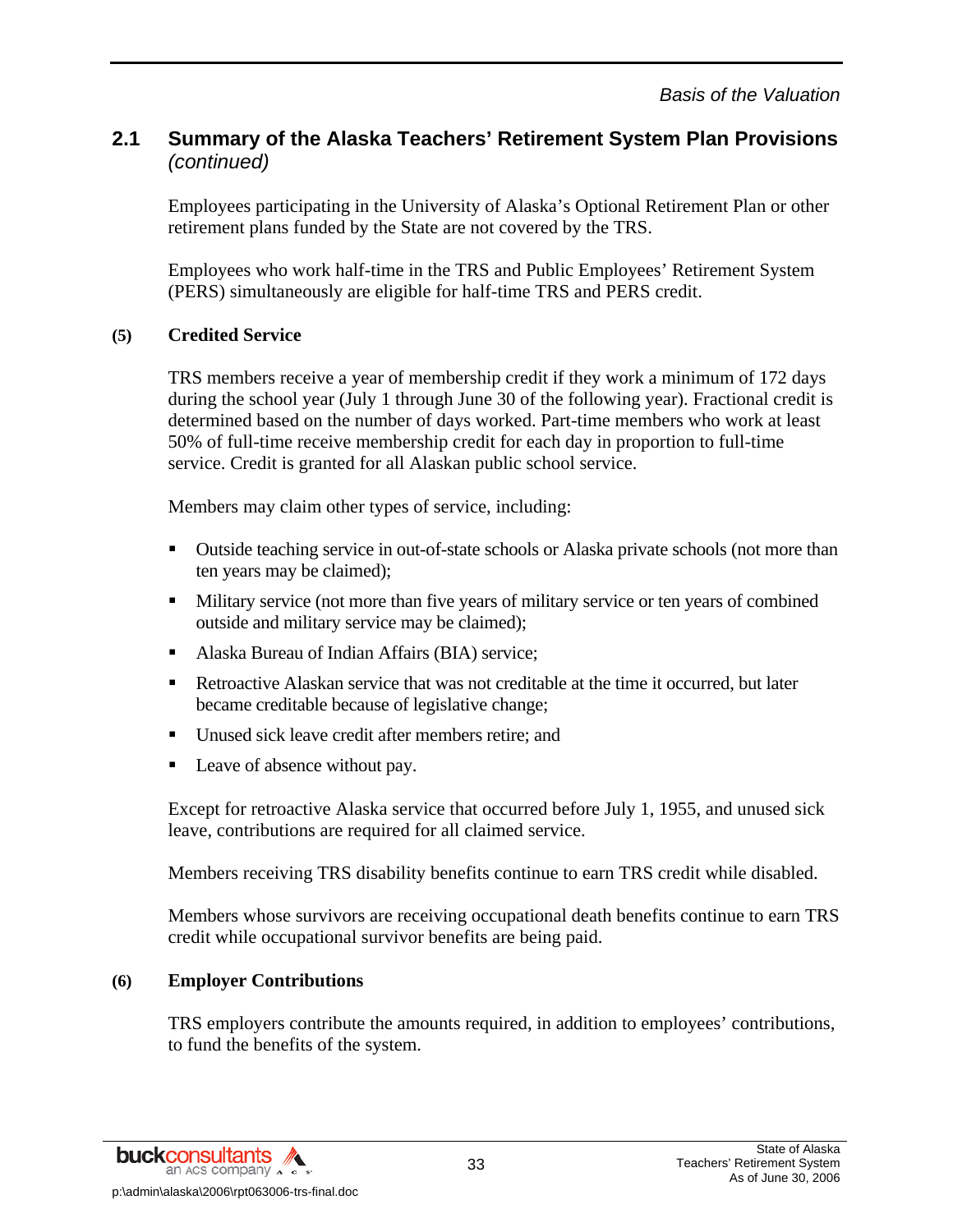The consolidated rate is a uniform rate for all participating employers (less the value of members' contributions).

The past service rate is a uniform rate for all participating employers to amortize the unfunded past service liability with payments that are a level percentage of pay amount over fixed 25-year periods.

Employer rates cannot be less than the consolidated normal cost rate.

### **(7) Member Contributions**

Mandatory Contributions: Members are required to contribute 8.65% of their base salaries. Members' contributions are deducted from gross salaries before federal income taxes are withheld.

Contributions for Claimed Service: Member contributions are also required for most of the claimed service described in (5) above.

1% Supplemental Contributions: Members who joined the system before July 1, 1982, and elected to participate in the supplemental contributions provision, are required to contribute an additional 1% of their salaries. Supplemental contributions are deducted from gross salaries after federal income taxes are withheld. Under the supplemental provision, an eligible spouse or dependent child will receive a survivor's allowance or spouse's pension if the member dies (see (12) below).

Interest: Members' contributions earn 4.5% interest, compounded annually on June 30.

Refund of Contributions: Terminated members may receive refunds of their member contribution accounts, which includes their mandatory contributions, indebtedness payments, and interest earned. Terminated members' accounts may be attached to satisfy claims under Alaska Statute 09.38.065, federal income tax levies, and valid Qualified Domestic Relations Orders.

Reinstatement of Contributions: Refunded accounts and the corresponding TRS service may be reinstated upon reemployment in the TRS prior to July 1, 2010. Accounts attached to satisfy claims under Alaska Statute 09.38.065 or a federal tax levy may be reinstated at any time. Interest accrues on refunds until paid in full or members retire.

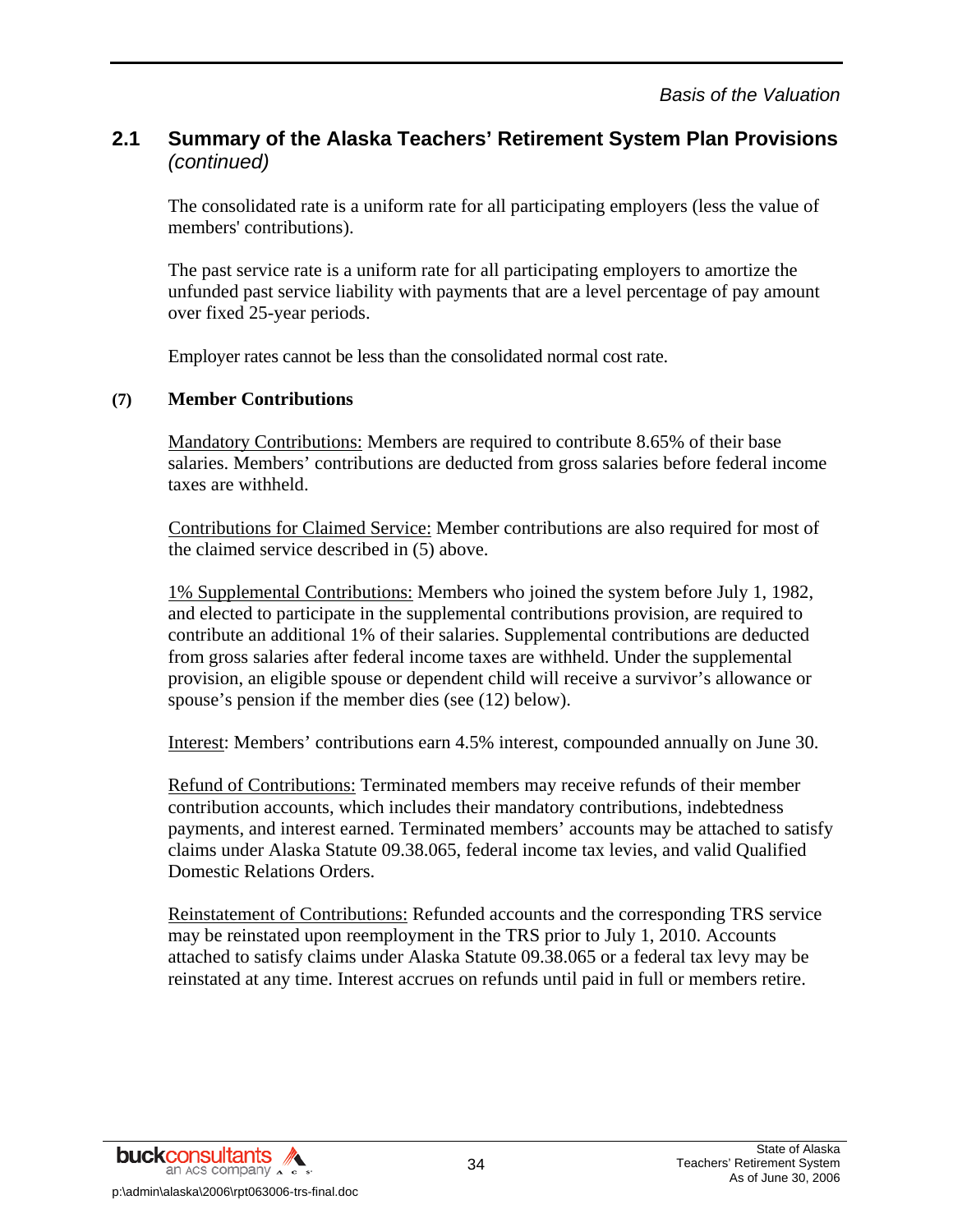### **(8) Retirement Benefits**

## Eligibility:

- (a) Members, including deferred vested members, are eligible for normal retirement at age  $60<sup>1</sup>$ , or early retirement at age 55, if they have at least:
	- (i) eight years of paid-up membership service;
	- (ii) 15 years of paid-up creditable service, the last five years of which are membership service, and they were first hired under the TRS before July 1, 1975;
	- (iii) five years of paid-up membership service and three years of paid-up Alaska Bureau of Indian Affairs service;
	- (iv) 12 years of combined part-time and full-time paid-up membership service;
	- (v) two years of paid-up membership service if they are vested in the Public Employees' Retirement System (PERS); or
	- (vi) one year of paid-up membership service if they are retired from the PERS.
- (b) Members may retire at any age when they have:
	- (i) 25 years of paid-up creditable service, the last five years of which are membership service;
	- (ii) 20 years of paid-up membership service;
	- (iii) 20 years of combined paid-up membership and Alaska Bureau of Indian Affairs service, the last five years of which are membership service; or
	- (iv) 20 years of combined paid-up part-time and full-time membership service.

Benefit Type: Lifetime benefits are paid to members. Eligible members may receive normal, unreduced benefits when they (1) reach normal retirement age and complete the service required; or (2) satisfy the minimum service requirements to retire at any age under (b) above. Members may receive early, actuarially reduced benefits when they reach early retirement age and complete the service required.

**buckconsultants** an ACS COMPANY A c p:\admin\alaska\2006\rpt063006-trs-final.doc

l

*<sup>1</sup> Members participating before July 1, 1990, are eligible for normal retirement at age 55 or early retirement at age 50.*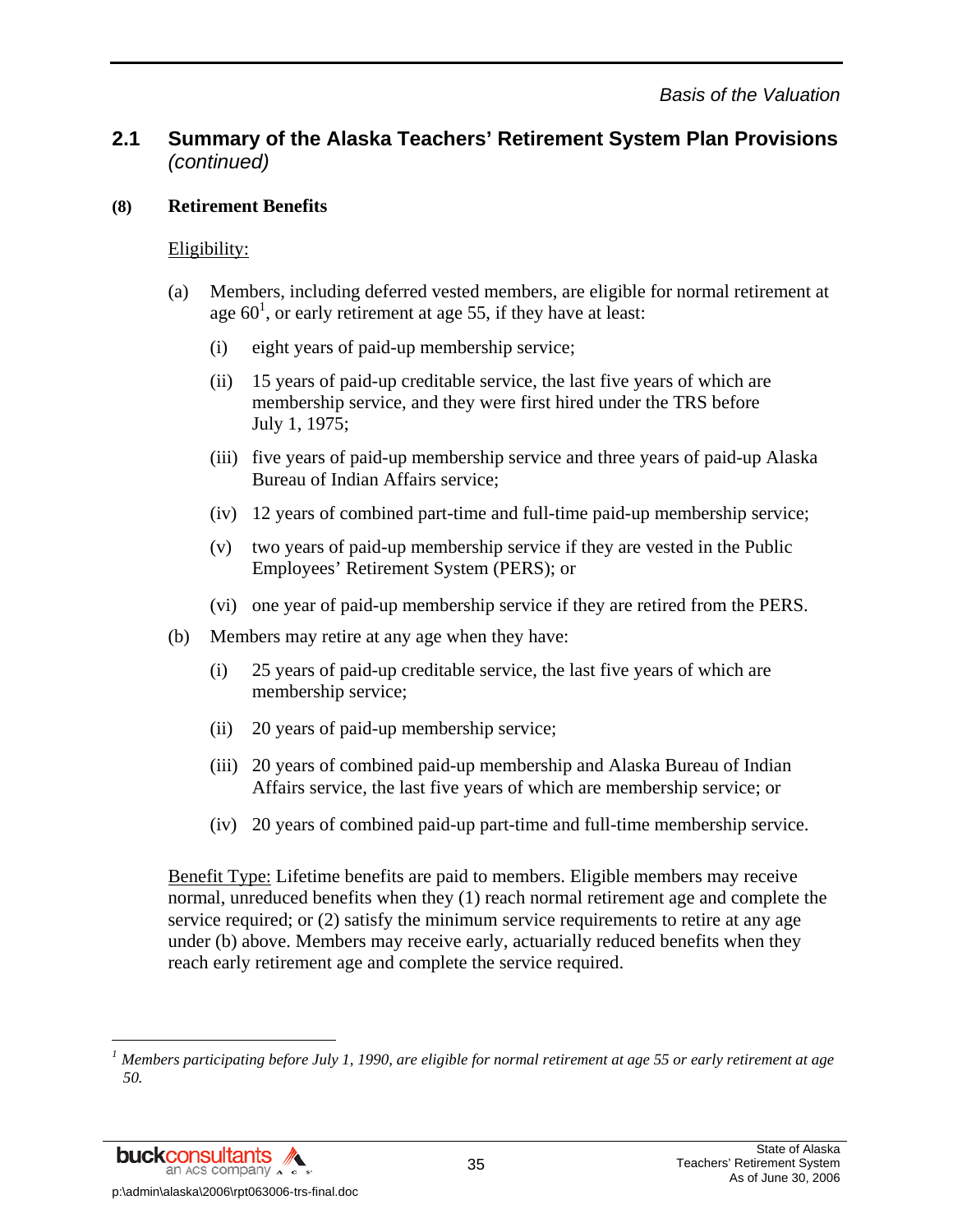Members may select joint and survivor options and a last survivor option. Under those options and early retirement, benefits are actuarially adjusted so that members receive the actuarial equivalents of their normal benefit amounts.

Benefit Calculation: Retirement benefits are calculated by multiplying the average base salary (ABS) times the total TRS service times the percentage multiplier. The ABS is determined by averaging the salaries earned during the three highest school years. Members must earn at least 115 days of credit in a school year to include it in the ABS calculation. The TRS pays a minimum benefit of \$25.00 per month for each year of service when the calculated benefit is less.

The percentage multipliers are 2% for the first 20 years and 2.5% for all remaining service. Service before July 1, 1990, is calculated at 2%.

Indebtedness: Members who terminate and refund their TRS contributions are not eligible to retire unless they return to TRS employment and pay back their refunds, plus interest, or accrue additional service which qualifies them for retirement. TRS refunds must be paid in full if the corresponding service is to count toward the minimum service requirements for retirement. Refunded TRS service is included in total service for the purpose of calculating retirement benefits. However, when refunds are not completely paid before retirement, benefits are actuarially reduced for life.

### **(9) Reemployment of Retired Members**

Retirees who return to work in a permanent full-time or part-time TRS position after a Normal Retirement have two options available, the Standard Option or the Waiver Option.

Under the Standard Option, retirement and retiree healthcare benefits are suspended while retired members are reemployed under the TRS. During reemployment, members earn additional TRS service and contributions are withheld from their wages.

If an Alaska school district has established that there is a shortage of teachers in a particular discipline or specialty and has passed a resolution to that effect, a retiree returning to work in a permanent full-time or part-time TRS position with that school district may exercise the Waiver Option. The Waiver Option allows a retiree who retired under a Normal Retirement to reemploy with a TRS employer and continue to receive a retirement benefit by signing a waiver of participation in the TRS. The Waiver Option first became effective July 1, 2005 and applies to reemployment periods after that date. The Waiver Option is no longer available after June 30, 2009.

The Waiver Option is not available to members who retired early or under the Retirement Incentive Program (RIP).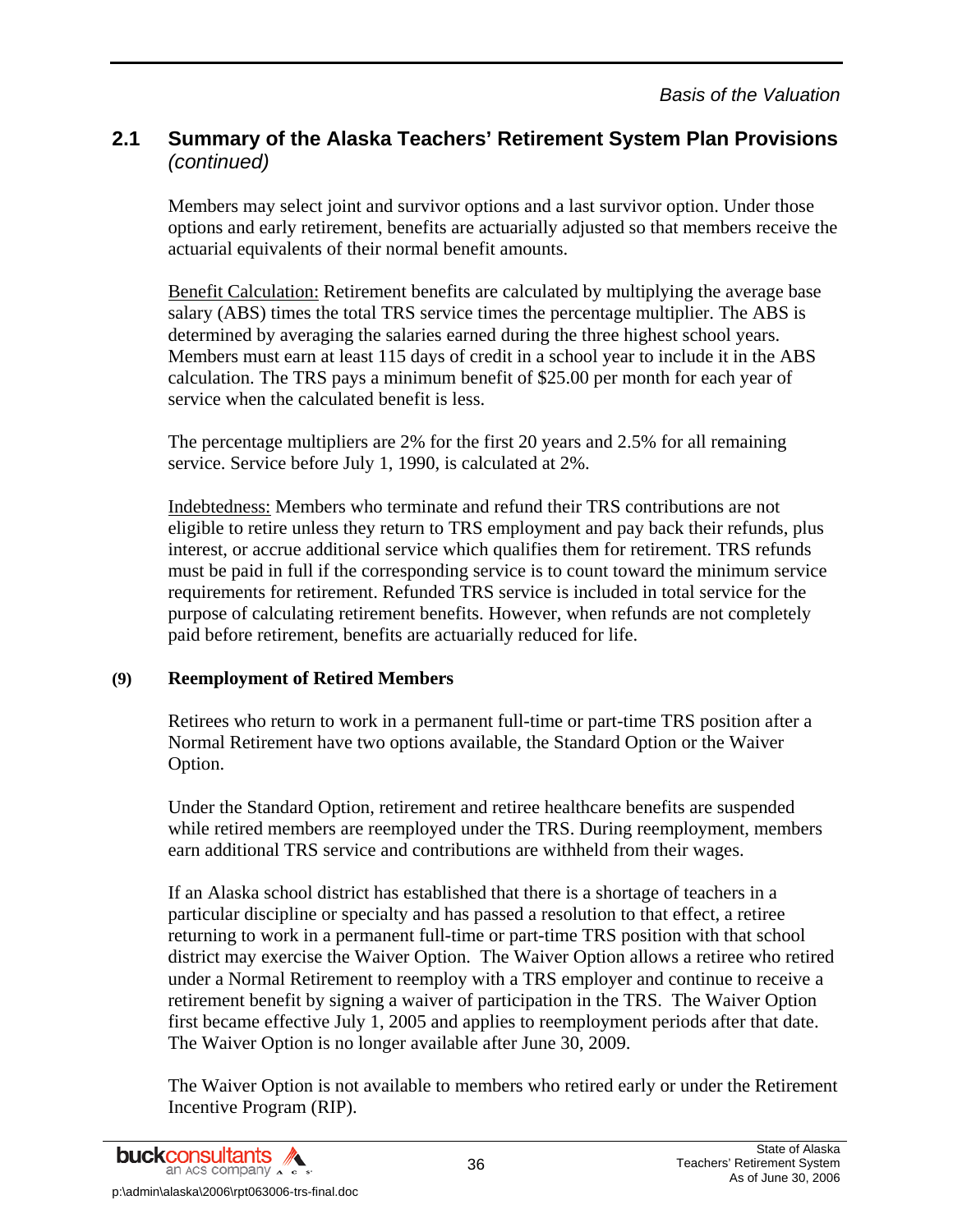Members retired under the RIP who return to employment under the TRS, Public Employees' Retirement System (PERS), Judicial Retirement System (JRS) or the University of Alaska's Optional Retirement Plan will:

- (a) forfeit the three years of incentive credits that they received;
- (b) owe the TRS 110% of the benefits that they received under the RIP, which may include costs for health insurance, excluding amounts that they paid to participate; and
- (c) be charged 7% interest from the date that they are reemployed until their indebtedness is paid in full or they retire again. If the indebtedness is not completely paid, future benefits will be actuarially reduced for life.

Employers make contributions to the unfunded liability of the plan on behalf of rehired retired members at the rate the employer is making contributions to the unfunded liability of the plan for other members.

### **(10) Postemployment Healthcare Benefits**

When pension benefits begin, major medical benefits are provided by the TRS to (1) all employees first hired before July 1, 1990, and (2) members who have twenty-five years of membership service, are disabled or age sixty or older, regardless of their initial hire dates. Employees first hired after June 30, 1990, may receive major medical benefits prior to age sixty by paying premiums.

### **(11) Disability Benefits**

Monthly disability benefits are paid to permanently disabled members until they die, recover or become eligible for normal retirement. To be eligible, members must have at least five years of paid-up membership service.

Disability benefits are equal to 50% of the member's base salary at the time of disability. The benefit is increased by 10% of the base salary for each minor child, up to a maximum of 40%. Members continue to earn TRS service until eligible for normal retirement.

Members are appointed to normal retirement on the first of the month after they become eligible.

### **(12) Death Benefits**

Monthly death benefits may be paid to a spouse or dependent children upon the death of a member. If monthly benefits are not payable under the supplemental contributions provision or occupational and nonoccupational death provisions, the designated beneficiary receives the lump sum benefit described below.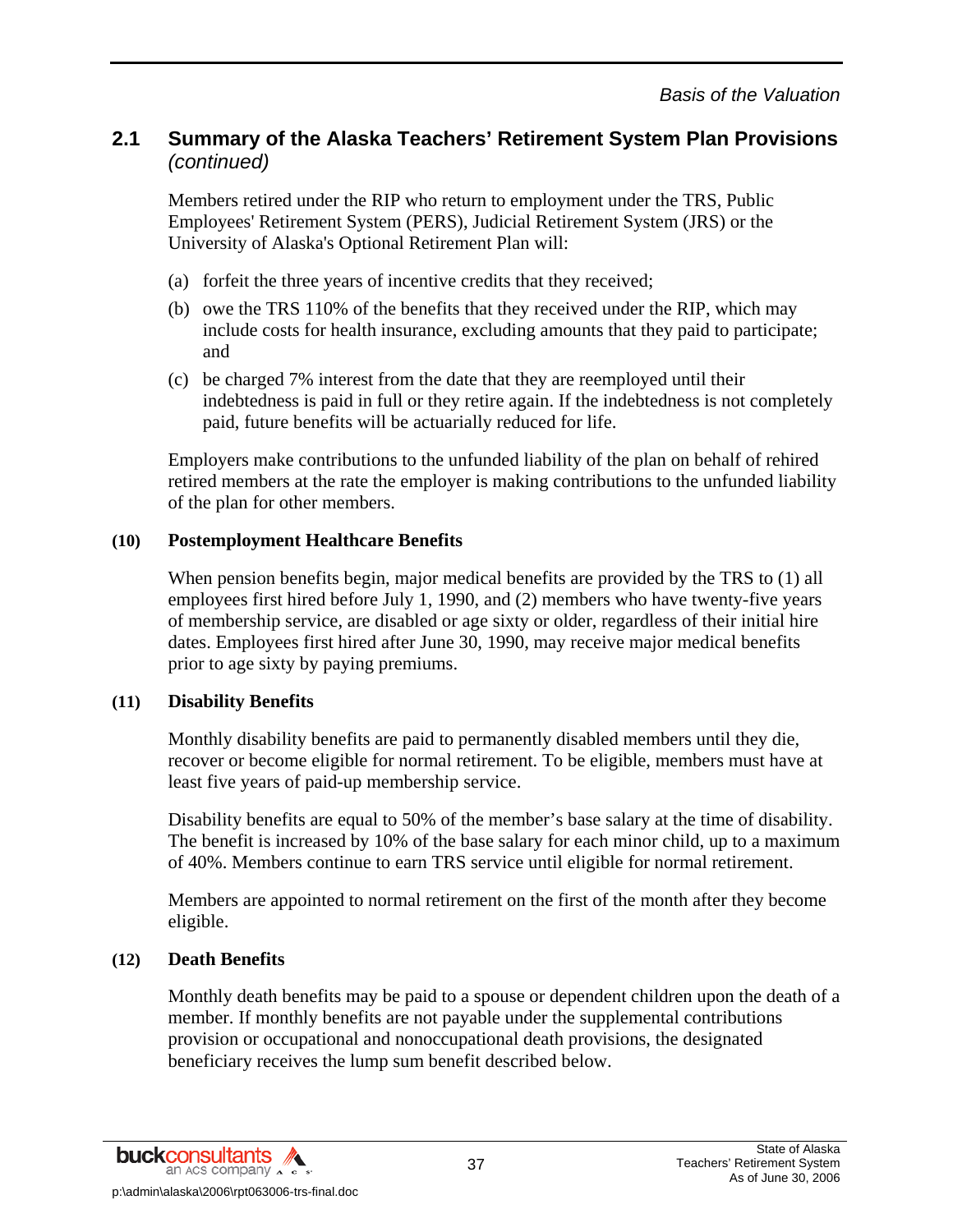Occupational Death: When an active member dies from occupational causes, a monthly survivor's pension may be paid to the spouse, unless benefits are payable under the supplemental contributions provision (below). The pension equals 40% of the member's base salary on the date of death or disability, if earlier. If there is no spouse, the pension may be paid to the member's dependent children. On the member's normal retirement date, the benefit converts to a normal retirement benefit. The normal benefit is based on the member's average base salary on the date of death and service, including service accumulated from the date of the member's death to the normal retirement date.

Nonoccupational Death: When a vested member dies from nonoccupational causes, the surviving spouse may elect to receive a monthly 50% joint and survivor benefit or a lump sum benefit, unless benefits are payable under the supplemental contributions provision (below). The monthly benefit is calculated on the member's average base salary and TRS service accrued at the time of death.

Lump Sum Benefit: Upon the death of an active member who has less than one year of service or an inactive member who is not vested, the designated beneficiary receives the member's contribution account, which includes mandatory contributions, indebtedness payments, and interest earned. Any supplemental contributions will also be refunded. If the member has more than one year of TRS service, the beneficiary also receives \$1,000 and \$100 for each year of TRS service, up to a maximum of \$3,000. An additional \$500 may be payable if the member is survived by dependent children.

Supplemental Contributions Provision: Members are eligible for supplemental coverage if they joined the TRS before July 1, 1982, elected to participate in the supplemental provision, and made the required contributions. A survivor's allowance or spouse's pension (below) may be payable if the member made supplemental contributions for at least one year and dies while in membership service or while disabled under the TRS. In addition, the allowance and pension may be payable if the member dies while retired or in deferred vested status if supplemental contributions were made for at least five years.

- (a) Survivor's Allowance: If the member is survived by dependent children, the surviving spouse and dependent children are entitled to a survivor's allowance. The allowance for the spouse is equal to 35% of the member's base salary at the time of death or disability, plus 10% for each dependent child up to a maximum of 40%. The allowance terminates and a spouse's pension becomes payable when there is no longer an eligible dependent child.
- (b) Spouse's Pension: The spouse's pension is equal to 50% of the retirement benefit that the deceased member was receiving or would have received if retired at the time of death. The spouse's pension begins on the first of the month after the member's death or termination of the survivor's allowance.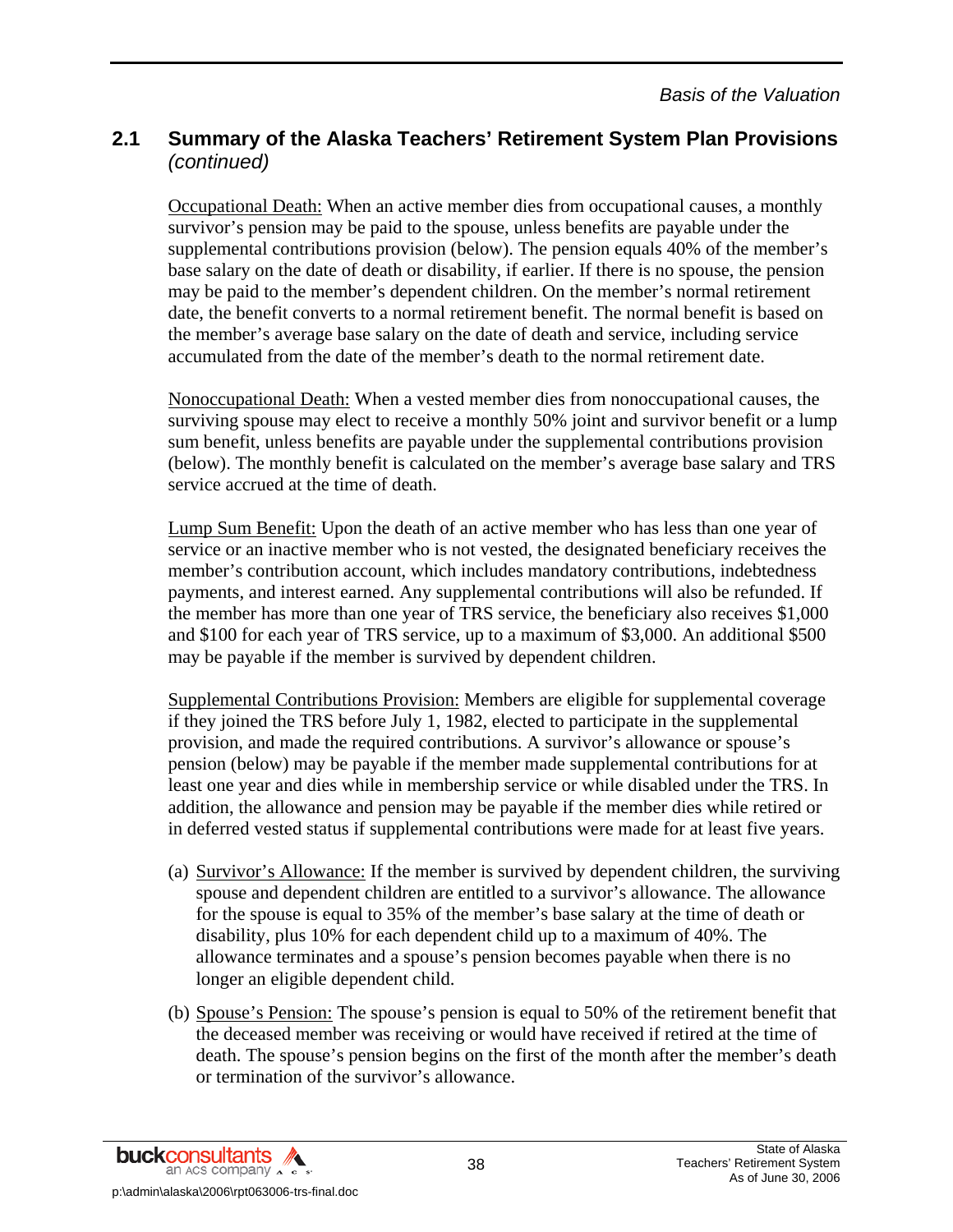Death After Retirement: If a joint and survivor option was selected at retirement, the eligible spouse receives continuing, lifetime monthly benefits after the member dies. A survivor's allowance or spouse's pension may be payable if the member participated in the supplemental contributions provision. If a joint and survivor option was not selected and benefits are not payable under the supplemental contributions provision, the designated beneficiary receives the member's contribution account, less any benefits already paid and the member's last benefit check.

### **(13) Post Retirement Pension Adjustments**

Post retirement pension adjustments (PRPAs) are granted annually to eligible benefit recipients when the consumer price index (CPI) increases during the preceding calendar year. PRPAs are calculated by multiplying the recipient's base benefit, including past PRPAs, times:

- (a) 75% of the CPI increase in the preceding calendar year or 9%, whichever is less, if the recipient is at least age 65 or on TRS disability; or
- (b) 50% of the CPI increase in the preceding calendar year or 6%, whichever is less, if the recipient is at least age 60, or under age 60 if the recipient has been receiving benefits for at least eight years.

Ad hoc PRPAs, up to a maximum of 4%, may be granted to eligible recipients who were first hired before July 1, 1990, if the CPI increases and the funding ratio is at least 105%.

In a year where an Ad Hoc PRPA is granted, eligible recipients will receive the higher of the two calculations.

### **(14) Alaska Cost of Living Allowance**

Eligible benefit recipients who reside in Alaska receive an Alaska cost of living allowance (COLA) equal to 10% of their base benefits. The following benefit recipients are eligible:

- (a) members who were first hired under the TRS before July 1, 1990, and their survivors;
- (b) members who were first hired under the TRS after June 30, 1990, and their survivors if they are at least age 65; and
- (c) all disabled members.

## **Changes in Plan Provisions Since the Prior Valuation**

There have been no changes in plan provisions since the prior valuation.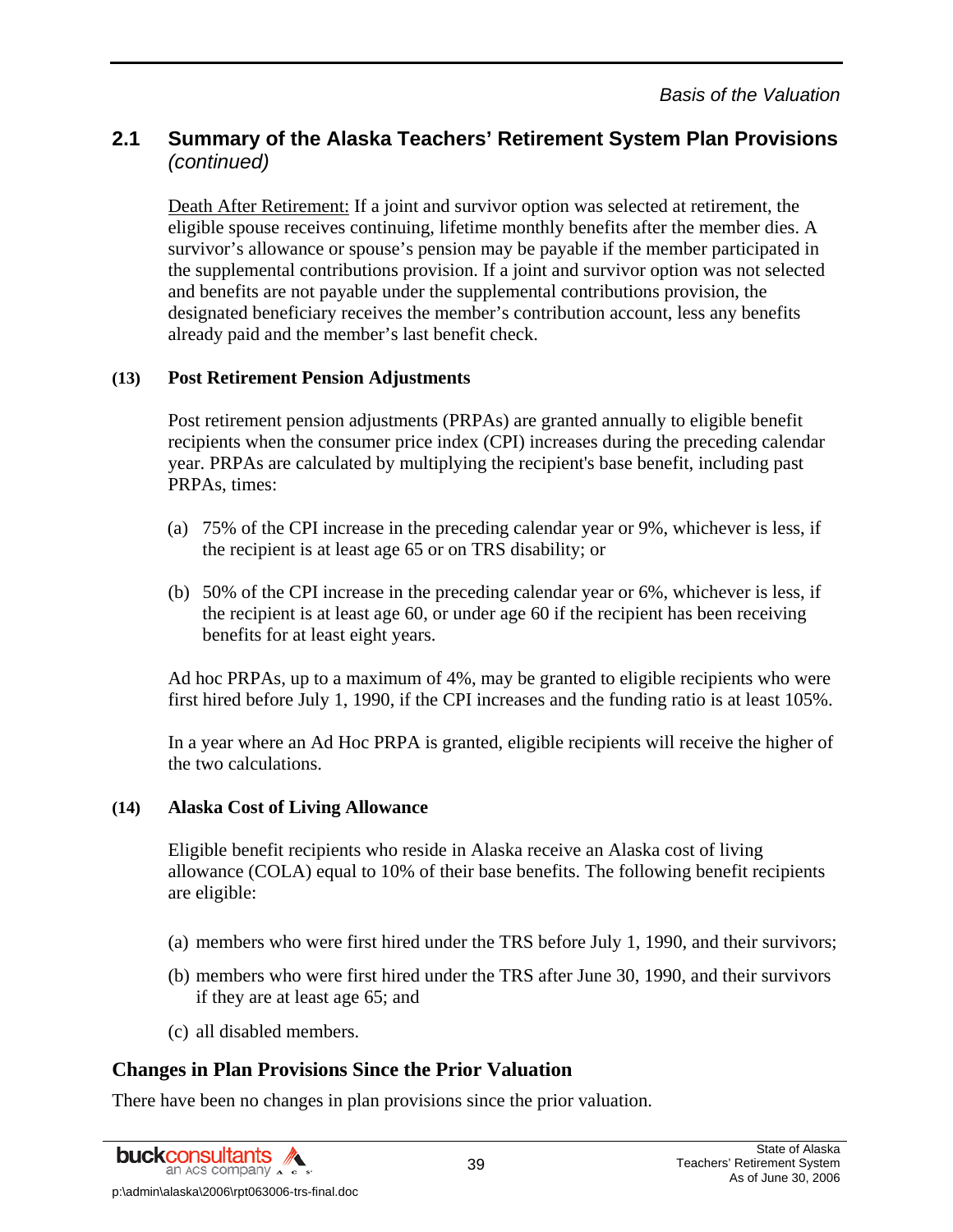# **2.2(a) Member Census Information – Total TRS**

| As of June 30                                                                                        | 2002               | 2003        | 2004               | 2005           | 2006        |
|------------------------------------------------------------------------------------------------------|--------------------|-------------|--------------------|----------------|-------------|
| <b>Active Members</b>                                                                                |                    |             |                    |                |             |
| $(1)$ Number                                                                                         | 9,690              | 9,873       | 9,688              | 9,656          | 9,710       |
| (2) Average Age                                                                                      | 44.15              | 44.28       | 44.56              | 44.76          | 45.02       |
| (3) Average Credited Service                                                                         | 10.33              | 10.39       | 10.65              | 10.58          | 10.87       |
| (4) Average Annual Earnings                                                                          | \$52,535           | \$53,948    | \$53,925           | \$55,493       | \$59,156    |
| (5) Number Vested                                                                                    | 5,224              | 5,289       | 5,174              | 5,254          | 5,462       |
| (6) Percent Who Are Vested                                                                           | 53.9%              | 53.6%       | 53.4%              | 54.4%          | 56.3%       |
| <b>Retirees and Beneficiaries</b>                                                                    |                    |             |                    |                |             |
| $(1)$ Number                                                                                         | 7,804              | 8,312       | 8,707              | 9,020          | 9,386       |
| (2) Average Age                                                                                      | 63.30              | 63.60       | 63.95              | 64.42          | 64.83       |
| (3) Average Monthly Benefit:                                                                         |                    |             |                    |                |             |
| Base                                                                                                 | \$<br>1,936        | 1,983<br>\$ | 1,970<br>\$        | \$<br>1,968    | \$<br>1,962 |
| C.O.L.A.                                                                                             | 122                | 125         | 122                | 122            | 122         |
| P.R.P.A.                                                                                             | 474                | 455         | 458                | 457            | 469         |
| Adjustment                                                                                           | $\mathbf 0$        | $\mathbf 0$ | $\mathbf 0$        | $\overline{0}$ | $\mathbf 0$ |
| Total                                                                                                | \$<br>2,532        | \$<br>2,563 | 2,550<br>\$        | \$<br>2,547    | 2,554<br>\$ |
| Vested Terminations (vested at time of termination, not refunded contributions or commenced benefit) |                    |             |                    |                |             |
| $(1)$ Number                                                                                         | 783                | 708         | 724                | 826            | 795         |
| (2) Average Age                                                                                      | 48.97              | 48.57       | 48.83              | 49.13          | 48.80       |
| (3) Average Monthly Benefit                                                                          | \$<br>1,129        | \$<br>974   | \$<br>993          | \$<br>1072     | \$<br>1,051 |
| Non-Vested Terminations (not vested at termination, not refunded contributions)                      |                    |             |                    |                |             |
| $(1)$ Number                                                                                         | 2,447 <sup>1</sup> | 2,327       | 2,746 <sup>1</sup> | 2,874          | 3,085       |
| (2) Average Account Balance                                                                          | \$10,964           | \$11,916    | \$11,710           | \$11,684       | \$12,057    |

*<sup>1</sup> Includes deceased participants with account balances.* 



l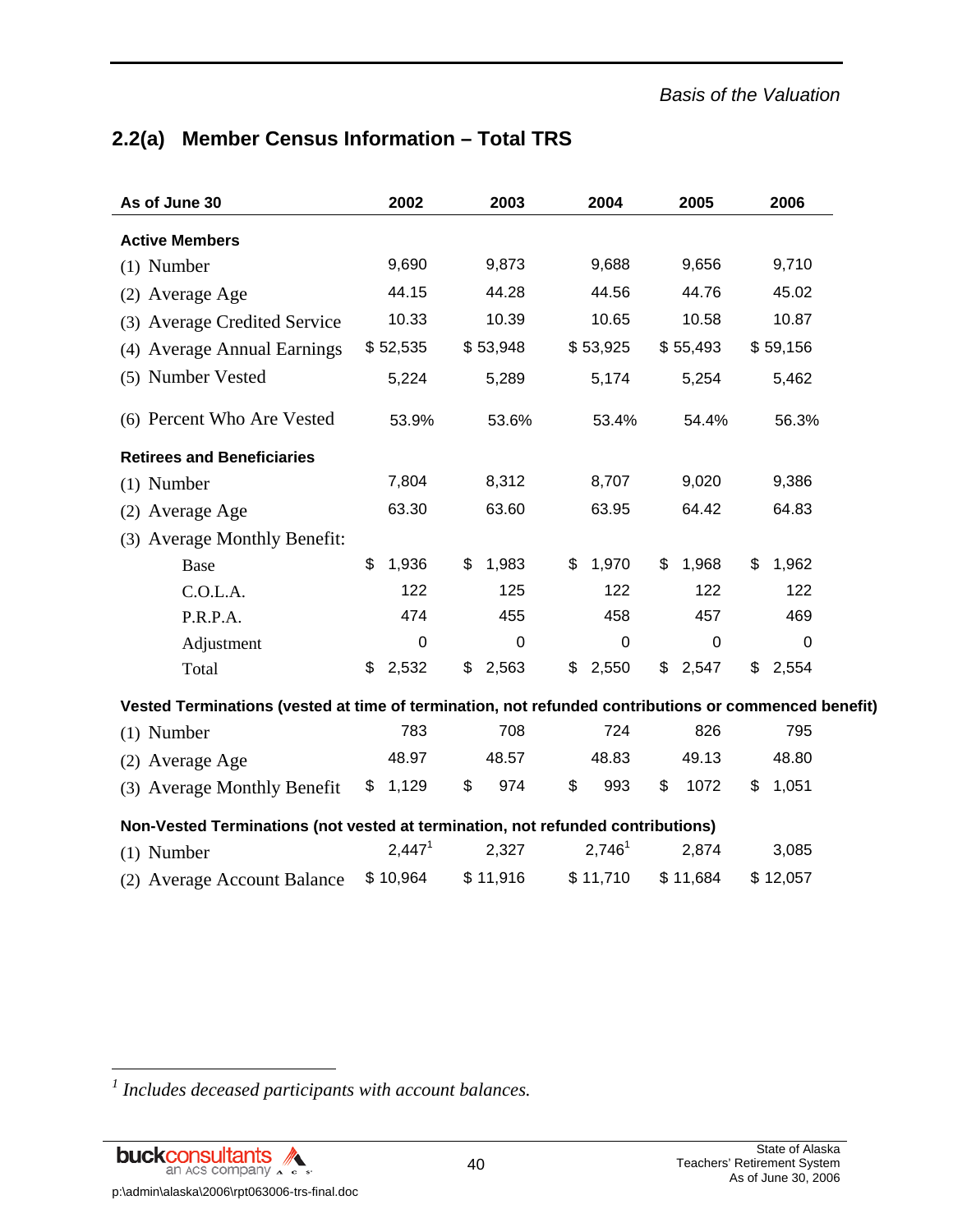# **2.2(a) Member Census Information – Total TRS** *(continued)*

| As of June 30, 2006               | Tier 1      | Tier 2      |    | Total |
|-----------------------------------|-------------|-------------|----|-------|
| <b>Retirees and Beneficiaries</b> |             |             |    |       |
| $(1)$ Number                      | 9,113       | 273         |    | 9,386 |
| (2) Average Age                   | 64.92       | 61.94       |    | 64.83 |
| (3) Average Monthly Benefit:      |             |             |    |       |
| <b>Base</b>                       | \$<br>1.986 | \$<br>1.162 | \$ | 1,962 |
| C.0.L.A.                          | 125         | 28          |    | 122   |
| P.R.P.A.                          | 482         | 52          |    | 469   |
| Adjustment                        | 0           | 0           |    | 0     |
| Total                             | \$<br>2.593 | \$<br>1.242 | S  | 2.554 |

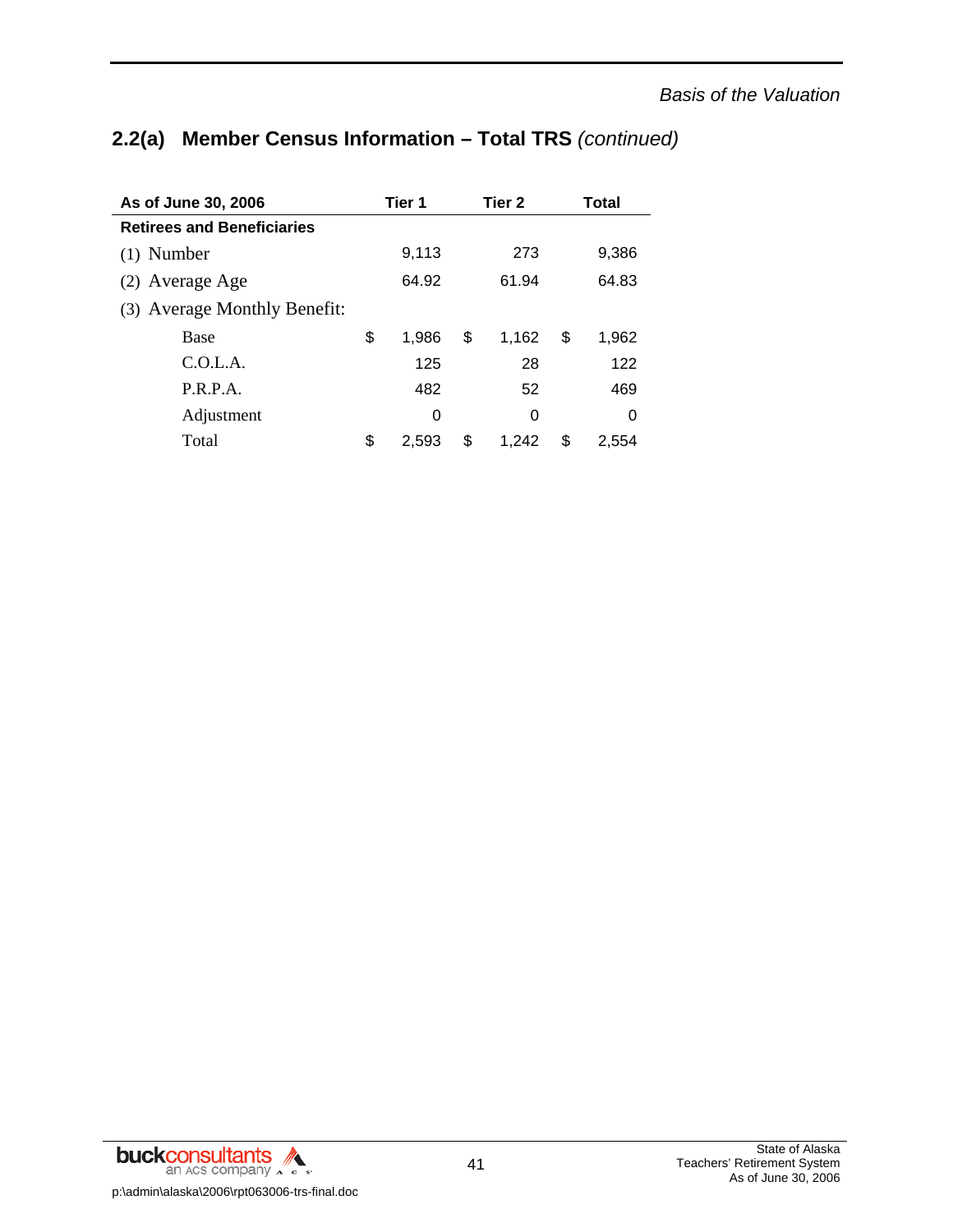

## **2.2(a) Member Census Information – TRS Active Members at June 30** *(continued)*

buckconsultants ' an ACS company  $\lambda$   $\epsilon$   $\epsilon$ p:\admin\alaska\2006\rpt063006-trs-final.doc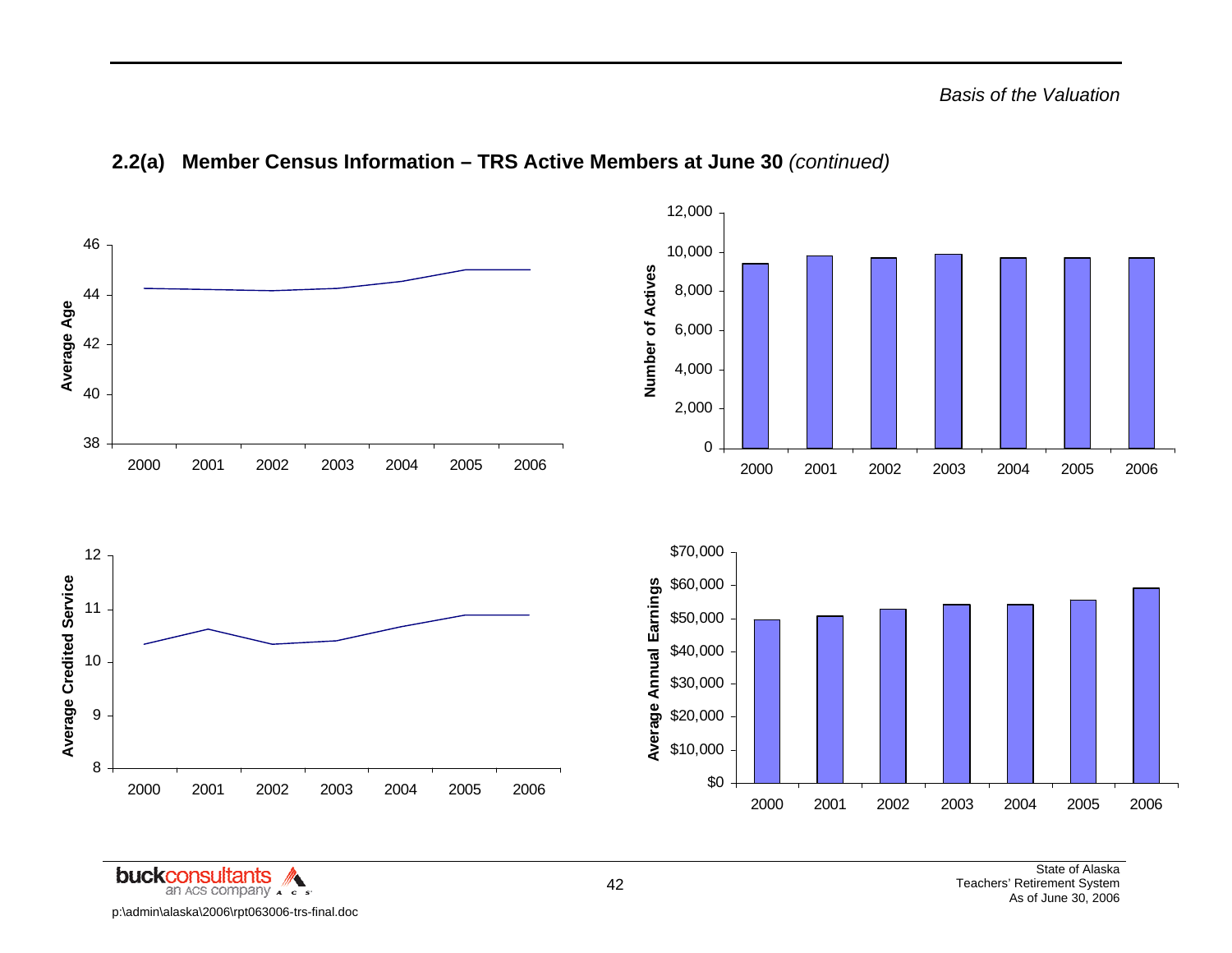# **2.2(b) Distribution of Active Members**

|           |        | Total         | Average        | Years     |        | Total           | Average      |
|-----------|--------|---------------|----------------|-----------|--------|-----------------|--------------|
|           |        | Annual        | Annual         | οf        |        | Annual          | Annual       |
| Age       | Number | Earnings      | Earnings       | Service   | Number | Earnings        | Earnings     |
| $0 - 19$  |        | \$<br>0       | \$<br>$\Omega$ | 0         | 161    | \$<br>6,603,148 | \$41,013     |
| 20 – 24   | 109    | 4,273,033     | 39,202         |           | 708    | 32,080,985      | 45,312       |
| 25 – 29   | 777    | 34,086,867    | 43,870         | 2         | 568    | 26,959,683      | 47,464       |
| 30 – 34   | 1,090  | 53,569,746    | 49,147         | 3         | 523    | 25,246,539      | 48,273       |
| 35 – 39   | 1,269  | 68,780,478    | 54,201         | 4         | 645    | 32,088,988      | 49,750       |
| 40 – 44   | 1.318  | 77,132,715    | 58,523         | $0 - 4$   | 2,605  | 122,979,343     | 47,209       |
| 45 – 49   | 1.613  | 99,676,972    | 61,796         | $5 - 9$   | 2,526  | 137,700,146     | 54,513       |
| $50 - 54$ | 1,804  | 117,755,786   | 65,275         | $10 - 14$ | 1,633  | 101,803,374     | 62,341       |
| 55 – 59   | 1,233  | 82,674,922    | 67,052         | $15 - 19$ | 1,496  | 102,534,073     | 68,539       |
| 60 – 64   | 395    | 28,451,201    | 72,028         | $20 - 24$ | 857    | 63,055,674      | 73,577       |
| 65 – 69   | 83     | 6,577,309     | 79,245         | $25 - 29$ | 432    | 32,994,521      | 76,376       |
| 70 – 74   | 14     | 1,007,197     | 71.943         | $30 - 34$ | 124    | 10,020,160      | 80,808       |
| $75+$     | 5      | 422,789       | 84,558         | $35 - 39$ | 33     | 2,909,763       | 88,175       |
|           |        |               |                | $40+$     | 4      | 411,961         | 102,990      |
|           |        |               |                |           |        |                 |              |
| Total     | 9,710  | \$574,409,015 | \$<br>59,156   | Total     | 9,710  | \$574,409,015   | \$<br>59,156 |

### Annual Earnings by Age **Annual Earnings by Credited Service Annual Earnings by Credited Service**

### **Years of Credited Service by Age**

|           |         |       |           |       | <b>Years of Service</b> |           |       |                |       |       |
|-----------|---------|-------|-----------|-------|-------------------------|-----------|-------|----------------|-------|-------|
| Age       | $0 - 4$ | $5-9$ | $10 - 14$ | 15-19 | $20 - 24$               | $25 - 29$ | 30-34 | 35-39          | $40+$ | Total |
| $0 - 19$  |         |       |           |       |                         | ۰         |       |                |       |       |
| $20 - 24$ | 108     |       |           |       |                         |           |       |                |       | 109   |
| $25 - 29$ | 664     | 113   |           |       |                         |           |       |                |       | 777   |
| $30 - 34$ | 493     | 545   | 52        |       |                         | ٠         | -     |                |       | 1,090 |
| $35 - 39$ | 350     | 552   | 312       | 55    |                         |           |       |                |       | 1,269 |
| $40 - 44$ | 269     | 359   | 346       | 312   | 32                      |           |       |                |       | 1,318 |
| $45 - 49$ | 253     | 354   | 323       | 378   | 253                     | 52        |       |                |       | 1,613 |
| $50 - 54$ | 240     | 318   | 320       | 414   | 296                     | 191       | 25    |                |       | 1,804 |
| $55 - 59$ | 155     | 213   | 214       | 262   | 185                     | 128       | 62    | 14             |       | 1,233 |
| $60 - 64$ | 57      | 54    | 56        | 62    | 76                      | 45        | 32    | 12             |       | 395   |
| $65 - 69$ | 9       | 17    | 10        | 12    | 13                      | 11        | 5     | 5              | 4     | 83    |
| $70 - 74$ | 6       | ٠     | -         |       |                         | 5         | ۰     | $\overline{2}$ |       | 14    |
| $75+$     |         |       |           |       | 2                       | ۰         |       |                |       | 5     |
|           |         |       |           |       |                         |           |       |                |       |       |
| Total     | 2,605   | 2,526 | 1,633     | 1,496 | 857                     | 432       | 124   | 33             | 4     | 9,710 |

Total annual earnings are the annualized earnings for the fiscal year ending on the valuation date.

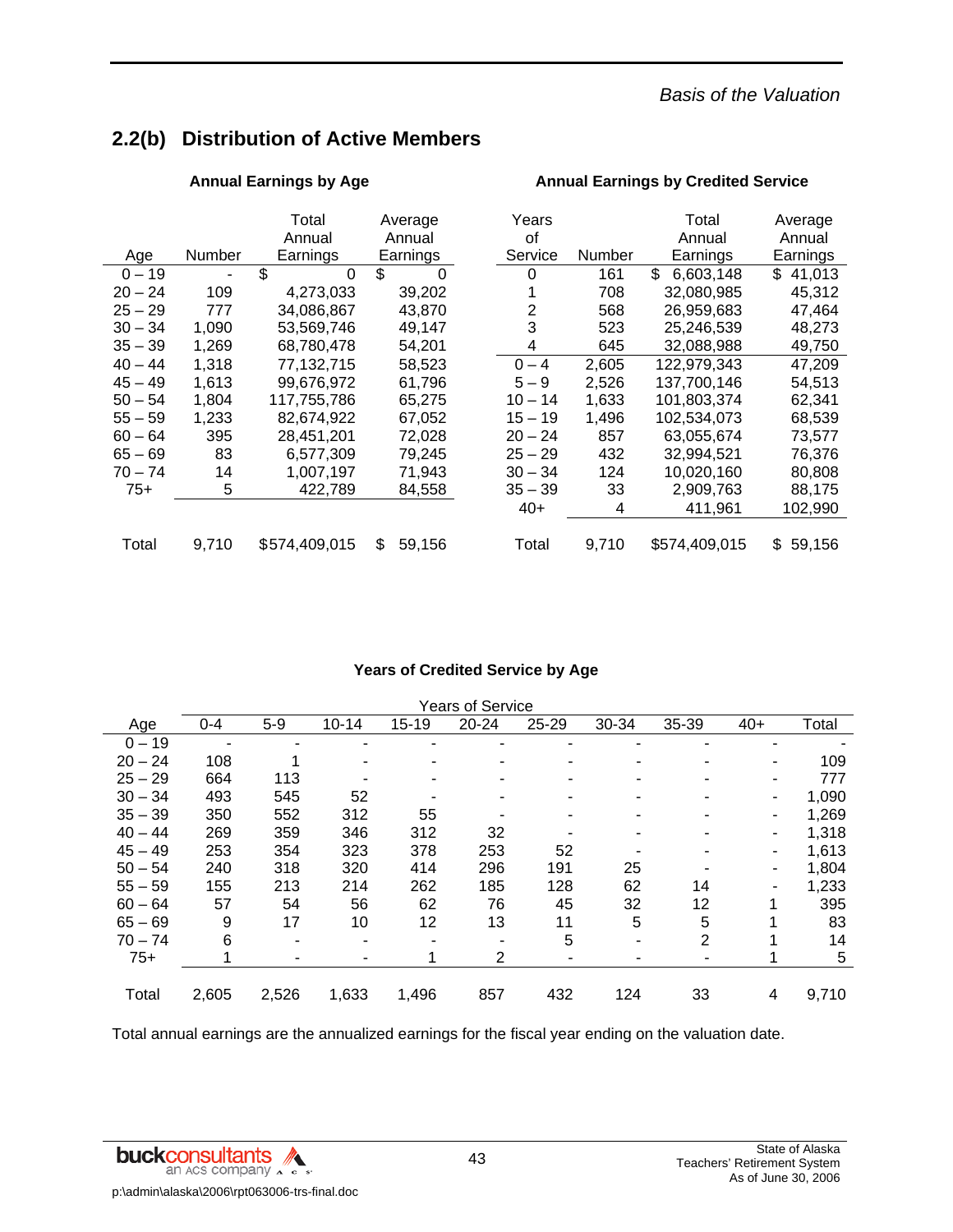# **2.2(c) Schedule of Active Member Valuation Data**

| <b>Valuation</b><br><b>Date</b> | <b>Number</b> | Annual<br><b>Earnings</b><br>(000's) | Annual<br>Average<br><b>Earnings</b> | <b>Percent</b><br>Increase/<br>(Decrease)<br>in Average<br><b>Earnings</b> | Number of<br>Participating<br><b>Employers</b> |
|---------------------------------|---------------|--------------------------------------|--------------------------------------|----------------------------------------------------------------------------|------------------------------------------------|
| June 30, 2006                   | 9,710         | $$574,409$ <sup>1</sup>              | \$59,156                             | 6.6%                                                                       | 58                                             |
| June 30, 2005                   | 9,656         | 535,837                              | 55,493                               | 2.9%                                                                       | 58                                             |
| June 30, 2004                   | 9,688         | 522,421                              | 53,925                               | 0.0%                                                                       | 58                                             |
| June 30, 2003                   | 9,873         | 532,630                              | 53,948                               | 2.7%                                                                       | 57                                             |
| June 30, 2002                   | 9,690         | 509,437                              | 52,535                               | 3.9%                                                                       | 57                                             |
| June 30, 2001                   | 9,815         | 496,188                              | 50,544                               | 1.8%                                                                       | 60                                             |
| June 30, 1999                   | 9,396         | 466,414                              | 49,640                               | (2.1)%                                                                     | 61                                             |
| June 30, 1998                   | 9,262         | 469,433                              | 50,684                               | (0.4)%                                                                     | 61                                             |
| June 30, 1997                   | 9,164         | 466,455                              | 50,901                               | 1.3%                                                                       | 61                                             |
| June 30, 1996                   | 9,259         | 465,182                              | 50,241                               | (0.5)%                                                                     | 61                                             |

<sup>1</sup> Prior to June 30, 2006, unannualized earnings were used. Starting June 30, 2006, annualized *earnings are used.* 

buckconsultants p:\admin\alaska\2006\rpt063006-trs-final.doc

l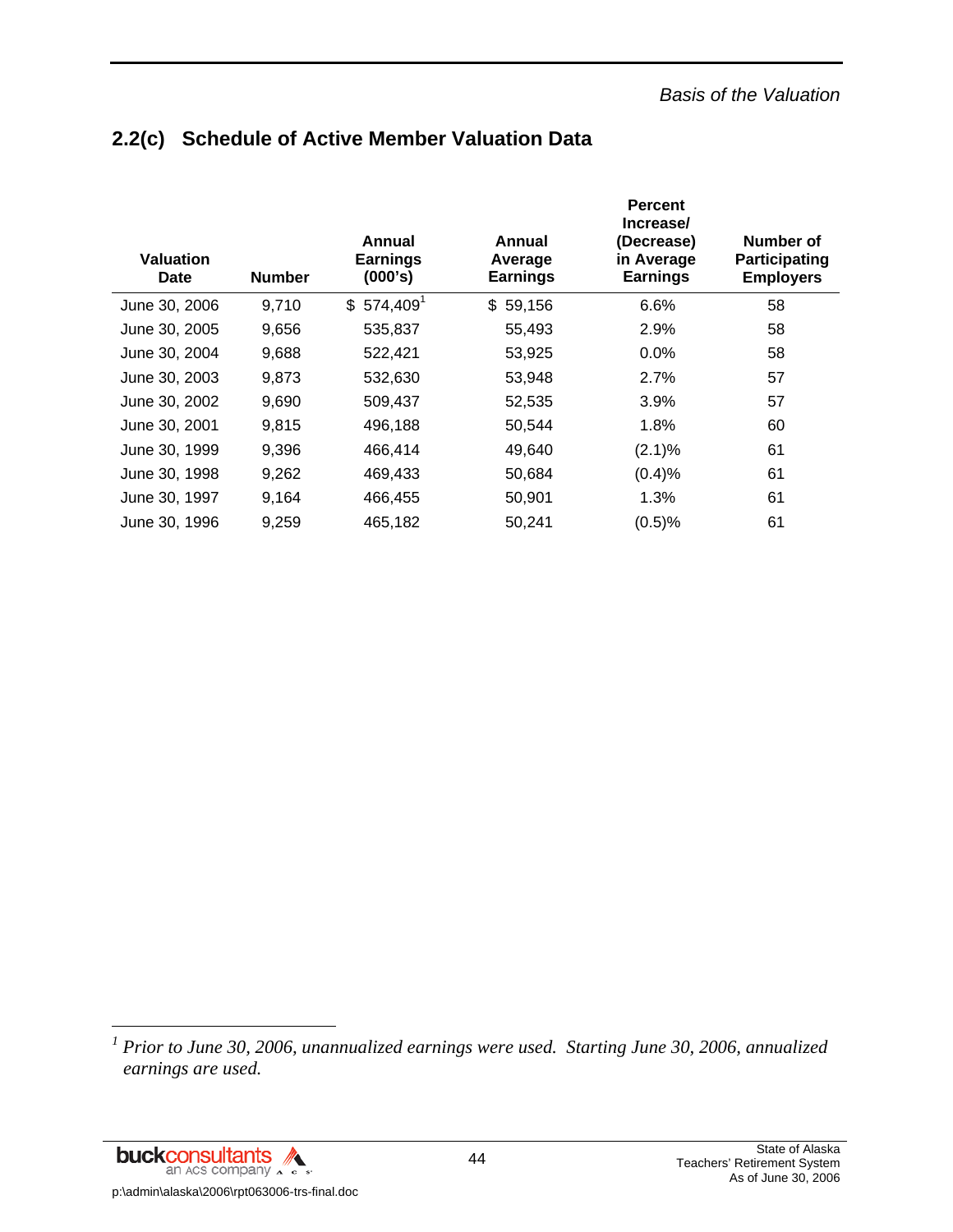# **2.2(d) Statistics on New Benefit Recipients**

| During the Year Ending June 30                         | 2002        | 2003        | 2004        | 2005           | 2006        |
|--------------------------------------------------------|-------------|-------------|-------------|----------------|-------------|
| <b>Service</b>                                         |             |             |             |                |             |
| $(1)$ Number                                           | 529         | 548         | 446         | 393            | 425         |
| (2) Average Age at<br>Commencement                     | 54.80       | 55.13       | 55.09       | 56.43          | 56.52       |
| (3) Average Monthly Benefit                            | \$<br>2,556 | \$<br>2,751 | \$<br>2,384 | \$<br>2,261    | \$<br>2,290 |
| <b>Survivor (including surviving spouse and QDROs)</b> |             |             |             |                |             |
| $(1)$ Number                                           | 50          | 43          | 35          | 46             | 57          |
| (2) Average Age at<br>Commencement                     | 65.09       | 60.60       | 58.30       | 60.88          | 63.29       |
| (3) Average Monthly Benefit                            | \$<br>1,270 | \$<br>1,242 | \$<br>1,050 | \$<br>1,263    | \$<br>1,288 |
| <b>Disability</b>                                      |             |             |             |                |             |
| $(1)$ Number                                           | 10          | 8           | 10          | $\overline{7}$ | 5           |
| (2) Average Age at<br>Commencement                     | 48.28       | 47.76       | 49.85       | 53.64          | 44.41       |
| (3) Average Monthly Benefit                            | \$<br>2,800 | \$<br>3,635 | \$<br>2,887 | \$<br>2,627    | \$<br>2,855 |
| <b>Total</b>                                           |             |             |             |                |             |
| $(1)$ Number                                           | 589         | 599         | 491         | 446            | 487         |
| (2) Average Age at<br>Commencement                     | 55.56       | 55.42       | 55.21       | 56.57          | 57.19       |
| (3) Average Monthly Benefit                            | \$<br>2,451 | \$<br>2,654 | \$<br>2,299 | \$<br>2,164    | \$<br>2,179 |

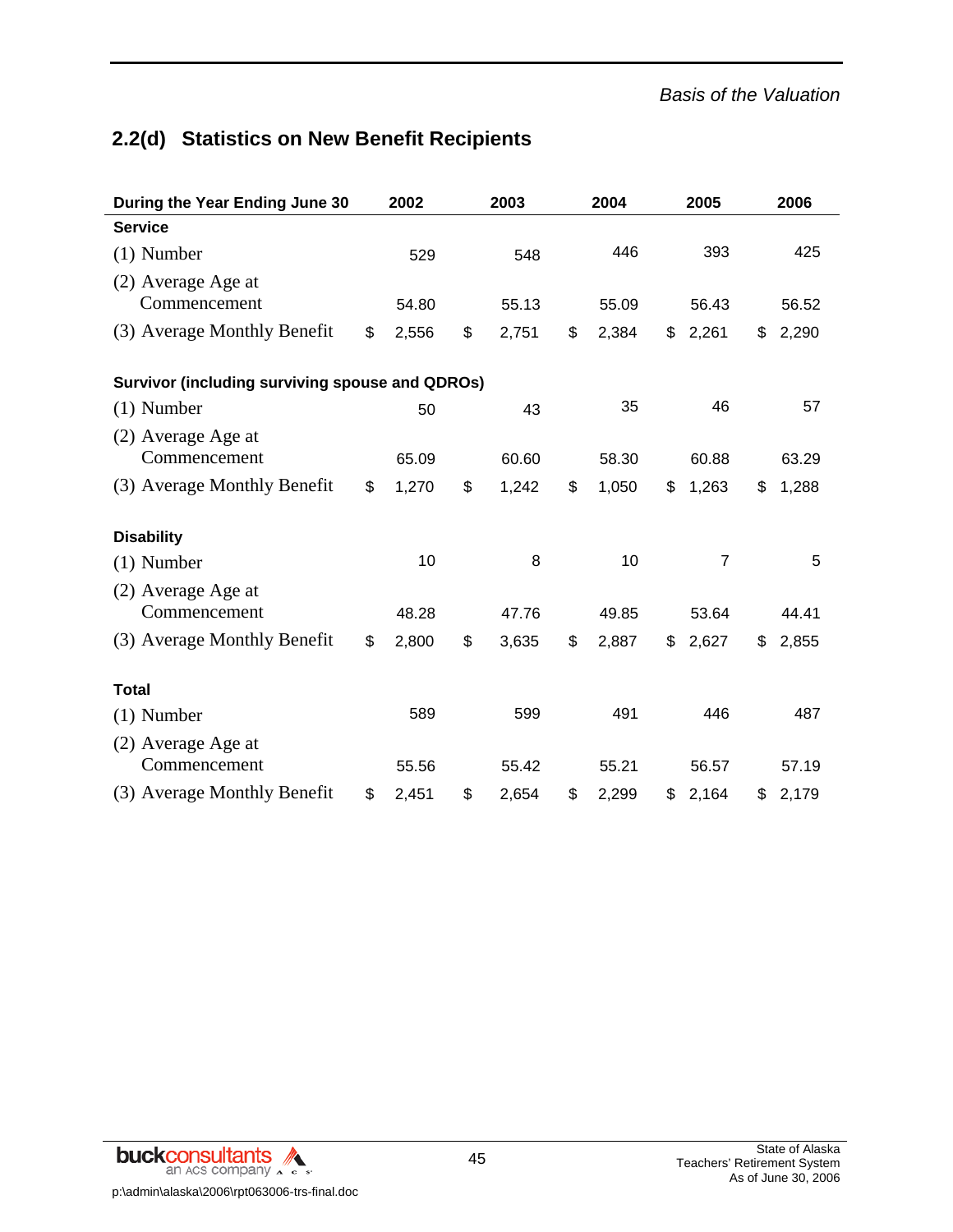## **2.2(e) Schedule of Average Benefit Payments – New Benefit Recipients**

|                                                                                        |                    |                   |                    | <b>Years of Credited Service</b> |                    |                    |                    |
|----------------------------------------------------------------------------------------|--------------------|-------------------|--------------------|----------------------------------|--------------------|--------------------|--------------------|
|                                                                                        | $0 - 4$            | $5 - 9$           | $10 - 14$          | $15 - 19$                        | $20 - 24$          | $25 - 29$          | $30+$              |
| Period $7/1/05 - 6/30/06$ :*<br><b>Average Monthly Benefit</b><br>Number of Recipients | \$<br>1,078<br>9   | \$<br>960<br>50   | \$<br>1,110<br>63  | \$<br>1,982<br>90                | \$<br>2,695<br>124 | \$<br>3,388<br>68  | \$<br>4,563<br>26  |
| Period 7/1/04-6/30/05:*<br><b>Average Monthly Benefit</b><br>Number of Recipients      | \$<br>1,287<br>119 | \$<br>1,106<br>24 | \$<br>1,575<br>33  | \$<br>2,255<br>69                | \$<br>2,932<br>105 | \$<br>3,534<br>31  | \$<br>4,018<br>16  |
| Period 7/1/03-6/30/04:<br><b>Average Monthly Benefit</b><br>Number of Recipients       | \$<br>251<br>21    | \$<br>896<br>51   | \$<br>1,243<br>75  | \$<br>2,044<br>85                | \$<br>2,782<br>178 | \$<br>3,640<br>64  | \$<br>4,860<br>17  |
| Period 7/1/02-6/30/03:<br><b>Average Monthly Benefit</b><br>Number of Recipients       | \$<br>236<br>16    | \$<br>899<br>40   | \$<br>1,153<br>69  | \$<br>2,350<br>91                | \$<br>2,835<br>264 | \$<br>3,969<br>87  | \$<br>5,133<br>32  |
| Period 7/1/01-6/30/02:<br><b>Average Monthly Benefit</b><br>Number of Recipients       | \$<br>532<br>4     | \$<br>795<br>36   | \$<br>1,168<br>62  | \$<br>1,706<br>78                | \$<br>2,455<br>180 | \$<br>3,126<br>137 | \$<br>3,915<br>92  |
| Period 7/1/99-6/30/01:<br><b>Average Monthly Benefit</b><br>Number of Recipients       | \$<br>1,514<br>2   | \$<br>1,021<br>33 | \$<br>1,488<br>101 | \$<br>1,935<br>237               | \$<br>2,435<br>374 | \$<br>2,551<br>201 | \$<br>2,864<br>109 |
| Period 7/1/98-6/30/99:<br><b>Average Monthly Benefit</b><br>Number of Recipients       | \$<br>1,230<br>23  | \$<br>820<br>43   | \$<br>1,152<br>67  | \$<br>1,691<br>81                | \$<br>2,510<br>176 | \$<br>3,285<br>153 | \$<br>3,756<br>55  |
| Period 7/1/97-6/30/98:<br><b>Average Monthly Benefit</b><br>Number of Recipients       | \$<br>1,051<br>26  | \$<br>850<br>51   | \$<br>1,095<br>80  | \$<br>1,842<br>105               | \$<br>2,590<br>240 | \$<br>3,443<br>154 | \$<br>4,280<br>57  |
| Period 7/1/96-6/30/97:<br><b>Average Monthly Benefit</b><br>Number of Recipients       | \$<br>996<br>19    | \$<br>828<br>42   | \$<br>1,042<br>71  | \$<br>1,692<br>77                | \$<br>2,493<br>151 | \$<br>3,353<br>153 | \$<br>3,812<br>52  |

\*Does not include beneficiaries.

"Average Monthly Benefit" includes postretirement pension adjustments and cost-of-living increases.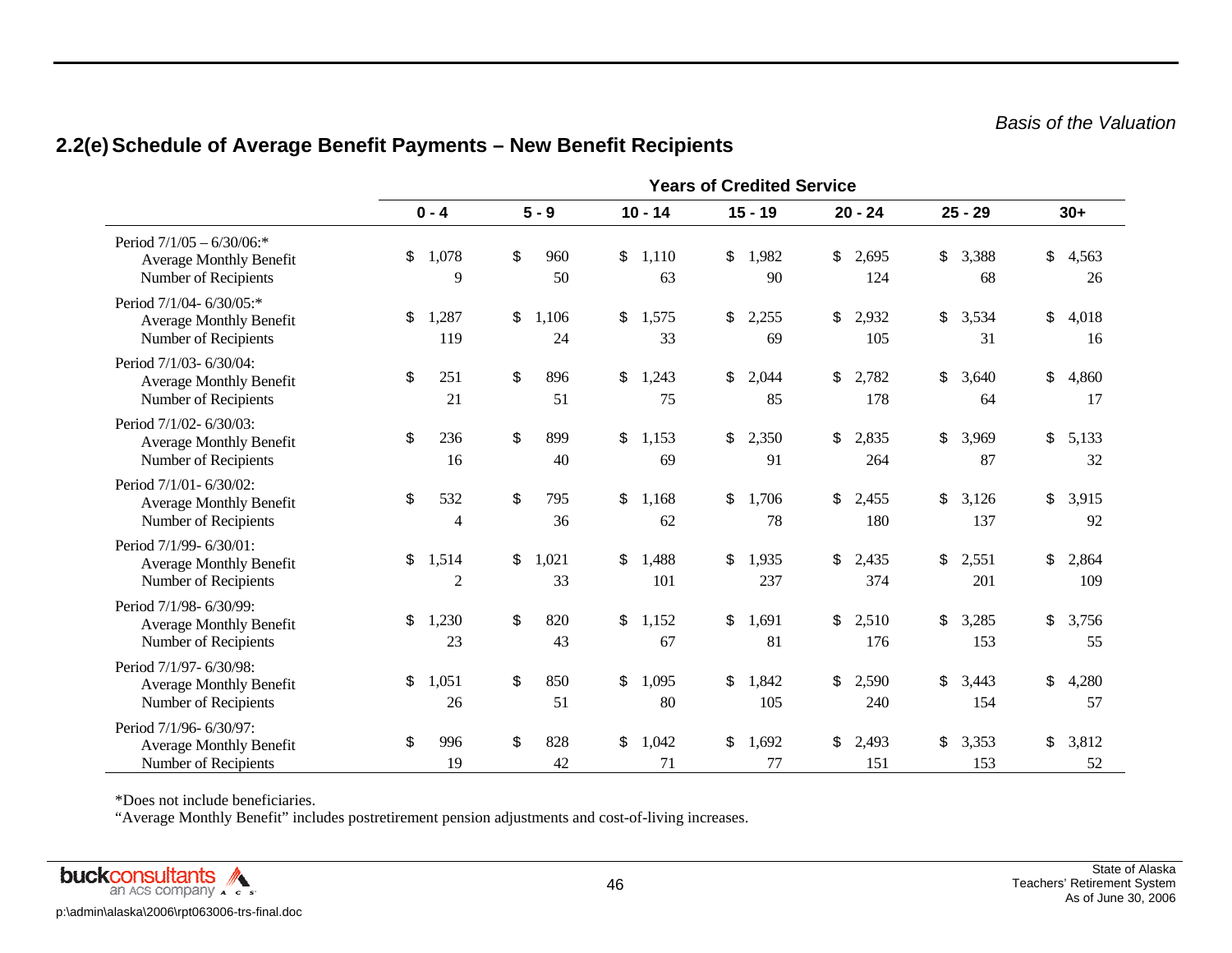# **2.2(f) Statistics on All Benefit Recipients**

| As of June 30                                       | 2002            | 2003        | 2004        | 2005        | 2006        |
|-----------------------------------------------------|-----------------|-------------|-------------|-------------|-------------|
| <b>Service</b>                                      |                 |             |             |             |             |
| (1) Number, Fiscal Year Start                       | 6,754           | 7,201       | 7,680       | 8,052       | 8,351       |
| (2) Net Change                                      | 447             | 479         | 372         | 299         | 324         |
| (3) Number, Fiscal Year End                         | 7,201           | 7,680       | 8,052       | 8,351       | 8,675       |
| (4) Average Age at                                  |                 |             |             |             |             |
| Commencement                                        | 53.53           | 53.64       | 53.68       | 53.77       | 53.81       |
| (5) Average Current Age                             | 63.27           | 63.50       | 63.85       | 64.32       | 64.72       |
| (6) Average Monthly Benefit                         | \$2,618         | 2,648<br>\$ | 2,649<br>\$ | 2,537<br>\$ | 2,558<br>\$ |
| <b>Surviving Spouse's Benefits (Includes QDROs)</b> |                 |             |             |             |             |
| (1) Number, Fiscal Year Start                       | 469             | 501         | 549         | 576         | 602         |
| (2) Net Change                                      | 32              | 48          | 27          | 26          | 45          |
| (3) Number, Fiscal Year End                         | 501             | 549         | 576         | 602         | 647         |
| (4) Average Age at Commencement                     | 57.86           | 57.78       | 57.86       | 57.75       | 58.16       |
| (5) Average Current Age                             | 66.88           | 66.96       | 68.12       | 67.31       | 67.71       |
| (6) Average Monthly Benefit                         | 1,279<br>\$     | 1,297<br>\$ | 1,367<br>\$ | 1,270<br>\$ | \$<br>1,292 |
| Survivor's Benefits (other than spouses)            |                 |             |             |             |             |
| (1) Number, Fiscal Year Start                       | 9 <sup>1</sup>  | 17          | 1           | 3           | 1           |
| (2) Net Change                                      | 8               | (16)        | 2           | (2)         | 0           |
| (3) Number, Fiscal Year End                         | 17              | 1           | 3           | 1           | 1           |
| (4) Average Age at Commencement                     | 46.06           | 49.77       | 47.59       | 35.52       | 35.52       |
| (5) Average Current Age                             | 53.71           | 51.35       | 52.09       | 35.77       | 36.77       |
| (6) Average Monthly Benefit                         | 549<br>\$       | 1,113<br>\$ | 581<br>\$   | 448<br>\$   | - 451<br>\$ |
| <b>Disabilities</b>                                 |                 |             |             |             |             |
| (1) Number, Fiscal Year Start                       | 101             | 85          | 82          | 76          | 66          |
| (2) Net Change                                      | (16)            | (3)         | (6)         | (10)        | (3)         |
| (3) Number, Fiscal Year End                         | 85              | 82          | 76          | 66          | 63          |
| (4) Average Age at                                  |                 |             |             |             |             |
| Commencement                                        | 44.22           | 44.68       | 45.09       | 44.74       | 44.76       |
| (5) Average Current Age                             | 50.95           | 51.21       | 51.12       | 51.31       | 51.03       |
| (6) Average Monthly Benefit                         | $2,974^2$<br>\$ | $$2,976^2$  | $$2,655^2$  | \$2,891     | 2,885<br>\$ |
| <b>Total</b>                                        |                 |             |             |             |             |
| (1) Number, Fiscal Year Start                       | 7,333           | 7,804       | 8,312       | 8,707       | 9,020       |
| (2) Net Change                                      | 471             | 508         | 395         | 313         | 366         |
| (3) Number, Fiscal Year End                         | 7,804           | 8,312       | 8,707       | 9,020       | 9,386       |
| (4) Average Age at                                  |                 |             |             |             |             |
| Commencement                                        | 53.69           | 53.82       | 53.88       | 53.97       | 54.05       |
| (5) Average Current Age                             | 63.35           | 63.61       | 64.02       | 64.42       | 64.83       |
| (6) Average Monthly Benefit                         | \$2,531         | \$2,562     | \$2,564     | \$2,455     | 2,473<br>\$ |

l

<sup>1</sup> Includes surviving dependents only.<br><sup>2</sup> Includes benefit increases due to dependents.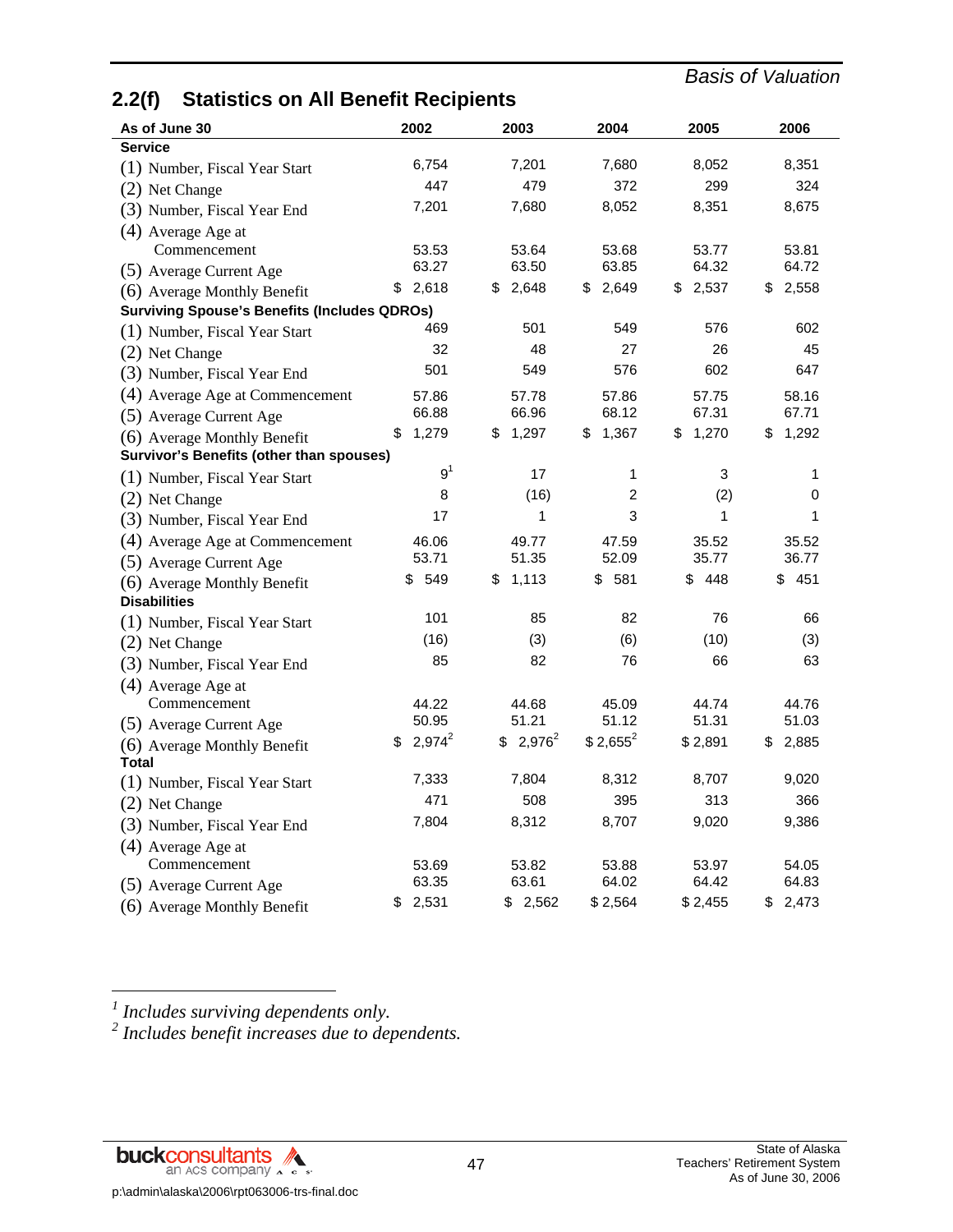*Basis of the Valuation* 



**2.2(f) Statistics on All Benefit Recipients** *(continued)* 

**buckconsultants**  $\mathbb{Z}$ an ACS COMPANY A c s p:\admin\alaska\2006\rpt063006-trs-final.doc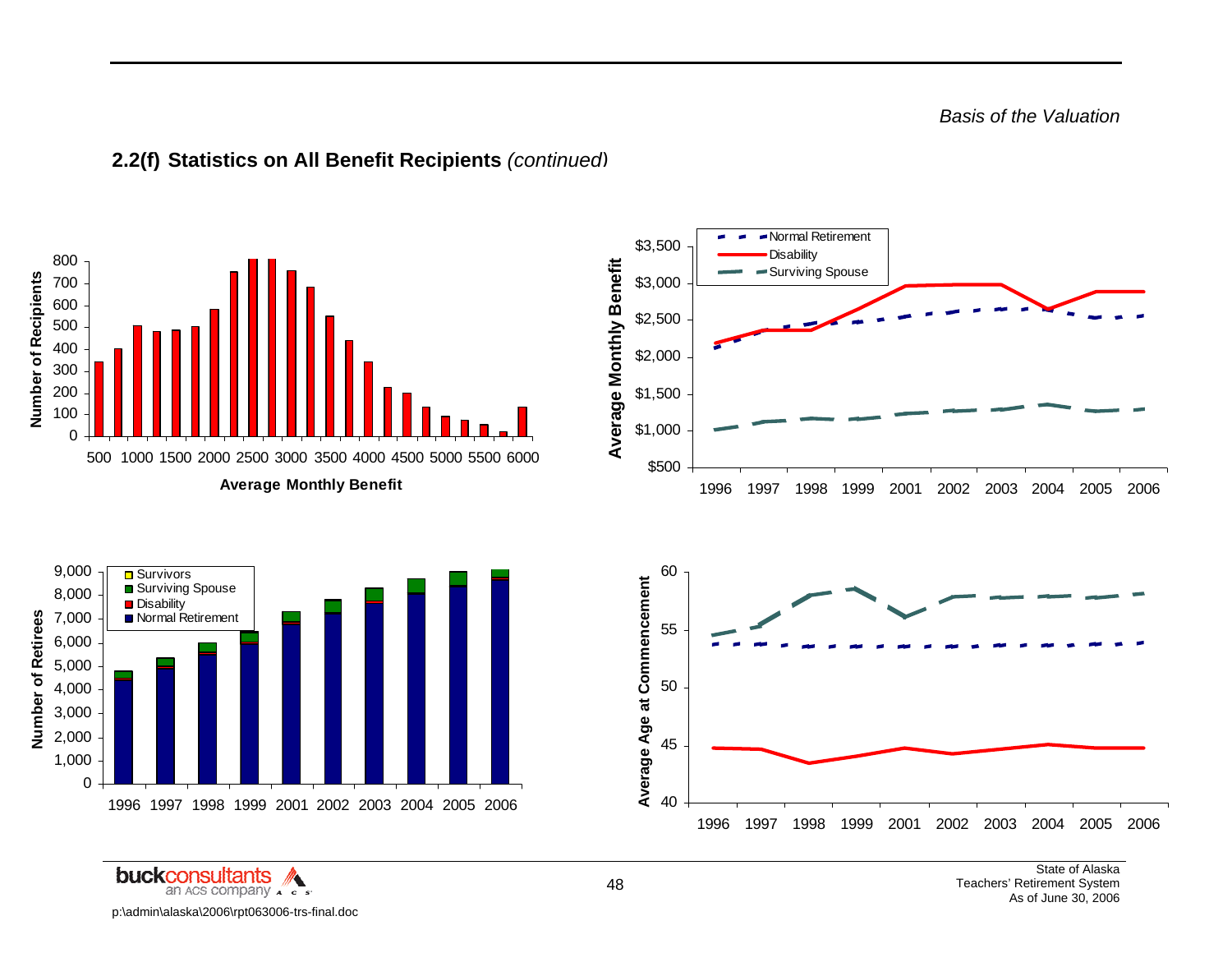*Basis of the Valuation* 

# **2.2(g) Distribution of Annual Benefits for Benefit Recipients**

|           |               | Total<br>Annual | Average<br>Annual | Years<br>Since |                | Total<br>Annual  |     | Average<br>Annual |
|-----------|---------------|-----------------|-------------------|----------------|----------------|------------------|-----|-------------------|
| Age       | <b>Number</b> | <b>Benefit</b>  | <b>Benefit</b>    | Commencement   | Number         | <b>Benefit</b>   |     | Benefit           |
| $0 - 19$  | 0             | \$<br>$\Omega$  | \$<br>0           | 0              | 434            | \$<br>11,147,847 | \$. | 25,686            |
| $20 - 24$ | 0             | 0               |                   |                | 461            | 12,303,640       |     | 26,689            |
| $25 - 29$ | 0             |                 |                   | 2              | 500            | 12,646,887       |     | 25,294            |
| $30 - 34$ |               | 39,240          | 39,240            | 3              | 464            | 11,898,344       |     | 25,643            |
| $35 - 39$ | 6             | 159,996         | 26,666            | 4              | 630            | 18,196,737       |     | 28,884            |
| $40 - 44$ | 32            | 792,957         | 24,780            | $0 - 4$        | 2,489          | 66,193,455       |     | 26,594            |
| $45 - 49$ | 195           | 5,244,374       | 26,894            | $5 - 9$        | 2,585          | 73.591.176       |     | 28.469            |
| $50 - 54$ | 773           | 21,771,577      | 28,165            | $10 - 14$      | 1,590          | 49,427,898       |     | 31,087            |
| $55 - 59$ | 2,124         | 59,655,464      | 28,086            | $15 - 19$      | 1,434          | 49,211,057       |     | 34,317            |
| $60 - 64$ | 2,290         | 67,741,388      | 29.581            | $20 - 24$      | 709            | 23,995,758       |     | 33,845            |
| $65 - 69$ | 1,617         | 50,843,702      | 31,443            | $25 - 29$      | 406            | 11,501,734       |     | 28,329            |
| $70 - 74$ | 1,042         | 33,143,997      | 31,808            | $30 - 34$      | 162            | 4,269,972        |     | 26,358            |
| $75+$     | 1,306         | 39,135,585      | 29,966            | $35 - 39$      | 9              | 270,234          |     | 30,026            |
|           |               |                 |                   | $40+$          | $\overline{2}$ | 66,996           |     | 33,498            |
| Total     | 9,386         | \$278,528,280   | 29.675<br>\$.     | Total          | 9,386          | \$278,528,280    | \$  | 29,675            |

### Annual Benefit by Age **Annual Benefit by Years Since Commencement**

### **Years Since Benefit Commencement by Age**

|           |         |       |           |       | rears Since Commencement |       |       |       |       |       |
|-----------|---------|-------|-----------|-------|--------------------------|-------|-------|-------|-------|-------|
| Age       | $0 - 4$ | $5-9$ | $10 - 14$ | 15-19 | $20 - 24$                | 25-29 | 30-34 | 35-39 | $40+$ | Total |
| $0 - 19$  |         |       |           |       |                          |       |       |       |       | 0     |
| $20 - 24$ |         |       |           |       |                          |       |       |       |       |       |
| $25 - 29$ |         |       |           |       |                          |       |       |       |       | 0     |
| $30 - 34$ |         |       |           |       |                          |       |       |       |       |       |
| $35 - 39$ | 4       | 2     |           |       |                          |       |       |       |       | 6     |
| $40 - 44$ | 26      | 6     |           |       |                          |       |       |       |       | 32    |
| $45 - 49$ | 150     | 39    | 5         |       |                          |       |       |       |       | 195   |
| $50 - 54$ | 492     | 246   | 31        | 2     |                          |       |       |       |       | 773   |
| $55 - 59$ | 1,020   | 780   | 246       | 72    |                          |       |       |       |       | 2,124 |
| $60 - 64$ | 514     | 943   | 502       | 302   | 23                       | 5     |       |       |       | 2,290 |
| $65 - 69$ | 179     | 348   | 499       | 463   | 118                      | 6     | 4     |       |       | 1,617 |
| $70 - 74$ | 53      | 149   | 189       | 368   | 232                      | 46    | 3     | 2     |       | 1,042 |
| $75+$     | 50      | 72    | 118       | 226   | 331                      | 348   | 153   | 6     | 2     | 1,306 |
|           |         |       |           |       |                          |       |       |       |       |       |
| Total     | 2,489   | 2,585 | 1,590     | 1,434 | 709                      | 406   | 162   | 9     | 2     | 9,386 |

### Years Since Commencement

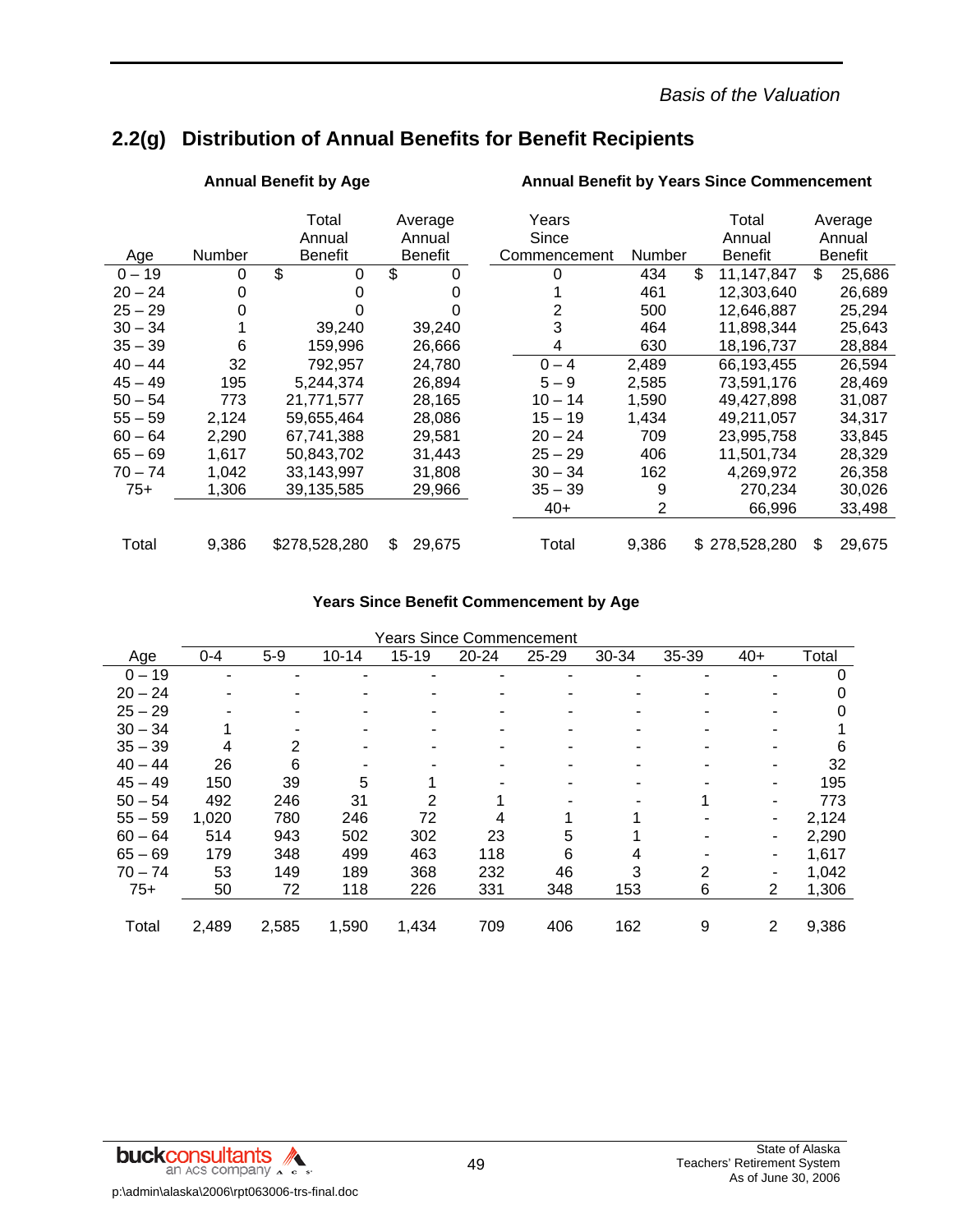| <b>Amount of</b>                           | Number of         |       | <b>Type of Benefit</b> |    |       | <b>Option Selected</b> |       |     |
|--------------------------------------------|-------------------|-------|------------------------|----|-------|------------------------|-------|-----|
| <b>Monthly Benefit</b>                     | <b>Recipients</b> | 1     | $\mathbf{2}$           | 3  |       | 2                      | 3     | 4   |
| \$<br>\$<br>300                            | 152               | 121   | 31                     |    | 82    | 33                     | 28    | 9   |
| 301<br>600                                 | 325               | 255   | 70                     |    | 173   | 66                     | 69    | 17  |
| 601<br>900                                 | 586               | 466   | 120                    |    | 316   | 123                    | 118   | 29  |
| 901<br>1,200<br>$\qquad \qquad -$          | 568               | 465   | 103                    |    | 333   | 130                    | 89    | 16  |
| 1,201<br>1,500<br>$\qquad \qquad -$        | 583               | 487   | 96                     |    | 321   | 109                    | 135   | 18  |
| 1,501<br>1,800<br>$\qquad \qquad -$        | 596               | 504   | 91                     | 1  | 330   | 125                    | 122   | 19  |
| 1,801<br>2,100<br>$\overline{\phantom{0}}$ | 786               | 727   | 53                     | 6  | 407   | 156                    | 196   | 27  |
| 2,101<br>2,400<br>$\overline{\phantom{0}}$ | 936               | 887   | 35                     | 14 | 499   | 182                    | 233   | 22  |
| 2,401<br>2,700<br>$\overline{\phantom{0}}$ | 1,012             | 981   | 19                     | 12 | 527   | 192                    | 264   | 29  |
| 2,701<br>3,000<br>$\overline{\phantom{0}}$ | 909               | 890   | 13                     | 6  | 510   | 151                    | 233   | 15  |
| 3,001<br>3,300<br>$\overline{\phantom{0}}$ | 802               | 783   | 10                     | 9  | 472   | 109                    | 209   | 12  |
| 3,301<br>3,600<br>$\qquad \qquad -$        | 628               | 622   | $\overline{2}$         | 4  | 370   | 75                     | 169   | 14  |
| 3,601<br>3,900<br>$\overline{\phantom{0}}$ | 470               | 463   | 4                      | 3  | 280   | 54                     | 130   | 6   |
| 3,901<br>4,200<br>$\qquad \qquad -$        | 288               | 284   |                        | 4  | 169   | 28                     | 86    | 5   |
| Over \$4,200                               | 745               | 740   |                        | 4  | 421   | 80                     | 224   | 20  |
| <b>Totals</b>                              | 9,386             | 8,675 | 648                    | 63 | 5,210 | 1,613                  | 2,305 | 258 |

## **2.2(h) Schedule of Benefit Recipients by Type of Benefit and Option Selected**

### **Type of Benefit Contract Option Selected**

- *1. Normal retirement 1. Whole Life Annuity* 
	-
	-
- 
- *2. Survivor payment 2. 75% Joint and Contingent Annuity*
- *3. Disability 3. 50% Joint and Contingent Annuity* 
	- *4. 66 2/3% Joint and Survivor Annuity*

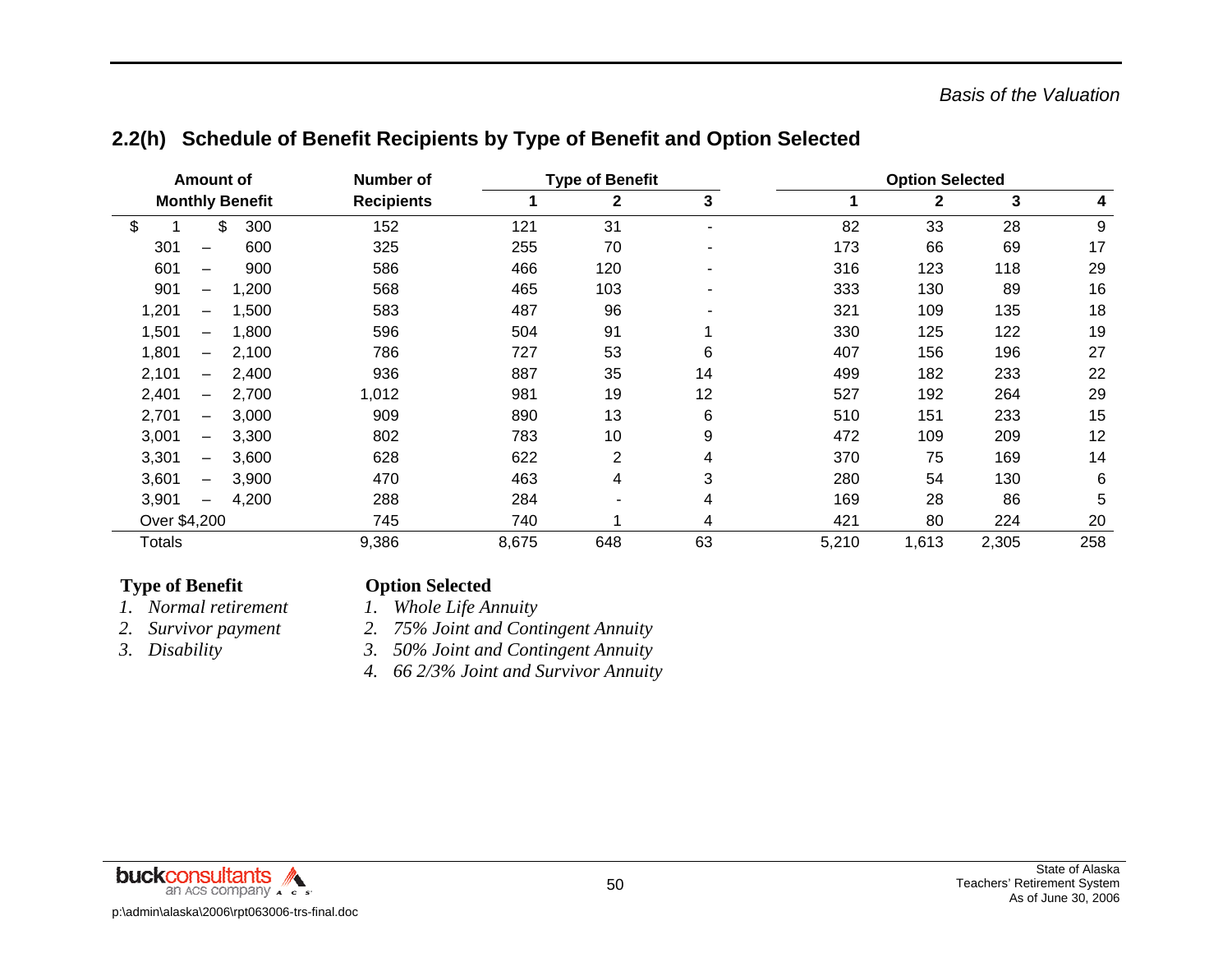|  | 2.2(i) Schedule of Benefit Recipients Added to and Removed from Rolls |
|--|-----------------------------------------------------------------------|
|--|-----------------------------------------------------------------------|

|                      |                  | <b>Added to Rolls</b>                    |                  | <b>Removed from Rolls</b>                |       | <b>Rolls - End of Year</b>         | <b>Percent</b>                             |                                       |
|----------------------|------------------|------------------------------------------|------------------|------------------------------------------|-------|------------------------------------|--------------------------------------------|---------------------------------------|
| Year<br><b>Ended</b> | No. <sup>1</sup> | <b>Annual</b><br>Allowances <sup>1</sup> | No. <sup>1</sup> | <b>Annual</b><br>Allowances <sup>1</sup> | No.   | <b>Annual</b><br><b>Allowances</b> | Increase in<br>Annual<br><b>Allowances</b> | Average<br>Annual<br><b>Allowance</b> |
| June 30, 2006        | 487              | \$12,731,292                             | 121              | $$-50,838$                               | 9,386 | \$278,528,280                      | 4.81%                                      | \$29,675                              |
| June 30, 2005        | 446              | 11,243,448                               | 121              | 13,053,612                               | 9,020 | 265,746,150                        | (0.68)%                                    | 29,462                                |
| June 30, 2004        | 491              | 17,867,366                               | 96               | 5,503,666                                | 8,707 | 267,556,314                        | 4.84%                                      | 30,729                                |
| June 30, 2003        | 599              | 21,475,421                               | 91               | 3,377,352                                | 8,312 | 255,192,614                        | 7.63%                                      | 30,702                                |
| June 30, 2002        | 589              | 24,789,896                               | 118              | 4,966,397                                | 7,804 | 237,094,545                        | 9.12%                                      | 30,381                                |
| June 30, 2001        | 1,057            | 39,213,327                               | 210              | 7,790,727                                | 7,333 | 217,271,046                        | 16.91%                                     | 29,629                                |
| June 30, 1999        | 598              | 19,014,567                               | 91               | 2,893,521                                | 6,486 | 185,848,446                        | 9.50%                                      | 28,654                                |
| June 30, 1998        | 674              | 24,479,595                               | 38               | 1,380,155                                | 5,979 | 169,727,400                        | 15.75%                                     | 28,387                                |
| June 30, 1997        | 583              | 29,988,351 <sup>2</sup>                  | 43               | $2,211,834^2$                            | 5,343 | 146,627,960                        | 23.37%                                     | 27,443                                |
| June 30, 1996        | 376              | 8,410,895                                | 32               | 94,443                                   | 4,803 | 118,851,443                        | 7.19%                                      | 24,745                                |



*<sup>1</sup> Numbers are estimated, and include other internal transfers.*

*<sup>2</sup> Includes additional benefits to current retirees from a one-time retroactive ad hoc Postretirement Pension Adjustment.*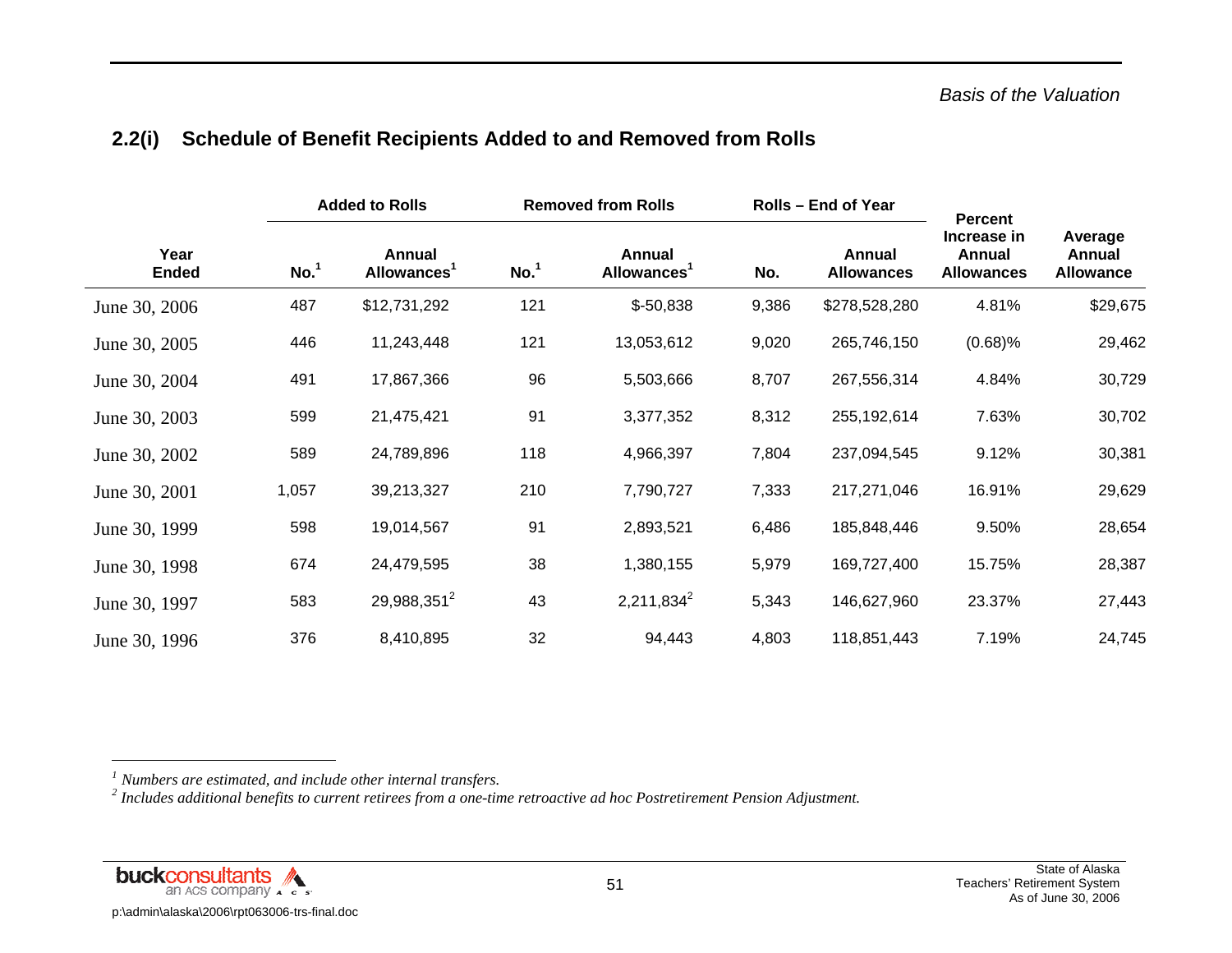## **2.3 Summary of Actuarial Assumptions and Methods**

The demographic and economic assumptions used in the June 30, 2006 valuation are described below. Unless noted otherwise, these assumptions were adopted by the Board in October 2006. These assumptions were the result of an experience study performed as of June 30, 2005. The funding method used in this valuation was adopted by the Board in October 2006. The asset smoothing method used to determine valuation assets was changed effective June 30, 2002.

Benefits valued are those delineated in Alaska State statutes as of the valuation date. Changes in State statutes effective after the valuation date are not taken into consideration in setting the assumptions and methods.

### **Valuation of Liabilities**

### **(A) Actuarial Method** – Entry Age Actuarial Cost.

Liabilities and contributions shown in the report are computed using the Entry Age Actuarial Cost method of funding. Any funding surpluses or unfunded accrued liability is amortized over 25 years as a level percent of pay amount. Payroll is assumed to increase 4.0% per year for this purpose. State statutes allow the contribution rate to be determined on payroll for all members, defined benefit and defined contribution member payroll combined. However, in keeping with GASB requirements, the net amortization period will not exceed 30 years and the level dollar amortization method is used since the defined benefit plan membership was closed effective July 1, 2006..

Projected pension and postemployment healthcare benefits were determined for all active members. Cost factors designed to produce annual costs as a constant percentage of each member's expected compensation in each year for pension benefits (constant dollar amount for healthcare benefits), from the assumed entry age to the assumed retirement age were applied to the projected benefits to determine the normal cost (the portion of the total cost of the plan allocated to the current year under the method). The normal cost is determined by summing intermediate results for active members and determining an average normal cost rate which is then related to the total payroll of active members. The actuarial accrued liability for active members (the portion of the total cost of the plan allocated to prior years under the method) was determined as the excess of the actuarial present value of projected benefits over the actuarial present value of future normal costs.

The actuarial accrued liability for retired members and their beneficiaries currently receiving benefits, terminated vested members and disabled members not yet receiving benefits was determined as the actuarial present value of the benefits expected to be paid. No future normal costs are payable for these members.

The actuarial accrued liability under this method at any point in time is the theoretical amount of the fund that would have been accumulated had annual contributions equal to the normal cost been made in prior years (it does not represent the liability for benefits accrued to the valuation date). The unfunded actuarial accrued liability is the excess of the actuarial accrued liability over the actuarial value of plan assets measured on the valuation date.

Under this method, experience gains or losses, i.e., decreases or increases in accrued liabilities attributable to deviations in experience from the actuarial assumptions, adjust the unfunded actuarial accrued liability.

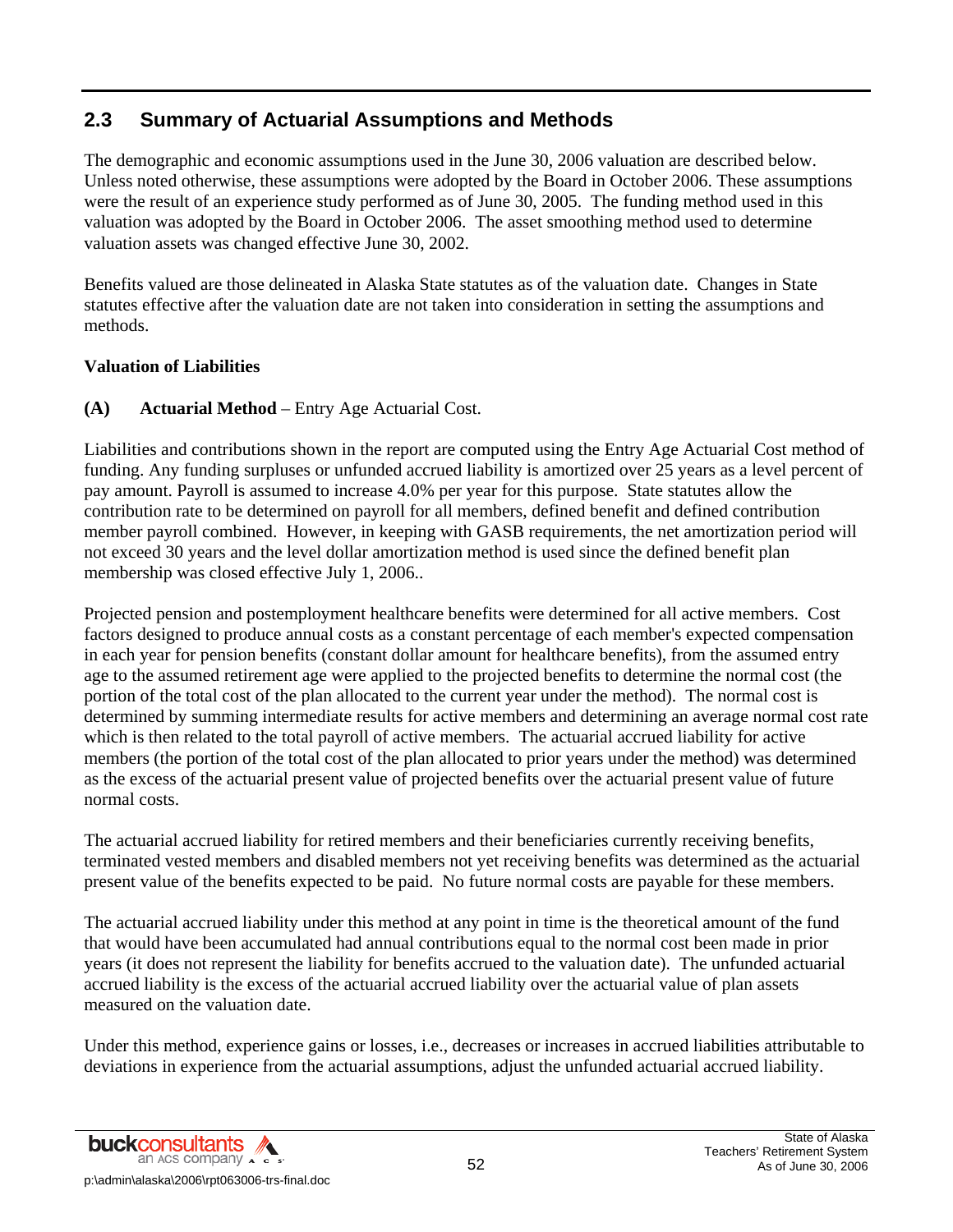### **Changes in Methods from the Prior Valuation**

 The actuarial cost method was changed from Projected Unit Credit to Entry Age Normal effective with the June 30, 2006 valuation.

### **(B) Valuation of Assets**

Effective June 30, 2002, the asset valuation method recognizes 20% of the investment gain or loss in each of the current and preceding four years. This method will be phased in over the next five years. All assets are valued at market value. Assets are accounted for on an accrued basis and are taken directly from financial statements audited by KPMG LLP. Valuation assets are constrained to a range of 80% to 120% of the market value of assets.

### **(C) Valuation of Medical Benefits**

This section outlines the detailed methodology used to develop the initial per capita claims cost rates for the State of Alaska Teachers' Retirement System postemployment healthcare plan. Note that methodology is greatly revised from the prior valuation and reflects the results of our Experience Study for the period July 1, 2001 to June 30, 2005.

Base claims cost rates are incurred healthcare costs expressed as a rate per member per year. Ideally, claims cost rates should be derived for each significant component of cost that can be expected to require differing projection assumptions or methods, i.e., medical claims, prescription drug claims, administrative costs, etc. Separate analysis is limited by the availability and credibility of cost and enrollment data for each component of cost. This valuation reflects non-prescription claims separated by Medicare status, including eligibility for free Part A coverage. Prescription costs are analyzed separately as in prior valuations. Administrative costs are assumed in the final per capita claims cost rates used for valuation purposes, as described below. Analysis to date on Medicare Part A coverage is limited since Part A coverage is not available by individual, nor is this status incorporated into historical claim data.

We analyzed Aetna management-level reporting for calendar 2003 through fiscal 2006 and derived recommended base claims cost rates as described in the following steps:

- 1. Based on analysis described in our Experience Study, dental, vision and audio claims (DVA) are excluded from data analyzed for this valuation.
- 2. Available reporting does not show claims or enrollment separately for Medicare and non-Medicare plan participants, but does include overall statistics as to the percentage of claims and enrollment attributable to both groups. We used summary statistics provided to split claims and enrollment into Medicare and non-Medicare buckets each year.

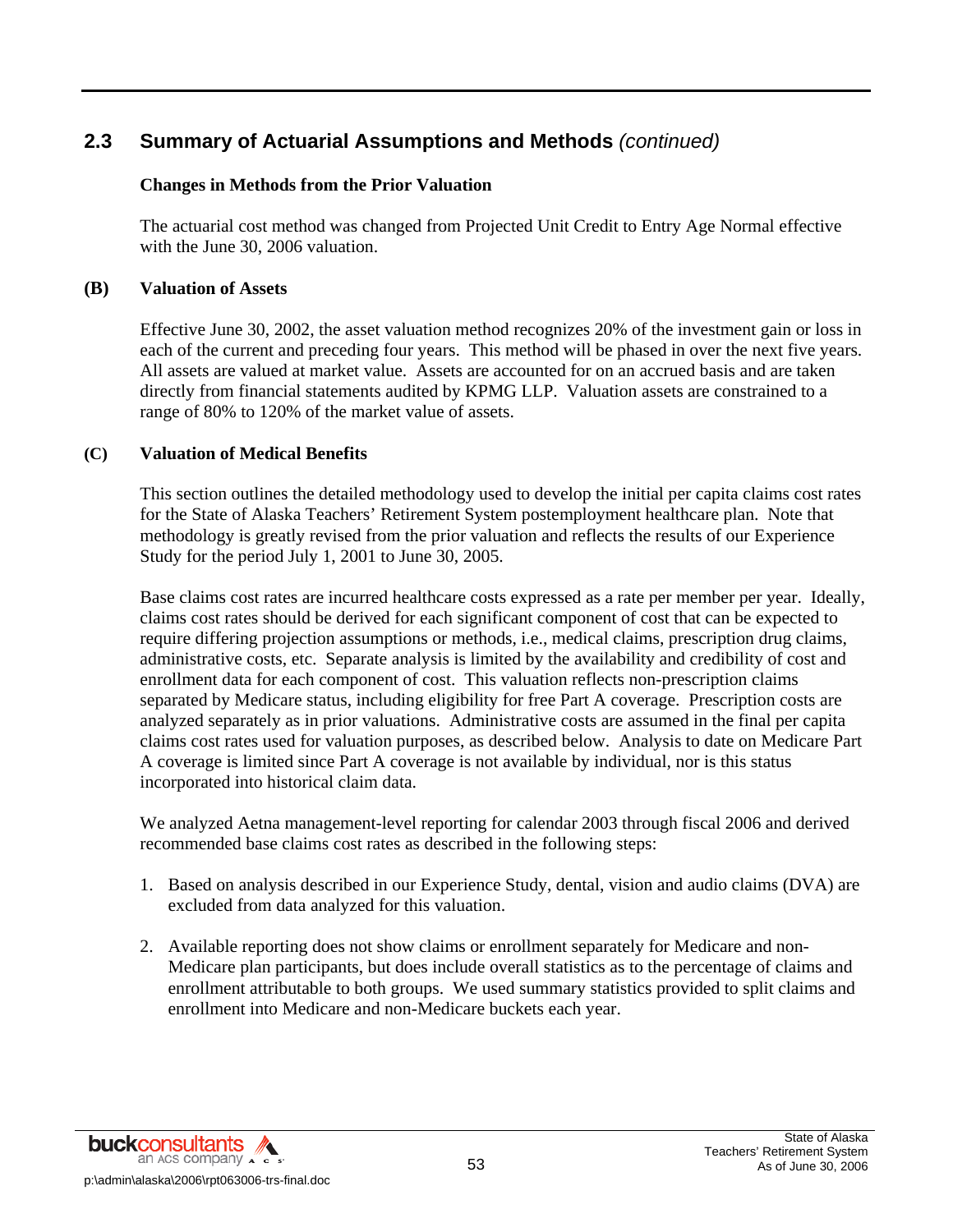3. Alaska retirees who do not have 40 quarters of Medicare-covered compensation do not qualify for Medicare Part A coverage free of charge. This is a relatively small and closed group. Medicare was applied to State employment for all employees hired after March 31, 1986. For these "no-Part A" individuals, the State is the primary payer for hospital bills and other Part A services. Thus, claims costs are higher for the no-Part A group. To date, claim and enrollment experience is not available separately for participants with both Medicare Parts A and B and those with Part B only. Therefore, higher no-Part A claims are spread across the entire retired population and have been applied to future claims of current active employees projected to retire in the future. To the extent that no-Part A claims can be isolated and applied strictly to the appropriate closed group, actuarial accrued liability will be more accurate and will be lower. The larger the no-Part A population, the more accrued liabilities will decrease.

Current retiree census does not include date of hire, although the Tier indicator does imply that Tier I TRS retirees should probably be considered as no-Part A retirees. After analysis of active employee data, and accounting for retirees who return to work and therefore pay Medicare taxes, we assume that 7.5% of the active and inactive workforce will not qualify for free Part A coverage when they retire. Similarly, we assume 7.5% of the current retiree population does not receive Part A coverage.

We are working with the State to compile census records for no-Part A members to build an historic claim database isolating no-Part A members.

Due to data constraints, we were unable to establish credible rates for Medicare A&B and Medicare B only. We therefore conservatively set Medicare A&B rates relatively close to aggregate Medicare rates previously established and then set Medicare B only rates to reflect a reasonable no-Part A cost to the State's plan. To the extent future data specific to Medicare subgroups becomes credible, we can modify this conservative assumption.

4. The steps above result in separate paid claims cost rates for medical and prescription benefits for non-Medicare, Medicare Part B only and Medicare Part A&B members for the past four calendar years. Medical claims cost rates reflect differing average ages and levels of Medicare coordination for each group. Prescription claims cost rates reflect differing average ages. We converted paid claim data to incurred cost rates projected from each historical data period to the valuation year and developed weighted average incurred claims cost rates. The assumed lag between medical claim incurred and paid dates is 2 months. This "trend and blend" methodology differs mechanically from the prior method that essentially averaged three years of paid claims before projecting forward to an incurred basis for the valuation year. During transition to a trended blended average basis, we recommend weighting each year's data in the 4-year experience period at 25% and further averaging such results with expected claims cost rates based on prior valuation methodology. Because prior methodology produces significantly greater claims costs for Medicare members we have assumed that resulting per capita claims cost rates are sufficient to cover administrative costs. In the future, we will incorporate actual administrative costs and may recommend weighting recent experience more heavily and/or reducing the experience period analyzed back to a 3-year period.

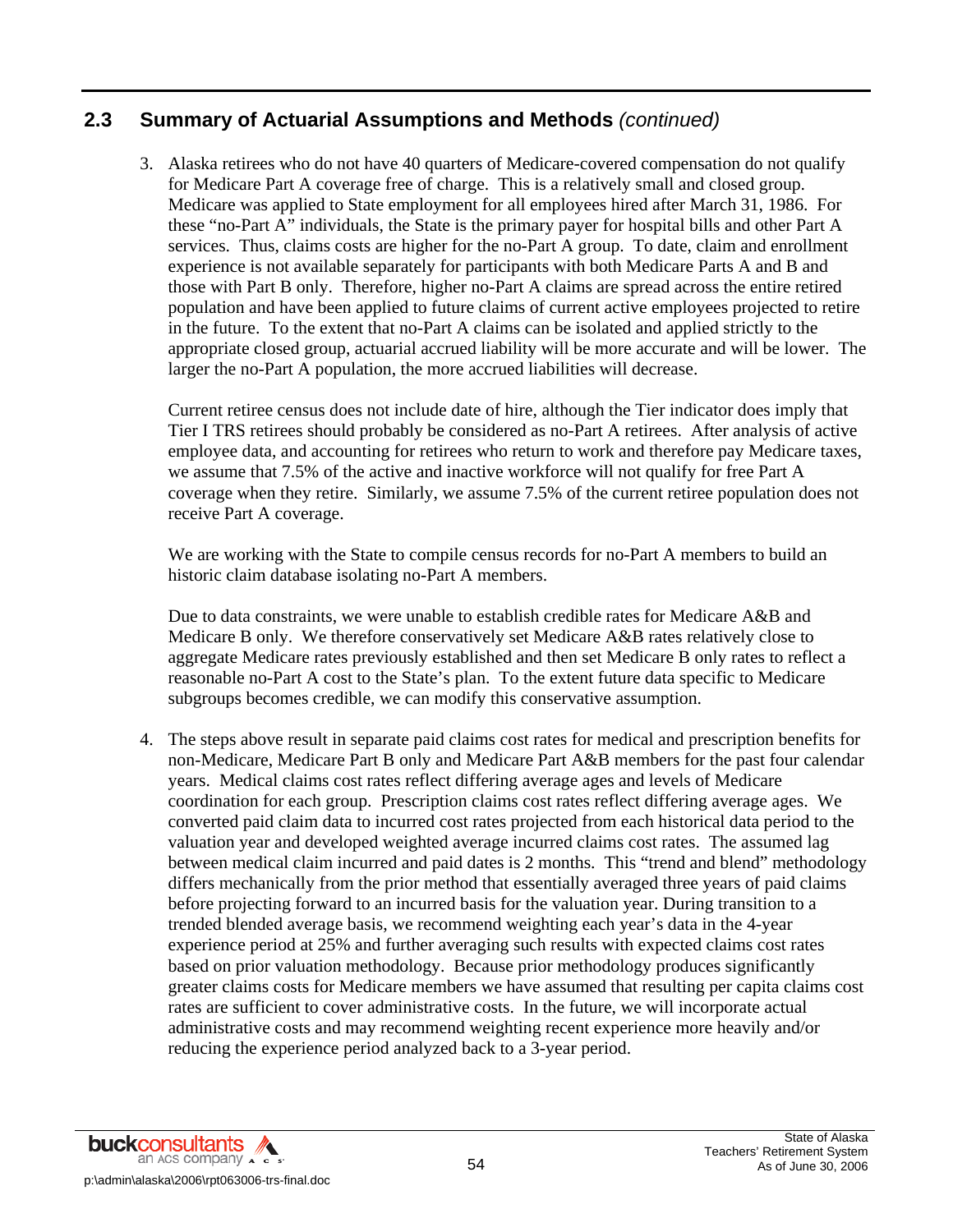|                                                                             | <b>Medical</b> |                     |      |                        |    |                           |                                     |               |
|-----------------------------------------------------------------------------|----------------|---------------------|------|------------------------|----|---------------------------|-------------------------------------|---------------|
|                                                                             |                | <b>Pre-Medicare</b> |      | <b>Medicare</b><br>A&B |    | <b>Medicare B</b><br>Only | <b>Prescription</b><br><b>Drugs</b> | <b>Total</b>  |
| <b>Calendar 2003 Paid Claims</b>                                            |                | \$123,938,420       | \$   | 4,006,301              | \$ | 1,087,554                 | \$<br>57,596,427                    | \$186,628,703 |
| Membership                                                                  |                | 31,619              |      | 15,748                 |    | 1,277                     | 48,644                              | 48,644        |
| <b>Paid Claims Cost Rate</b>                                                | \$             | 3,920               | \$   | 254                    | \$ | 852                       | \$<br>1,184                         | \$<br>3,837   |
| Trend to FY2007                                                             |                | 1.383               |      | 1.383                  |    | 1.383                     | 1.592                               |               |
| FY 2007 Paid Cost Rate                                                      | \$             | 5,422               | \$   | 352                    | \$ | 1,178                     | \$<br>1,885                         |               |
| Paid to Incurred Factor**                                                   |                | 1.015               |      | 1.015                  |    | 1.015                     | 1.007                               |               |
| FY 2007 Incurred Cost Rate                                                  | \$             | 5,503               | \$   | 357                    | \$ | 1,196                     | \$<br>1,899                         |               |
| <b>Calendar 2004 Paid Claims</b>                                            |                | \$139,793,036       | \$   | 7,336,033              | \$ | 1,379,219                 | \$<br>69,523,105                    | \$218,031,393 |
| Membership                                                                  |                | 32,858              |      | 17,096                 |    | 1,386                     | 51,340                              | 51,340        |
| Paid Claims Cost Rate                                                       | \$             | 4,254               | \$   | 429                    | \$ | 995                       | \$<br>1,354                         | \$<br>4,247   |
| Trend to FY2007                                                             |                | 1.252               |      | 1.252                  |    | 1.252                     | 1.385                               |               |
| FY 2007 Paid Cost Rate                                                      | \$             | 5,326               | \$   | 537                    | \$ | 1,246                     | \$<br>1,875                         |               |
| Paid to Incurred Factor**                                                   |                | 1.015               |      | 1.015                  |    | 1.015                     | 1.007                               |               |
| <b>FY 2007 Incurred Cost Rate</b>                                           | \$             | 5,405               | \$   | 545                    | \$ | 1,264                     | \$<br>1,889                         |               |
| <b>Calendar 2005 Paid Claims</b>                                            |                | \$163,066,241       | \$   | 11,021,966             | \$ | 1,863,519                 | \$<br>80,293,244                    | \$256,244,971 |
| Membership                                                                  |                | 33,343              |      | 18,114                 |    | 1,469                     | 52,926                              | 52,926        |
| Paid Claims Cost Rate                                                       | \$             | 4,891               | \$   | 608                    | \$ | 1,269                     | \$<br>1,517                         | \$<br>4,842   |
| Trend to FY2007                                                             |                | 1.143               |      | 1.143                  |    | 1.143                     | 1.215                               |               |
| FY 2007 Paid Cost Rate                                                      | \$             | 5,591               | \$   | 696                    | \$ | 1,450                     | \$<br>1,843                         |               |
| Paid to Incurred Factor**                                                   |                | 1.015               |      | 1.015                  |    | 1.015                     | 1.007                               |               |
| FY 2007 Incurred Cost Rate                                                  | \$             | 5,674               | \$   | 706                    | \$ | 1,472                     | \$<br>1,856                         |               |
| <b>Fiscal 2006 Paid Claims</b>                                              |                | \$166,902,156       | \$   | 10,350,915             | \$ | 1,660,228                 | \$<br>87,341,702                    | \$266,255,001 |
| Membership                                                                  |                | 35,601              |      | 16,777                 |    | 1,360                     | 53,738                              | 53,738        |
| Paid Claims Cost Rate                                                       | \$             | 4,688               | \$   | 617                    | \$ | 1,221                     | \$<br>1,625                         | \$<br>4,955   |
| Trend to FY2007                                                             |                | 1.090               |      | 1.090                  |    | 1.090                     | 1.130                               |               |
| FY 2007 Paid Cost Rate                                                      | \$             | 5,110               | \$   | 672                    | \$ | 1,331                     | \$<br>1,837                         |               |
| Paid to Incurred Factor**                                                   |                | 1.015               |      | 1.015                  |    | 1.015                     | 1.007                               |               |
| FY 2007 Incurred Cost Rate                                                  | \$             | 5,186               | \$   | 682                    | \$ | 1,350                     | \$<br>1,850                         |               |
| Weighted Average $7/2006 - 6/2007$ Incurred Claims Cost Rates               |                |                     |      |                        |    |                           |                                     |               |
| At average age                                                              | \$             | 5,442               | - \$ | 573                    | \$ | 1,320                     | \$<br>1,873                         |               |
| At age 65*                                                                  | \$             | 9,112               | \$   | 395                    | \$ | 793                       | \$<br>2,635                         |               |
| Prior Methodology FY2007 Incurred Cost Rates (6/2005 valuation with trend): |                |                     |      |                        |    |                           |                                     |               |
| At age 65*                                                                  | \$             | 9,078               | \$   | 1,528                  | \$ | 3,056                     | \$<br>2,193                         |               |
| <b>Final Base Cost Rates at age 65</b>                                      | \$             | 9,095               | \$   | 962                    | \$ | 1,924                     | \$<br>2,414                         |               |

**June 30, 2006 Valuation – FY 2007 Claims Cost Rates** 

\* Final Medicare rates are adjusted so that net plan cost for members with Parts A & B are one-half of net plan costs for members with Part B only. Also, prior methodology did not include separate Part B only analysis; applicable rates above are determined so that the composite Medicare rate equates to separate A&B and B only rates based on the 7.5% of membership assumed to lack Part A.

\*\* As data specific to Medicare and Pre-Medicare retirees is provided, lag factors specific to Medicare status will be reflected.

 $\mathbb{Z}$ **buckconsultants** an ACS COMPANY A c s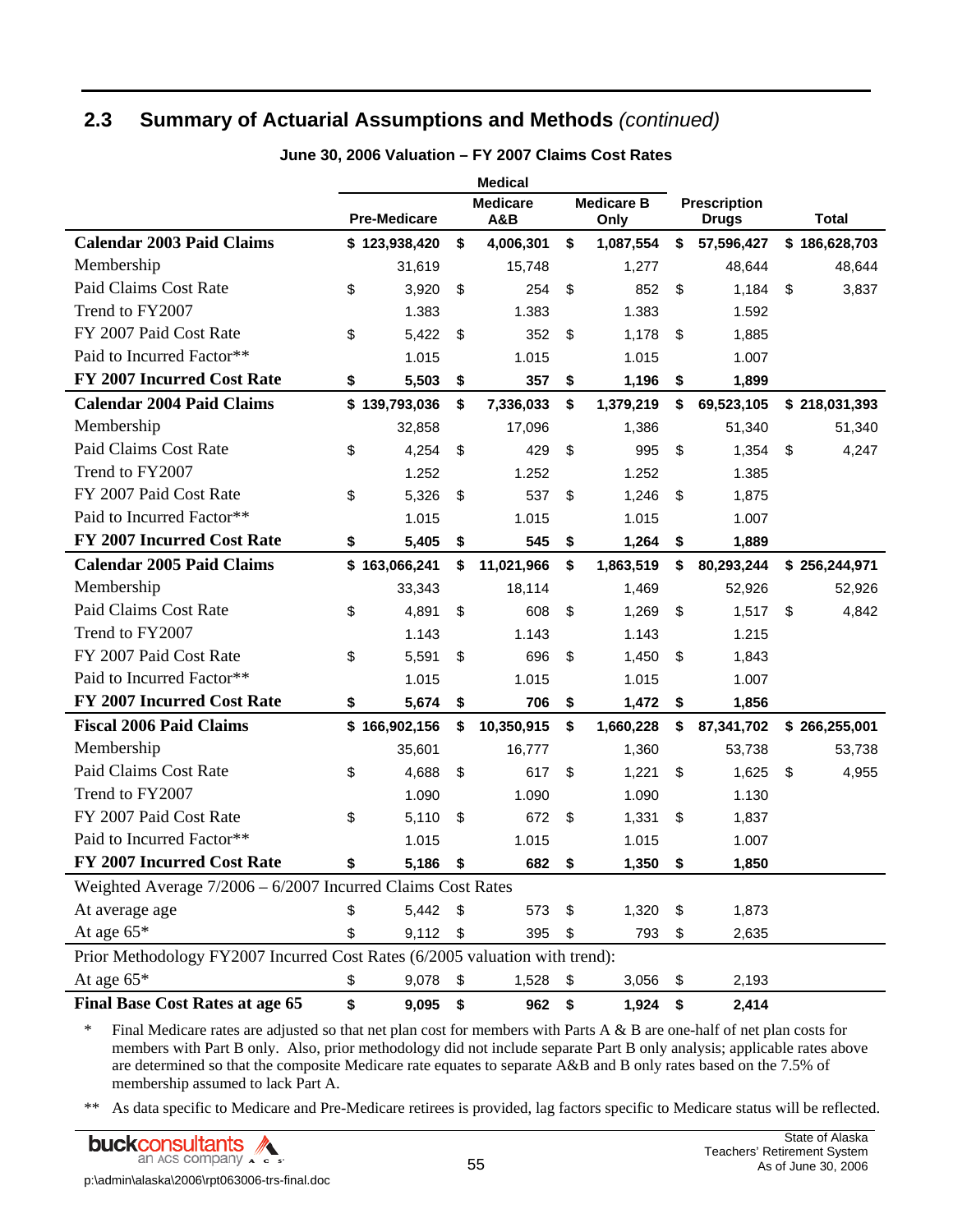Following the development of total projected costs, a distribution of per capita claims cost was developed. This was accomplished by allocating total projected costs to the population census used in the valuation. The allocation was done separately for each of prescription drugs and medical costs for the Medicare eligible and pre-Medicare populations. The allocation weights were developed using participant counts by age and assumed morbidity and aging factors. Results were tested for reasonableness based on historical trend and external benchmarks for costs paid by Medicare.

Below are the results of this analysis:

| Age | <b>Medical and</b><br><b>Medicare</b><br>Parts A & B | <b>Medical and</b><br><b>Medicare</b><br><b>Part B Only</b> | <b>Prescription</b><br>Drug and<br><b>Medicare Retiree</b><br><b>Drug Subsidy</b> |
|-----|------------------------------------------------------|-------------------------------------------------------------|-----------------------------------------------------------------------------------|
| 45  | \$5,037                                              | \$5,037                                                     | \$1,273                                                                           |
| 50  | 5,699                                                | 5,699                                                       | 1,512                                                                             |
| 55  | 6,448                                                | 6,448                                                       | 1,796                                                                             |
| 60  | 7,658                                                | 7,658                                                       | 2,082                                                                             |
| 65  | 962                                                  | 1,924                                                       | 1,898                                                                             |
| 70  | 1,170                                                | 2,341                                                       | 2,045                                                                             |
| 75  | 1,390                                                | 2,779                                                       | 2,181                                                                             |
| 80  | 1,497                                                | 2,994                                                       | 2,236                                                                             |

### **Distribution of Per Capita Claims Cost by Age for the Period July 1, 2006 through June 30, 2007**

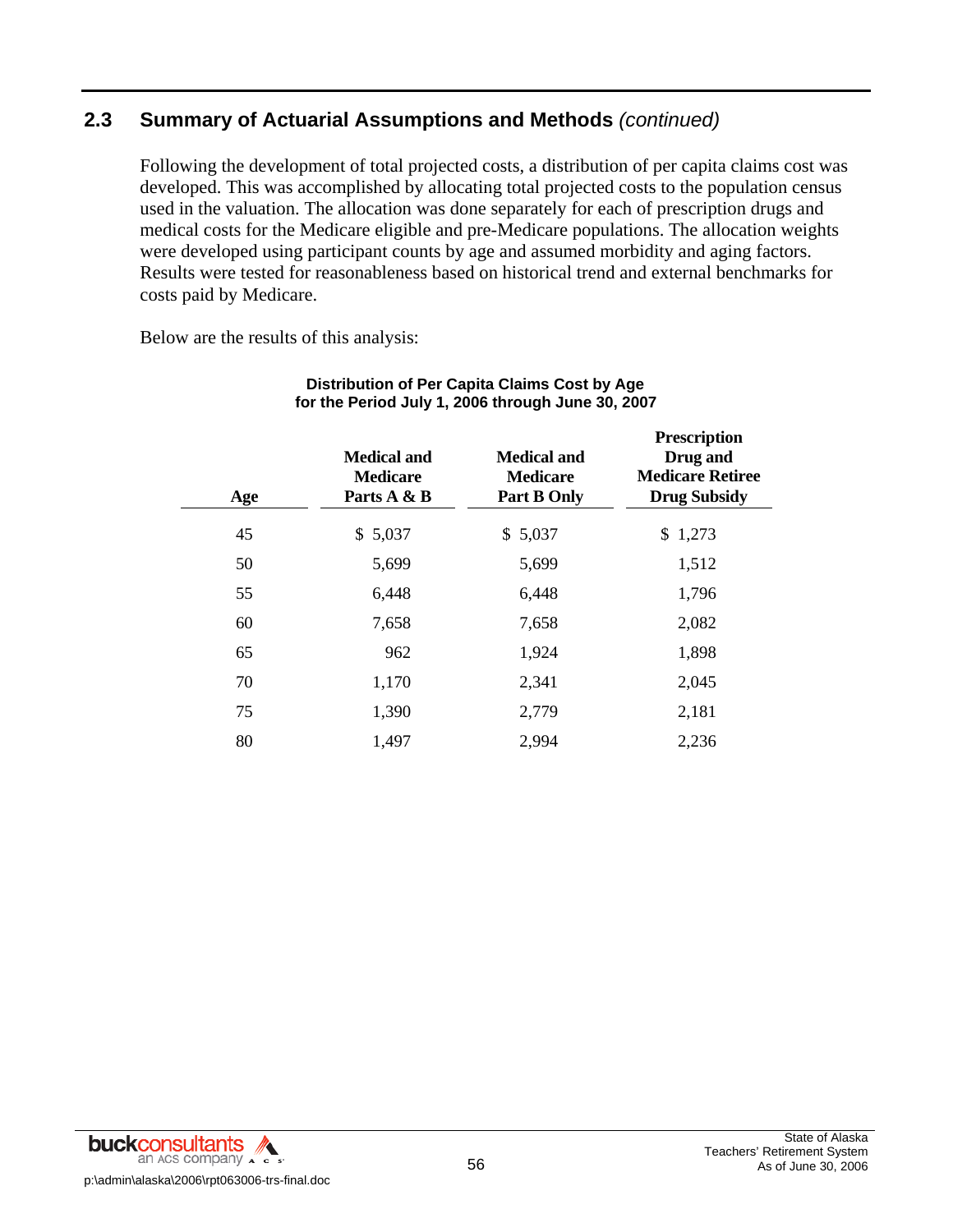### **(D) Actuarial Assumptions**

| <b>Investment Return / Discount Rate</b> | 8.25% per year, compounded annually, net of expenses.                                                                                                                                                                                                                                                                                                                                   |
|------------------------------------------|-----------------------------------------------------------------------------------------------------------------------------------------------------------------------------------------------------------------------------------------------------------------------------------------------------------------------------------------------------------------------------------------|
| <b>Salary Scale</b>                      | Inflation $-3.5%$ per year                                                                                                                                                                                                                                                                                                                                                              |
|                                          | Merit-2.0% per year for first 5 years of employment<br>grading down to 0% after 15 years.                                                                                                                                                                                                                                                                                               |
|                                          | Productivity $-0.5%$ per year                                                                                                                                                                                                                                                                                                                                                           |
| Payroll Growth                           | 4.0%                                                                                                                                                                                                                                                                                                                                                                                    |
| <b>Total Inflation</b>                   | Total inflation as measured by the Consumer Price Index<br>for urban and clerical workers for Anchorage is assumed<br>to increase 3.5% annually.                                                                                                                                                                                                                                        |
| Mortality (Preretirement)                | Based upon the 2001-2005 actual experience. (See<br>Table 1). 60% of the 1994 Group Annuity Table 1994<br>Base Year for females and 55% for males. All deaths<br>are assumed to result from non-occupational causes.                                                                                                                                                                    |
| Mortality (Postretirement)               | Based upon the 2001-2005 actual experience. (See<br>Table 2). 1-year setback of the 1994 Group Annuity<br>Table 1994 Base Year for females and 3-year setback for<br>males.                                                                                                                                                                                                             |
| Turnover                                 | Select and ultimate rates based upon the 2001-2005<br>actual withdrawal experience. (See Table 3).                                                                                                                                                                                                                                                                                      |
| Disability                               | Incidence rates based upon the 2001-2005 actual<br>experience, in accordance with Table 4. Post-disability<br>mortality in accordance with the 1979 Pension Benefit<br>Guaranty Corporation Disability Mortality Table to<br>reflect mortality of those receiving disability benefits<br>under Social Security. All disabilities are assumed to<br>result from non-occupational causes. |
| Retirement                               | Retirement rates based upon the 2001-2005 actual<br>experience in accordance with Table 5.                                                                                                                                                                                                                                                                                              |
| Marriage and Age Difference              | Wives are assumed to be three years younger than<br>husbands. 85% of male members and 75% of female<br>members are assumed to be married.                                                                                                                                                                                                                                               |
| Dependent Children                       | Benefits to dependent children have been valued<br>assuming members who are married and between the<br>ages of 25 and 45 have two dependent children.                                                                                                                                                                                                                                   |
| <b>Contribution Refunds</b>              | 10% of those terminating are assumed to have their<br>contributions refunded.                                                                                                                                                                                                                                                                                                           |
| <b>COLA</b>                              | Of those benefit recipients who are eligible for the<br>COLA, 60% are assumed to remain in Alaska and<br>receive the COLA.                                                                                                                                                                                                                                                              |

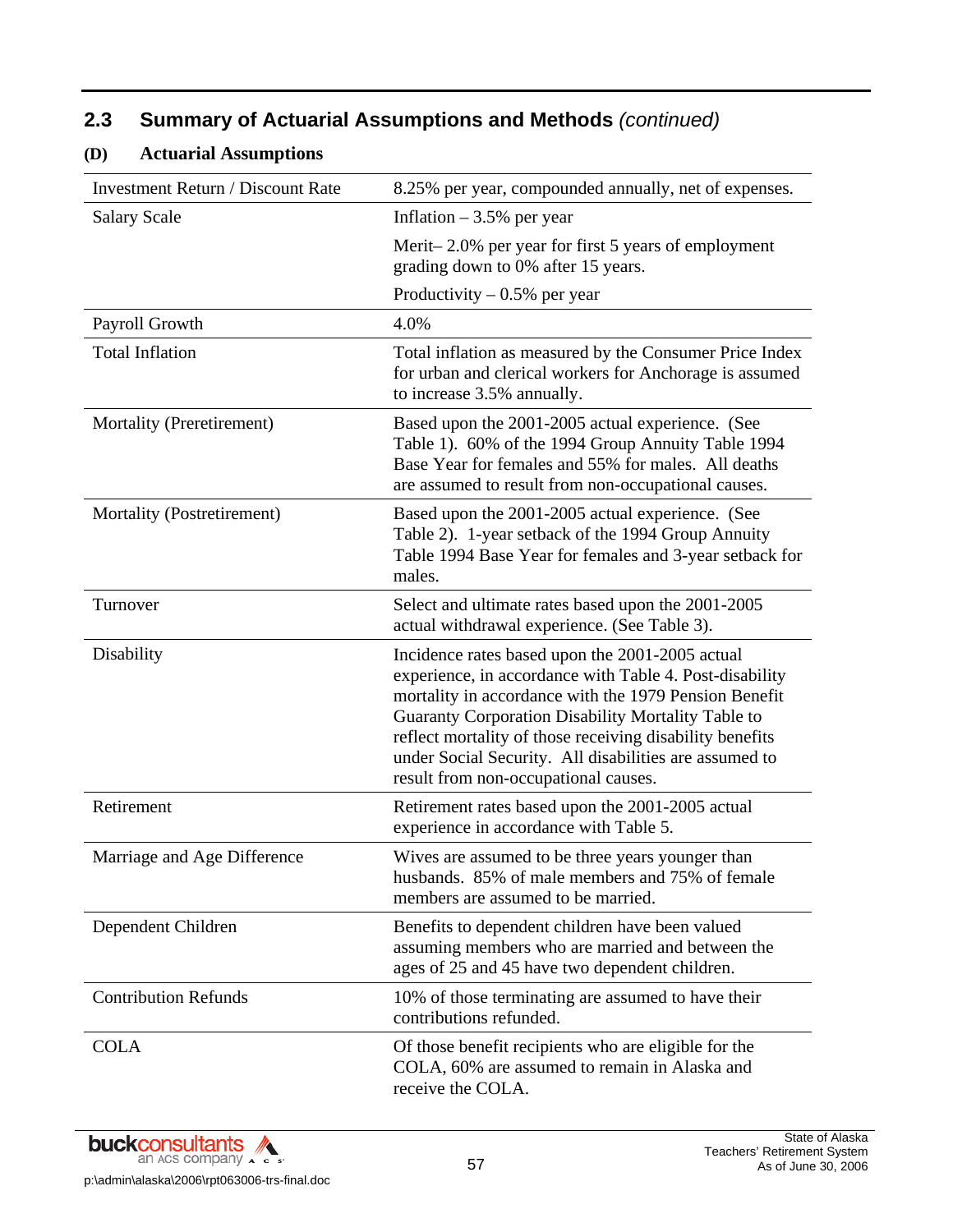| <b>Sick Leave</b>                 | 4.7 days of unused sick leave for each year of service are<br>assumed to be available to be credited once the member is<br>retired.                                                                                                                                                                                                                 |                |                     |  |  |
|-----------------------------------|-----------------------------------------------------------------------------------------------------------------------------------------------------------------------------------------------------------------------------------------------------------------------------------------------------------------------------------------------------|----------------|---------------------|--|--|
| Postretirement Pension Adjustment | 50% and 75% of assumed inflation, or 1.75% and 2.625%<br>respectively, is valued for the annual automatic<br>Postretirement Pension Adjustment (PRPA) as specified in<br>the statute.                                                                                                                                                               |                |                     |  |  |
| Expenses                          | All expenses are included in the investment return<br>assumption.                                                                                                                                                                                                                                                                                   |                |                     |  |  |
| <b>Part-time Status</b>           | Part-time employees are assumed to earn 0.55 years of<br>credited service per year.                                                                                                                                                                                                                                                                 |                |                     |  |  |
| Service                           | Total credited service is provided by the State. We<br>assume that this service is the only service that should be<br>used to calculate benefits. Additionally, the State<br>provides claimed service (including Bureau of Indian<br>Affairs Service). Claimed service is used for vesting and<br>eligibility purposes as described in Section 2.1. |                |                     |  |  |
| Per Capita Claims Cost            | Sample claims cost rates for FY07 medical benefits are<br>shown below:                                                                                                                                                                                                                                                                              |                |                     |  |  |
|                                   |                                                                                                                                                                                                                                                                                                                                                     |                | <b>Prescription</b> |  |  |
|                                   |                                                                                                                                                                                                                                                                                                                                                     | <b>Medical</b> | <b>Drugs</b>        |  |  |
|                                   | Total                                                                                                                                                                                                                                                                                                                                               | \$9,095        | \$2,414             |  |  |
|                                   | Medicare Parts A & B                                                                                                                                                                                                                                                                                                                                | \$8,133        | N/A                 |  |  |
|                                   | Medicare Part B Only                                                                                                                                                                                                                                                                                                                                | \$7,171        | N/A                 |  |  |
|                                   | Medicare Part D                                                                                                                                                                                                                                                                                                                                     | N/A            | \$<br>516           |  |  |

### **(D) Actuarial Assumptions** *(continued)*

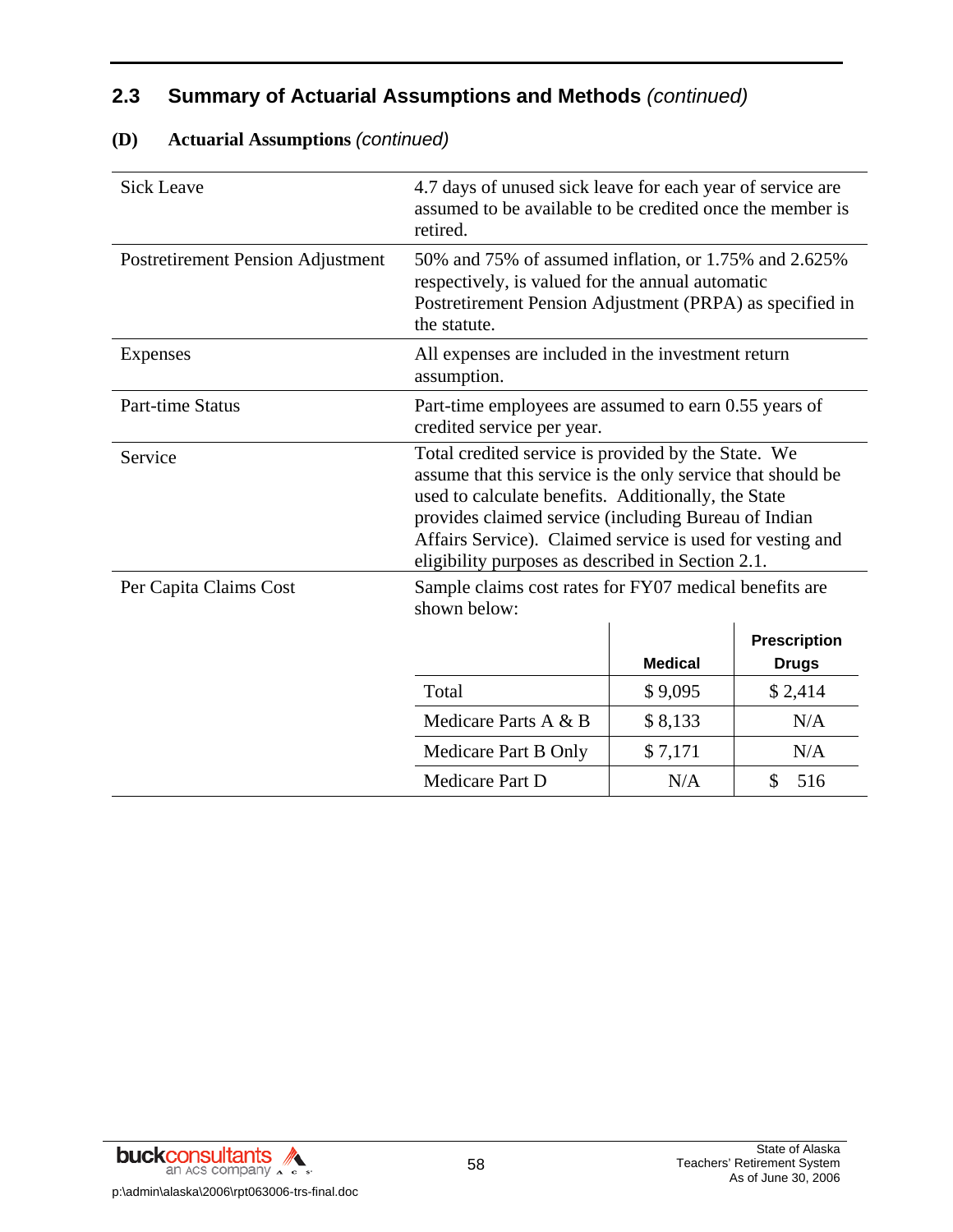| <b>Health Cost Trend</b> |                |                | <b>Prescription</b> |
|--------------------------|----------------|----------------|---------------------|
|                          |                | <b>Medical</b> | <b>Drugs</b>        |
|                          | <b>FY07</b>    | 9.0%           | 13%                 |
|                          | <b>FY08</b>    | 8.5%           | 12%                 |
|                          | <b>FY09</b>    | 8.0%           | 11%                 |
|                          | <b>FY10</b>    | 7.5%           | 10%                 |
|                          | <b>FY11</b>    | 7.0%           | 9%                  |
|                          | <b>FY12</b>    | 6.5%           | 8%                  |
|                          | <b>FY13</b>    | 6.0%           | 7%                  |
|                          | <b>FY14</b>    | 5.5%           | 6%                  |
|                          | <b>FY15</b>    | 5.0%           | 5%                  |
|                          | FY16 and later | 5.0%           | 5%                  |
|                          |                |                |                     |

 For the June 30, 2005 valuation, graded Healthcare Cost Trend Rates (HCCTR) were reinitialized. A survey of healthcare trends in the past year has revealed a general lowering of HCCTR. No reinitialization is required this year, so the trend rates will follow the same pattern as for the 2005 valuation.

| <b>Aging Factors</b> |          |                | <b>Prescription</b> |
|----------------------|----------|----------------|---------------------|
|                      | Age      | <b>Medical</b> | <b>Drugs</b>        |
|                      | $0 - 44$ | 2.0%           | 4.5%                |
|                      | 45-54    | 2.5%           | 3.5%                |
|                      | 55-64    | 3.5%           | 3.0%                |
|                      | 65-74    | 4.0%           | 1.5%                |
|                      | 75-84    | 1.5%           | 0.5%                |
|                      | $85+$    | 0.5%           | 0.0%                |

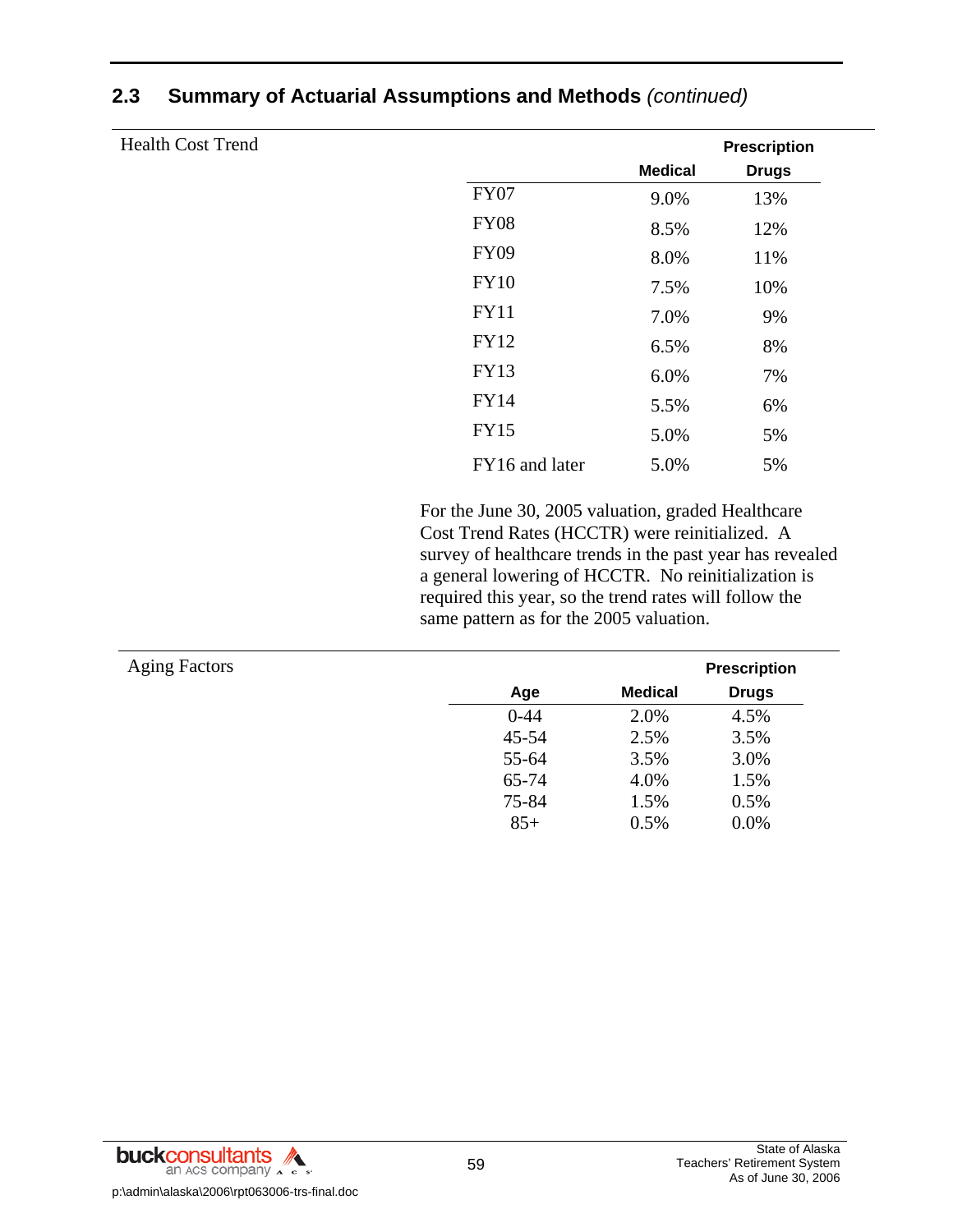| Currently contributions are required for TRS members<br><b>Retired Member Contributions</b><br>who are under age 60 and have less than 30 years of<br>for Medical Benefits<br>service. Eligible Tier 1 members are exempt from<br>contribution requirements. Annual FY07<br>contributions based on monthly rates shown below for<br>calendar 2006 and 2007 are assumed based on the<br>coverage category for current retirees. The composite<br>rate shown is used for current active and inactive<br>members assumed to retire prior to age 60 with less<br>than 30 years of service: |
|----------------------------------------------------------------------------------------------------------------------------------------------------------------------------------------------------------------------------------------------------------------------------------------------------------------------------------------------------------------------------------------------------------------------------------------------------------------------------------------------------------------------------------------------------------------------------------------|
|                                                                                                                                                                                                                                                                                                                                                                                                                                                                                                                                                                                        |

| <b>Coverage Category</b>  | <b>FY07 Annual</b><br><b>Contribution</b> | Calendar 2007<br><b>Monthly</b><br><b>Contribution</b> | Calendar 2006<br><b>Monthly</b><br><b>Contribution</b> |
|---------------------------|-------------------------------------------|--------------------------------------------------------|--------------------------------------------------------|
| <b>Retiree Only</b>       | 7,080<br>S                                | 590                                                    | 590                                                    |
| Retiree and Spouse        | 14,148                                    | 1,179                                                  | 1,179                                                  |
| Retiree and Child(ren)    | 9,996                                     | 883                                                    | 883                                                    |
| <b>Retiree and Family</b> | 17,076<br>S.                              | 1,423                                                  | 1,423                                                  |
| Composite                 | \$10,512                                  | 876                                                    | 876                                                    |

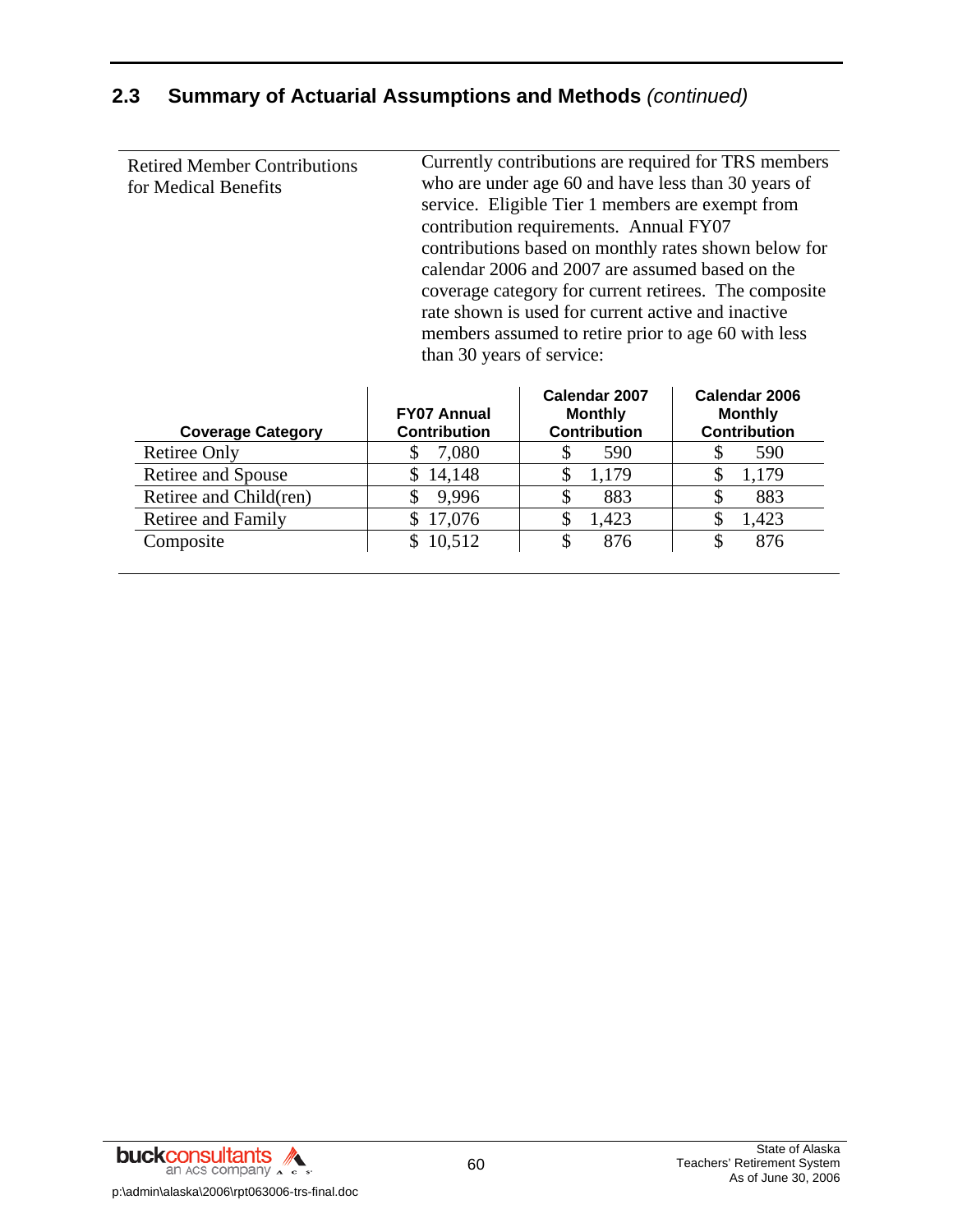| <b>Trend Rate for Retired</b><br><b>Member Contribution</b> | <b>FY08</b>    | 8.0% |  |
|-------------------------------------------------------------|----------------|------|--|
|                                                             | <b>FY09</b>    | 7.7% |  |
|                                                             | <b>FY10</b>    | 7.3% |  |
|                                                             | <b>FY11</b>    | 7.0% |  |
|                                                             | <b>FY12</b>    | 6.7% |  |
|                                                             | <b>FY13</b>    | 6.3% |  |
|                                                             | <b>FY14</b>    | 6.0% |  |
|                                                             | <b>FY15</b>    | 5.7% |  |
|                                                             | FY16           | 5.3% |  |
|                                                             | FY17 and later | 5.0% |  |

 Graded trend rates for retired member medical contributions were reinitialized for the June 30, 2005 valuation. A study of the required contribution history along with assumptions related to the impact of recent accounting regulations leads us to recommend the new assumptions above for the contribution trends. Note that actual FY07 retired member medical contributions are reflected in the valuation so trend on such contribution during FY07 is not applicable.

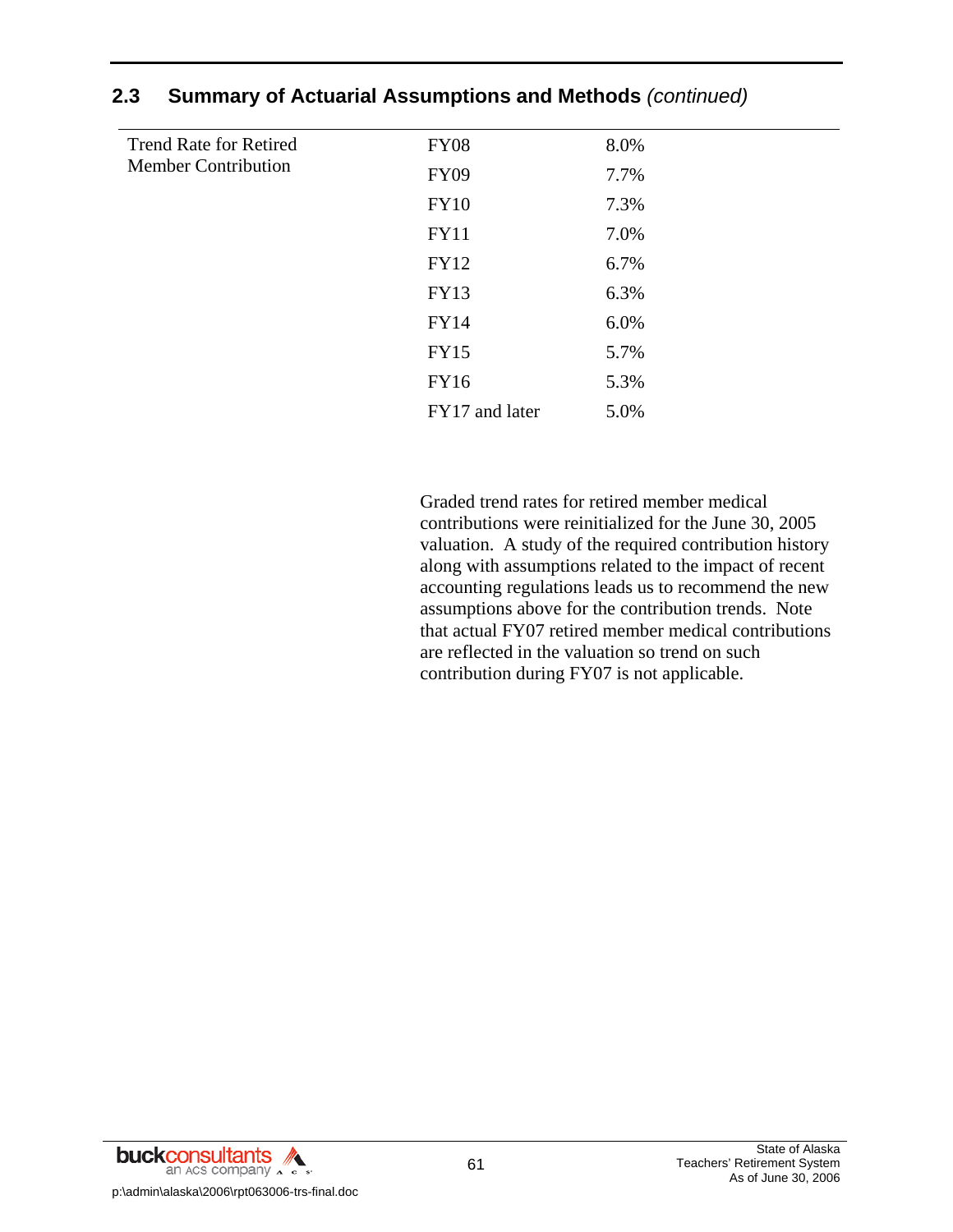### **Table 1 Alaska TRS Mortality Table (Preretirement)**

| <u>Age</u> | Male  | <b>Female</b> |
|------------|-------|---------------|
| 20         | .030% | .018%         |
| 21         | .031  | .019          |
| 22         | .033  | .019          |
| 23         | .035  | .019          |
| 24         | .037  | .019          |
| 25         | .039  | .019          |
| 26         | .041  | .019          |
| 27         | .043  | .019          |
| 28         | .045  | .020          |
| 29         | .046  | .021          |
| 30         | .047  | .023          |
| 31         | .049  | .024          |
| 32         | .050  | .026          |
| 33         | .050  | .027          |
| 34         | .050  | .029          |
| 35         | .050  | .031          |
| 36         | .051  | .033          |
| 37         | .053  | .036          |
| 38         | .056  | .039          |
| 39         | .059  | .042          |
| 40         | .063  | .046          |
| 41         | .068  | .050          |
| 42         | .074  | .053          |
| 43         | .080  | .057          |
| 44         | .086  | .060          |
| 45         | .093  | .063          |
| 46         | .102  | .067          |
| 47         | .112  | .072          |
| 48         | .124  | .073          |
| 49         | .138  | .085          |
| 50         | .153  | .092          |
| 51         | .170  | .101          |
| 52         | .190  | .112          |
| 53         | .212  | .123          |
| 54         | .235  | .135          |
| 55         | .262  | .148          |
| 56         | .293  | .165          |
| 57         | .330  | .188          |
| 58         | .373  | .217          |
| 59         | .419  | .249          |
| 60         | .472  | .286          |
| 61         | .532  | .329          |
| 62         | .600  | .376          |
| 63         | .678  | .431          |
| 64         | .765  | .492          |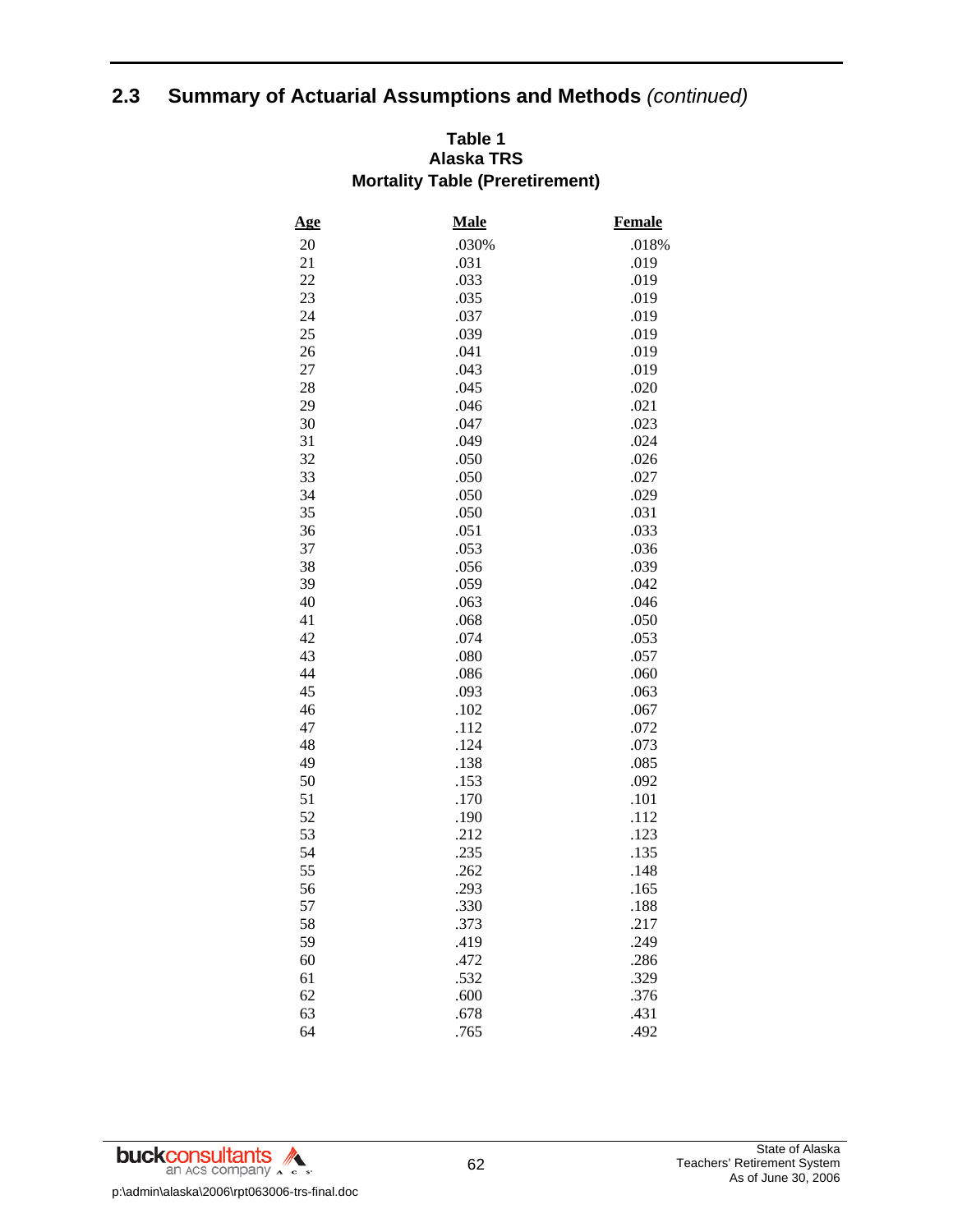### **Table 2 Alaska TRS Mortality Table (Postretirement)**

| <u>Age</u> | <b>Male</b> | Female |
|------------|-------------|--------|
| 50         | .204%       | .141%  |
| 51         | .226        | .154   |
| 52         | .250        | .169   |
| 53         | .277        | .186   |
| 54         | .309        | .205   |
| 55         | .346        | .224   |
| 56         | .385        | .247   |
| 57         | .428        | .276   |
| 58         | .476        | .314   |
| 59         | .532        | .361   |
| 60         | .600        | .415   |
| 61         | .677        | .477   |
| 62         | .762        | .548   |
| 63         | .858        | .627   |
| 64         | .966        | .718   |
| 65         | 1.091       | .819   |
| 66         | 1.233       | .929   |
| 67         | 1.391       | 1.042  |
| 68         | 1.563       | 1.157  |
| 69         | 1.746       | 1.265  |
| 70         | 1.939       | 1.367  |
| 71         | 2.135       | 1.476  |
| 72         | 2.336       | 1.608  |
| 73         | 2.552       | 1.775  |
| 74         | 2.791       | 1.972  |
| 75         | 3.063       | 2.192  |
| 76         | 3.355       | 2.439  |
| 77         | 3.661       | 2.723  |
| 78         | 4.001       | 3.050  |
| 79         | 4.393       | 3.412  |
| 80         | 4.857       | 3.802  |
| 81         | 5.399       | 4.236  |
| 82         | 6.007       | 4.726  |
| 83         | 6.670       | 5.285  |
| 84         | 7.378       | 5.899  |
| 85         | 8.122       | 6.557  |

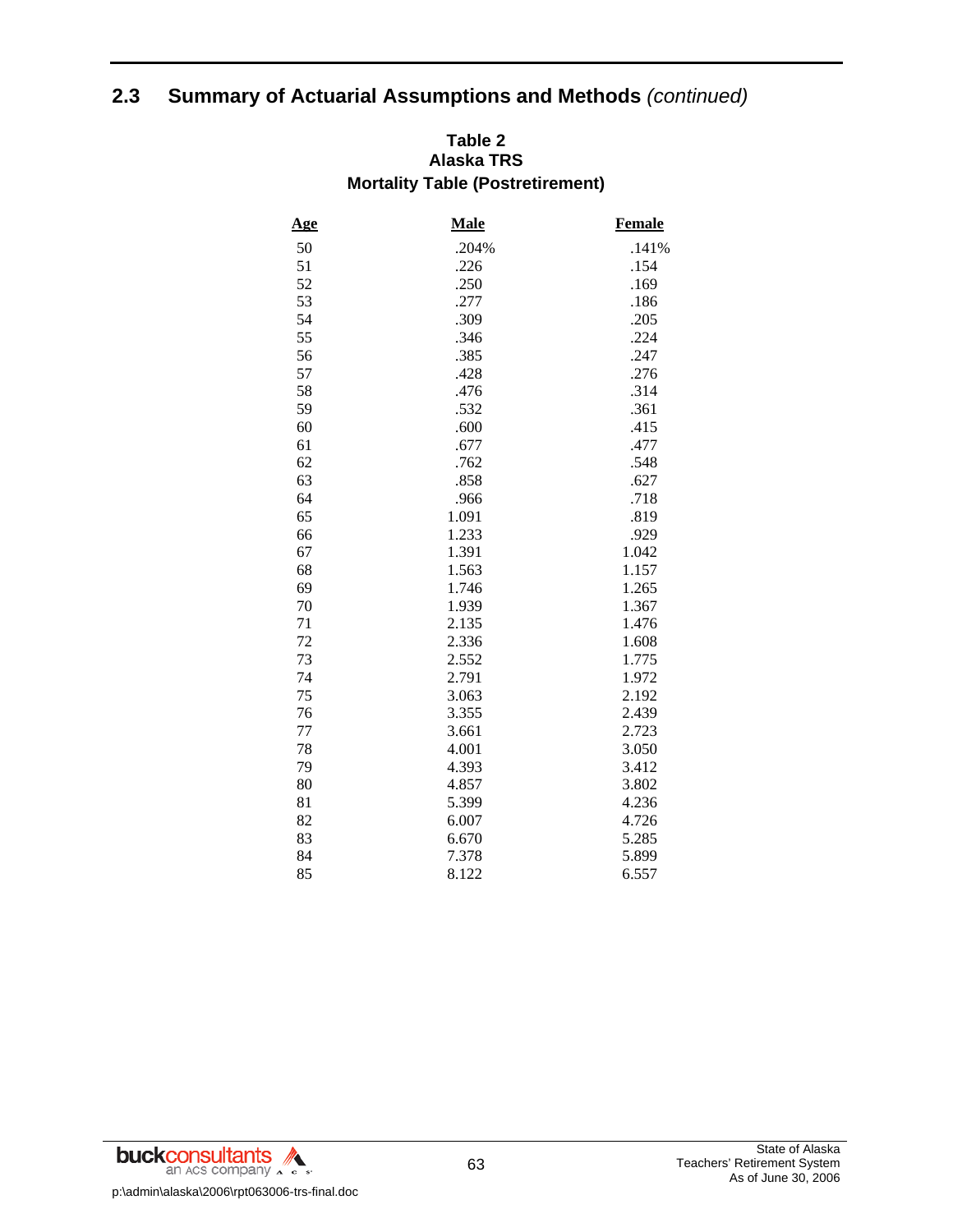### **Table 3 Alaska TRS Turnover Assumptions**

### **Select Rates of Turnover During the First 8 Years of Employment**

| <b>Year of</b>    |             |               |
|-------------------|-------------|---------------|
| <b>Employment</b> | <b>Male</b> | <b>Female</b> |
|                   |             |               |
| 1                 | 15%         | 13%           |
| 2                 | 15          | 13            |
| 3                 | 13          | 12            |
|                   | 13          | 11            |
| 5                 | 12          | 11            |
| 6                 | 10          | 09            |
| 7                 | 09          | 08            |
| 8                 |             |               |

### **Ultimate Rates of Turnover After the First 8 Years of Employment**

| <b>Age</b> | <b>Male</b> | <b>Female</b> | <b>Age</b> | <b>Male</b> | Female  |
|------------|-------------|---------------|------------|-------------|---------|
| 15         | 4.9538%     | 4.3747%       | 40         | 4.7988%     | 4.2658% |
| 16         | 4.9475      | 4.3714        | 41         | 4.7850      | 4.2559  |
| 17         | 4.9425      | 4.3692        | 42         | 4.7675      | 4.2460  |
| 18         | 4.9375      | 4.3681        | 43         | 4.7513      | 4.2372  |
| 19         | 4.9350      | 4.3670        | 44         | 4.7300      | 4.2262  |
| 20         | 4.8963      | 4.3351        | 45         | 4.7063      | 4.2130  |
| 21         | 4.8938      | 4.3351        | 46         | 4.6813      | 4.2009  |
| 22         | 4.8888      | 4.3340        | 47         | 4.6500      | 4.1844  |
| 23         | 4.8850      | 4.3340        | 48         | 4.6138      | 4.1657  |
| 24         | 4.8788      | 4.3329        | 49         | 4.5763      | 4.1470  |
| 25         | 4.8738      | 4.3329        | 50         | 4.5338      | 4.1250  |
| 26         | 4.8688      | 4.3318        | 51         | 4.4838      | 4.0997  |
| 27         | 4.8638      | 4.3307        | 52         | 4.4250      | 4.0700  |
| $28\,$     | 4.8588      | 4.3274        | 53         | 4.3600      | 4.0348  |
| 29         | 4.8538      | 4.3241        | 54         | 4.2875      | 3.9974  |
| 30         | 4.8500      | 4.3208        | 55         | 4.2050      | 3.9523  |
| 31         | 4.8475      | 4.3186        | 56         | 4.1050      | 3.8940  |
| 32         | 4.8438      | 4.3142        | 57         | 3.9825      | 3.8192  |
| 33         | 4.8413      | 4.3109        | 58         | 3.8488      | 3.7345  |
| 34         | 4.8400      | 4.3065        | 59         | 3.6875      | 3.6267  |
| 35         | 4.8375      | 4.3021        | 60         | 3.5063      | 3.5046  |
| 36         | 4.8338      | 4.2955        | 61         | 3.3050      | 3.3682  |
| 37         | 4.8288      | 4.2900        | 62         | 3.0713      | 3.2131  |
| 38         | 4.8200      | 4.2823        | 63         | 2.8050      | 3.0360  |
| 39         | 4.8100      | 4.2746        | 64         | 2.5163      | 2.8435  |
|            |             |               | $65+$      | 5.0000      | 4.4000  |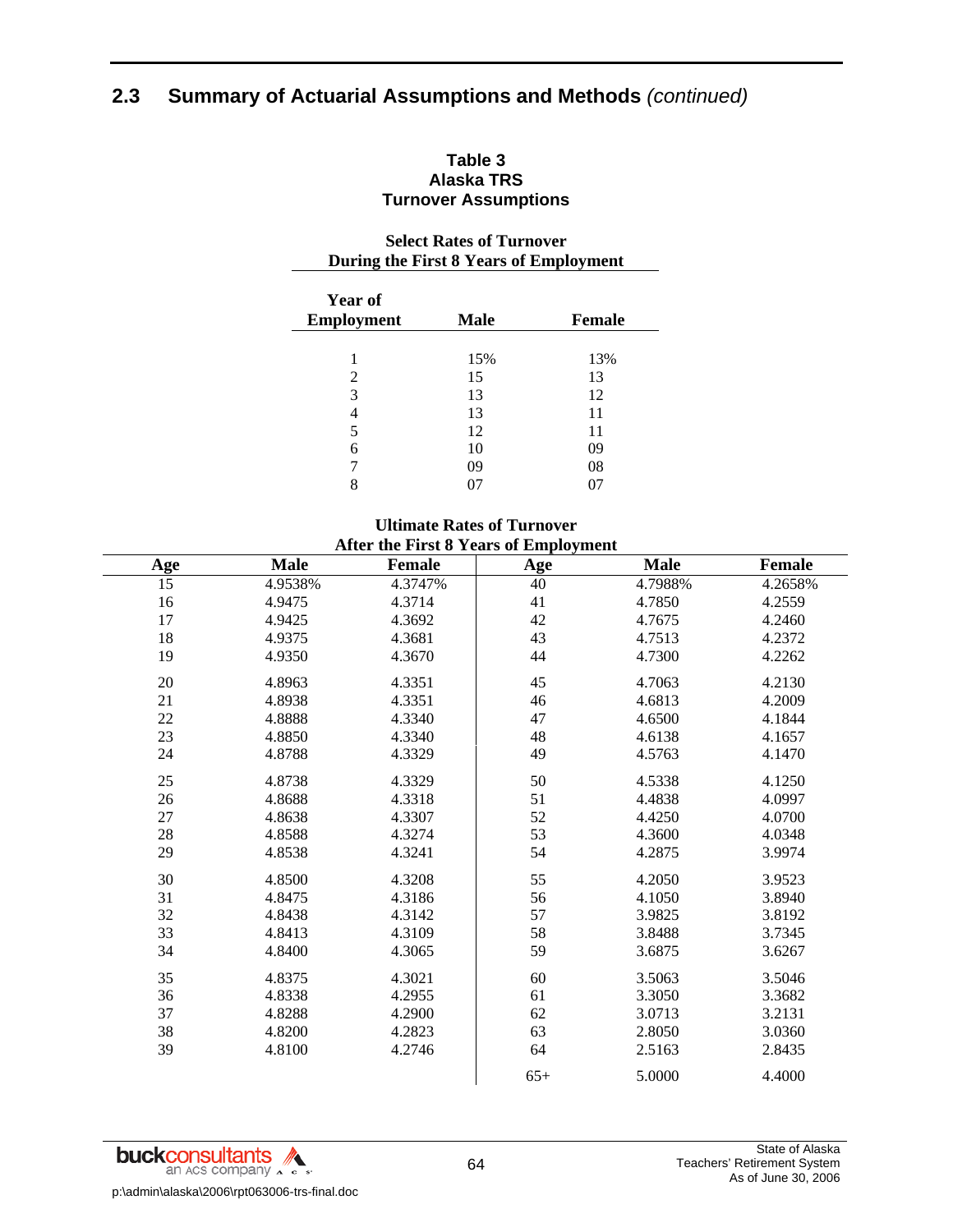### **Table 4 Alaska TRS Disability Table**

| <u>Age</u> | <b>Male</b> | <b>Female</b> |
|------------|-------------|---------------|
| 20         | .028%       | .025%         |
| 21         | .028        | .025          |
| 22         | .029        | .026          |
| 23         | .029        | .026          |
| 24         | .030        | .027          |
| 25         | .030        | .027          |
| 26         | .030        | .027          |
| 27         | .031        | .028          |
| 28         | .032        | .029          |
| 29         | .033        | .030          |
| 30         | .034        | .031          |
| 31         | .034        | .031          |
| 32         | .035        | .032          |
| 33         | .036        | .032          |
| 34         | .037        | .033          |
| 35         | .038        | .034          |
| 36         | .040        | .036          |
| 37         | .041        | .037          |
| 38         | .043        | .039          |
| 39         | .044        | .040          |
| 40         | .046        | .041          |
| 41         | .048        | .043          |
| 42         | .051        | .046          |
| 43         | .054        | .049          |
| 44         | .059        | .053          |
| 45         | .065        | .059          |
| 46         | .070        | .063          |
| 47         | .076        | .068          |
| 48         | .083        | .075          |
| 49         | .089        | .080          |
| 50         | .096        | .086          |
| 51         | .104        | .094          |
| 52         | .114        | .103          |
| 53         | .127        | .114          |
| 54         | .142        | .128          |
| 55         | .160        | .144          |
| 56         | .184        | .166          |
| 57         | .214        | .193          |
| 58         | .244        | .220          |
| 59         | .288        | .259          |
| 60         | .337        | .303          |
| 61         | .390        | .351          |
| 62         | .452        | .407          |
| 63         | .522        | .470          |
| 64         | .596        | .536          |

**buckconsultants** p:\admin\alaska\2006\rpt063006-trs-final.doc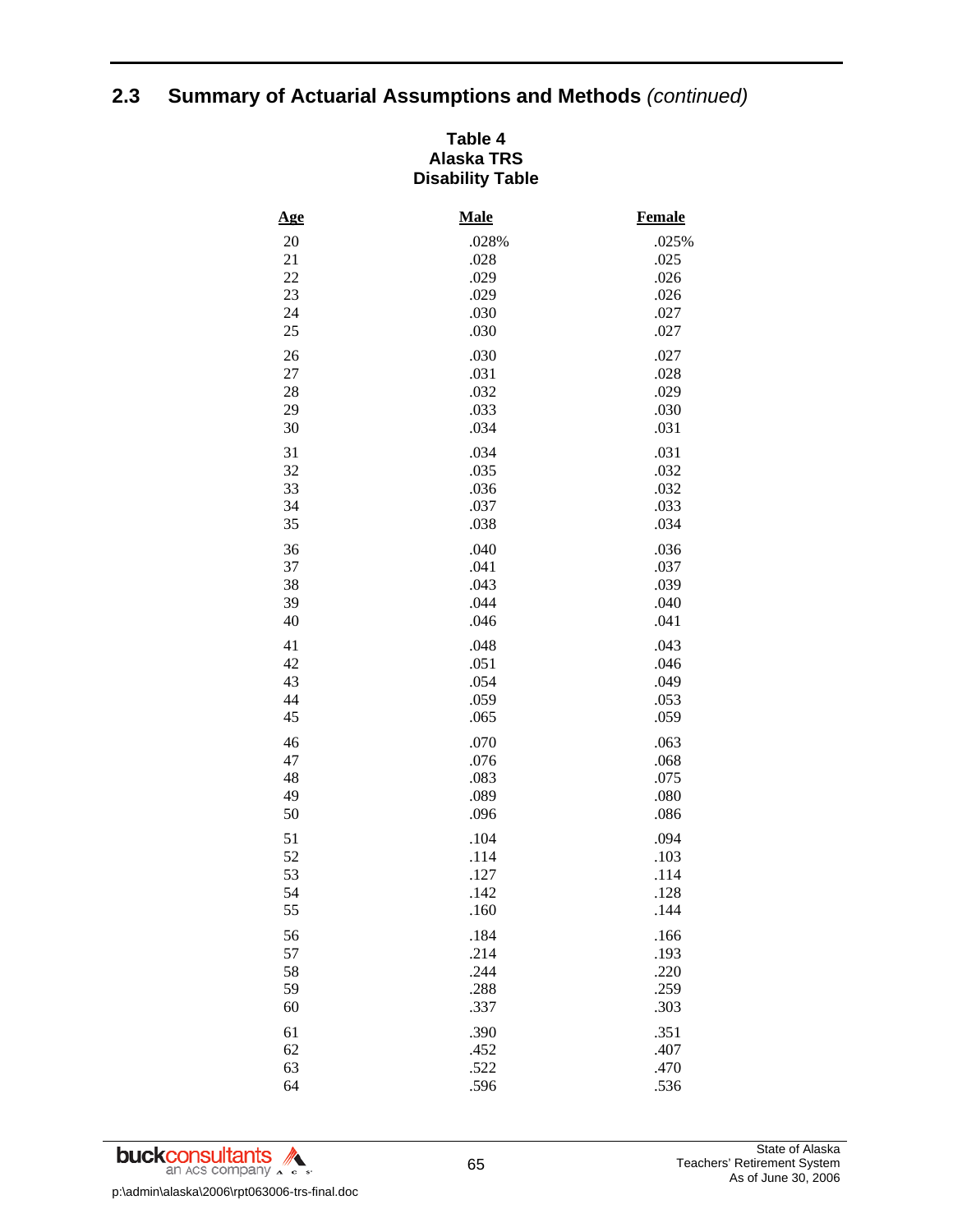| Age at     | <b>Retirement Rate</b> |                |             |                  |  |
|------------|------------------------|----------------|-------------|------------------|--|
| Retirement |                        | <b>Reduced</b> |             | <b>Unreduced</b> |  |
|            | <b>Male</b>            | <b>Female</b>  | <b>Male</b> | <b>Female</b>    |  |
| $<$ 50     | N/A                    | N/A            | 5.60%       | 5.70%            |  |
| 50         | 6.00%                  | 6.30%          | 20.00       | 12.50            |  |
| 51         | 6.80                   | 6.80           | 17.50       | 15.00            |  |
| 52         | 6.80                   | 6.70           | 20.00       | 15.00            |  |
| 53         | 7.90                   | 8.90           | 15.00       | 20.00            |  |
| 54         | 7.80                   | 10.00          | 25.00       | 20.00            |  |
| 55         | 5.90                   | 7.20           | 22.50       | 22.50            |  |
| 56         | 5.80                   | 7.10           | 19.50       | 19.50            |  |
| 57         | 5.50                   | 6.90           | 17.50       | 17.50            |  |
| 58         | 6.20                   | 8.50           | 17.50       | 20.00            |  |
| 59         | 6.30                   | 8.30           | 25.00       | 20.00            |  |
| 60         | N/A                    | N/A            | 20.00       | 20.00            |  |
| 61         | N/A                    | N/A            | 20.00       | 20.00            |  |
| 62         | N/A                    | N/A            | 12.50       | 25.00            |  |
| 63         | N/A                    | N/A            | 25.50       | 29.75            |  |
| 64         | N/A                    | N/A            | 34.00       | 34.00            |  |
| 65         | N/A                    | N/A            | 25.00       | 50.00            |  |
| 66         | N/A                    | N/A            | 20.00       | 30.00            |  |
| 67         | N/A                    | N/A            | 20.00       | 30.00            |  |
| 68         | N/A                    | N/A            | 20.00       | 25.00            |  |
| 69         | N/A                    | N/A            | 20.00       | 30.00            |  |
| 70         | N/A                    | N/A            | 100.00      | 100.00           |  |

### **Table 5 Alaska TRS Retirement Table**

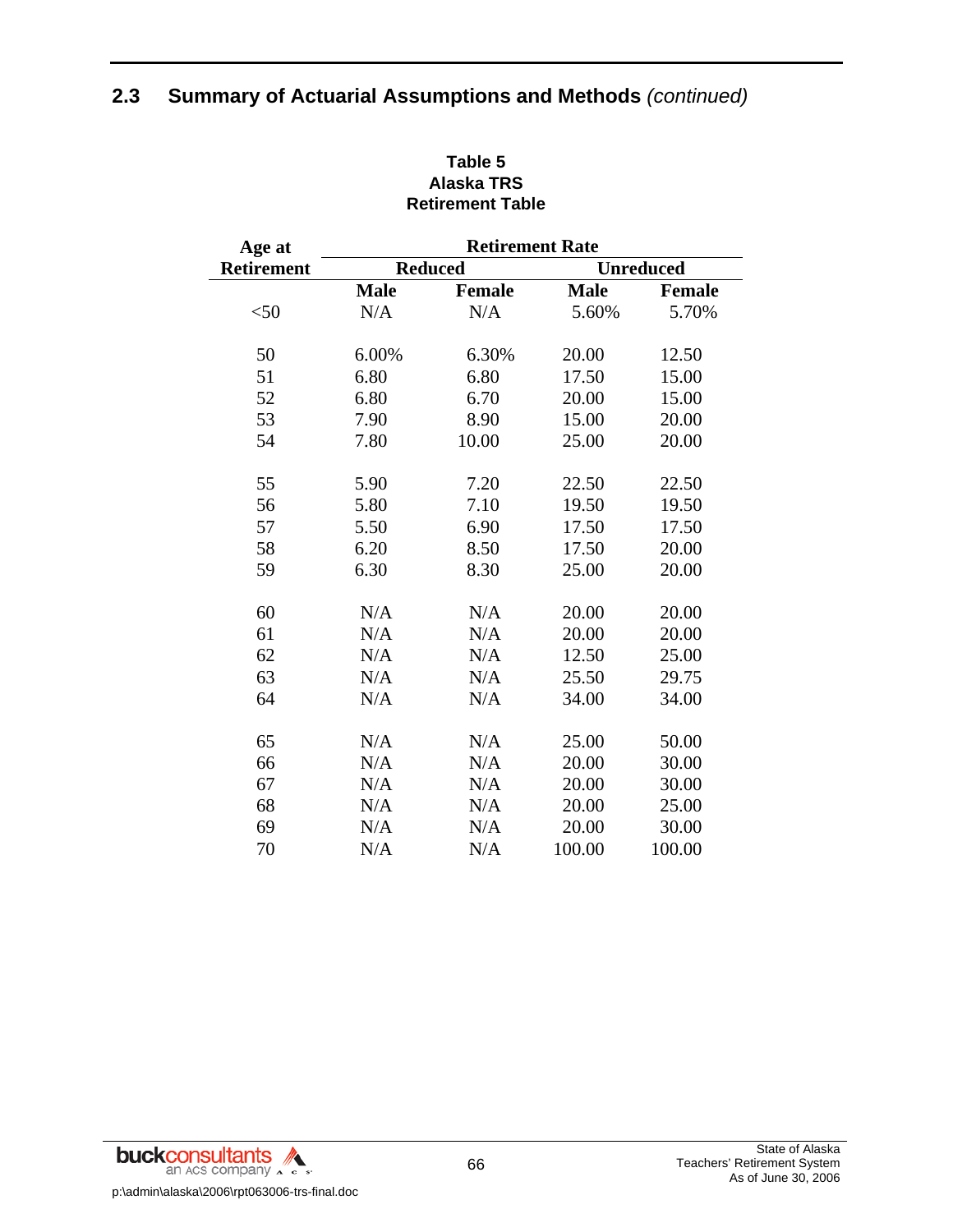|                                 | June 30, 2005                                                                                                                        | June 30, 2006                                                                                                                                                                                                                                                                                                                                                                                                                                                              |
|---------------------------------|--------------------------------------------------------------------------------------------------------------------------------------|----------------------------------------------------------------------------------------------------------------------------------------------------------------------------------------------------------------------------------------------------------------------------------------------------------------------------------------------------------------------------------------------------------------------------------------------------------------------------|
| <b>Salary Scale</b>             | Based on actual experience from<br>1997 to 1999.                                                                                     | Rates adjusted on actual<br>experience from 2001 to 2005.                                                                                                                                                                                                                                                                                                                                                                                                                  |
| Payroll Growth                  | 4.25%                                                                                                                                | 4.0%                                                                                                                                                                                                                                                                                                                                                                                                                                                                       |
| <b>Preretirement Mortality</b>  | 1994 Group Annuity Table, 1994<br>Base Year.                                                                                         | 55% of the 1994 Group Annuity<br>Table, 1994 Base Year for males.<br>60% for females. (See Table 1.)                                                                                                                                                                                                                                                                                                                                                                       |
| <b>Postretirement Mortality</b> | 1994 Group Annuity Table, 1994<br>Base Year.                                                                                         | 1-year setback of the 1994 Group<br>Annuity Table, 1994 Base Year<br>for females and 3-year setback<br>for males. (See Table 2.)                                                                                                                                                                                                                                                                                                                                           |
| Turnover                        | Based on actual experience from<br>1997 to 1999.                                                                                     | Rates adjusted based on actual<br>experience from 2001 to 2005.<br>(See Table 3.)                                                                                                                                                                                                                                                                                                                                                                                          |
| Disability                      | Based on actual experience from<br>1991 to 1995.                                                                                     | Female rates were decreased by<br>10% and male rates are<br>unchanged based on actual<br>experience from 2001 to 2005.<br>(See Table 4.)                                                                                                                                                                                                                                                                                                                                   |
| Retirement                      | Based on actual experience from<br>1997 to 1999.                                                                                     | Rates adjusted based on actual<br>experience from 2001 to 2005.<br>(See Table 5.)                                                                                                                                                                                                                                                                                                                                                                                          |
| Marriage and Age Difference     | If married as of the valuation<br>date, remain married until<br>retirement; same if single. Males<br>4 years older.                  | Male: 85% married.<br>Female: 75% married.<br>Males 3 years older.                                                                                                                                                                                                                                                                                                                                                                                                         |
| Dependent Children              | Married members will always<br>have one dependent child.                                                                             | Married members have two<br>dependent children from age 25<br>through 45.                                                                                                                                                                                                                                                                                                                                                                                                  |
| <b>Contribution Refunds</b>     | 100% for those vested and under<br>age 35 and nonvested, 0%<br>otherwise.                                                            | 10% for all ages and vested<br>status.                                                                                                                                                                                                                                                                                                                                                                                                                                     |
| <b>COLA</b>                     | 65% receiving Alaska Residency<br>COLA.                                                                                              | 60% receiving Alaska Residency<br>COLA.                                                                                                                                                                                                                                                                                                                                                                                                                                    |
| Healthcare                      | Aggregate post-65 claims cost<br>rate. Trend rates for retiree<br>medical contributions started at<br>10.2% and graded down to 5.0%. | Included effect of Medicare Part<br>A & B vs. Medicare Part B only.<br>Active employees hired after<br>April 1, 1986 are assumed to be<br>covered by Medicare Parts A &<br>B. 7.5% of current retirees are<br>assumed to be covered by Part B<br>only. Change assumed lag<br>between medical claim incurred<br>and paid dates from 3 months to<br>2 lag months. Changed trend rate<br>table for retiree medical<br>contributions to start at 8.0% and<br>grade down to 5%. |

### **Changes in Actuarial Assumptions Since the Prior Valuation**

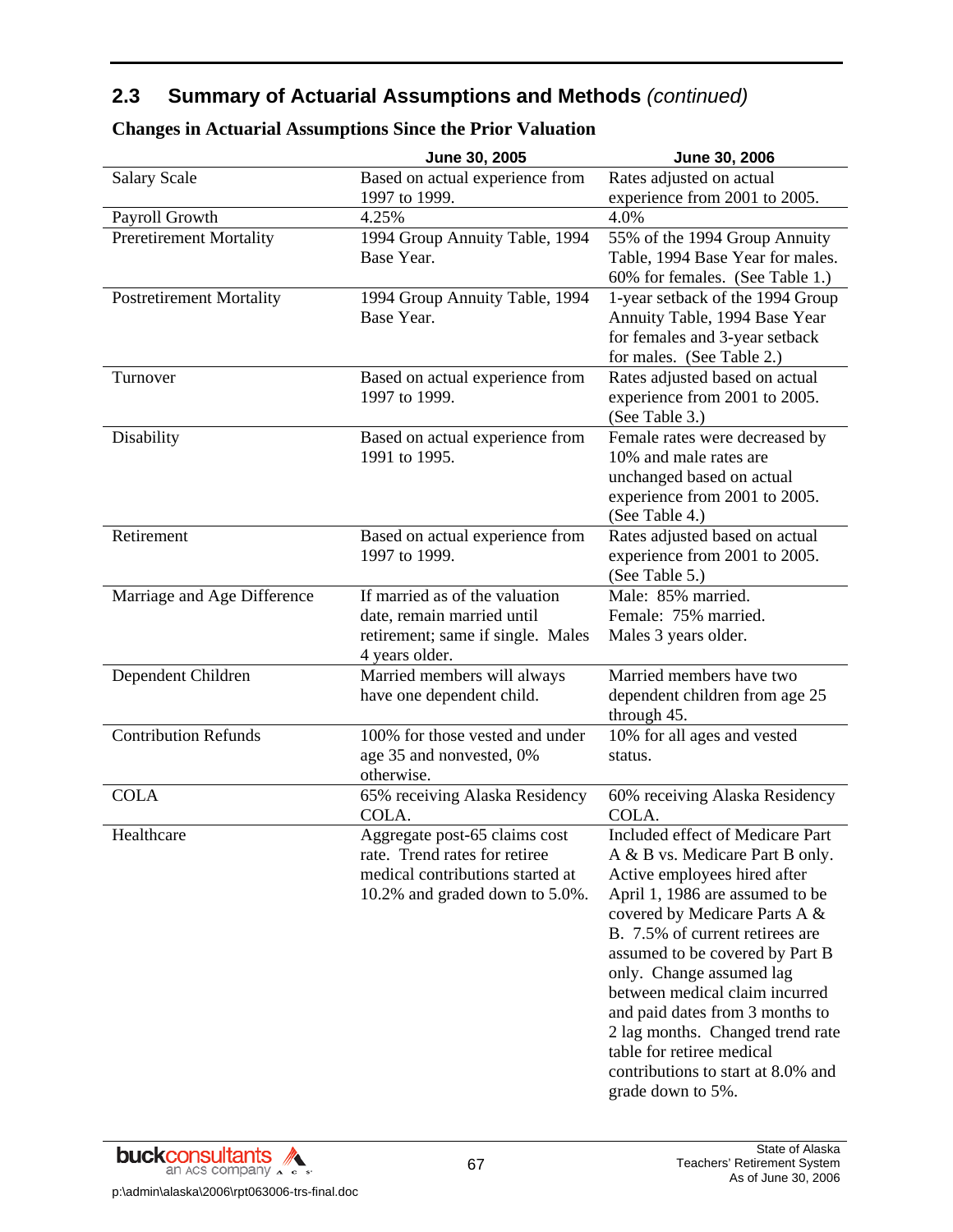*Other Historical Information* 

# **Section 3**

- Section 3.1 Analysis of financial experience.
- Section 3.2(a) Summary of accrued and unfunded accrued liabilities.
- Section 3.2(b) Schedule of Employer Contributions.
- Section 3.2(c) Actuarial Assumptions, Method and Additional Information.
- Section 3.3 Solvency test.

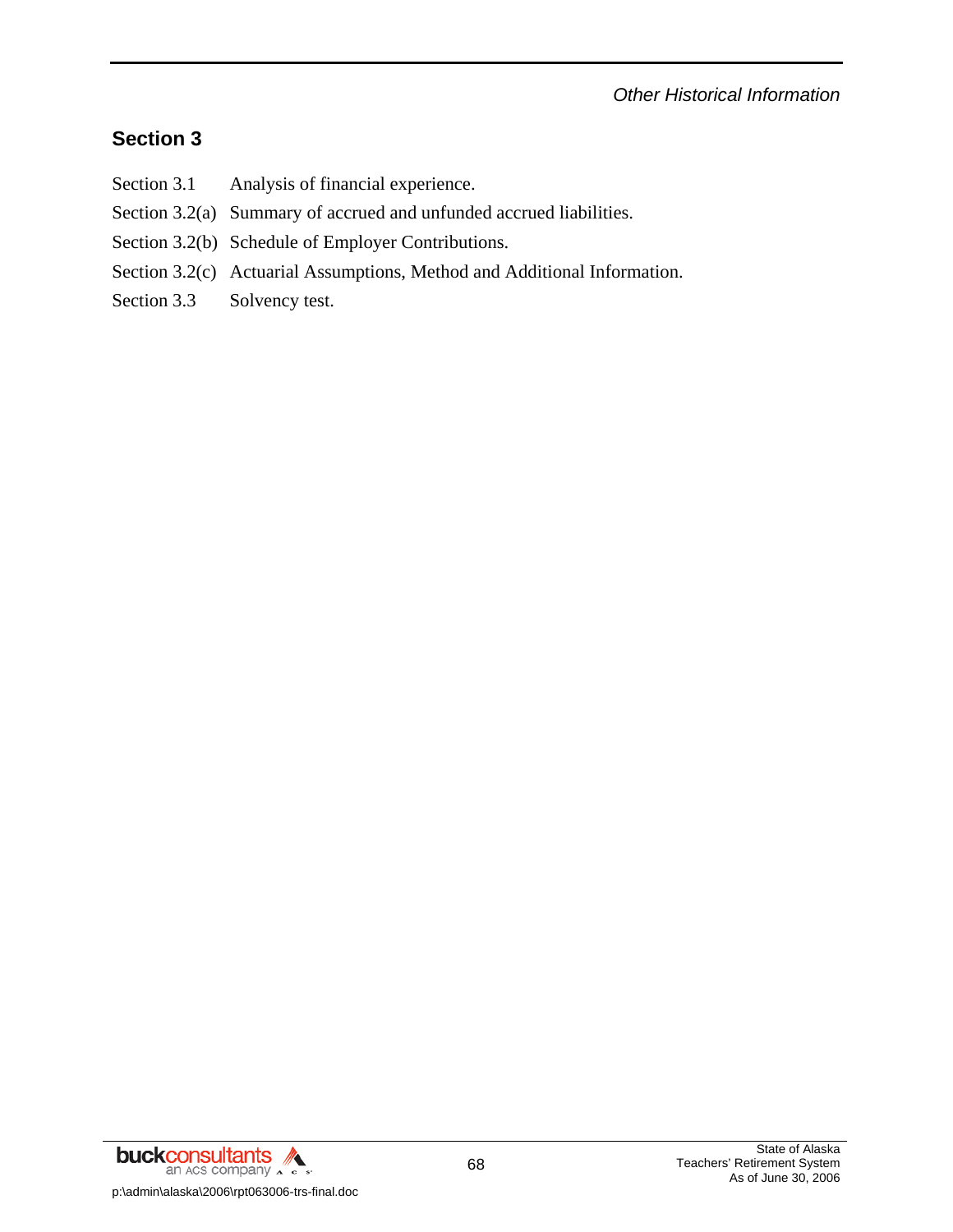#### **3.1 Analysis of Financial Experience**

#### **Change in Employer Contribution Rate Due to Gains and Losses in Accrued Liabilities During the Last Five Fiscal Years Resulting From Differences Between Assumed Experience and Actual Experience**

|      |                                                                                              | <b>Change in Employer Contribution Rate During Fiscal Year</b> |             |             |             |                |                   |              |  |
|------|----------------------------------------------------------------------------------------------|----------------------------------------------------------------|-------------|-------------|-------------|----------------|-------------------|--------------|--|
|      | <b>Type of Gain or Loss</b>                                                                  |                                                                |             |             |             |                | 2006              |              |  |
|      |                                                                                              | 2002                                                           | 2003        | 2004        | 2005        | <b>Pension</b> | <b>Healthcare</b> | <b>Total</b> |  |
| (1)  | Health Experience                                                                            | 3.85%                                                          | 0.00%       | 0.00%       | 1.47%       | N/A            | (2.52)%           | (2.52)%      |  |
| (2)  | <b>Salary Experience</b>                                                                     | $(0.11)\%$                                                     | 0.10%       | 0.54%       | $(0.26)\%$  | 0.79%          | 0.00%             | 0.79%        |  |
| (3)  | <b>Investment Experience</b>                                                                 | 15.03%                                                         | 0.43%       | 0.06%       | (0.02)%     | 0.10%          | $(0.46)\%$        | $(0.36)\%$   |  |
| (4)  | Demographic Experience                                                                       | 4.21%                                                          | 1.35%       | $(0.85)\%$  | $(2.10)\%$  | (0.27)%        | N/A               | (0.27)%      |  |
| (5)  | <b>Contribution Shortfall</b>                                                                | 0.00%                                                          | 1.40%       | 1.24%       | 1.42%       | $(0.41)\%$     | 1.62%             | 1.21%        |  |
| (6)  | (Gain) or Loss During Year From Experience,<br>$(1) + (2) + (3) + (4) + (5)$                 | 22.98%                                                         | 3.28%       | 0.99%       | 0.51%       | 0.21%          | $(1.36)\%$        | $(1.15)\%$   |  |
| (7)  | <b>Asset Valuation Method</b>                                                                | 0.03%                                                          | 0.00%       | 0.00%       | 0.00%       | 0.00           | 0.00%             | 0.00%        |  |
| (8)  | Past Service Amortization Change                                                             | $(9.08)\%$                                                     | 0.00%       | 0.00%       | 0.00%       | 0.00%          | 0.00%             | 0.00%        |  |
| (9)  | <b>Assumption and Method Changes</b>                                                         | 6.84%                                                          | 0.00%       | 1.94%       | 0.00%       | 2.96%          | 0.10%             | 3.06%        |  |
| (10) | <b>System Benefit Changes</b>                                                                | 0.00%                                                          | 0.00%       | 0.00%       | 0.00%       | 0.00%          | 0.00%             | 0.00%        |  |
| (11) | <b>Administrative System Changes</b>                                                         | 0.00%                                                          | 0.00%       | 0.00%       | 0.00%       | 0.00%          | 0.00%             | 0.00%        |  |
| (12) | Ad hoc PRPA                                                                                  | 0.36%                                                          | 0.00%       | 0.00%       | 0.00%       | 0.00%          | 0.00%             | 0.00%        |  |
| (13) | Change due to revaluation of plan liabilities as of<br>June 30, 2004                         | 0.00%                                                          | 0.00%       | 0.00%       | (0.03)%     | 0.00%          | 0.00%             | 0.00%        |  |
| (14) | Composite (Gain) or Loss During Year,<br>$(6) + (7) + (8) + (9) + (10) + (11) + (12) + (13)$ | 21.13%                                                         | 3.28%       | 2.93%       | 0.48%       | 3.17%          | $(1.26)\%$        | 1.91%        |  |
| (15) | <b>Beginning Total Employer Contribution Rate</b>                                            | 14.44%                                                         | 35.57%      | 38.85%      | 41.78%      | 17.40%         | 24.86%            | 42.26%       |  |
| (16) | Ending Total Employer Contribution Rate,<br>$(14) + (15)$                                    | 35.57%                                                         | 38.85%      | 41.78%      | 42.26%      | 20.57%         | 23.60%            | 44.17%       |  |
| (17) | Fiscal Year Above Rate is Applied                                                            | <b>FY05</b>                                                    | <b>FY06</b> | <b>FY07</b> | <b>FY08</b> | <b>FY09</b>    | <b>FY09</b>       | <b>FY09</b>  |  |

buckconsultants

p:\admin\alaska\2006\rpt063006-trs-final.doc

State of Alaska Teachers' Retirement System As of June 30, 2006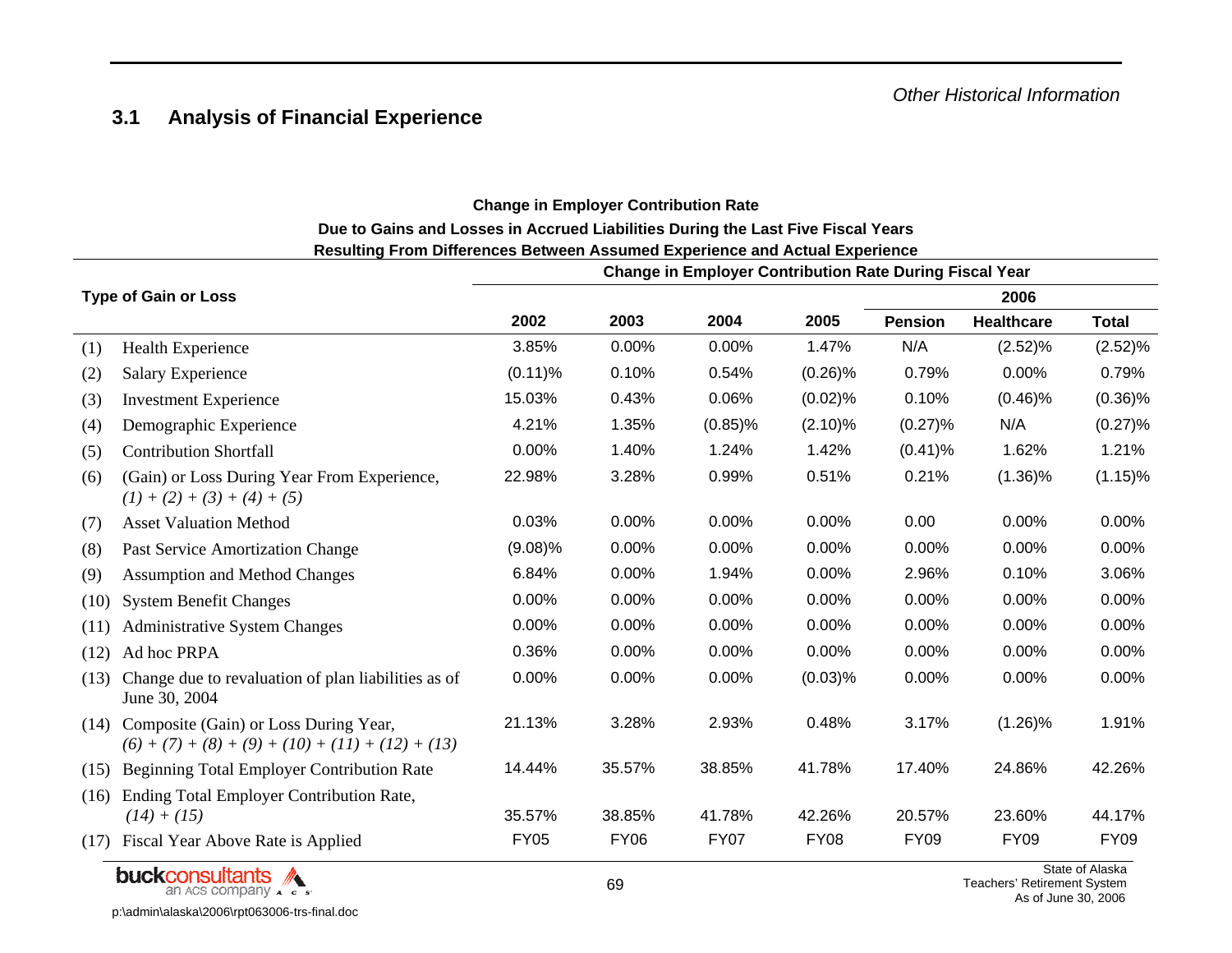#### **3.2(a) Summary of Accrued and Unfunded Accrued Liabilities**

The exhibit below shows the pension disclosure under GASB No. 25.

| Valuation<br><b>Date</b> | Aggregate<br>Accrued<br>Liability (000's) | Valuation<br>Assets<br>(000's) | Assets as a<br><b>Percent of</b><br>Accrued<br>Liability | <b>Unfunded</b><br><b>Accrued</b><br><b>Liabilities</b><br>(UAL) (000's) | Annual<br><b>Active</b><br>Member<br>Payroll (000's) | UAL as a<br>Percent of<br><b>Annual Active</b><br><b>Member Pavroll</b> |
|--------------------------|-------------------------------------------|--------------------------------|----------------------------------------------------------|--------------------------------------------------------------------------|------------------------------------------------------|-------------------------------------------------------------------------|
| June 30, 2006            | 4.859.336                                 | \$3,296,934                    | 67.8%                                                    | .562.402                                                                 | 574.409                                              | 272.0%                                                                  |

The exhibit below shows the postemployment healthcare disclosure without regard to the Medicare Part D subsidy under GASB No. 43.

| Valuation<br>Date | Aggregate<br>Accrued<br>Liability (000's) | Valuation<br>Assets<br>(000's) | Assets as a<br><b>Percent of</b><br>Accrued<br>Liability | <b>Unfunded</b><br>Accrued<br>Liabilities<br>(UAL) (000's) | Annual<br><b>Active</b><br><b>Member</b><br>Payroll (000's) | UAL as a<br>Percent of<br><b>Annual Active</b><br><b>Member Payroll</b> |
|-------------------|-------------------------------------------|--------------------------------|----------------------------------------------------------|------------------------------------------------------------|-------------------------------------------------------------|-------------------------------------------------------------------------|
| June 30, 2006     | 4.288.707                                 | 844.766                        | 19.7%                                                    | 3.443.941                                                  | 574.409                                                     | 599.6%                                                                  |

For illustration, the exhibit below shows the postemployment healthcare disclosure without regard to the Medicare Part D subsidy discounted at 8.25% and at 4.50% per annum under GASB No. 43. These values show the minimum and maximum accrued liability amounts depending on the portion of ARC actually contributed.

| Valuation<br><b>Date</b> | <b>Valuation</b><br>Aggregate<br><b>Assets</b><br>Accrued<br>(000's)<br>Liability (000's) |         | Assets as a<br><b>Percent of</b><br><b>Accrued</b><br>Liability | <b>Unfunded</b><br><b>Accrued</b><br><b>Liabilities</b><br>(UAL) (000's) | Annual<br><b>Active</b><br><b>Member</b><br>Payroll (000's) | UAL as a<br><b>Percent of</b><br><b>Annual Active</b><br><b>Member Payroll</b> |  |
|--------------------------|-------------------------------------------------------------------------------------------|---------|-----------------------------------------------------------------|--------------------------------------------------------------------------|-------------------------------------------------------------|--------------------------------------------------------------------------------|--|
| June 30, $2006 - 8.25\%$ | 2,590,353                                                                                 | 844,766 | 32.6%                                                           | 1.745.587                                                                | 574.409                                                     | 303.9%                                                                         |  |
| June 30, $2006 - 4.50\%$ | 4.288.707                                                                                 | 844,766 | 19.7%                                                           | 3.443.941                                                                | 574.409                                                     | 599.6%                                                                         |  |

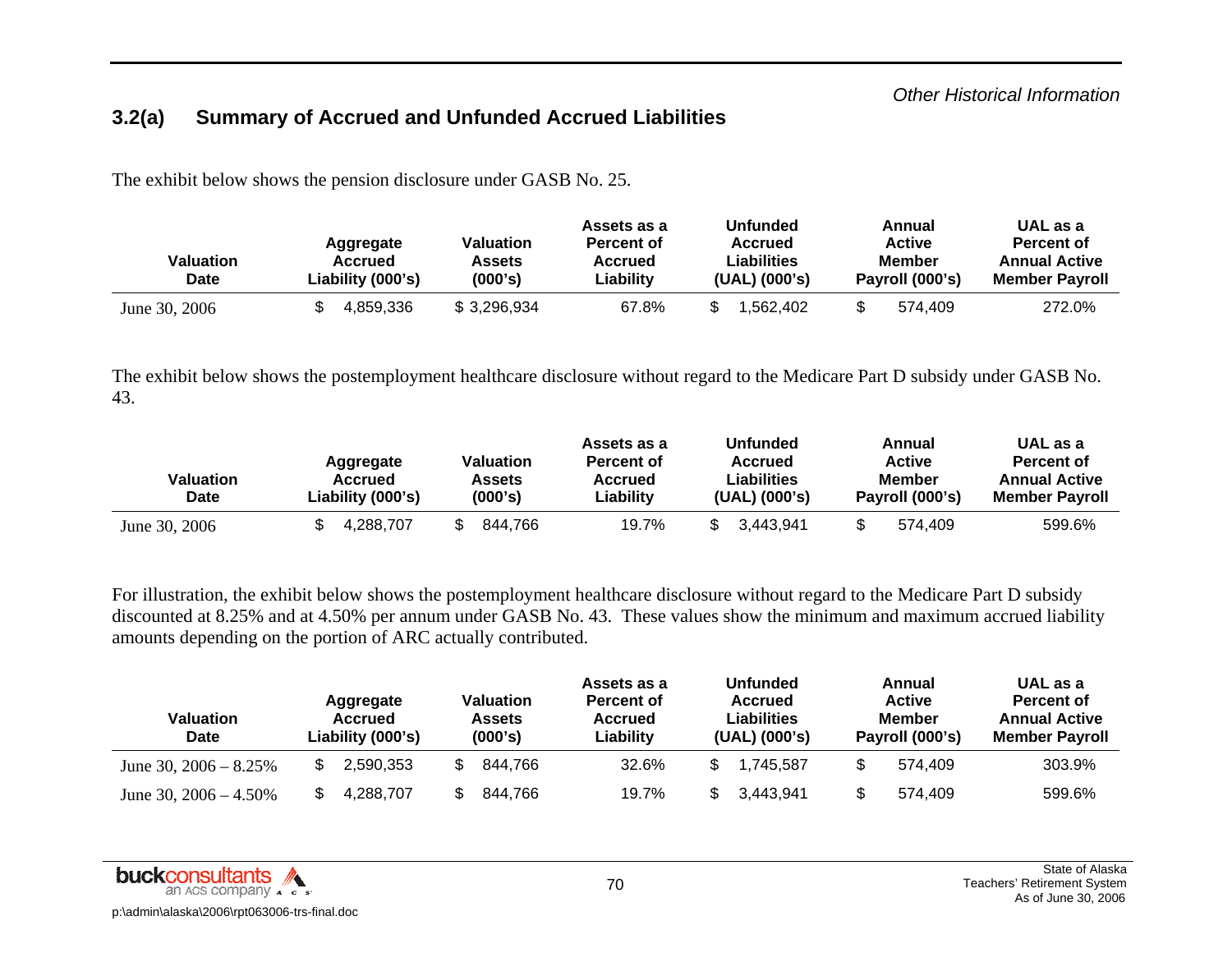## **3.2(a) Summary of Accrued and Unfunded Accrued Liabilities** *(continued)*

The exhibit below shows the combined pension and postemployment healthcare disclosure under GASB No. 25, prior to 2006.

| <b>Valuation</b><br>Date     | Aggregate<br><b>Accrued</b><br>Liability (000's) | <b>Valuation</b><br><b>Assets</b><br>(000's) | Assets as a<br><b>Percent of</b><br><b>Accrued</b><br>Liability | <b>Unfunded</b><br><b>Accrued</b><br><b>Liabilities</b><br>(UAL) (000's) | Annual<br><b>Active</b><br><b>Member</b><br>Payroll (000's) | UAL as a<br><b>Percent of</b><br><b>Annual Active</b><br><b>Member Payroll</b> |
|------------------------------|--------------------------------------------------|----------------------------------------------|-----------------------------------------------------------------|--------------------------------------------------------------------------|-------------------------------------------------------------|--------------------------------------------------------------------------------|
| June 30, 2005                | \$<br>6,498,556                                  | \$<br>3,958,939                              | 60.9%                                                           | \$<br>2,539,617                                                          | \$<br>535,837                                               | 474.0%                                                                         |
| June 30, 2004 <sup>2</sup>   | \$<br>6,123,600                                  | \$<br>3,845,370                              | 62.8%                                                           | \$<br>2,278,230                                                          | \$<br>522,421                                               | 436.1%                                                                         |
| June 30, 2003                | \$<br>5,835,609                                  | \$<br>3,752,285                              | 64.3%                                                           | \$<br>2,083,324                                                          | \$<br>532,630                                               | 391.1%                                                                         |
| June 30, 2002 <sup>123</sup> | \$<br>5,411,642                                  | \$<br>3,689,036                              | 68.2%                                                           | \$<br>1,722,606                                                          | \$<br>509,437                                               | 338.1%                                                                         |
| June 30, 2001                | \$<br>4,603,147                                  | \$<br>4,372,229                              | 95.0%                                                           | \$<br>230,918                                                            | \$<br>496,188                                               | 46.5%                                                                          |
| June 30, 2000 <sup>123</sup> | \$<br>4,198,868                                  | \$<br>4,184,015                              | 99.6%                                                           | \$<br>14,853                                                             | \$<br>482,571                                               | 3.1%                                                                           |
| June 30, 1999                | \$<br>3,720,954                                  | \$<br>3,815,633                              | 102.5%                                                          | \$<br>N/A                                                                | \$<br>466,414                                               | N/A                                                                            |
| June 30, 1998                | \$<br>3,528,757                                  | \$<br>3,446,070                              | 97.7%                                                           | \$<br>82,687                                                             | \$<br>469,433                                               | 17.6%                                                                          |
| June 30, 1997                | \$<br>3,320,069                                  | \$<br>3,120,044                              | 94.0%                                                           | \$<br>200,025                                                            | \$<br>466,455                                               | 42.9%                                                                          |

*1 Change in Asset Valuation Method* 

*2 Change of Assumptions* 

*3 Change in Methods*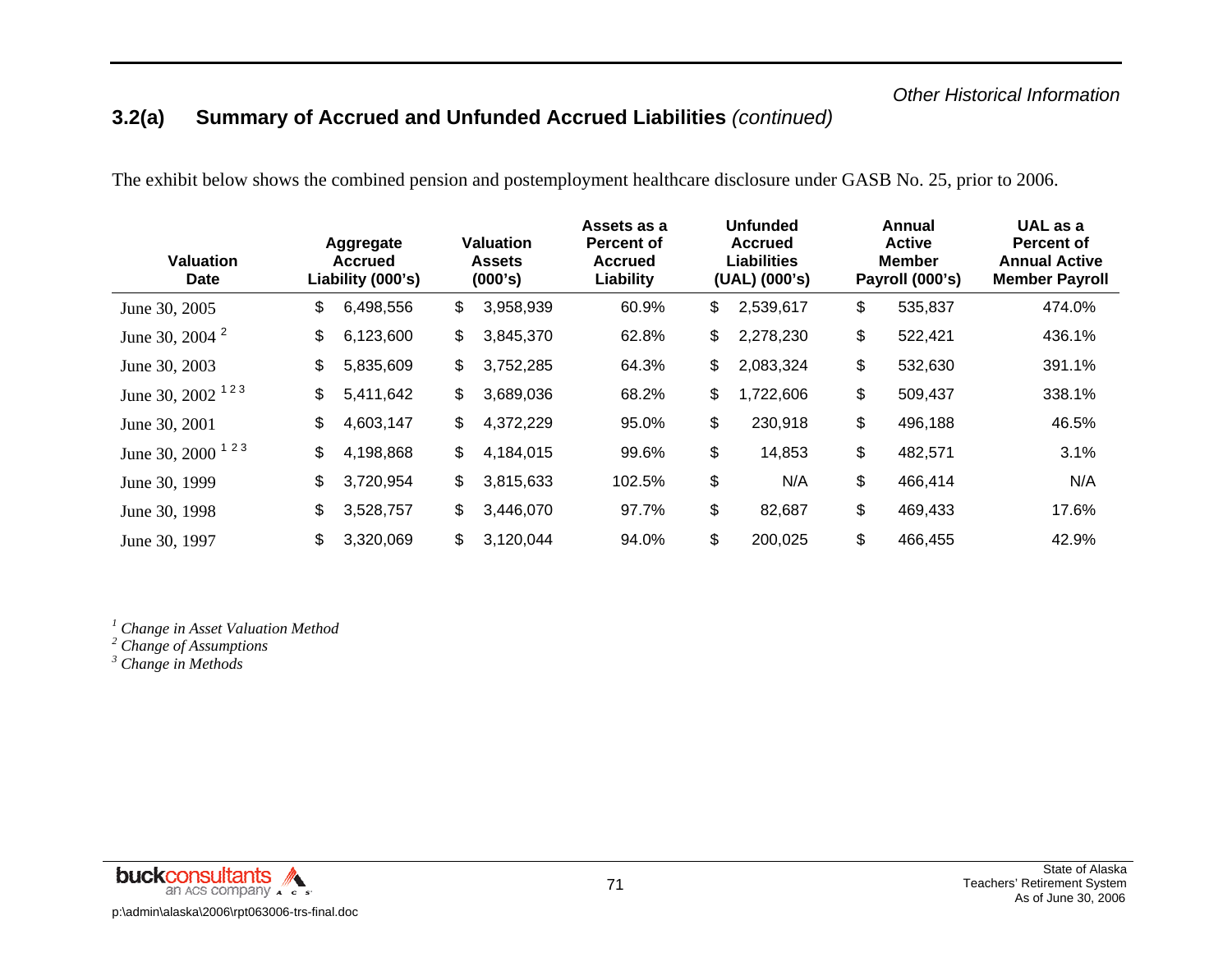#### *Other Historical Information*

# **3.2(b) Schedule of Employer Contributions**

The exhibit below shows the combined pension and post employment healthcare disclosure under GASB No. 25.

| <b>Fiscal Year Ended June 30</b> | <b>Total Annual Required</b><br><b>Contribution</b> | <b>Total Percentage Contributed</b> |
|----------------------------------|-----------------------------------------------------|-------------------------------------|
| 2006                             | \$<br>236,738                                       | 54%                                 |
| 2005                             | 207,951                                             | 45%                                 |
| 2004                             | 82,660                                              | 83%                                 |
| 2003                             | 47,370                                              | 133%                                |
| 2002                             | 39,576                                              | 155%                                |
| 2001                             | 56,391                                              | 114%                                |
| 2000                             | 67,874                                              | 92%                                 |
| 1999                             | 53,901                                              | 114%                                |
| 1998                             | 76,504                                              | 80%                                 |
| 1997                             | 77,001                                              | 80%                                 |

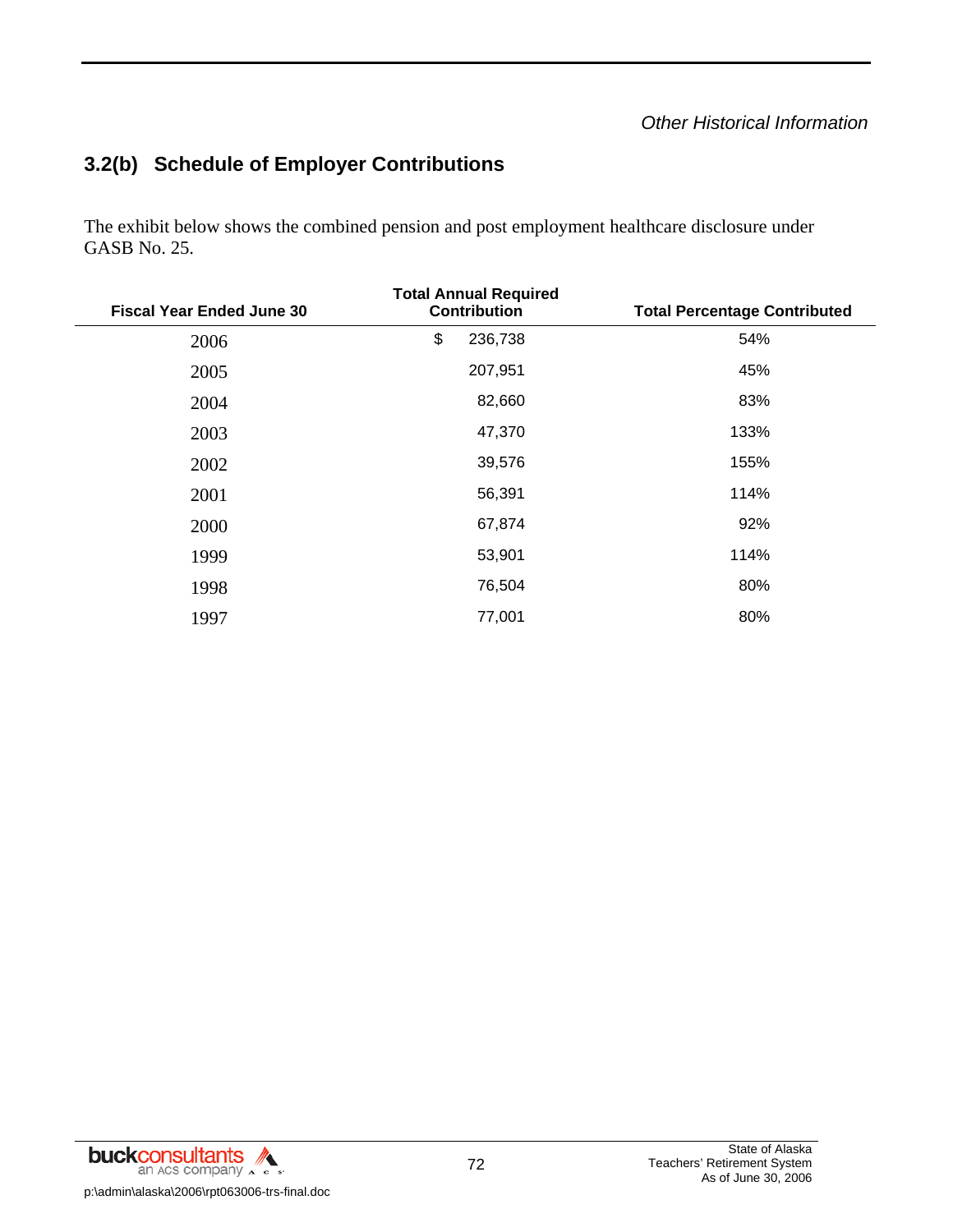# **3.2(c) Actuarial Assumptions, Method and Additional Information**

| <b>Valuation Date</b>                        | June 30, 2006                                                |
|----------------------------------------------|--------------------------------------------------------------|
| <b>Actuarial Cost Method</b>                 | Entry Age Normal Level Percentage of Pay for Pension; Level  |
|                                              | Dollar for Healthcare                                        |
| <b>Amortization Method</b>                   | Level dollar, closed                                         |
| <b>Equivalent Single Amortization Period</b> | 22 years                                                     |
| <b>Asset Valuation Method</b>                | 5-year smoothed market                                       |
| <b>Actuarial Assumptions:</b>                |                                                              |
| Investment rate of return*                   | 8.25% for pension, 4.50% for healthcare                      |
| Projected salary increases                   | 6.0% for first 5 years of service grading down to 4.0% after |
|                                              | 15 years                                                     |
| *Includes inflation at                       | 3.5%                                                         |
| Cost-of-living adjustment                    | Postretirement Pension Adjustment as described in Section    |
|                                              | 2.1, item (13)                                               |

GASB 43 requires that the discount rate used in the valuation be the estimated long-term yield on investments that are expected to finance postemployment benefits. Depending on the method by which a plan is financed, the relevant investments could be plan assets, employer assets or a combination of plan and employer assets. The investment return should reflect the nature and the mix of both current and expected investments and the basis used to determine the actuarial value of assets.

The State of Alaska Teachers Retirement System's retiree healthcare benefits are partially funded. GASB outlines two reasonable methods of developing a blended discount rate when a plan is partially funded. These methods base the proportion of assumed plan and employer asset returns on 1) the funded ratio and 2) the percentage of the annual required contribution (ARC) actually being contributed to the plan. The State of Alaska has utilized the second methodology to develop a discount rate of 4.50% as of June 30, 2006, to be used for fiscal 2007 disclosure.

The development of the discount rate used for the healthcare liabilities valuation is summarized below:

|                                                      | <b>Investment Returns</b>                         |     |          |  |  |  |
|------------------------------------------------------|---------------------------------------------------|-----|----------|--|--|--|
|                                                      | Plan Assets (Long-Term Return)                    |     | 8.25%    |  |  |  |
| <b>Employer Assets (Estimated Short-Term Return)</b> |                                                   |     |          |  |  |  |
|                                                      | <b>Based on Percentage of ARC Contributed*</b>    |     |          |  |  |  |
|                                                      | Contribution Allocated to Healthcare              |     | 4.93%    |  |  |  |
| 2.                                                   | Annual Required Contribution, Funding Assumptions | $=$ | 17.65%   |  |  |  |
| 3.                                                   | Pay-as-you-go Contribution                        | $=$ | 11.23%   |  |  |  |
| 4.                                                   | Portion of ARC Contributed: $[(1-3)/(2-3)]$       | $=$ | 0.00%    |  |  |  |
| 5.                                                   | Multiplied by long-term investment return         | $=$ | $0.00\%$ |  |  |  |
| 6.                                                   | Portion of ARC not Contributed: 100% - (4)        | $=$ | 100.00%  |  |  |  |
| 7.                                                   | Multiplied by short-term investment return        |     | 4.50%    |  |  |  |
| 8.                                                   | Total: $(5) + (7)$                                |     | 4.50%    |  |  |  |

\*It is assumed that fiscal 2003 contributions allocated to healthcare ARC for funding purposes and pay-as-you-go contributions are used to derive the GASB 43 discount rate applied to the June 30, 2004 valuation (fiscal 2005), which in turn drives the fiscal 2007 GASB 43 ARC.

Using the GASB 43 discount rate determined above and disregarding future Medicare Part D payments, the fiscal 2007 employer ARC rate for accounting purposes is 40.44% of pay for healthcare benefits and 58.96% of pay for healthcare and pension benefits combined.